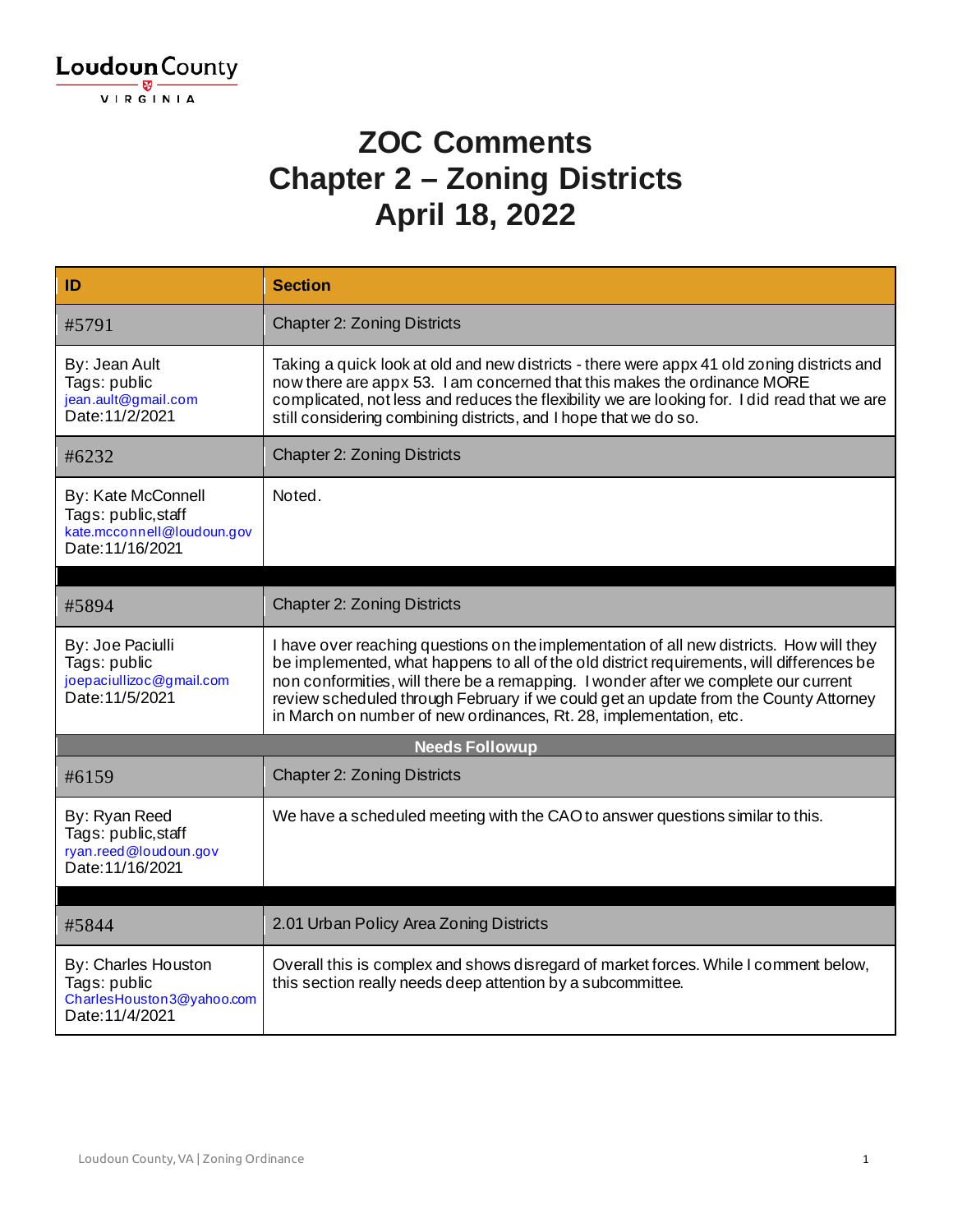| #6161                                                                                      | 2.01 Urban Policy Area Zoning Districts                                                                                                                                                                                                                                                                                                                                                                                                                                                                                                                                                |
|--------------------------------------------------------------------------------------------|----------------------------------------------------------------------------------------------------------------------------------------------------------------------------------------------------------------------------------------------------------------------------------------------------------------------------------------------------------------------------------------------------------------------------------------------------------------------------------------------------------------------------------------------------------------------------------------|
| By: Ryan Reed<br>Tags: public, staff<br>ryan.reed@loudoun.gov<br>Date: 11/16/2021          | Noted.                                                                                                                                                                                                                                                                                                                                                                                                                                                                                                                                                                                 |
| #9676                                                                                      | 2.01 Urban Policy Area Zoning Districts                                                                                                                                                                                                                                                                                                                                                                                                                                                                                                                                                |
| By: Kate McConnell<br>Tags: public, staff<br>kate.mcconnell@loudoun.gov<br>Date: 4/14/2022 | In general, these zoning district regulations are similar to the existing district<br>regulations. The UE regulations are less regulatory that the PD-TREC district. The<br>goals in the Place Types are typically achieved through proffer commitments, which<br>means they could also be met through a similar regulation. In addition, the PD district<br>allows a proposal different than the base district regulations. Otherwise, this is a very<br>general statement that is difficult to respond to. Please identify specific regulations that<br>you feel cannot be attained. |
| #5897                                                                                      | 2.01 Urban Policy Area Zoning Districts                                                                                                                                                                                                                                                                                                                                                                                                                                                                                                                                                |
| By: Joe Paciulli<br>Tags: public<br>joepaciullizoc@gmail.com<br>Date: 11/5/2021            | With so many pages of restrictions, will we really be achieving Urban?                                                                                                                                                                                                                                                                                                                                                                                                                                                                                                                 |
|                                                                                            | <b>Needs Followup</b>                                                                                                                                                                                                                                                                                                                                                                                                                                                                                                                                                                  |
| #6160                                                                                      | 2.01 Urban Policy Area Zoning Districts                                                                                                                                                                                                                                                                                                                                                                                                                                                                                                                                                |
| By: Ryan Reed<br>Tags: public, staff<br>ryan.reed@loudoun.gov<br>Date: 11/16/2021          | Noted. Staff continues to consider the best approach.                                                                                                                                                                                                                                                                                                                                                                                                                                                                                                                                  |
| #9674                                                                                      | 2.01 Urban Policy Area Zoning Districts                                                                                                                                                                                                                                                                                                                                                                                                                                                                                                                                                |
| By: Kate McConnell<br>Tags: public, staff<br>kate.mcconnell@loudoun.gov<br>Date: 4/14/2022 | In general, these zoning district regulations are similar to the existing district<br>regulations. The UE regulations are less regulatory that the PD-TREC district. The<br>goals in the Place Types are typically achieved through proffer commitments, which<br>means they could also be met through a similar regulation. In addition, the PD district<br>allows a proposal different than the base district regulations. Otherwise, this is a very<br>general statement that is difficult to respond to. Please identify specific regulations that<br>you feel cannot be attained. |
| #5692                                                                                      | 2.01.01 Urban Transit Center and Urban Mixed Use - UT/UM                                                                                                                                                                                                                                                                                                                                                                                                                                                                                                                               |
| By: Kevin Ruedisueli<br>Tags: public<br>kevinruedisueliZOC@gmail.com<br>Date: 10/31/2021   | Table 2.01.01-3 is confusing in that the math does not seem to add up relative to<br>Residential, Nonresidential and Public/Civic. Or is Public/Civic (in this table) considered<br>part of Nonresidential?                                                                                                                                                                                                                                                                                                                                                                            |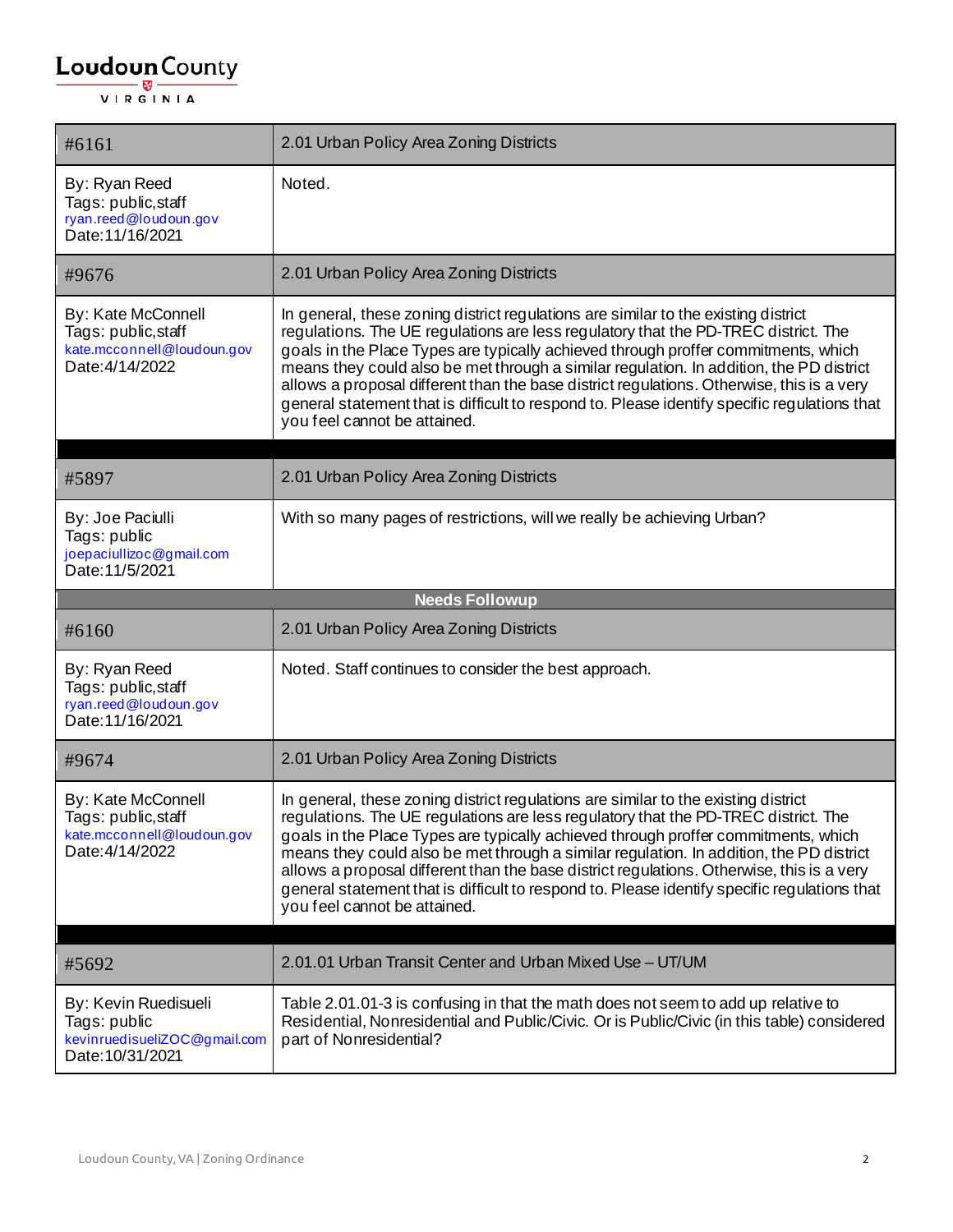| <b>Needs Followup</b>                                                                     |                                                                                                                                                                                                                                                                                                                                                                                                                                                                                        |
|-------------------------------------------------------------------------------------------|----------------------------------------------------------------------------------------------------------------------------------------------------------------------------------------------------------------------------------------------------------------------------------------------------------------------------------------------------------------------------------------------------------------------------------------------------------------------------------------|
| #5758                                                                                     | 2.01.01 Urban Transit Center and Urban Mixed Use - UT/UM                                                                                                                                                                                                                                                                                                                                                                                                                               |
| By: Ryan Reed<br>Tags: public, staff<br>ryan.reed@loudoun.gov<br>Date: 11/2/2021          | Noted. Staff will revisit to clarify.                                                                                                                                                                                                                                                                                                                                                                                                                                                  |
| #9477                                                                                     | 2.01.01 Urban Transit Center and Urban Mixed Use - UT/UM                                                                                                                                                                                                                                                                                                                                                                                                                               |
| By: Kate McConnell<br>Tags: public, staff<br>kate.mcconnell@loudoun.gov<br>Date: 4/6/2022 | I'm unsure of issue, but added a note that total square footage should = 100% of<br>approved square footage. Hopefully this addresses the question.                                                                                                                                                                                                                                                                                                                                    |
| #5737                                                                                     | 2.01.01 Urban Transit Center and Urban Mixed Use - UT/UM                                                                                                                                                                                                                                                                                                                                                                                                                               |
| By: Rich Brittingham<br>Tags: public<br>rbrittingham@dewberry.com<br>Date: 11/1/2021      | M. On-Site Amenities<br>- can these amenities be located to serve multiple buildings? (plaza or park next to two<br>50k SF buildings?)                                                                                                                                                                                                                                                                                                                                                 |
|                                                                                           | <b>Needs Followup</b>                                                                                                                                                                                                                                                                                                                                                                                                                                                                  |
| #5753                                                                                     | 2.01.01 Urban Transit Center and Urban Mixed Use - UT/UM                                                                                                                                                                                                                                                                                                                                                                                                                               |
| By: Ryan Reed<br>Tags: public, staff<br>ryan.reed@loudoun.gov<br>Date: 11/1/2021          | Noted. Staff will discuss and take under consideration.                                                                                                                                                                                                                                                                                                                                                                                                                                |
| #9476                                                                                     | 2.01.01 Urban Transit Center and Urban Mixed Use - UT/UM                                                                                                                                                                                                                                                                                                                                                                                                                               |
| By: Kate McConnell<br>Tags: public, staff<br>kate.mcconnell@loudoun.gov<br>Date: 4/6/2022 | I don't see any limitation except that each building must provide the 2 required<br>amenities. I think the patio or plaza could be doubled if this is what you are asking.                                                                                                                                                                                                                                                                                                             |
| #5691                                                                                     | 2.01.01 Urban Transit Center and Urban Mixed Use - UT/UM                                                                                                                                                                                                                                                                                                                                                                                                                               |
| By: Kevin Ruedisueli<br>Tags: public<br>kevinruedisueliZOC@gmail.com<br>Date: 10/31/2021  | The Plan Map for the Urban Policy Areas correctly identifies the core at the Metro Stops<br>and its surrounding subareas. Why is there a requirement for a 40 acre minimum<br>district, when the map already identifies the district? Why not simply refer to the Plan<br>Map. Projects will either be in the core or the fringe because of their locations relative to<br>the Metro stops. The critical aspects are design of streets, sidewalks, relationships<br>between them, etc. |
| <b>Needs Followup</b>                                                                     |                                                                                                                                                                                                                                                                                                                                                                                                                                                                                        |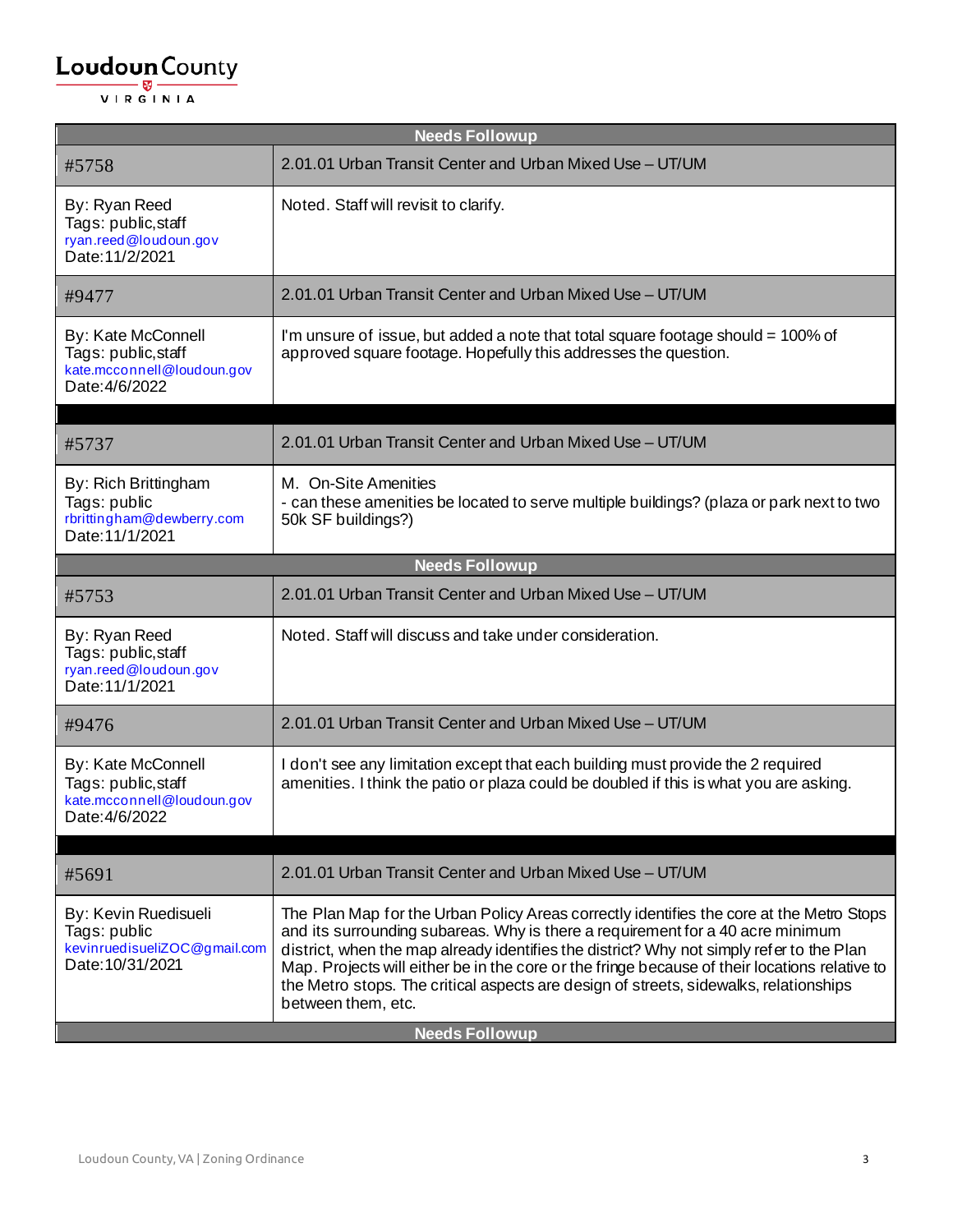| #5759                                                                                     | 2.01.01 Urban Transit Center and Urban Mixed Use - UT/UM                                                                                                                                                                                                                                                                                                                                                                    |
|-------------------------------------------------------------------------------------------|-----------------------------------------------------------------------------------------------------------------------------------------------------------------------------------------------------------------------------------------------------------------------------------------------------------------------------------------------------------------------------------------------------------------------------|
| By: Ryan Reed<br>Tags: public, staff<br>ryan.reed@loudoun.gov<br>Date: 11/2/2021          | Noted. Staff will take under consideration.                                                                                                                                                                                                                                                                                                                                                                                 |
| #9475                                                                                     | 2.01.01 Urban Transit Center and Urban Mixed Use - UT/UM                                                                                                                                                                                                                                                                                                                                                                    |
| By: Kate McConnell<br>Tags: public, staff<br>kate.mcconnell@loudoun.gov<br>Date: 4/6/2022 | If you do not have an area big enough to establish the street grid, then there is no way<br>that this could be achieved.                                                                                                                                                                                                                                                                                                    |
| #5738                                                                                     | 2.01.01 Urban Transit Center and Urban Mixed Use - UT/UM                                                                                                                                                                                                                                                                                                                                                                    |
| By: Rich Brittingham<br>Tags: public<br>rbrittingham@dewberry.com<br>Date: 11/1/2021      | Tree Canopy<br>- Tree canopy should be district wide and not per site plan<br>- these districts will be developed over time and its likely the canopy will be achieved in<br>large groups somewhere on site which may not be a part of the individual site plans for<br>each building, etc implementation of this requirement can happen but needs<br>accommodation for how plans are reviewed and processed in the COunty. |
|                                                                                           | <b>Needs Followup</b>                                                                                                                                                                                                                                                                                                                                                                                                       |
| #5752                                                                                     | 2.01.01 Urban Transit Center and Urban Mixed Use - UT/UM                                                                                                                                                                                                                                                                                                                                                                    |
| By: Ryan Reed<br>Tags: public, staff<br>ryan.reed@loudoun.gov<br>Date: 11/1/2021          | Noted. Staff will revisit and take this under consideration.                                                                                                                                                                                                                                                                                                                                                                |
| #9474                                                                                     | 2.01.01 Urban Transit Center and Urban Mixed Use - UT/UM                                                                                                                                                                                                                                                                                                                                                                    |
| By: Kate McConnell<br>Tags: public, staff<br>kate.mcconnell@loudoun.gov<br>Date: 4/6/2022 | This is a development standard and is implemented as enabled by the state code.                                                                                                                                                                                                                                                                                                                                             |
| #5736                                                                                     | 2.01.01 Urban Transit Center and Urban Mixed Use - UT/UM                                                                                                                                                                                                                                                                                                                                                                    |
| By: Rich Brittingham<br>Tags: public<br>RTBritt13@yahoo.com<br>Date: 11/1/2021            | Min. FAR requirements needs to allow for phased development in which first phase falls<br>below min. FAR                                                                                                                                                                                                                                                                                                                    |
|                                                                                           | <b>Needs Followup</b>                                                                                                                                                                                                                                                                                                                                                                                                       |
| #5754                                                                                     | 2.01.01 Urban Transit Center and Urban Mixed Use - UT/UM                                                                                                                                                                                                                                                                                                                                                                    |
| By: Ryan Reed<br>Tags: public, staff<br>ryan.reed@loudoun.gov<br>Date: 11/2/2021          | Noted. Staff will take under consideration.                                                                                                                                                                                                                                                                                                                                                                                 |

Loudoun County, VA | Zoning Ordinance 4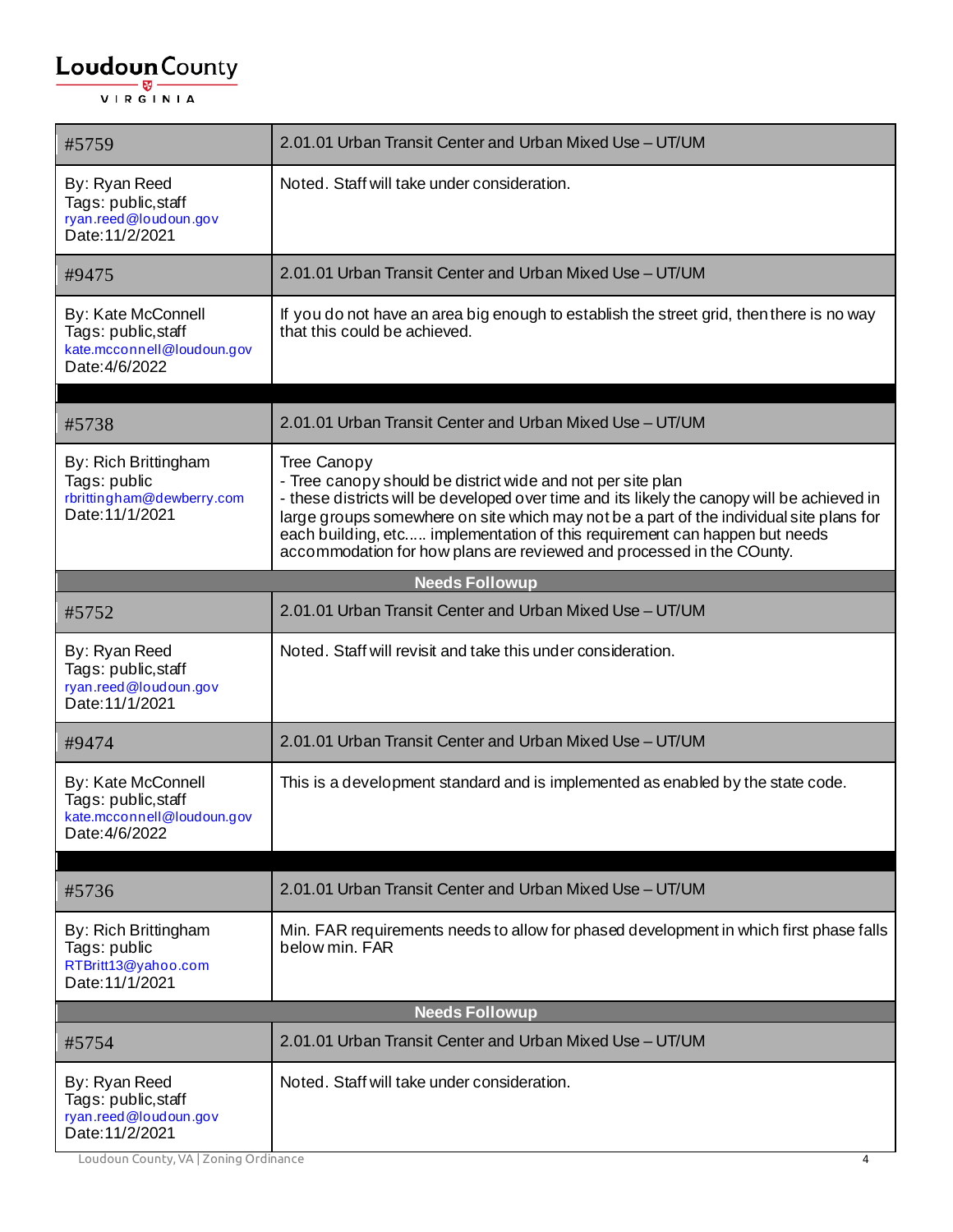| #9472                                                                                                 | 2.01.01 Urban Transit Center and Urban Mixed Use - UT/UM                                                                                                                                                                                                                                                                                                                                                                                                                                                                                                                               |
|-------------------------------------------------------------------------------------------------------|----------------------------------------------------------------------------------------------------------------------------------------------------------------------------------------------------------------------------------------------------------------------------------------------------------------------------------------------------------------------------------------------------------------------------------------------------------------------------------------------------------------------------------------------------------------------------------------|
| By: Kate McConnell<br>Tags: public, staff<br>kate.mcconnell@loudoun.gov<br>Date: 4/6/2022             | As I interpret this, the minimum FAR is for the subarea. The CDP requirements in<br>7.09.06 require minimum and maximum FAR. However, if development is not meeting<br>the minimum FAR from the initial development proposal, then it would not be meeting<br>the intent of the Place Type and would likely be setting up a scenario where it makes it<br>harder for other developers to achieve the minimum.                                                                                                                                                                          |
|                                                                                                       |                                                                                                                                                                                                                                                                                                                                                                                                                                                                                                                                                                                        |
| #5695                                                                                                 | 2.01.01 Urban Transit Center and Urban Mixed Use - UT/UM                                                                                                                                                                                                                                                                                                                                                                                                                                                                                                                               |
| By: Maura Walsh-Copeland<br>Tags: public<br>Maura@Walsh-<br>CopelandConsulting.com<br>Date: 11/1/2021 | Table 2.01.01-1 UT/UM DISTRICT DIMENSIONAL STANDARDS: Is it necessary to<br>specify Building Height Minimums? The Board of Supervisors has recognized that there<br>may be a period of transition from today to the day of true high-rise buildings at Metro.<br>Specifying buildings at 70' or higher requires concrete and steel construction, the<br>highest cost construction there is. To allow for transition time and to allow for affordable<br>housing during the transition time, would it be better to not specify building minimums,<br>especially in the UT at this time? |
|                                                                                                       | <b>Needs Followup</b>                                                                                                                                                                                                                                                                                                                                                                                                                                                                                                                                                                  |
| #5757                                                                                                 | 2.01.01 Urban Transit Center and Urban Mixed Use - UT/UM                                                                                                                                                                                                                                                                                                                                                                                                                                                                                                                               |
| By: Ryan Reed<br>Tags: public, staff<br>ryan.reed@loudoun.gov<br>Date: 11/2/2021                      | Noted. Staff will take under consideration.                                                                                                                                                                                                                                                                                                                                                                                                                                                                                                                                            |
| #9468                                                                                                 | 2.01.01 Urban Transit Center and Urban Mixed Use - UT/UM                                                                                                                                                                                                                                                                                                                                                                                                                                                                                                                               |
| By: Kate McConnell<br>Tags: public, staff<br>kate.mcconnell@loudoun.gov<br>Date: 4/6/2022             | The minimum heights are consistent with the UT and UM Place Types in the GP.                                                                                                                                                                                                                                                                                                                                                                                                                                                                                                           |
|                                                                                                       |                                                                                                                                                                                                                                                                                                                                                                                                                                                                                                                                                                                        |
|                                                                                                       | <b>Needs Followup</b>                                                                                                                                                                                                                                                                                                                                                                                                                                                                                                                                                                  |
| #5730                                                                                                 | 2.01.01 Urban Transit Center and Urban Mixed Use - UT/UM                                                                                                                                                                                                                                                                                                                                                                                                                                                                                                                               |
| By: Rich Brittingham<br>Tags: public<br>rbrittingham@dewberry.com<br>Date: 11/1/2021                  | Min district size doesn't work in the UTC area around Innovation Station Metro where<br>multiple small parcels may not be able to be assembled. Modifications should be<br>available or else development could be stalled.                                                                                                                                                                                                                                                                                                                                                             |
|                                                                                                       | <b>Needs Followup</b>                                                                                                                                                                                                                                                                                                                                                                                                                                                                                                                                                                  |
| #5755                                                                                                 | 2.01.01 Urban Transit Center and Urban Mixed Use - UT/UM                                                                                                                                                                                                                                                                                                                                                                                                                                                                                                                               |
| By: Ryan Reed<br>Tags: public, staff<br>ryan.reed@loudoun.gov<br>Date: 11/2/2021                      | Noted. Staff will take under consideration.                                                                                                                                                                                                                                                                                                                                                                                                                                                                                                                                            |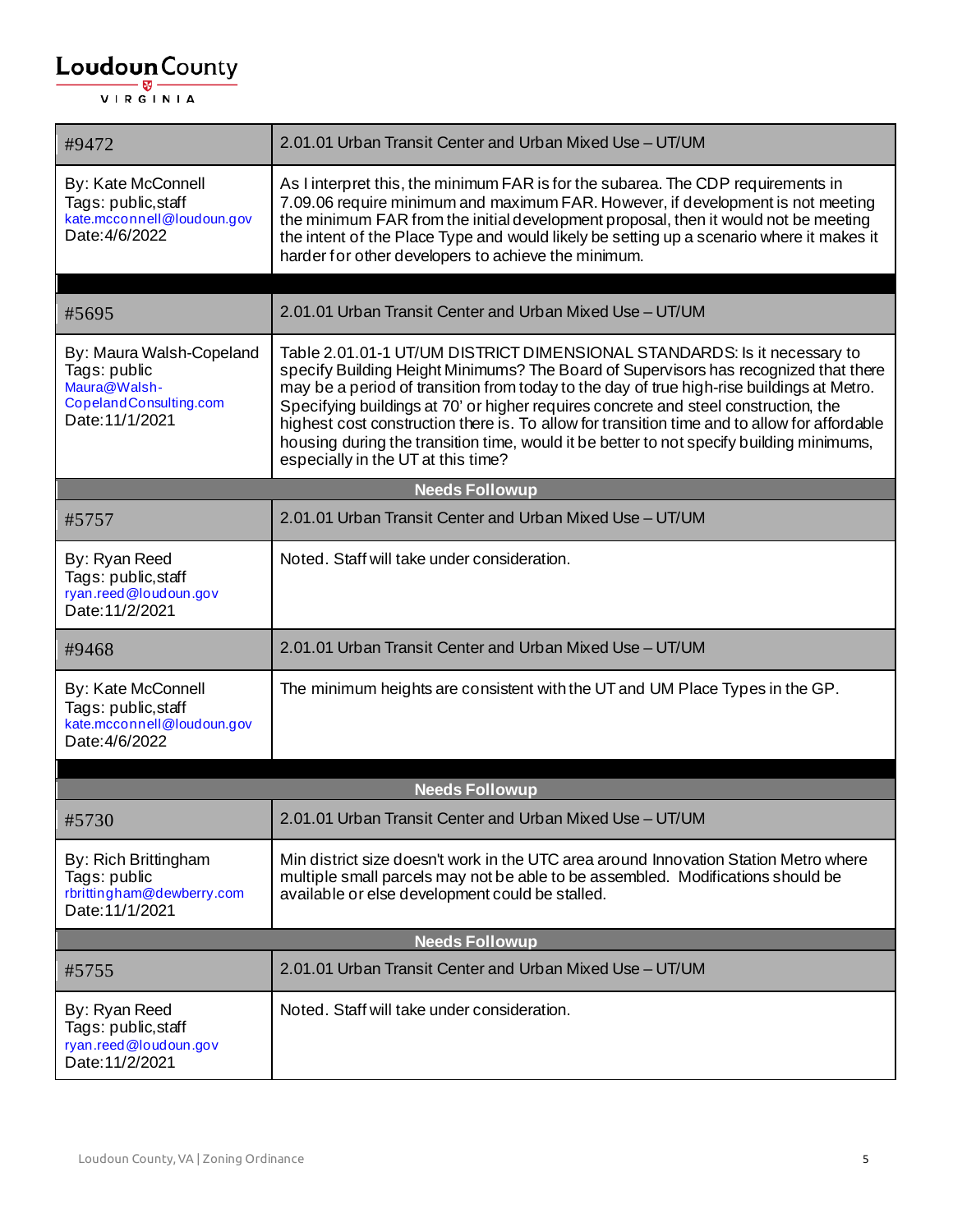| #5811                                                                                                  | 2.01.01 Urban Transit Center and Urban Mixed Use - UT/UM                                                                                                                                                                                                                                                                                                                                                                         |
|--------------------------------------------------------------------------------------------------------|----------------------------------------------------------------------------------------------------------------------------------------------------------------------------------------------------------------------------------------------------------------------------------------------------------------------------------------------------------------------------------------------------------------------------------|
| By: Rich Brittingham<br>Tags: public<br>rbrittingham@dewberry.com<br>Date: 11/3/2021                   | additionally, many areas in Urban Policy Area are already zoned, and not likely to be<br>rezoned to UT. so language stating "The initial district size must be 40 acres or more.<br>Notwithstanding the provisions of<br>Section 7.08.x, the minimum district size is not modifiable." hinders any ability to apply<br>these regulations to smaller unassembled parcels                                                          |
|                                                                                                        | <b>Needs Followup</b>                                                                                                                                                                                                                                                                                                                                                                                                            |
| #5834                                                                                                  | 2.01.01 Urban Transit Center and Urban Mixed Use - UT/UM                                                                                                                                                                                                                                                                                                                                                                         |
| By: Ryan Reed<br>Tags: public, staff<br>ryan.reed@loudoun.gov<br>Date: 11/3/2021                       | Thank you, we will continue to discuss internally                                                                                                                                                                                                                                                                                                                                                                                |
|                                                                                                        | <b>Needs Followup</b>                                                                                                                                                                                                                                                                                                                                                                                                            |
| #9467                                                                                                  | 2.01.01 Urban Transit Center and Urban Mixed Use - UT/UM                                                                                                                                                                                                                                                                                                                                                                         |
| By: Kate McConnell<br>Tags: public, staff<br>kate.mcconnell@loudoun.gov<br>Date: 4/6/2022              | Understood, but also need to ensure grid of streets is established.                                                                                                                                                                                                                                                                                                                                                              |
|                                                                                                        |                                                                                                                                                                                                                                                                                                                                                                                                                                  |
| #6020                                                                                                  | 2.01.01 Urban Transit Center and Urban Mixed Use - UT/UM                                                                                                                                                                                                                                                                                                                                                                         |
| By: Maura Walsh-Copeland<br>Tags: public<br>Maura@Walsh-<br>CopelandConsulting.com<br>Date: 11/14/2021 | 2.01.01.N Urban Transit Center and Urban Mixed Use - UT/UM. While tree canopy<br>standards in Section 5.06 may not be applicable for the density in this place type,<br>shouldn't there be standards for trees to reduce the heat island effect and general<br>benefits of trees in urban areas? Places with high density and high amount of<br>impervious surfaces would receive tremendous benefits from tree standards. (LWC) |
|                                                                                                        | <b>Needs Followup</b>                                                                                                                                                                                                                                                                                                                                                                                                            |
| #6162                                                                                                  | 2.01.01 Urban Transit Center and Urban Mixed Use - UT/UM                                                                                                                                                                                                                                                                                                                                                                         |
| By: Ryan Reed<br>Tags: public, staff<br>ryan.reed@loudoun.gov<br>Date: 11/16/2021                      | Noted. Staff will consider tree canopy standards appropriate for this place type.                                                                                                                                                                                                                                                                                                                                                |
| #9466                                                                                                  | 2.01.01 Urban Transit Center and Urban Mixed Use - UT/UM                                                                                                                                                                                                                                                                                                                                                                         |
| By: Kate McConnell<br>Tags: public, staff<br>kate.mcconnell@loudoun.gov<br>Date: 4/6/2022              | This only applies to the 1st 1/4 mile around the metro station. Street trees and parks are<br>required.                                                                                                                                                                                                                                                                                                                          |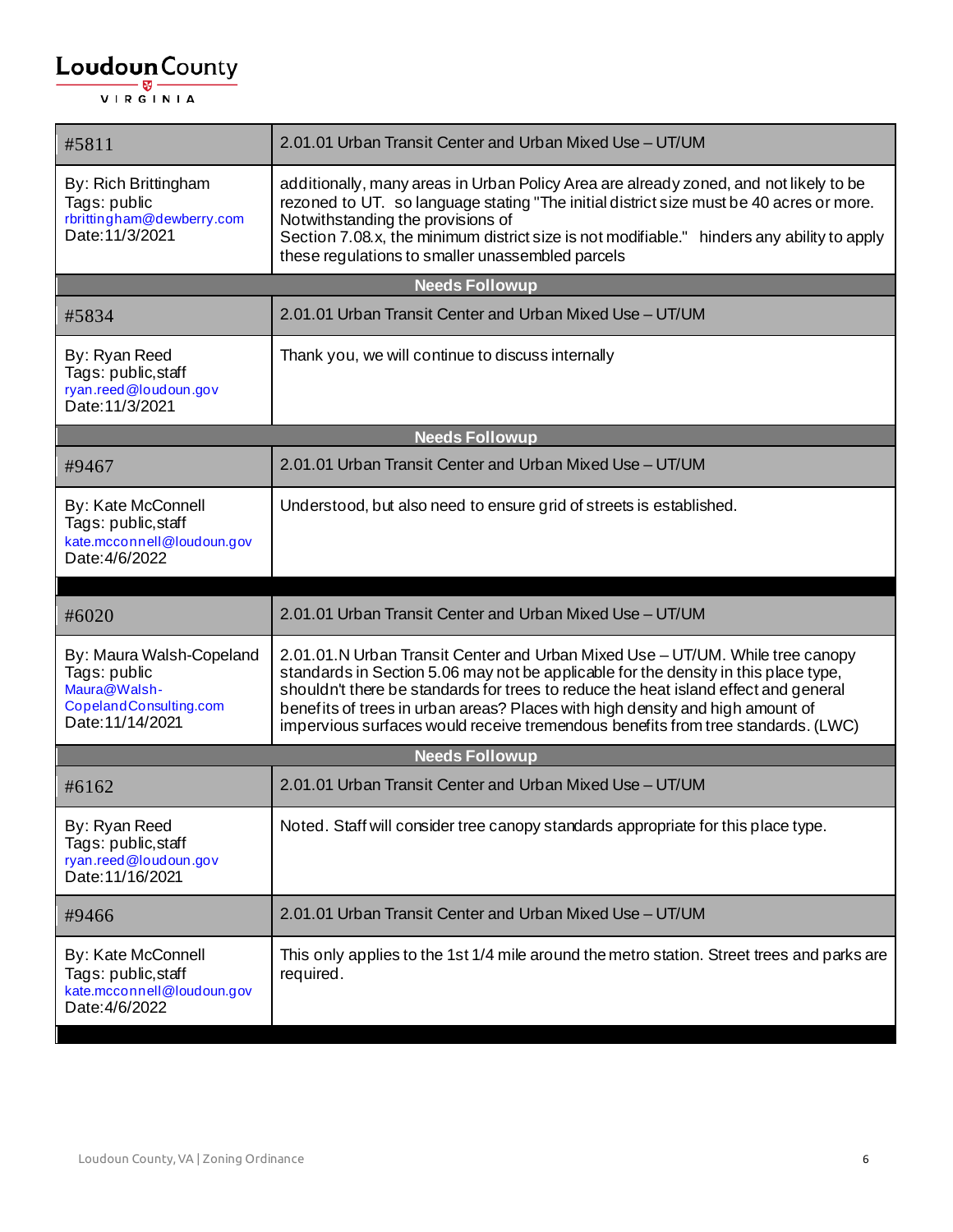| #6018                                                                                                  | 2.01.01 Urban Transit Center and Urban Mixed Use - UT/UM                                                                                                                                                                                                                                                                                                                                                                    |
|--------------------------------------------------------------------------------------------------------|-----------------------------------------------------------------------------------------------------------------------------------------------------------------------------------------------------------------------------------------------------------------------------------------------------------------------------------------------------------------------------------------------------------------------------|
| By: Maura Walsh-Copeland<br>Tags: public<br>Maura@Walsh-<br>CopelandConsulting.com<br>Date: 11/14/2021 | 2.01.01 Urban Transit Center and Urban Mixed Use - UT/UM. Regarding: "Provide for<br>pedestrian and bicycle facilities that connect land uses and link with bicycle and<br>pedestrian systems within and adjacent to the district;" Shouldn't this include specific<br>language to include the Linear Parks and Trails (LPAT) Framework Plan? It alludes to<br>that being covered, but it isn't mentioned explicitly. (LWC) |
|                                                                                                        | <b>Needs Followup</b>                                                                                                                                                                                                                                                                                                                                                                                                       |
| #6164                                                                                                  | 2.01.01 Urban Transit Center and Urban Mixed Use - UT/UM                                                                                                                                                                                                                                                                                                                                                                    |
| By: Ryan Reed<br>Tags: public, staff<br>ryan.reed@loudoun.gov<br>Date: 11/16/2021                      | Noted. Staff will consider if and how to incorporate LPAT framework language.                                                                                                                                                                                                                                                                                                                                               |
| #9465                                                                                                  | 2.01.01 Urban Transit Center and Urban Mixed Use - UT/UM                                                                                                                                                                                                                                                                                                                                                                    |
| By: Kate McConnell<br>Tags: public, staff<br>kate.mcconnell@loudoun.gov<br>Date: 4/6/2022              | Please see Open Space Standards - LPAT should be addressed there.                                                                                                                                                                                                                                                                                                                                                           |
|                                                                                                        |                                                                                                                                                                                                                                                                                                                                                                                                                             |
| #5980                                                                                                  | 2.01.01 Urban Transit Center and Urban Mixed Use - UT/UM                                                                                                                                                                                                                                                                                                                                                                    |
| By: Gem Bingol<br>Tags: public<br>gbingol@pecva.org<br>Date: 11/12/2021                                | 2.01.01 M. Under the list of types of on-site amenities #6 & #8 are reasonable and<br>positive amenities, but the footnote under this section states that the on-site amenities<br>may be used to satisfy the minimum parks, civic, and open space requirements for the<br>Inner and Outer Core subareas. Should these be used to satisfy parks or open space<br>requirements?                                              |
|                                                                                                        | <b>Needs Followup</b>                                                                                                                                                                                                                                                                                                                                                                                                       |
| #6165                                                                                                  | 2.01.01 Urban Transit Center and Urban Mixed Use - UT/UM                                                                                                                                                                                                                                                                                                                                                                    |
| By: Ryan Reed<br>Tags: public, staff<br>ryan.reed@loudoun.gov<br>Date: 11/16/2021                      | Noted. Staff will consider if this was the intention.                                                                                                                                                                                                                                                                                                                                                                       |
| #9463                                                                                                  | 2.01.01 Urban Transit Center and Urban Mixed Use - UT/UM                                                                                                                                                                                                                                                                                                                                                                    |
| By: Kate McConnell<br>Tags: public, staff<br>kate.mcconnell@loudoun.gov<br>Date: 4/6/2022              | Revised to indicate what can fulfill open space requirements.                                                                                                                                                                                                                                                                                                                                                               |
|                                                                                                        |                                                                                                                                                                                                                                                                                                                                                                                                                             |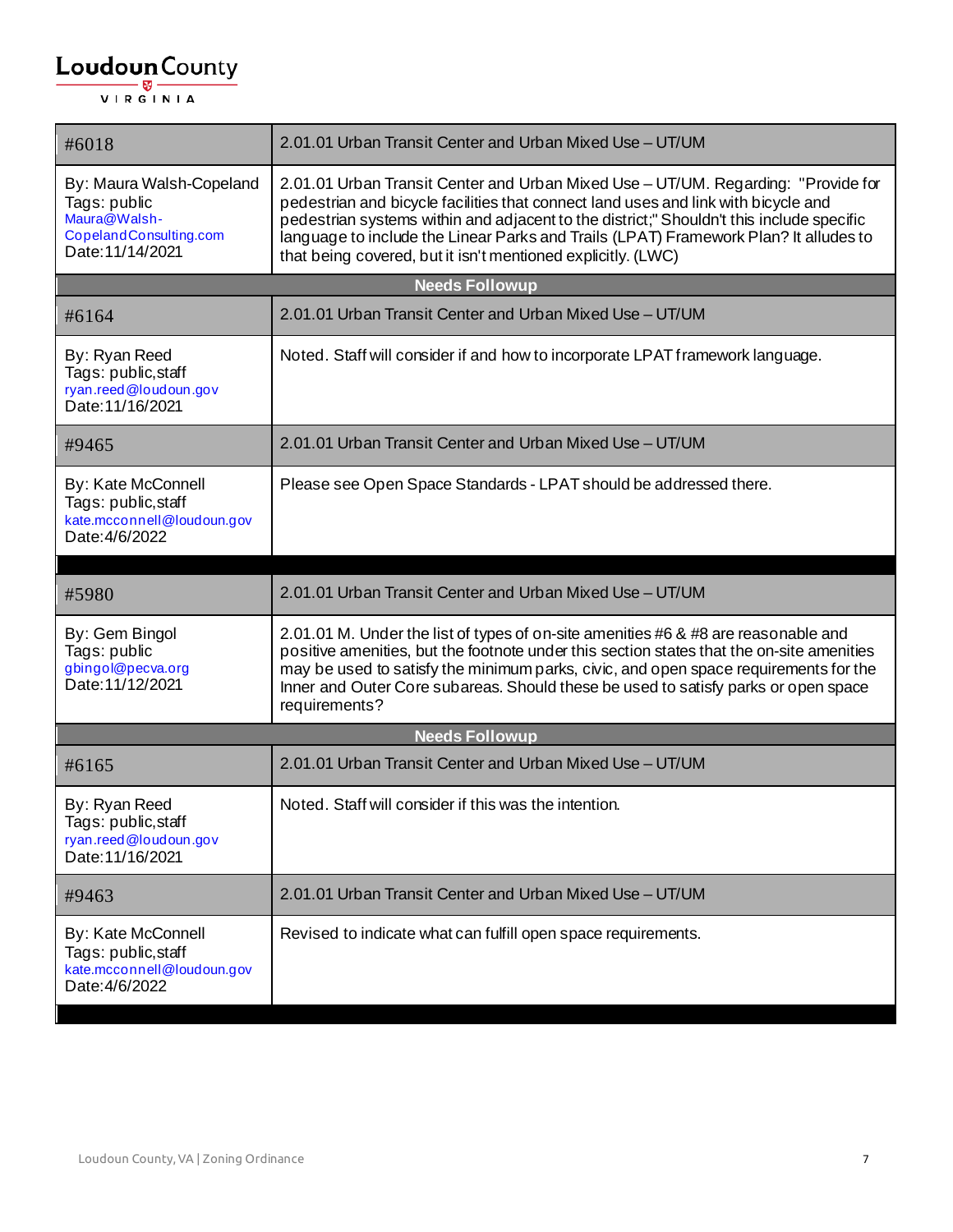| #5906                                                                                     | 2.01.01 Urban Transit Center and Urban Mixed Use - UT/UM                                                                                                                                                                                                                                                                                                           |  |
|-------------------------------------------------------------------------------------------|--------------------------------------------------------------------------------------------------------------------------------------------------------------------------------------------------------------------------------------------------------------------------------------------------------------------------------------------------------------------|--|
| By: Joe Paciulli<br>Tags: public<br>joepaciullizoc@gmail.com<br>Date: 11/5/2021           | 1.5 If building heights are to be transitioned, they should be looked at as far as<br>compatibility to the planning areas involved, not existing other communities. The new<br>Urban areas must be allowed to meet their maximum potential per the General Plan's<br>ultimate vision of the area, and an existing use shouldn't create extreme height limitations. |  |
|                                                                                           | <b>Needs Followup</b>                                                                                                                                                                                                                                                                                                                                              |  |
| #6167                                                                                     | 2.01.01 Urban Transit Center and Urban Mixed Use - UT/UM                                                                                                                                                                                                                                                                                                           |  |
| By: Ryan Reed<br>Tags: public, staff<br>ryan.reed@loudoun.gov<br>Date: 11/16/2021         | Noted. Staff will consider revised text to best implement the General Plan.                                                                                                                                                                                                                                                                                        |  |
| #9460                                                                                     | 2.01.01 Urban Transit Center and Urban Mixed Use - UT/UM                                                                                                                                                                                                                                                                                                           |  |
| By: Kate McConnell<br>Tags: public, staff<br>kate.mcconnell@loudoun.gov<br>Date: 4/6/2022 | The text is moved to Transition Standards and represents the language of the plan<br>policies.                                                                                                                                                                                                                                                                     |  |
|                                                                                           |                                                                                                                                                                                                                                                                                                                                                                    |  |
|                                                                                           |                                                                                                                                                                                                                                                                                                                                                                    |  |
| #5901                                                                                     | 2.01.01 Urban Transit Center and Urban Mixed Use - UT/UM                                                                                                                                                                                                                                                                                                           |  |
| By: Joe Paciulli<br>Tags: public<br>joepaciullizoc@gmail.com<br>Date: 11/5/2021           | Table 2.01.01-3 Can Public/Civic meet the Open Space requirement? Parks = Open<br>Space ?                                                                                                                                                                                                                                                                          |  |
|                                                                                           | <b>Needs Followup</b>                                                                                                                                                                                                                                                                                                                                              |  |
| #6169                                                                                     | 2.01.01 Urban Transit Center and Urban Mixed Use - UT/UM                                                                                                                                                                                                                                                                                                           |  |
| By: Ryan Reed<br>Tags: public, staff<br>ryan.reed@loudoun.gov<br>Date: 11/16/2021         | It depends. We'll keep this comment open for follow-up after Development Standards<br>(which includes Open Space) is reviewed by ZOC.                                                                                                                                                                                                                              |  |
| #9459                                                                                     | 2.01.01 Urban Transit Center and Urban Mixed Use - UT/UM                                                                                                                                                                                                                                                                                                           |  |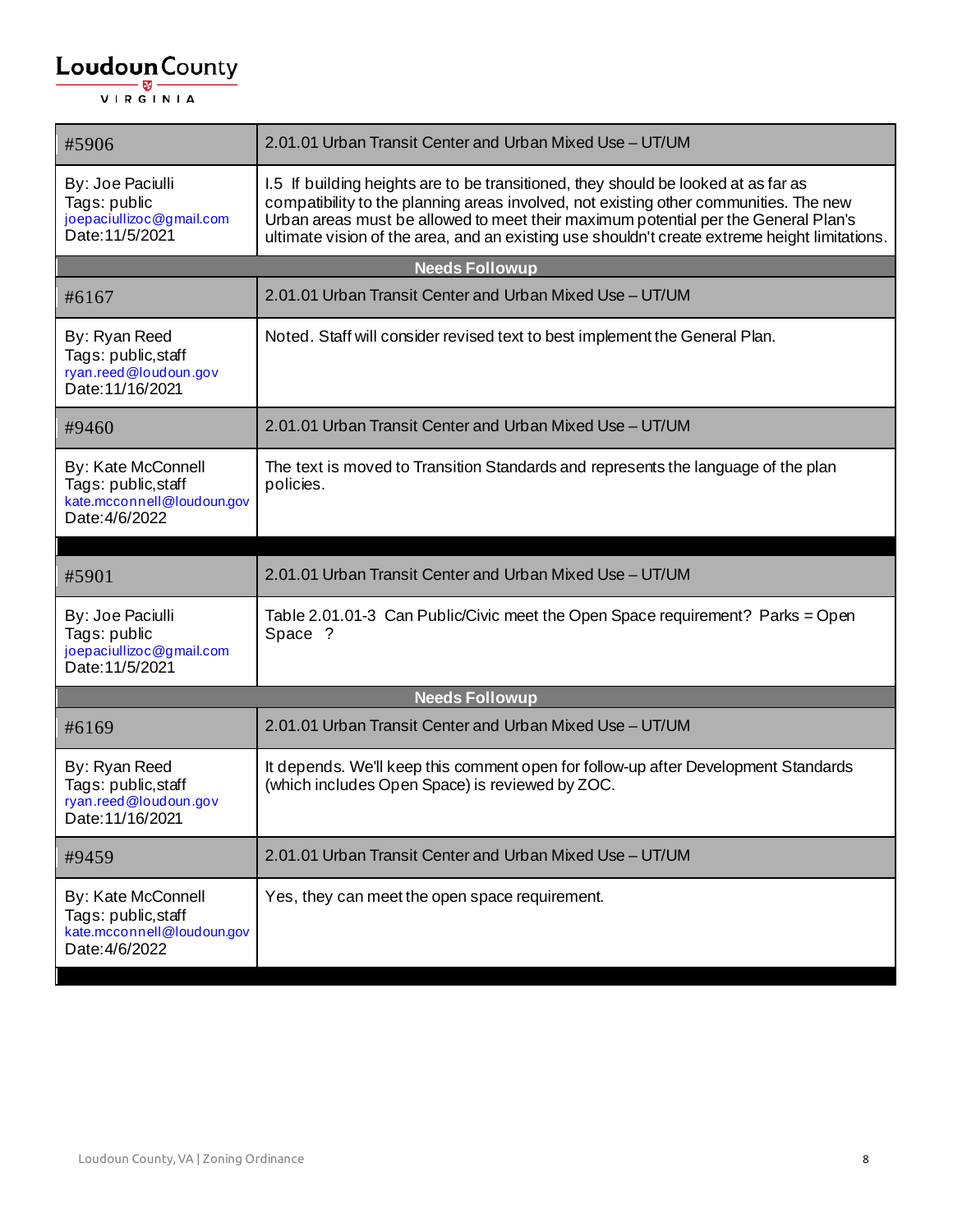| #5903                                                                                     | 2.01.01 Urban Transit Center and Urban Mixed Use - UT/UM                                                                                                                                                                                                                                                                                                                                                                                             |  |
|-------------------------------------------------------------------------------------------|------------------------------------------------------------------------------------------------------------------------------------------------------------------------------------------------------------------------------------------------------------------------------------------------------------------------------------------------------------------------------------------------------------------------------------------------------|--|
| By: Joe Paciulli<br>Tags: public<br>joepaciullizoc@gmail.com<br>Date: 11/5/2021           | The ranges in table 2.01.01-3 don't seem to work. For example in UT Inner Core with<br>15% Public & Open Space, a 40% Non Res Min yields only a 45% Res portion.<br>Residential is probably needed in the 50% - 60% range to be viable. Residential is the<br>key component of all of these mixed districts. The lower end of Non Res needs to be<br>lowered to accommodate the needed Res portion. This applies to all three areas of UT<br>and UM. |  |
|                                                                                           | <b>Needs Followup</b>                                                                                                                                                                                                                                                                                                                                                                                                                                |  |
| #6168                                                                                     | 2.01.01 Urban Transit Center and Urban Mixed Use - UT/UM                                                                                                                                                                                                                                                                                                                                                                                             |  |
| By: Ryan Reed<br>Tags: public, staff<br>ryan.reed@loudoun.gov<br>Date: 11/16/2021         | Noted. Staff will take under consideration.                                                                                                                                                                                                                                                                                                                                                                                                          |  |
| #9456                                                                                     | 2.01.01 Urban Transit Center and Urban Mixed Use - UT/UM                                                                                                                                                                                                                                                                                                                                                                                             |  |
| By: Kate McConnell<br>Tags: public, staff<br>kate.mcconnell@loudoun.gov<br>Date: 4/6/2022 | Open Space is gross land area, not square footage. The mix is consistent with the Urban<br>Transit Center and Urban Mixed Use Place Types.                                                                                                                                                                                                                                                                                                           |  |
|                                                                                           |                                                                                                                                                                                                                                                                                                                                                                                                                                                      |  |
| #5898                                                                                     | 2.01.01 Urban Transit Center and Urban Mixed Use - UT/UM                                                                                                                                                                                                                                                                                                                                                                                             |  |
| By: Joe Paciulli<br>Tags: public<br>joepaciullizoc@gmail.com<br>Date: 11/5/2021           | In E. I find the incentives for housing being tied to FAR difficult to administer and measure<br>the success of meeting housing needs. As logical as it may be intended, increased floor<br>are does not always increase number of units. We need units. Increased units properly<br>sized to fill our demand should be incentivized.                                                                                                                |  |
| <b>Needs Followup</b>                                                                     |                                                                                                                                                                                                                                                                                                                                                                                                                                                      |  |
| #6170                                                                                     | 2.01.01 Urban Transit Center and Urban Mixed Use - UT/UM                                                                                                                                                                                                                                                                                                                                                                                             |  |
| By: Ryan Reed<br>Tags: public, staff<br>ryan.reed@loudoun.gov<br>Date: 11/16/2021         | Noted. Staff will take under consideration.                                                                                                                                                                                                                                                                                                                                                                                                          |  |
| #9454                                                                                     | 2.01.01 Urban Transit Center and Urban Mixed Use - UT/UM                                                                                                                                                                                                                                                                                                                                                                                             |  |
| By: Kate McConnell<br>Tags: public, staff<br>kate.mcconnell@loudoun.gov<br>Date: 4/6/2022 | The UHNUs will have to be similar in size to other units provided (by bedroom count). If<br>they want to provide smaller units they can. The number of units proposed is also be<br>required to be provided on a CDP.                                                                                                                                                                                                                                |  |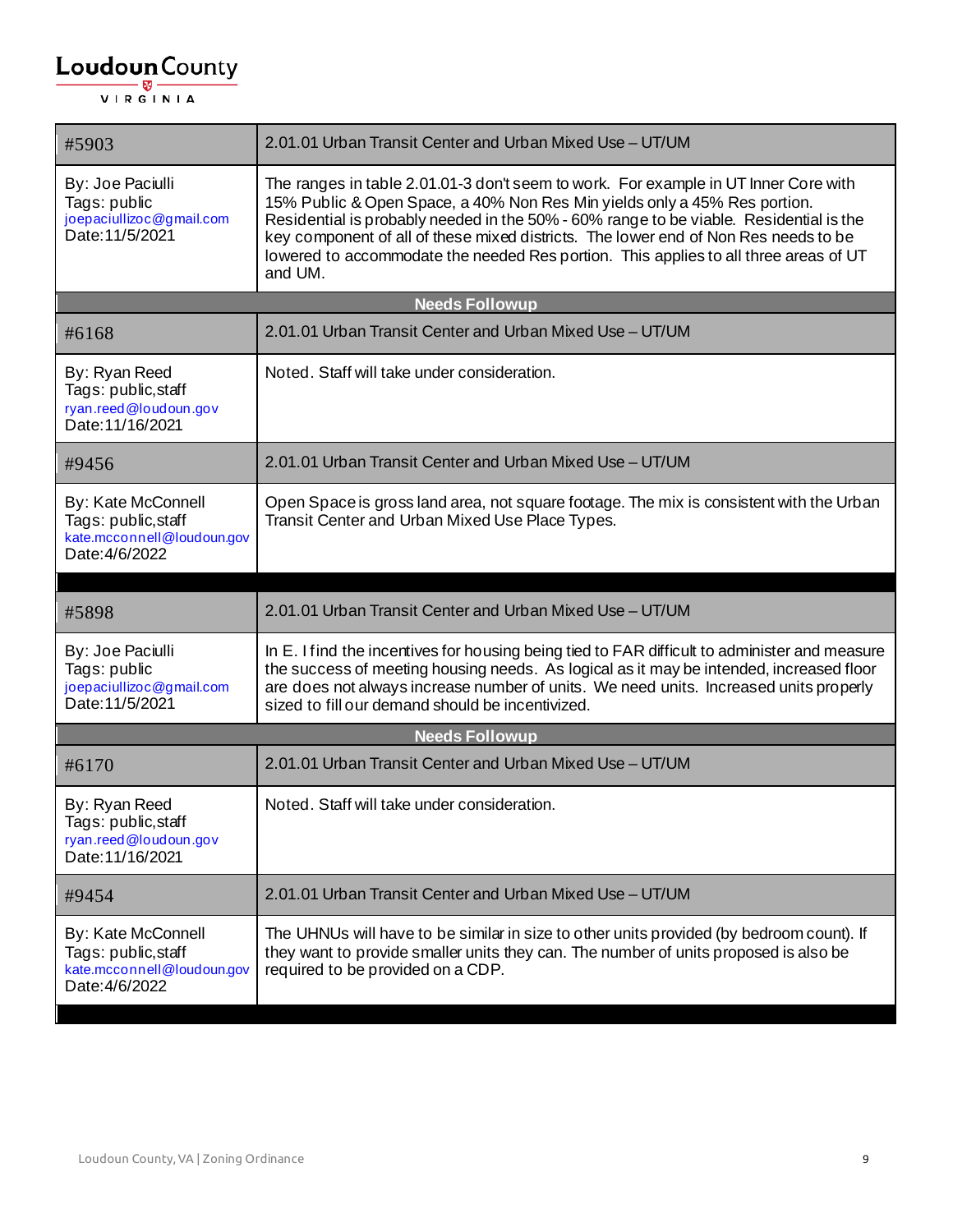| #5896                                                                                     | 2.01.01 Urban Transit Center and Urban Mixed Use - UT/UM                                                                                                                                           |
|-------------------------------------------------------------------------------------------|----------------------------------------------------------------------------------------------------------------------------------------------------------------------------------------------------|
| By: Joe Paciulli<br>Tags: public<br>joepaciullizoc@gmail.com<br>Date: 11/5/2021           | I suggest A.4 be moved under A. to be more the Goals of the UT/UM district, and not<br>all listed as a "must".                                                                                     |
|                                                                                           | <b>Needs Followup</b>                                                                                                                                                                              |
| #6171                                                                                     | 2.01.01 Urban Transit Center and Urban Mixed Use - UT/UM                                                                                                                                           |
| By: Ryan Reed<br>Tags: public, staff<br>ryan.reed@loudoun.gov<br>Date: 11/16/2021         | Noted. Staff will take under consideration.                                                                                                                                                        |
| #9452                                                                                     | 2.01.01 Urban Transit Center and Urban Mixed Use - UT/UM                                                                                                                                           |
| By: Kate McConnell<br>Tags: public, staff<br>kate.mcconnell@loudoun.gov<br>Date: 4/6/2022 | Agreed (if I have the right section), and moved.                                                                                                                                                   |
| #5861                                                                                     | 2.01.01 Urban Transit Center and Urban Mixed Use - UT/UM                                                                                                                                           |
| By: Charles Houston<br>Tags: public<br>CharlesHouston3@yahoo.com<br>Date: 11/4/2021       | 2.01.1 -M On-site amenities. I like this. Add "outdoor-scaled sculpture." I'd also reduce<br>the list so as to create a limited palette of what would be signature, consistent design<br>elements. |
|                                                                                           | <b>Needs Followup</b>                                                                                                                                                                              |
| #6172                                                                                     | 2.01.01 Urban Transit Center and Urban Mixed Use - UT/UM                                                                                                                                           |
| By: Ryan Reed<br>Tags: public, staff<br>ryan.reed@loudoun.gov<br>Date: 11/16/2021         | Noted. Staff will take the addition of sculptures and the reduction of the overall list<br>under consideration.                                                                                    |
| #9449                                                                                     | 2.01.01 Urban Transit Center and Urban Mixed Use - UT/UM                                                                                                                                           |
| By: Kate McConnell<br>Tags: public, staff<br>kate.mcconnell@loudoun.gov<br>Date: 4/6/2022 | Added sculpture; limited amenities that can count toward open space or public/civic<br>use.                                                                                                        |
|                                                                                           |                                                                                                                                                                                                    |
| #5860                                                                                     | 2.01.01 Urban Transit Center and Urban Mixed Use - UT/UM                                                                                                                                           |
| By: Charles Houston<br>Tags: public<br>CharlesHouston3@yahoo.com<br>Date: 11/4/2021       | 2.01.1 - L.5. Tunnels over a certain length should be lighted.                                                                                                                                     |
| <b>Needs Followup</b>                                                                     |                                                                                                                                                                                                    |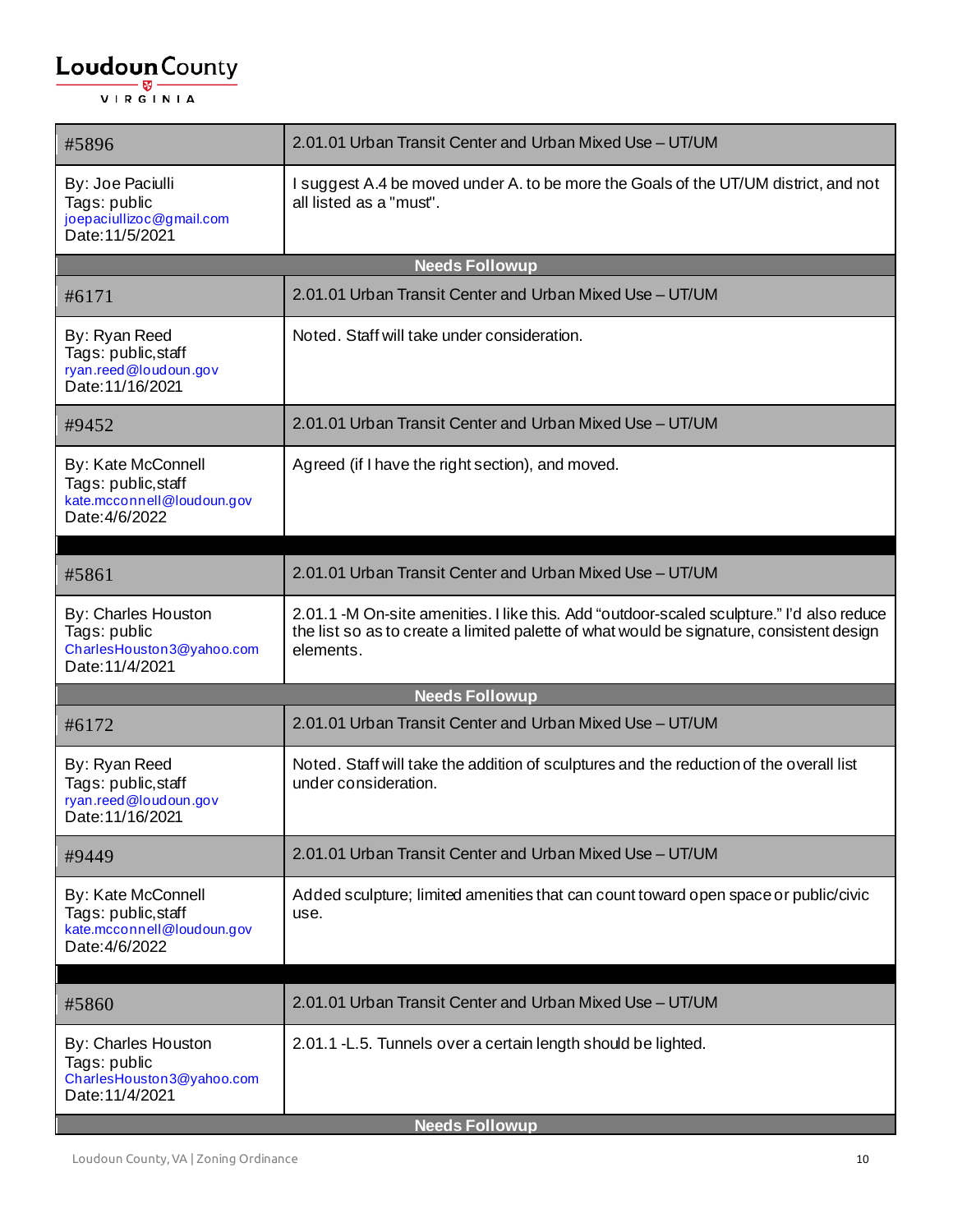| #6173                                                                                     | 2.01.01 Urban Transit Center and Urban Mixed Use - UT/UM                                                                                                                                                       |
|-------------------------------------------------------------------------------------------|----------------------------------------------------------------------------------------------------------------------------------------------------------------------------------------------------------------|
| By: Ryan Reed<br>Tags: public, staff<br>ryan.reed@loudoun.gov<br>Date: 11/16/2021         | Noted. Staff will take under consideration.                                                                                                                                                                    |
| #9448                                                                                     | 2.01.01 Urban Transit Center and Urban Mixed Use - UT/UM                                                                                                                                                       |
| By: Kate McConnell<br>Tags: public, staff<br>kate.mcconnell@loudoun.gov<br>Date: 4/6/2022 | Revised in Ped/Bike Network Development Standards.                                                                                                                                                             |
|                                                                                           | 2.01.01 Urban Transit Center and Urban Mixed Use - UT/UM                                                                                                                                                       |
| #5859                                                                                     |                                                                                                                                                                                                                |
| By: Charles Houston<br>Tags: public<br>CharlesHouston3@yahoo.com<br>Date: 11/4/2021       | 2.01.01-5 I Land Use Arrangement. "When adjacent to smaller dwellings, larger<br>buildings must step down in height" This makes no sense at all. Also, where are the<br>standards that define "stepping down"? |
|                                                                                           | <b>Needs Followup</b>                                                                                                                                                                                          |
| #6174                                                                                     | 2.01.01 Urban Transit Center and Urban Mixed Use - UT/UM                                                                                                                                                       |
| By: Ryan Reed<br>Tags: public, staff<br>ryan.reed@loudoun.gov<br>Date: 11/16/2021         | Noted. Staff will take under consideration.                                                                                                                                                                    |
| #9447                                                                                     | 2.01.01 Urban Transit Center and Urban Mixed Use - UT/UM                                                                                                                                                       |
| By: Kate McConnell<br>Tags: public, staff<br>kate.mcconnell@loudoun.gov<br>Date: 4/6/2022 | Moved to Transition Standards where it is further described.                                                                                                                                                   |
|                                                                                           |                                                                                                                                                                                                                |
| #5856                                                                                     | 2.01.01 Urban Transit Center and Urban Mixed Use - UT/UM                                                                                                                                                       |
| By: Charles Houston<br>Tags: public<br>CharlesHouston3@yahoo.com<br>Date: 11/4/2021       | 2.01.01-3 G Vertical mix: What in the world are you trying to do? Let the market<br>decide.                                                                                                                    |
|                                                                                           | <b>Needs Followup</b>                                                                                                                                                                                          |
| #6178                                                                                     | 2.01.01 Urban Transit Center and Urban Mixed Use - UT/UM                                                                                                                                                       |
| By: Ryan Reed<br>Tags: public, staff<br>ryan.reed@loudoun.gov<br>Date: 11/16/2021         | Noted.                                                                                                                                                                                                         |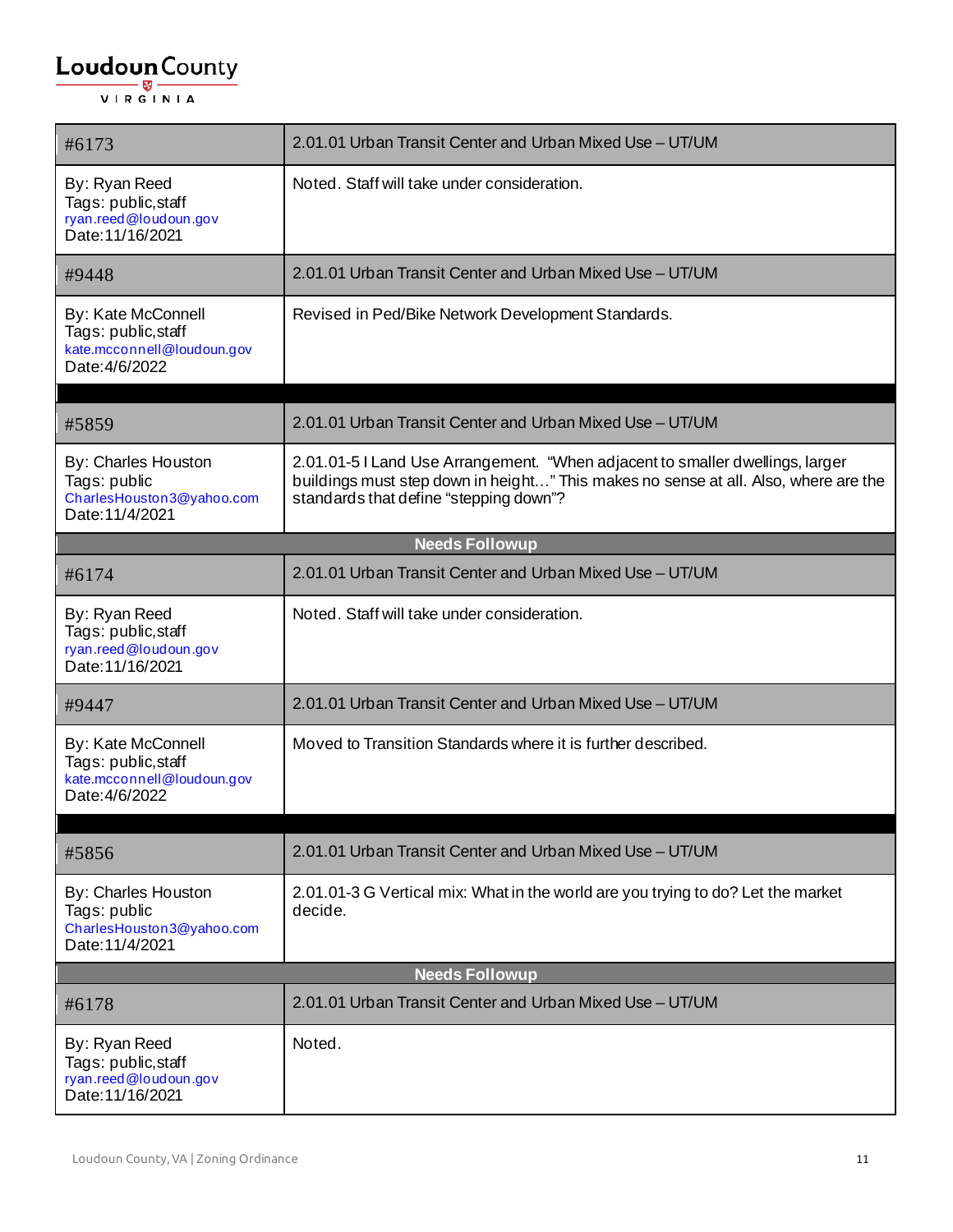| #9446                                                                                      | 2.01.01 Urban Transit Center and Urban Mixed Use - UT/UM                                                                                                                                                                                                                                                                                                                                                            |
|--------------------------------------------------------------------------------------------|---------------------------------------------------------------------------------------------------------------------------------------------------------------------------------------------------------------------------------------------------------------------------------------------------------------------------------------------------------------------------------------------------------------------|
| By: Kate McConnell<br>Tags: public, staff<br>kate.mcconnell@loudoun.gov<br>Date: 4/6/2022  | Community Planning is supportive of minimums. Letting the market decide has not<br>resulted in mixed use buildings.                                                                                                                                                                                                                                                                                                 |
| #5858                                                                                      | 2.01.01 Urban Transit Center and Urban Mixed Use - UT/UM                                                                                                                                                                                                                                                                                                                                                            |
| <b>By: Charles Houston</b><br>Tags: public<br>CharlesHouston3@yahoo.com<br>Date: 11/4/2021 | H Public gathering spaces. Does al fresco dining count? (It should.)                                                                                                                                                                                                                                                                                                                                                |
|                                                                                            | <b>Needs Followup</b>                                                                                                                                                                                                                                                                                                                                                                                               |
| #6175                                                                                      | 2.01.01 Urban Transit Center and Urban Mixed Use - UT/UM                                                                                                                                                                                                                                                                                                                                                            |
| By: Ryan Reed<br>Tags: public, staff<br>ryan.reed@loudoun.gov<br>Date: 11/16/2021          | Noted. Staff will take under consideration.                                                                                                                                                                                                                                                                                                                                                                         |
| #9445                                                                                      | 2.01.01 Urban Transit Center and Urban Mixed Use - UT/UM                                                                                                                                                                                                                                                                                                                                                            |
| By: Kate McConnell<br>Tags: public, staff<br>kate.mcconnell@loudoun.gov<br>Date: 4/6/2022  | A scenario could be created where a restaurant has seating on a plaza. This would<br>count. But, if the dining is on a sidewalk, then it would not count. The space has to be<br>useable by all, not just the patrons of a restaurant or shop.                                                                                                                                                                      |
|                                                                                            |                                                                                                                                                                                                                                                                                                                                                                                                                     |
| #5855                                                                                      | 2.01.01 Urban Transit Center and Urban Mixed Use - UT/UM                                                                                                                                                                                                                                                                                                                                                            |
| By: Charles Houston<br>Tags: public<br>CharlesHouston3@yahoo.com<br>Date: 11/4/2021        | 2.01.01-3 Mix of Uses: Have you ever heard of "the market"? Here's one example. In<br>the Inner Core demanding 40-60% of use to be non-residential is totally impossible in<br>today's market. (There is no market in Loudoun for major office buildings.) Moreover,<br>what are you attempting to accomplish? High-rise residential can be vibrant into the<br>evening, while offices close at the end of the day. |
|                                                                                            | <b>Needs Followup</b>                                                                                                                                                                                                                                                                                                                                                                                               |
| #6179                                                                                      | 2.01.01 Urban Transit Center and Urban Mixed Use - UT/UM                                                                                                                                                                                                                                                                                                                                                            |
| By: Ryan Reed<br>Tags: public, staff<br>ryan.reed@loudoun.gov<br>Date: 11/16/2021          | Noted.                                                                                                                                                                                                                                                                                                                                                                                                              |
| #9444                                                                                      | 2.01.01 Urban Transit Center and Urban Mixed Use - UT/UM                                                                                                                                                                                                                                                                                                                                                            |
| By: Kate McConnell<br>Tags: public, staff<br>kate.mcconnell@loudoun.gov<br>Date: 4/6/2022  | The use mix is consistent with the UT Place Type of the General Plan.                                                                                                                                                                                                                                                                                                                                               |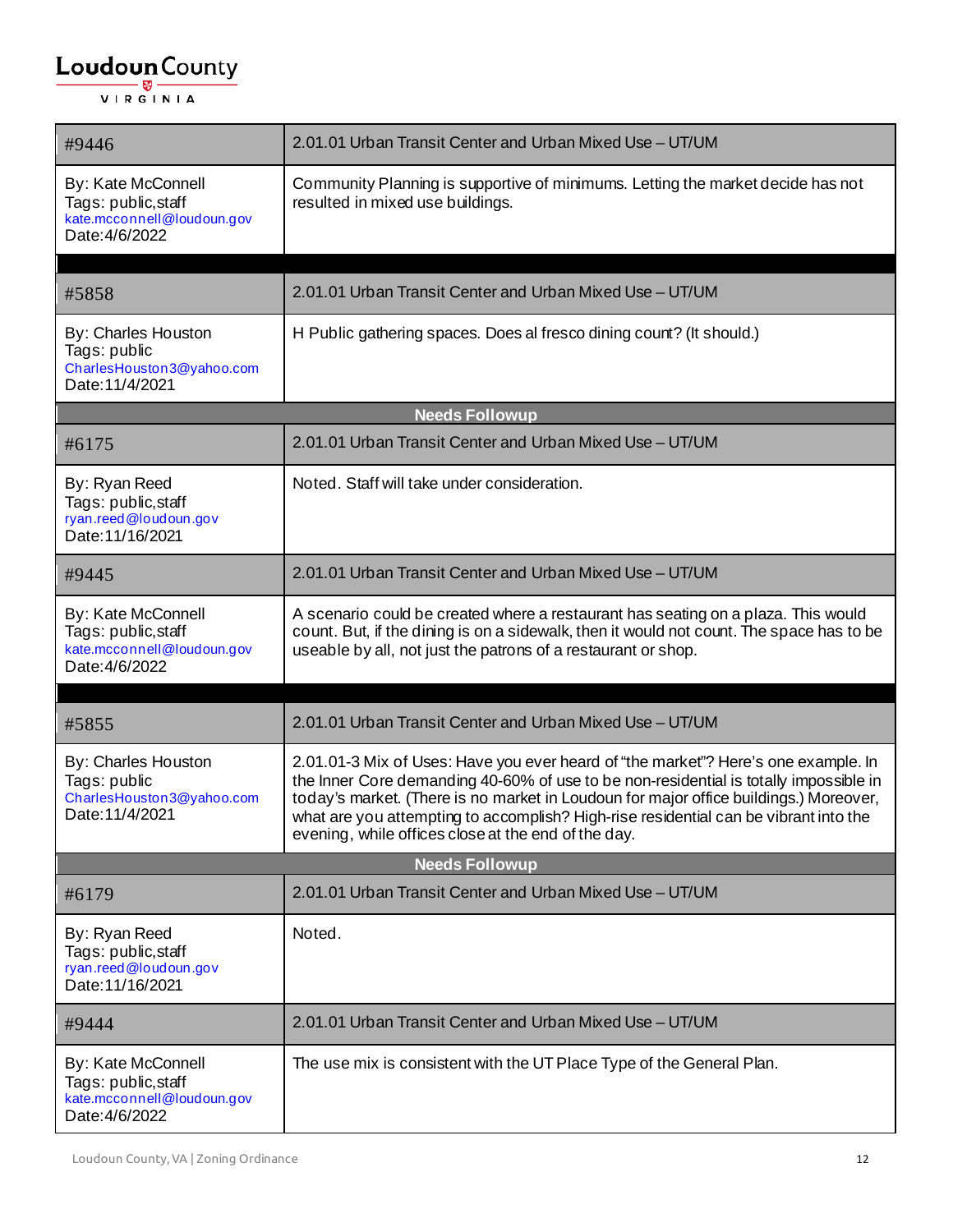$\mathbf{r}$ 

| #5854                                                                                     | 2.01.01 Urban Transit Center and Urban Mixed Use - UT/UM                                                                                                                                                                          |
|-------------------------------------------------------------------------------------------|-----------------------------------------------------------------------------------------------------------------------------------------------------------------------------------------------------------------------------------|
| By: Charles Houston<br>Tags: public<br>CharlesHouston3@yahoo.com<br>Date: 11/4/2021       | 2.01.01 It's unrealistic to expect building owners to get a zoning permit for changes in<br>tenant occupancy. Tenant mixes change all the time. Instead provide for periodic<br>audits by the county to ensure future compliance. |
|                                                                                           | <b>Needs Followup</b>                                                                                                                                                                                                             |
| #6180                                                                                     | 2.01.01 Urban Transit Center and Urban Mixed Use - UT/UM                                                                                                                                                                          |
| By: Ryan Reed<br>Tags: public, staff<br>ryan.reed@loudoun.gov<br>Date: 11/16/2021         | Noted.                                                                                                                                                                                                                            |
| #9443                                                                                     | 2.01.01 Urban Transit Center and Urban Mixed Use - UT/UM                                                                                                                                                                          |
| By: Kate McConnell<br>Tags: public, staff<br>kate.mcconnell@loudoun.gov<br>Date: 4/6/2022 | This would only be if there is a change in use, not a change in tenant occupancy.                                                                                                                                                 |
| #5853                                                                                     | 2.01.01 Urban Transit Center and Urban Mixed Use - UT/UM                                                                                                                                                                          |
| By: Charles Houston<br>Tags: public<br>CharlesHouston3@yahoo.com<br>Date: 11/4/2021       | FAR bonuses don't seem worth much except in Urban Mixed-Use.                                                                                                                                                                      |
|                                                                                           | <b>Needs Followup</b>                                                                                                                                                                                                             |
| #6181                                                                                     | 2.01.01 Urban Transit Center and Urban Mixed Use - UT/UM                                                                                                                                                                          |
| By: Ryan Reed<br>Tags: public, staff<br>ryan.reed@loudoun.gov<br>Date: 11/16/2021         | Noted. Staff - link to #5898.                                                                                                                                                                                                     |
| #9442                                                                                     | 2.01.01 Urban Transit Center and Urban Mixed Use - UT/UM                                                                                                                                                                          |
| By: Kate McConnell<br>Tags: public, staff<br>kate.mcconnell@loudoun.gov<br>Date: 4/6/2022 | FAR bonuses are only permitted in the Urban Mixed Use Subarea.                                                                                                                                                                    |
|                                                                                           |                                                                                                                                                                                                                                   |
| #5852                                                                                     | 2.01.01 Urban Transit Center and Urban Mixed Use - UT/UM                                                                                                                                                                          |
| By: Charles Houston<br>Tags: public<br>CharlesHouston3@yahoo.com<br>Date: 11/4/2021       | 2.01.01-2 ADUs. I suggest different minimums for subareas. ADUs will be hard to<br>develop in high-rise structure in the core, and easier as projects move further from the<br>core.                                              |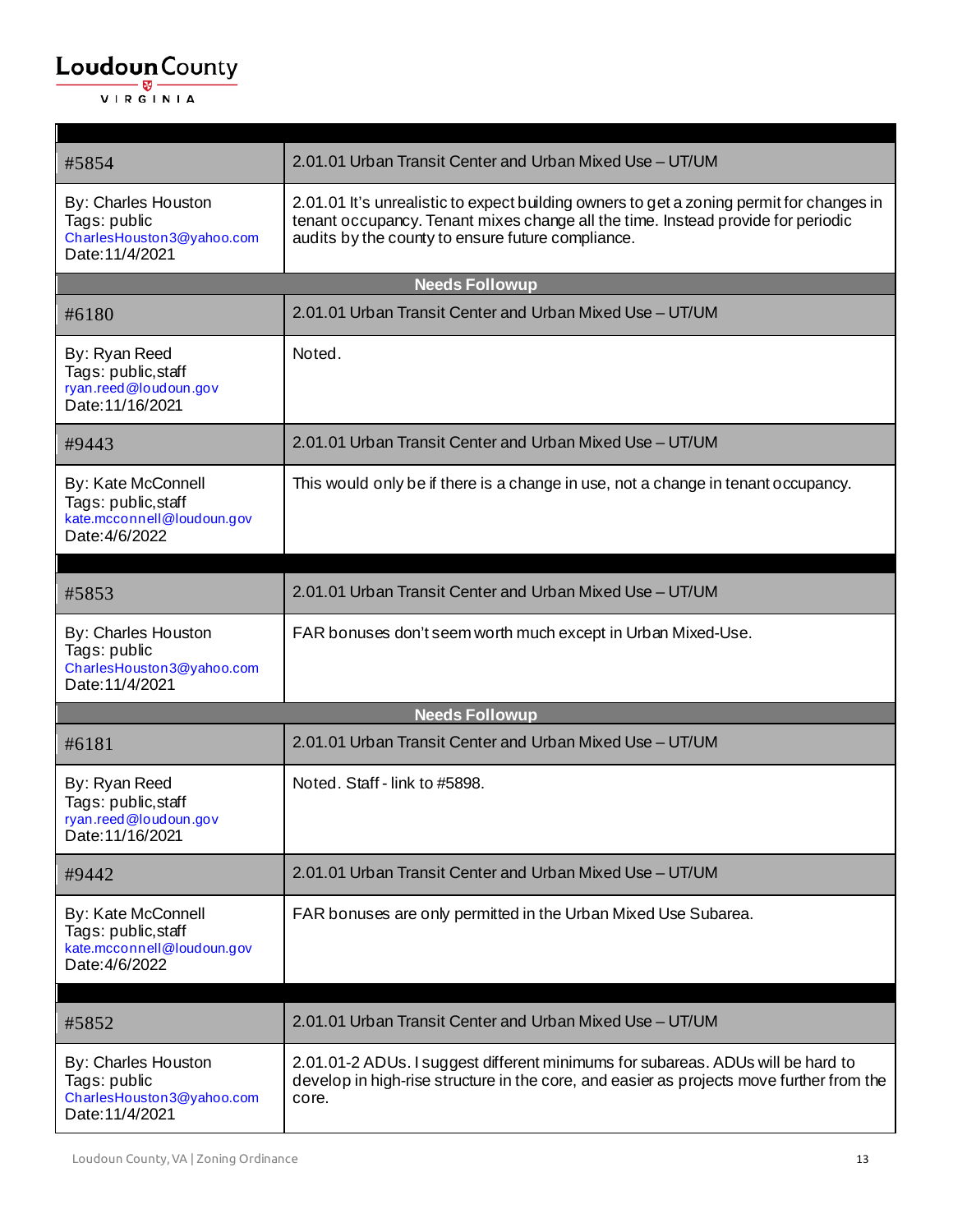| <b>Needs Followup</b>                                                                     |                                                                                                                                                                                                                                                                                                                                        |  |
|-------------------------------------------------------------------------------------------|----------------------------------------------------------------------------------------------------------------------------------------------------------------------------------------------------------------------------------------------------------------------------------------------------------------------------------------|--|
| #6182                                                                                     | 2.01.01 Urban Transit Center and Urban Mixed Use - UT/UM                                                                                                                                                                                                                                                                               |  |
| By: Ryan Reed<br>Tags: public, staff<br>ryan.reed@loudoun.gov<br>Date: 11/16/2021         | Noted.                                                                                                                                                                                                                                                                                                                                 |  |
| #9441                                                                                     | 2.01.01 Urban Transit Center and Urban Mixed Use - UT/UM                                                                                                                                                                                                                                                                               |  |
| By: Kate McConnell<br>Tags: public, staff<br>kate.mcconnell@loudoun.gov<br>Date: 4/6/2022 | Should be addressed in ADU requirements (Section 8.01).                                                                                                                                                                                                                                                                                |  |
| #5851                                                                                     | 2.01.01 Urban Transit Center and Urban Mixed Use - UT/UM                                                                                                                                                                                                                                                                               |  |
| By: Charles Houston<br>Tags: public<br>CharlesHouston3@yahoo.com<br>Date: 11/4/2021       | #12 "Building Height" needs a careful definition. I've seen it handled many different<br>ways in different markets. I suggest coordinating with NAIOP to learn what the<br>practice is here.                                                                                                                                           |  |
|                                                                                           | <b>Needs Followup</b>                                                                                                                                                                                                                                                                                                                  |  |
| #6183                                                                                     | 2.01.01 Urban Transit Center and Urban Mixed Use - UT/UM                                                                                                                                                                                                                                                                               |  |
| By: Ryan Reed<br>Tags: public, staff<br>ryan.reed@loudoun.gov<br>Date: 11/16/2021         | Noted.                                                                                                                                                                                                                                                                                                                                 |  |
| #9439                                                                                     | 2.01.01 Urban Transit Center and Urban Mixed Use - UT/UM                                                                                                                                                                                                                                                                               |  |
| By: Kate McConnell<br>Tags: public, staff<br>kate.mcconnell@loudoun.gov<br>Date: 4/6/2022 | How to measure building height is addressed in Section 5.01                                                                                                                                                                                                                                                                            |  |
|                                                                                           |                                                                                                                                                                                                                                                                                                                                        |  |
| #5849                                                                                     | 2.01.01 Urban Transit Center and Urban Mixed Use - UT/UM                                                                                                                                                                                                                                                                               |  |
| By: Charles Houston<br>Tags: public<br>CharlesHouston3@yahoo.com<br>Date: 11/4/2021       | Building Requirements: #8 An FAR of 2.0 in the inner core will not allow high-rise<br>residential, which will probably be the primary development type. A 3-acre site would<br>only allow 130,000 sf, while a 15-story residential tower (as an example) would easily<br>fit on 3 acres and would contain a minimum of 225,000 sq. ft. |  |
| <b>Needs Followup</b>                                                                     |                                                                                                                                                                                                                                                                                                                                        |  |
| #6185                                                                                     | 2.01.01 Urban Transit Center and Urban Mixed Use - UT/UM                                                                                                                                                                                                                                                                               |  |
| By: Ryan Reed<br>Tags: public, staff<br>ryan.reed@loudoun.gov<br>Date: 11/16/2021         | Noted. Staff will take under consideration.                                                                                                                                                                                                                                                                                            |  |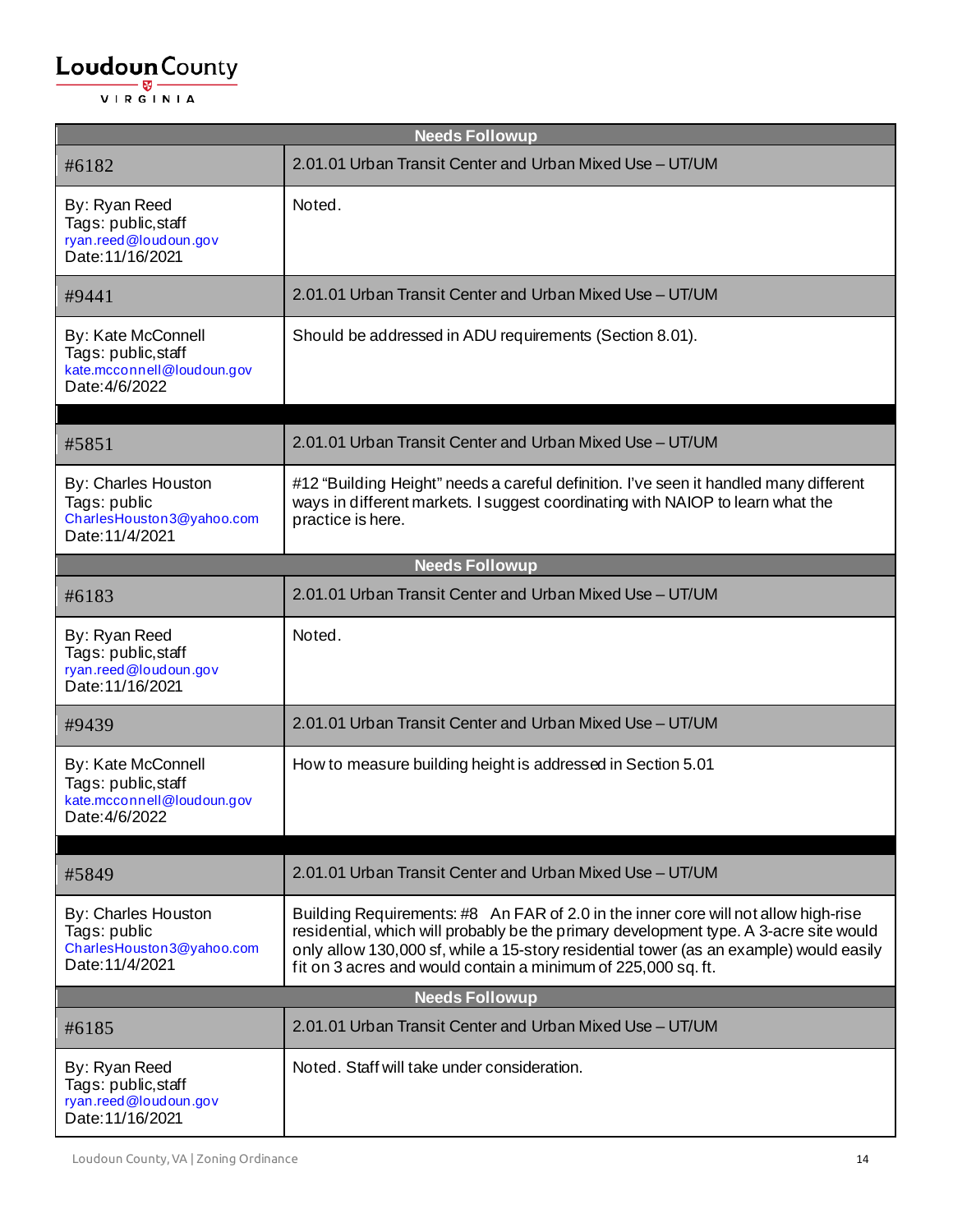| #9438                                                                                     | 2.01.01 Urban Transit Center and Urban Mixed Use - UT/UM                                                                                                                                                                                                       |  |
|-------------------------------------------------------------------------------------------|----------------------------------------------------------------------------------------------------------------------------------------------------------------------------------------------------------------------------------------------------------------|--|
| By: Kate McConnell<br>Tags: public, staff<br>kate.mcconnell@loudoun.gov<br>Date: 4/6/2022 | 2.0 FAR is the minimum. There is no maximum.                                                                                                                                                                                                                   |  |
| #5848                                                                                     | 2.01.01 Urban Transit Center and Urban Mixed Use - UT/UM                                                                                                                                                                                                       |  |
| By: Charles Houston<br>Tags: public<br>CharlesHouston3@yahoo.com<br>Date: 11/4/2021       | One goal should be linkage to the Emerald Ribbons/LPAT trail network. (Such<br>connections are given an FAR bonus but they should be mandatory.) This trail should<br>be platted by staff and thus become something developers must address in their<br>plans. |  |
|                                                                                           | <b>Needs Followup</b>                                                                                                                                                                                                                                          |  |
| #6186                                                                                     | 2.01.01 Urban Transit Center and Urban Mixed Use - UT/UM                                                                                                                                                                                                       |  |
| By: Ryan Reed<br>Tags: public, staff<br>ryan.reed@loudoun.gov<br>Date: 11/16/2021         | Noted. Staff will take under consideration.                                                                                                                                                                                                                    |  |
| #9437                                                                                     | 2.01.01 Urban Transit Center and Urban Mixed Use - UT/UM                                                                                                                                                                                                       |  |
| By: Kate McConnell<br>Tags: public, staff<br>kate.mcconnell@loudoun.gov<br>Date: 4/6/2022 | LPAT is addressed in the Open Space development standards.                                                                                                                                                                                                     |  |
|                                                                                           |                                                                                                                                                                                                                                                                |  |
| #5847                                                                                     | 2.01.01 Urban Transit Center and Urban Mixed Use - UT/UM                                                                                                                                                                                                       |  |
| By: Charles Houston<br>Tags: public<br>CharlesHouston3@yahoo.com<br>Date: 11/4/2021       | Why suggest a grid pattern for streets? Let developers and their engineers decide.<br>Grids can be monotonous. This ain't New York.                                                                                                                            |  |
| <b>Needs Followup</b>                                                                     |                                                                                                                                                                                                                                                                |  |
| #6187                                                                                     | 2.01.01 Urban Transit Center and Urban Mixed Use - UT/UM                                                                                                                                                                                                       |  |
| By: Ryan Reed<br>Tags: public, staff<br>ryan.reed@loudoun.gov<br>Date: 11/16/2021         | Noted.                                                                                                                                                                                                                                                         |  |
| #9436                                                                                     | 2.01.01 Urban Transit Center and Urban Mixed Use - UT/UM                                                                                                                                                                                                       |  |
| By: Kate McConnell<br>Tags: public, staff<br>kate.mcconnell@loudoun.gov<br>Date: 4/6/2022 | The requirement is consistent with the Urban Transit and Urban Mixed Use Place<br>Types of the General Plan.                                                                                                                                                   |  |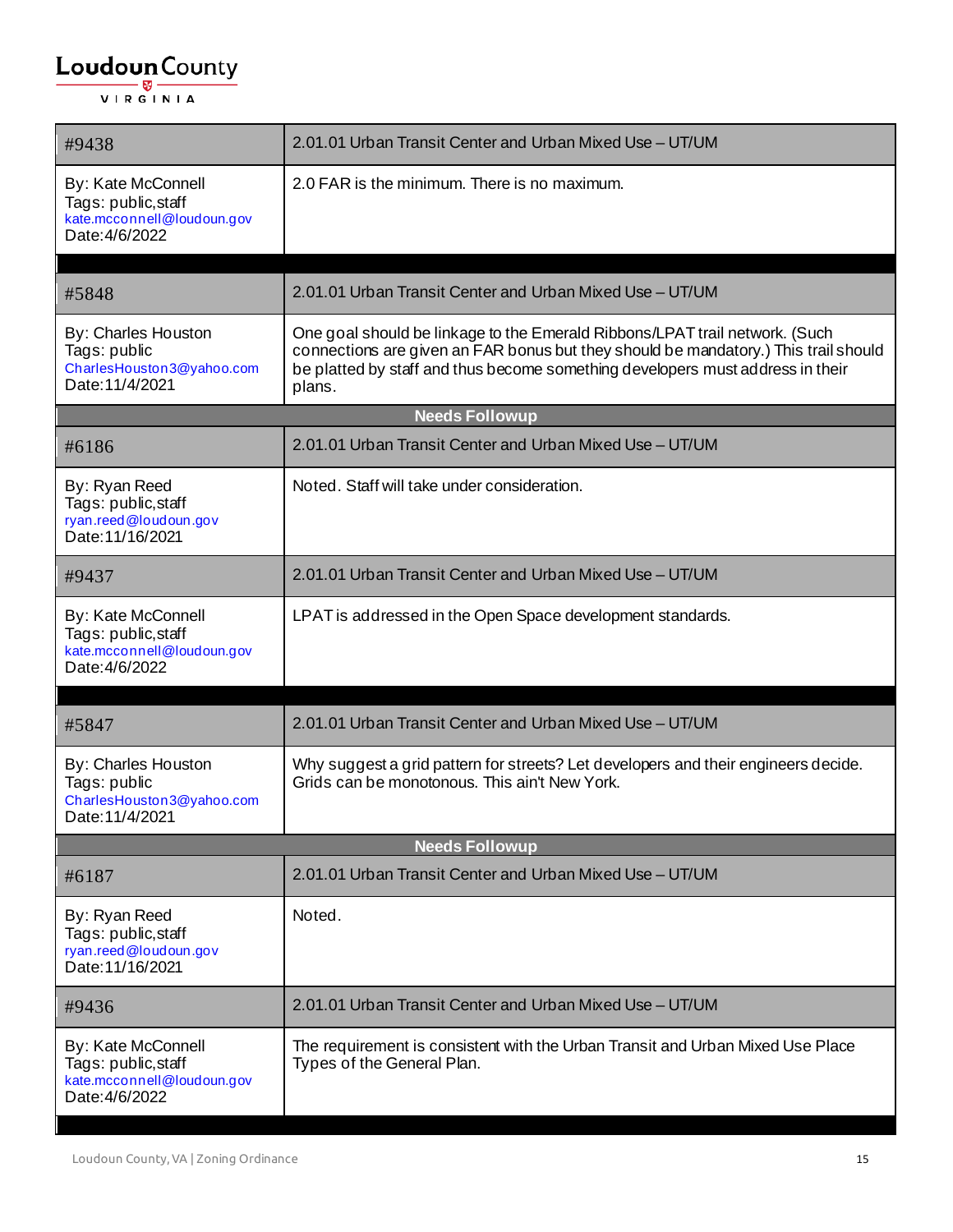| #5846                                                                                     | 2.01.01 Urban Transit Center and Urban Mixed Use - UT/UM                                                                                                                                                                                                                                                                     |
|-------------------------------------------------------------------------------------------|------------------------------------------------------------------------------------------------------------------------------------------------------------------------------------------------------------------------------------------------------------------------------------------------------------------------------|
| By: Charles Houston<br>Tags: public<br>CharlesHouston3@yahoo.com<br>Date: 11/4/2021       | Before writing text, there should be a discussion of just what we want this area to look<br>like, and what is attainable. I suggest Reston as an example. Do we want to require a<br>standard tree species, such as zelkova? Do we want to make outdoor sculpture a<br>signature element? Etc.                               |
|                                                                                           | <b>Needs Followup</b>                                                                                                                                                                                                                                                                                                        |
| #6188                                                                                     | 2.01.01 Urban Transit Center and Urban Mixed Use - UT/UM                                                                                                                                                                                                                                                                     |
| By: Ryan Reed<br>Tags: public, staff<br>ryan.reed@loudoun.gov<br>Date: 11/16/2021         | Noted.                                                                                                                                                                                                                                                                                                                       |
| #9435                                                                                     | 2.01.01 Urban Transit Center and Urban Mixed Use - UT/UM                                                                                                                                                                                                                                                                     |
| By: Kate McConnell<br>Tags: public, staff<br>kate.mcconnell@loudoun.gov<br>Date: 4/6/2022 | This district is a revision of PD-TRC, which already exists near the Ashburn Station.<br>The UT and UM Place Types envision what it will look like. Applicants may decide to<br>provide public art. The FSM prescribes street tree species and would not allow only<br>one type to ensure they are not decimated by disease. |
|                                                                                           |                                                                                                                                                                                                                                                                                                                              |
| #5845                                                                                     | 2.01.01 Urban Transit Center and Urban Mixed Use - UT/UM                                                                                                                                                                                                                                                                     |
| By: Charles Houston<br>Tags: public<br>CharlesHouston3@yahoo.com<br>Date: 11/4/2021       | 2.01.01 Urban Transit Center This is written as if this area was a blank slate, without<br>such constraints as floodplain, parcel ownership and existing buildings. While I'll<br>comment on the various topics, this is a fanciful, fruitless exercise.                                                                     |
|                                                                                           | <b>Needs Followup</b>                                                                                                                                                                                                                                                                                                        |
| #6189                                                                                     | 2.01.01 Urban Transit Center and Urban Mixed Use - UT/UM                                                                                                                                                                                                                                                                     |
| By: Ryan Reed<br>Tags: public, staff<br>ryan.reed@loudoun.gov<br>Date: 11/16/2021         | Noted.                                                                                                                                                                                                                                                                                                                       |
| #9434                                                                                     | 2.01.01 Urban Transit Center and Urban Mixed Use - UT/UM                                                                                                                                                                                                                                                                     |
| By: Kate McConnell<br>Tags: public, staff<br>kate.mcconnell@loudoun.gov<br>Date: 4/6/2022 | This district revises PD-TRC, which is already is applied around the Ashburn Station.                                                                                                                                                                                                                                        |
| #5792                                                                                     | 2.01.01 Urban Transit Center and Urban Mixed Use - UT/UM                                                                                                                                                                                                                                                                     |
| By: John Merrithew<br>Tags: public<br>Date: 11/2/2021                                     | Adjusted FAR table<br>I think line 7 should refer to 2.01-01-1<br>Line 10 - if a developer provides 1/2 mile of LPAT trail do they get any FAR bump?<br>Line 11 - the only PCRA in the Urban policy area is in Oak Grove. Seems to make this<br>incentive unlikely to be used.                                               |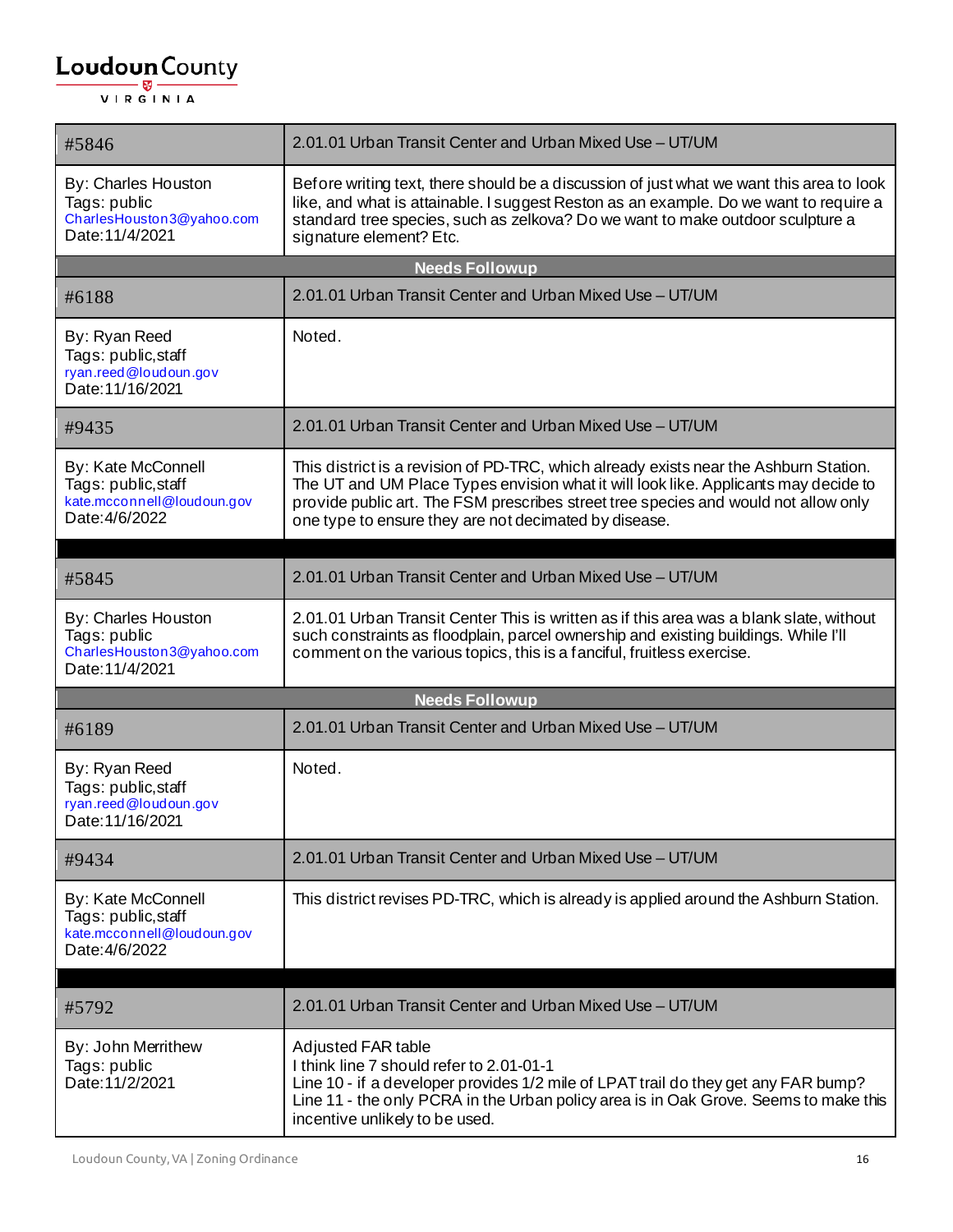| <b>Needs Followup</b>                                                                     |                                                                                                                                                                                                                                                                                                                                                                                                                                                                                                                                                                                                                                                                                                                                                                                                                                                          |  |
|-------------------------------------------------------------------------------------------|----------------------------------------------------------------------------------------------------------------------------------------------------------------------------------------------------------------------------------------------------------------------------------------------------------------------------------------------------------------------------------------------------------------------------------------------------------------------------------------------------------------------------------------------------------------------------------------------------------------------------------------------------------------------------------------------------------------------------------------------------------------------------------------------------------------------------------------------------------|--|
| #6191                                                                                     | 2.01.01 Urban Transit Center and Urban Mixed Use - UT/UM                                                                                                                                                                                                                                                                                                                                                                                                                                                                                                                                                                                                                                                                                                                                                                                                 |  |
| By: Ryan Reed<br>Tags: public, staff<br>ryan.reed@loudoun.gov<br>Date: 11/16/2021         | Noted. Staff will take under consideration.                                                                                                                                                                                                                                                                                                                                                                                                                                                                                                                                                                                                                                                                                                                                                                                                              |  |
| #9433                                                                                     | 2.01.01 Urban Transit Center and Urban Mixed Use - UT/UM                                                                                                                                                                                                                                                                                                                                                                                                                                                                                                                                                                                                                                                                                                                                                                                                 |  |
| By: Kate McConnell<br>Tags: public, staff<br>kate.mcconnell@loudoun.gov<br>Date: 4/6/2022 | Line 7 - revised<br>Line 10 - revised to 0.025 per 1/2 mile, but you must provide a mile minimum unless<br>there is less than that available on your property<br>Line 11 - will revisit upon development of redevelopment standards (by consultant).                                                                                                                                                                                                                                                                                                                                                                                                                                                                                                                                                                                                     |  |
| #5808                                                                                     | 2.01.01 Urban Transit Center and Urban Mixed Use - UT/UM                                                                                                                                                                                                                                                                                                                                                                                                                                                                                                                                                                                                                                                                                                                                                                                                 |  |
| By: Gem Bingol<br>Tags: public<br>gbingol@pecva.org<br>Date: 11/3/2021                    | On-site amenities should also include green walls and encourage the use of green<br>infrastructure style best management practices that also serve to manage stormwater.                                                                                                                                                                                                                                                                                                                                                                                                                                                                                                                                                                                                                                                                                 |  |
|                                                                                           | <b>Needs Followup</b>                                                                                                                                                                                                                                                                                                                                                                                                                                                                                                                                                                                                                                                                                                                                                                                                                                    |  |
| #6190                                                                                     | 2.01.01 Urban Transit Center and Urban Mixed Use - UT/UM                                                                                                                                                                                                                                                                                                                                                                                                                                                                                                                                                                                                                                                                                                                                                                                                 |  |
| By: Ryan Reed<br>Tags: public, staff<br>ryan.reed@loudoun.gov<br>Date: 11/16/2021         | Noted. Staff will take under consideration.                                                                                                                                                                                                                                                                                                                                                                                                                                                                                                                                                                                                                                                                                                                                                                                                              |  |
| #9432                                                                                     | 2.01.01 Urban Transit Center and Urban Mixed Use - UT/UM                                                                                                                                                                                                                                                                                                                                                                                                                                                                                                                                                                                                                                                                                                                                                                                                 |  |
| By: Kate McConnell<br>Tags: public, staff<br>kate.mcconnell@loudoun.gov<br>Date: 4/6/2022 | Included green roofs. Did not include green walls because these are not places<br>people can gather or amenities that people can use.                                                                                                                                                                                                                                                                                                                                                                                                                                                                                                                                                                                                                                                                                                                    |  |
| #5790                                                                                     | 2.01.01 Urban Transit Center and Urban Mixed Use - UT/UM                                                                                                                                                                                                                                                                                                                                                                                                                                                                                                                                                                                                                                                                                                                                                                                                 |  |
| By: John Merrithew<br>Tags: public<br>Date: 11/2/2021                                     | UT/UM district comments:<br>Lines 4&5 - disagree with 100 feet. We can't afford that much land be open in the<br>urban area unless it is open space. Line 5 sounds like the setback is zero unless it is<br>a plaza. I'[m ok with that approach but I suspect the setback is 25 feet and it must be<br>a plaza or dining area. The wording is not clear.<br>Line 11 - says max lot coverage but the columns say no minimum.<br>Line 12 - suggest no maximum for the UM. We are solving a problem we don't have<br>(and thanks for measuring height in feet).<br>Lines 14&15 - how and should this apply to individual buildings on a single lot? Do<br>landscaped setbacks, plazas, and yards count as open space in the urban area? We<br>may want some flexibility in what constitutes open space, particularly for the small<br>property development. |  |
| <b>Needs Followup</b>                                                                     |                                                                                                                                                                                                                                                                                                                                                                                                                                                                                                                                                                                                                                                                                                                                                                                                                                                          |  |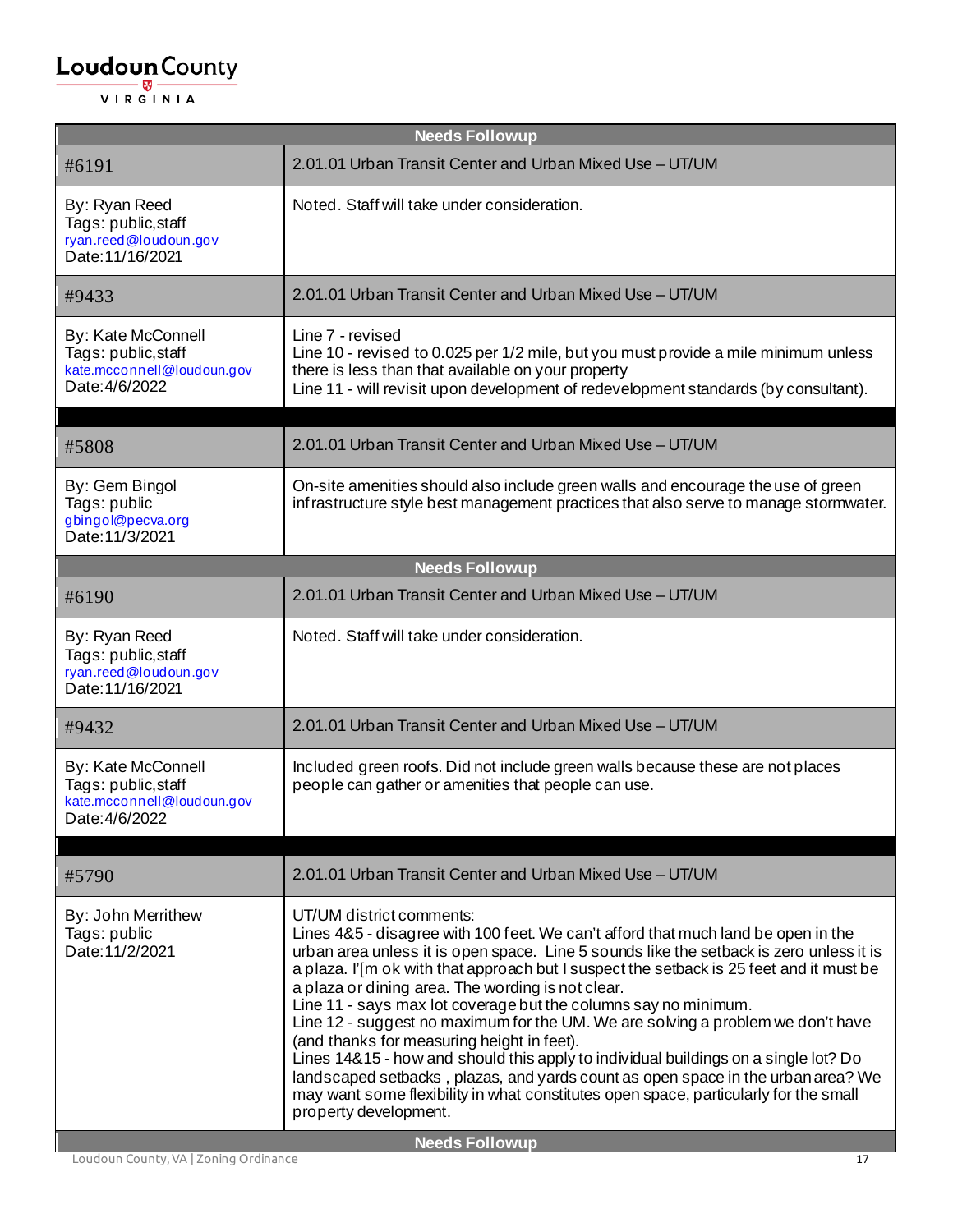| #6192                                                                                                  | 2.01.01 Urban Transit Center and Urban Mixed Use - UT/UM                                                                                                                                                                                                                                                                                                                                                                                         |
|--------------------------------------------------------------------------------------------------------|--------------------------------------------------------------------------------------------------------------------------------------------------------------------------------------------------------------------------------------------------------------------------------------------------------------------------------------------------------------------------------------------------------------------------------------------------|
| By: Ryan Reed<br>Tags: public, staff<br>ryan.reed@loudoun.gov<br>Date: 11/16/2021                      | Noted. Staff will take under consideration.                                                                                                                                                                                                                                                                                                                                                                                                      |
| #9431                                                                                                  | 2.01.01 Urban Transit Center and Urban Mixed Use - UT/UM                                                                                                                                                                                                                                                                                                                                                                                         |
| By: Kate McConnell<br>Tags: public, staff<br>kate.mcconnell@loudoun.gov<br>Date: 4/6/2022              | Line 4 - only arterial road (greenway) has a setback. all others are exempt pursuant to<br>Section 5.07.02<br>Line 5 - the maximum setback is 10 ft. If you provide a plaza, etc. it is 25 ft.<br>Line 11 - fixed. Thanks.<br>Line 12 - maxi height is consistent with the place type - also needs to transition to<br>suburban development pattern<br>Line 14 - Open Space development standards identify how to provide.<br>Line 15 - deleted. |
|                                                                                                        |                                                                                                                                                                                                                                                                                                                                                                                                                                                  |
| #6019                                                                                                  | 2.01.01 Urban Transit Center and Urban Mixed Use - UT/UM                                                                                                                                                                                                                                                                                                                                                                                         |
| By: Maura Walsh-Copeland<br>Tags: public<br>Maura@Walsh-<br>CopelandConsulting.com<br>Date: 11/14/2021 | 2.01.01.L Urban Transit Center and Urban Mixed Use - UT/UM. In addition to the<br>pedestrian and bicycle facilities mentioned, shouldn't LPAT connections also be<br>mentioned? (LWC)                                                                                                                                                                                                                                                            |
|                                                                                                        | <b>Needs Followup</b>                                                                                                                                                                                                                                                                                                                                                                                                                            |
| #6163                                                                                                  | 2.01.01 Urban Transit Center and Urban Mixed Use - UT/UM                                                                                                                                                                                                                                                                                                                                                                                         |
| By: Ryan Reed<br>Tags: public, staff<br>ryan.reed@loudoun.gov<br>Date: 11/16/2021                      | Noted. Staff will consider if and how to incorporate LPAT.                                                                                                                                                                                                                                                                                                                                                                                       |
| #6264                                                                                                  | 2.01.01 Urban Transit Center and Urban Mixed Use - UT/UM                                                                                                                                                                                                                                                                                                                                                                                         |
| By: Kevin Ruedisueli<br>Tags: public<br>kevinruedisueliZOC@gmail.com<br>Date: 11/19/2021               | LPAT could certainly be noted among the objectives.                                                                                                                                                                                                                                                                                                                                                                                              |
| #9425                                                                                                  | 2.01.01 Urban Transit Center and Urban Mixed Use - UT/UM                                                                                                                                                                                                                                                                                                                                                                                         |
| By: Kate McConnell<br>Tags: public,staff<br>kate.mcconnell@loudoun.gov<br>Date: 4/6/2022               | addressed in open space standards                                                                                                                                                                                                                                                                                                                                                                                                                |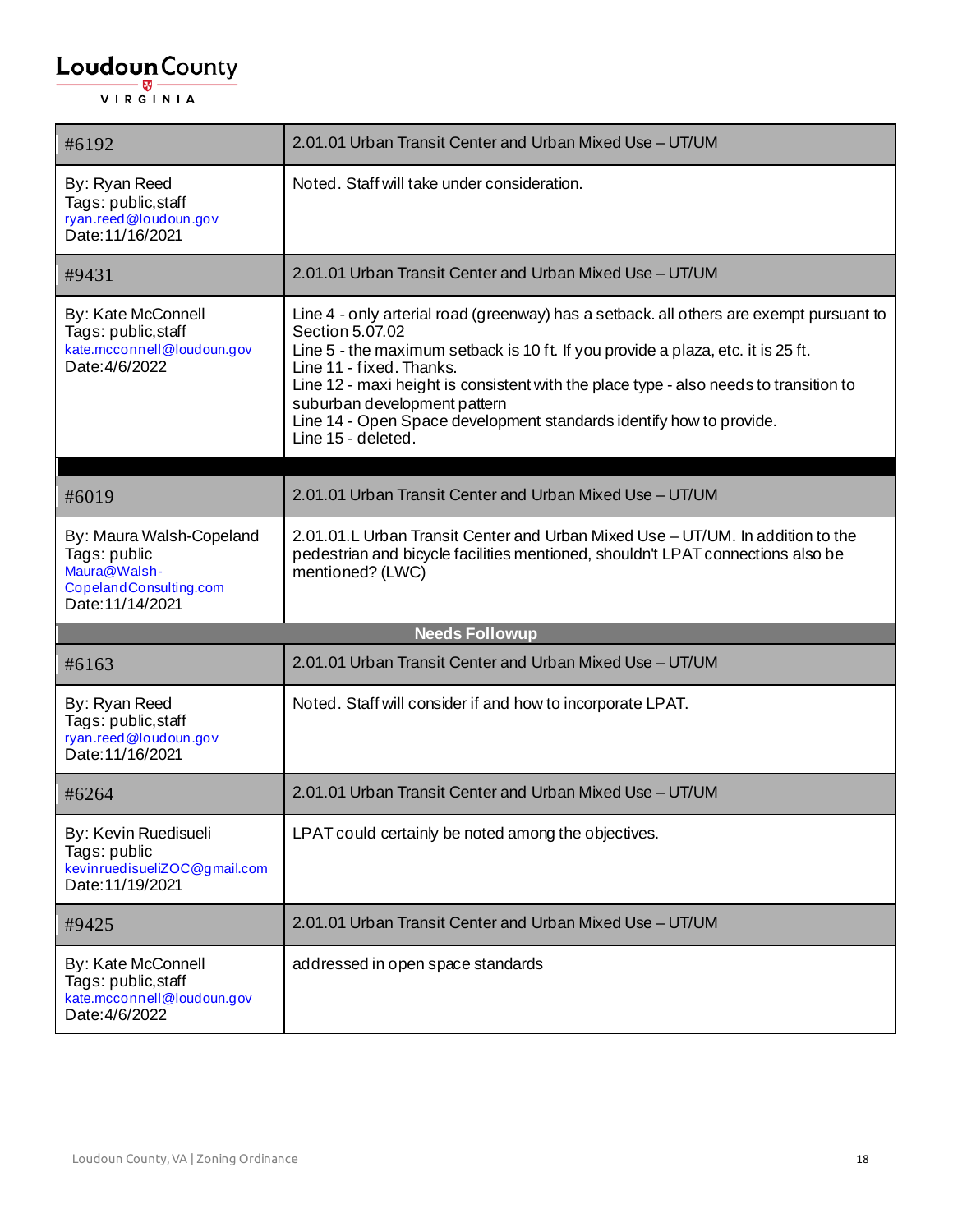| #9426                                                                                       | 2.01.01 Urban Transit Center and Urban Mixed Use - UT/UM                                                                                                                                                                                                                                         |
|---------------------------------------------------------------------------------------------|--------------------------------------------------------------------------------------------------------------------------------------------------------------------------------------------------------------------------------------------------------------------------------------------------|
| By: Kate McConnell<br>Tags: public, staff<br>kate.mcconnell@loudoun.gov<br>Date: 4/6/2022   | should be addressed in open space standards                                                                                                                                                                                                                                                      |
| #5895                                                                                       | 2.01.01 Urban Transit Center and Urban Mixed Use - UT/UM                                                                                                                                                                                                                                         |
| By: Joe Paciulli<br>Tags: public<br>joepaciullizoc@gmail.com<br>Date: 11/5/2021             | In A.2 why do we have a minimum district size that is non modifiable? Encouraging<br>the use of the district that falls within the planning area shouldn't be limited because of<br>smaller parcel ownership.                                                                                    |
| #6218                                                                                       | 2.01.01 Urban Transit Center and Urban Mixed Use - UT/UM                                                                                                                                                                                                                                         |
| By: Kate McConnell<br>Tags: public, staff<br>kate.mcconnell@loudoun.gov<br>Date: 11/16/2021 | The district size is from the current zoning ordinance. The size represents that area<br>needed to establish a full mixed-use district or TOD. At this point, the districts have<br>been established and new rezonings would be incremental additions to the<br>established districts.           |
| #5905                                                                                       | 2.01.01 Urban Transit Center and Urban Mixed Use - UT/UM                                                                                                                                                                                                                                         |
| By: Joe Paciulli<br>Tags: public<br>joepaciullizoc@gmail.com<br>Date: 11/5/2021             | I.4 Please verify that a true urban area can be viable and vibrant with these maximum<br>block lengths. They seem short from Urban areas I've walked. I think the maximums<br>should be increased for added flexibility and scale as compared to what seem more<br>like a small suburban center. |
| #6216                                                                                       | 2.01.01 Urban Transit Center and Urban Mixed Use - UT/UM                                                                                                                                                                                                                                         |
| By: Kate McConnell<br>Tags: public, staff<br>kate.mcconnell@loudoun.gov<br>Date: 11/16/2021 | Block lengths are consistent with lengths in corresponding Place Types. Also, block<br>length in Leesburg is 200 feet and recommended block length for successful<br>pedestrian and vehicular movement is 250 feet. I think we are in the range.                                                 |
| #5907                                                                                       | 2.01.01 Urban Transit Center and Urban Mixed Use - UT/UM                                                                                                                                                                                                                                         |
| By: Joe Paciulli<br>Tags: public<br>joepaciullizoc@gmail.com<br>Date: 11/5/2021             | L.3 Are the width's stated enough for a walkable mixed community?<br>L.3 & L.4 lane dimensions should be in the FSM, not ZO.                                                                                                                                                                     |
| #6215                                                                                       | 2.01.01 Urban Transit Center and Urban Mixed Use - UT/UM                                                                                                                                                                                                                                         |
| By: Kate McConnell<br>Tags: public, staff<br>kate.mcconnell@loudoun.gov<br>Date: 11/16/2021 | Widths are moved to Ped/Bike Network Development Standards and are wider than<br>required widths in FSM, so retained here. Shared use path requirements are<br>consistent with the CTP.                                                                                                          |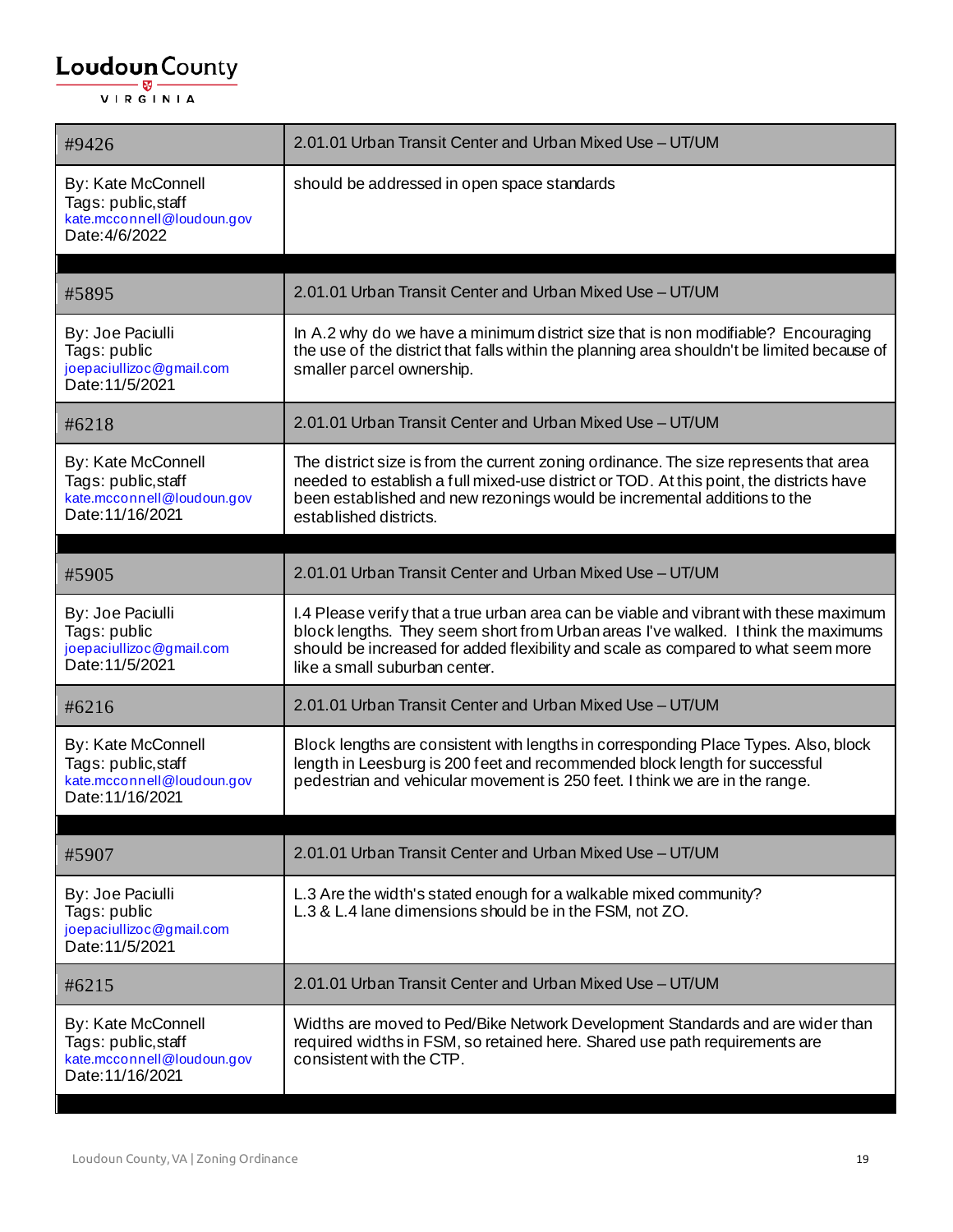| #5850                                                                                      | 2.01.01 Urban Transit Center and Urban Mixed Use - UT/UM                                                                                                                    |  |
|--------------------------------------------------------------------------------------------|-----------------------------------------------------------------------------------------------------------------------------------------------------------------------------|--|
| <b>By: Charles Houston</b><br>Tags: public<br>CharlesHouston3@yahoo.com<br>Date: 11/4/2021 | #12 Maximum height around the Gateway Metro needs to be coordinated with the<br>FAA for potential conflicts with Dulles air traffic.                                        |  |
| #6184                                                                                      | 2.01.01 Urban Transit Center and Urban Mixed Use - UT/UM                                                                                                                    |  |
| By: Ryan Reed<br>Tags: public, staff<br>ryan.reed@loudoun.gov<br>Date: 11/16/2021          | The superscript 5 references #5 in the footnotes of the table which is existing<br>language. Additionally, MWAA will be a referral on the draft when it goes public.        |  |
| #5857                                                                                      | 2.01.01 Urban Transit Center and Urban Mixed Use - UT/UM                                                                                                                    |  |
| By: Charles Houston<br>Tags: public<br>CharlesHouston3@yahoo.com<br>Date: 11/4/2021        | H Public gathering spaces. Where are the development standards, esp. as to size?                                                                                            |  |
| #6177                                                                                      | 2.01.01 Urban Transit Center and Urban Mixed Use - UT/UM                                                                                                                    |  |
| By: Ryan Reed<br>Tags: public, staff<br>ryan.reed@loudoun.gov<br>Date: 11/16/2021          | Chapter 5, Development Standards, scheduled for ZOC review in January.                                                                                                      |  |
|                                                                                            | <b>Needs Followup</b>                                                                                                                                                       |  |
| #5979                                                                                      | 2.01.01 Urban Transit Center and Urban Mixed Use - UT/UM                                                                                                                    |  |
| By: Gem Bingol<br>Tags: public<br>gbingol@pecva.org<br>Date: 11/12/2021                    | 2.01.01 A.1.d.<br>This item is vague and intent could be clearer regarding the arrangement. Is it<br>referencing type of land uses or mix that is safe?                     |  |
| <b>Needs Followup</b>                                                                      |                                                                                                                                                                             |  |
| #6166                                                                                      | 2.01.01 Urban Transit Center and Urban Mixed Use - UT/UM                                                                                                                    |  |
| By: Ryan Reed<br>Tags: public, staff<br>ryan.reed@loudoun.gov<br>Date: 11/16/2021          | Noted. Staff will consider clarifying revised text.                                                                                                                         |  |
| #5694                                                                                      | 2.01.01 Urban Transit Center and Urban Mixed Use - UT/UM                                                                                                                    |  |
| By: Maura Walsh-Copeland<br>Tags: public<br>Maura@Walsh-<br>CopelandConsulting.com         | Packet P. 13. For general knowledge, why was the Final Development Plan (FDP)<br>requirement removed?<br><b>AND</b><br>Table format for dimensional standards is excellent! |  |

Loudoun County, VA | Zoning Ordinance 20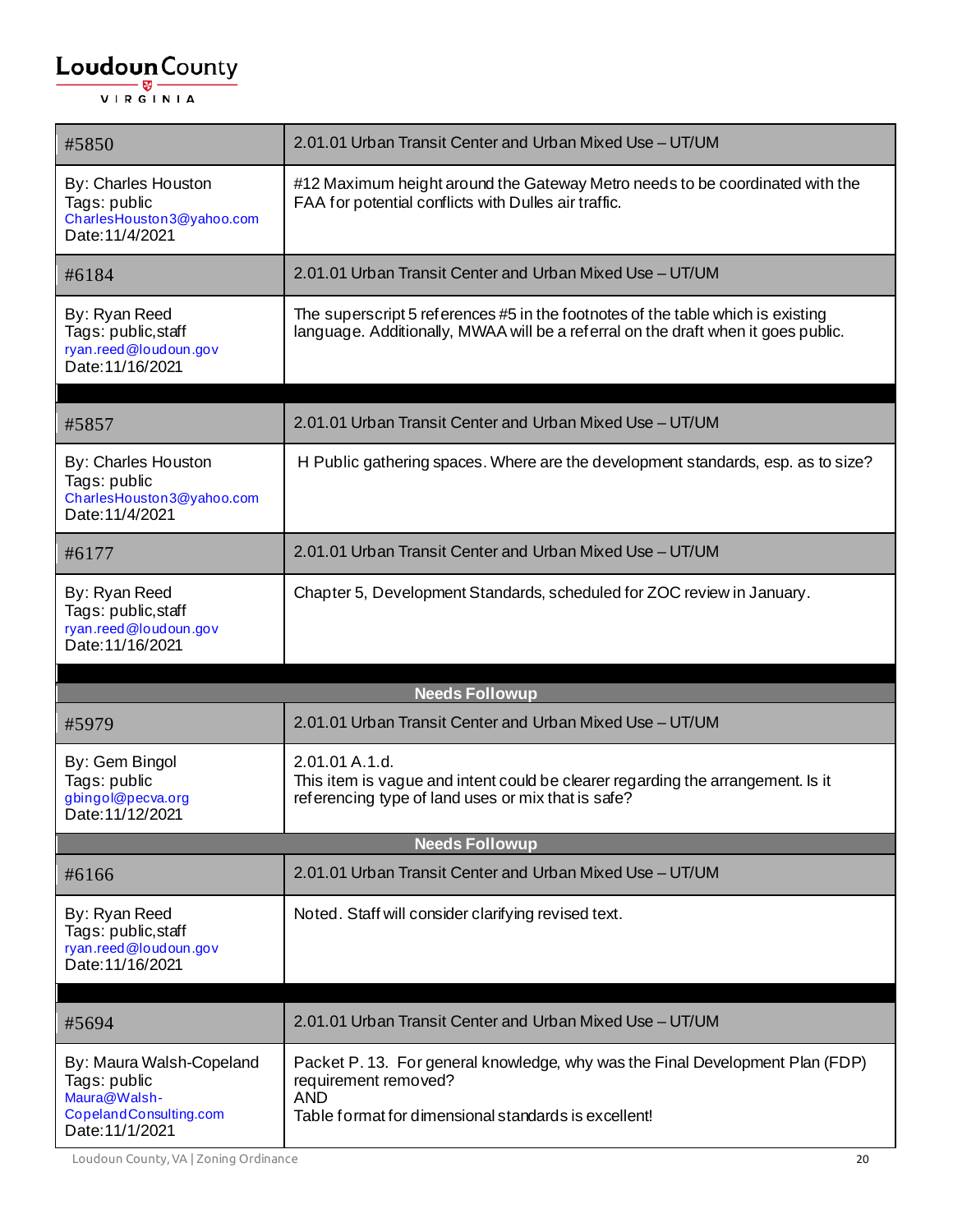| #5812                                                                                                 | 2.01.01 Urban Transit Center and Urban Mixed Use - UT/UM                                                                                                                                                                                                                                                                                                                                                                   |
|-------------------------------------------------------------------------------------------------------|----------------------------------------------------------------------------------------------------------------------------------------------------------------------------------------------------------------------------------------------------------------------------------------------------------------------------------------------------------------------------------------------------------------------------|
| By: Kate McConnell<br>Tags: public, staff<br>kate.mcconnell@loudoun.gov<br>Date: 11/3/2021            | FDP procedure removed based on internal review and comment. The FDP is very<br>similar to a site plan. Considering amount of information typically required during the<br>rezoning process/on a CDP, as well as the specificity of district regulations for the<br>urban policy area districts, the detailed FDP is redundant but also adds complication<br>to the development process since it is not an engineered plan. |
| #5690                                                                                                 | 2.01.01 Urban Transit Center and Urban Mixed Use - UT/UM                                                                                                                                                                                                                                                                                                                                                                   |
| By: Kevin Ruedisueli<br>Tags: public<br>kevinruedisueliZOC@gmail.com<br>Date: 10/31/2021              | Relative to Pedestrian Walkways, 'requiring' the shortest route should simply be<br>'encouraged'. I can easily imagine situations where the most direct path would be<br>detrimental to the use of open space. This situation is referenced repeatedly and<br>should be treated the same with 'encouraged' being the operative word.                                                                                       |
| #5760                                                                                                 | 2.01.01 Urban Transit Center and Urban Mixed Use - UT/UM                                                                                                                                                                                                                                                                                                                                                                   |
| By: Ryan Reed<br>Tags: public, staff<br>ryan.reed@loudoun.gov<br>Date: 11/2/2021                      | Revised, but to be reviewed.                                                                                                                                                                                                                                                                                                                                                                                               |
| #5696                                                                                                 | 2.01.01 Urban Transit Center and Urban Mixed Use - UT/UM                                                                                                                                                                                                                                                                                                                                                                   |
| By: Maura Walsh-Copeland<br>Tags: public<br>Maura@Walsh-<br>CopelandConsulting.com<br>Date: 11/1/2021 | Table 2.01.01-2. UM ADJUSTED BASE FLOOR AREA RATIO, Reference 1: It is not<br>possible to comment on this line in the table until Section 8.01 is written and offered<br>for review. Please hold open this table for comment until Section 8.01 is provided.                                                                                                                                                               |
| #5756                                                                                                 | 2.01.01 Urban Transit Center and Urban Mixed Use - UT/UM                                                                                                                                                                                                                                                                                                                                                                   |
| By: Ryan Reed<br>Tags: public, staff<br>ryan.reed@loudoun.gov<br>Date: 11/2/2021                      | Noted.                                                                                                                                                                                                                                                                                                                                                                                                                     |
| #5741                                                                                                 | 2.01.01 Urban Transit Center and Urban Mixed Use - UT/UM                                                                                                                                                                                                                                                                                                                                                                   |
| By: Rich Brittingham<br>Tags: public<br>rbrittingham@dewberry.com<br>Date: 11/1/2021                  | Min. height requirements needs to allow for phased development and interim uses as<br>placeholders for ultimate high density development                                                                                                                                                                                                                                                                                   |
|                                                                                                       | <b>Needs Followup</b>                                                                                                                                                                                                                                                                                                                                                                                                      |
| #5751                                                                                                 | 2.01.01 Urban Transit Center and Urban Mixed Use - UT/UM                                                                                                                                                                                                                                                                                                                                                                   |
| By: Ryan Reed<br>Tags: public, staff<br>ryan.reed@loudoun.gov<br>Date: 11/1/2021                      | Noted. Staff will take this under consideration.                                                                                                                                                                                                                                                                                                                                                                           |

Loudoun County, VA | Zoning Ordinance 21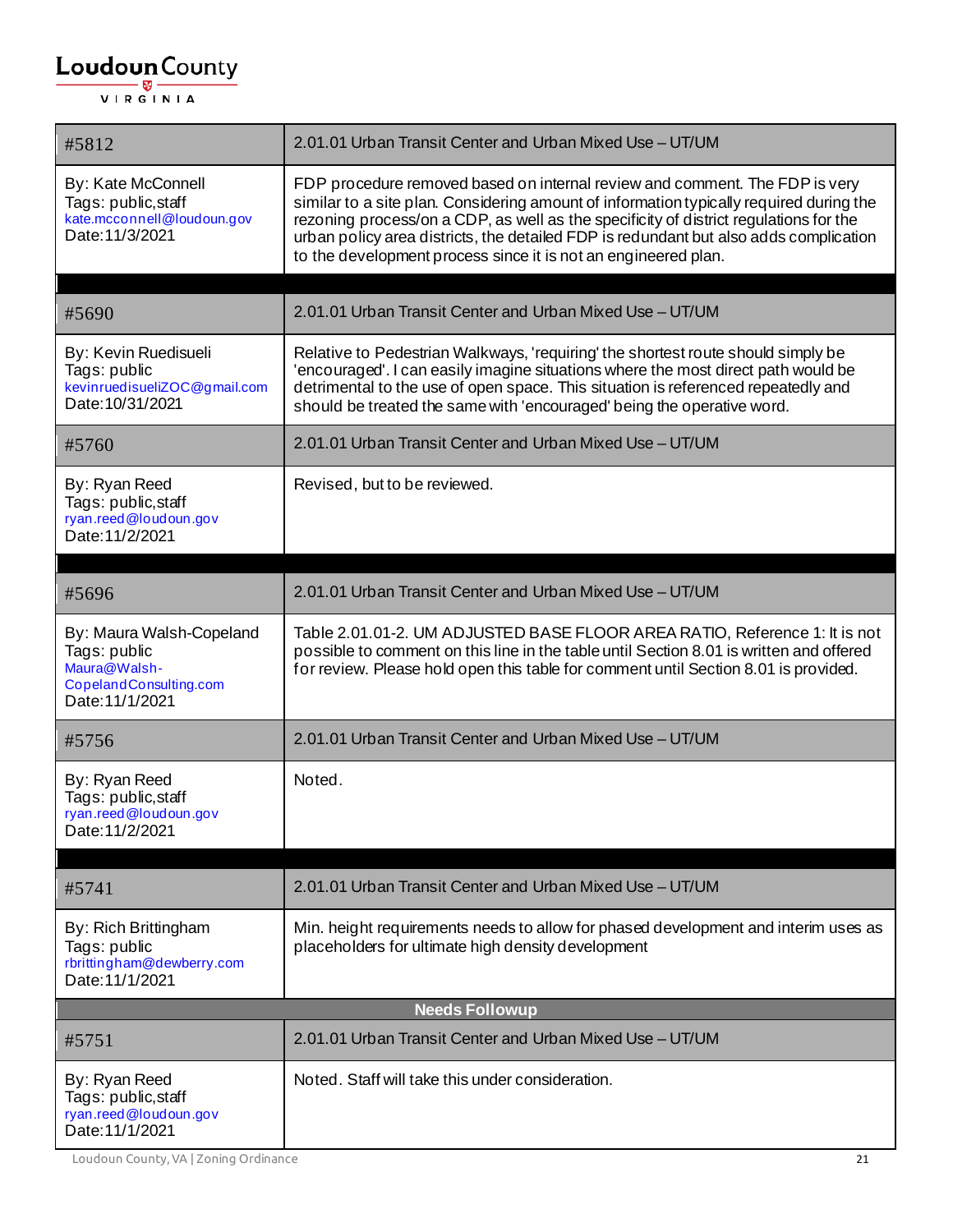| #5744                                                                                     | 2.01.02 Urban Employment - UE                                                                                                                                                                                                                                                                                                                                       |  |
|-------------------------------------------------------------------------------------------|---------------------------------------------------------------------------------------------------------------------------------------------------------------------------------------------------------------------------------------------------------------------------------------------------------------------------------------------------------------------|--|
| By: Kevin Ruedisueli<br>Tags: public<br>kevinruedisueliZOC@gmail.com<br>Date: 11/1/2021   | As above, Section G, Land Use Arrangement should recognize the flood plain as the<br>major focal point around which developments are organized and to which they relate,<br>as well as to each other.                                                                                                                                                               |  |
|                                                                                           | <b>Needs Followup</b>                                                                                                                                                                                                                                                                                                                                               |  |
| #5761                                                                                     | 2.01.02 Urban Employment - UE                                                                                                                                                                                                                                                                                                                                       |  |
| By: Ryan Reed<br>Tags: public, staff<br>ryan.reed@loudoun.gov<br>Date: 11/2/2021          | Noted. Staff will take under consideration.                                                                                                                                                                                                                                                                                                                         |  |
| #9414                                                                                     | 2.01.02 Urban Employment - UE                                                                                                                                                                                                                                                                                                                                       |  |
| By: Kate McConnell<br>Tags: public, staff<br>kate.mcconnell@loudoun.gov<br>Date: 4/6/2022 | added arrangement requirement.                                                                                                                                                                                                                                                                                                                                      |  |
| #5743                                                                                     | 2.01.02 Urban Employment - UE                                                                                                                                                                                                                                                                                                                                       |  |
| By: Kevin Ruedisueli<br>Tags: public<br>kevinruedisueliZOC@gmail.com<br>Date: 11/1/2021   | As I mentioned earlier, the Broad Run flood plain is the major focal point of this<br>district. Developers should organize their projects to relate to the Metro and this<br>significant park. Thus, change District Subareas, B.1.d (focal point) to reflect this<br>reality. I do not believe there is a need to create an artificial (or otherwise) focal point. |  |
|                                                                                           | <b>Needs Followup</b>                                                                                                                                                                                                                                                                                                                                               |  |
| #5762                                                                                     | 2.01.02 Urban Employment - UE                                                                                                                                                                                                                                                                                                                                       |  |
| By: Ryan Reed<br>Tags: public, staff<br>ryan.reed@loudoun.gov<br>Date: 11/2/2021          | Noted. Staff will take under consideration.                                                                                                                                                                                                                                                                                                                         |  |
| #9413                                                                                     | 2.01.02 Urban Employment - UE                                                                                                                                                                                                                                                                                                                                       |  |
| By: Kate McConnell<br>Tags: public, staff<br>kate.mcconnell@loudoun.gov<br>Date: 4/6/2022 | Subareas removed. No longer a focal point requirement.                                                                                                                                                                                                                                                                                                              |  |
|                                                                                           |                                                                                                                                                                                                                                                                                                                                                                     |  |
| #5806                                                                                     | 2.01.02 Urban Employment - UE                                                                                                                                                                                                                                                                                                                                       |  |
| By: Gem Bingol<br>Tags: public<br>gbingol@pecva.org<br>Date: 11/3/2021                    | I agree with Kevin's comments regarding the Broad Run floodplain and making a<br>specific reference to a linear park there as an objective. I believe this was discussed<br>and agreed upon by the last board in an earlier iteration of the Urban Policy Area back<br>during the Silver Line planning.                                                             |  |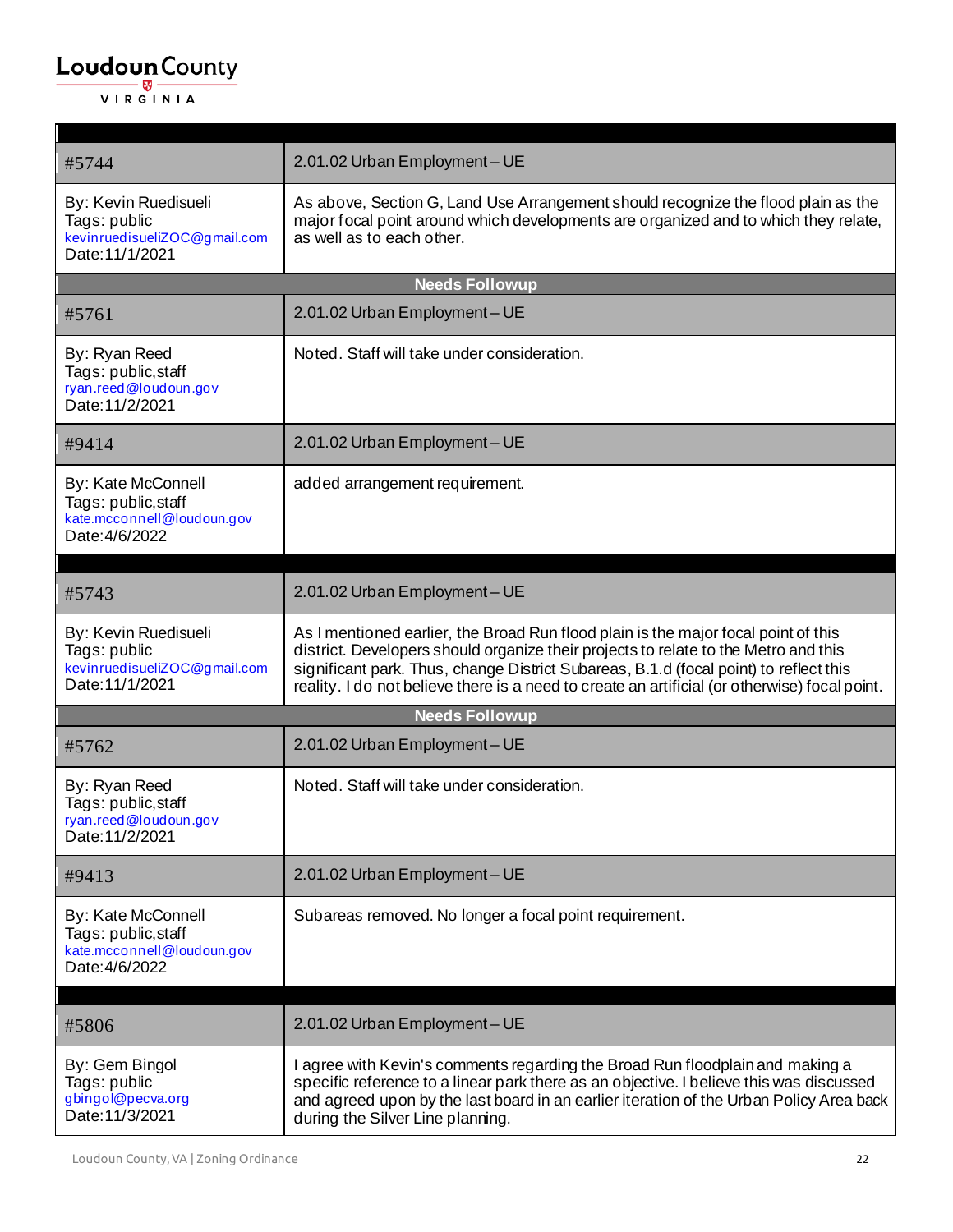| <b>Needs Followup</b>                                                                     |                                                                                                                                                                                                                                                                                                                                                                                  |
|-------------------------------------------------------------------------------------------|----------------------------------------------------------------------------------------------------------------------------------------------------------------------------------------------------------------------------------------------------------------------------------------------------------------------------------------------------------------------------------|
| #6206                                                                                     | 2.01.02 Urban Employment - UE                                                                                                                                                                                                                                                                                                                                                    |
| By: Ryan Reed<br>Tags: public, staff<br>ryan.reed@loudoun.gov<br>Date: 11/16/2021         | Noted.                                                                                                                                                                                                                                                                                                                                                                           |
| #9412                                                                                     | 2.01.02 Urban Employment - UE                                                                                                                                                                                                                                                                                                                                                    |
| By: Kate McConnell<br>Tags: public, staff<br>kate.mcconnell@loudoun.gov<br>Date: 4/6/2022 | Added reference in Purpose statement.                                                                                                                                                                                                                                                                                                                                            |
| #5742                                                                                     | 2.01.02 Urban Employment - UE                                                                                                                                                                                                                                                                                                                                                    |
| By: Kevin Ruedisueli<br>Tags: public<br>kevinruedisueliZOC@gmail.com<br>Date: 11/1/2021   | Relative to minimum district size: Similar to my comment under Urban Transit Center,<br>this district is defined on the Plan Map. I think this notion of a 40-acre minimum district<br>size comes from the original ZOAG MUB language, where it is/was appropriate,<br>because it could occur at many locations within the Suburban area. It is not needed or<br>desirable here. |
|                                                                                           | <b>Needs Followup</b>                                                                                                                                                                                                                                                                                                                                                            |
| #5763                                                                                     | 2.01.02 Urban Employment - UE                                                                                                                                                                                                                                                                                                                                                    |
| By: Ryan Reed<br>Tags: public, staff<br>ryan.reed@loudoun.gov<br>Date: 11/2/2021          | Noted. Staff will take under consideration.                                                                                                                                                                                                                                                                                                                                      |
| #9411                                                                                     | 2.01.02 Urban Employment - UE                                                                                                                                                                                                                                                                                                                                                    |
| By: Kate McConnell<br>Tags: public, staff<br>kate.mcconnell@loudoun.gov<br>Date: 4/6/2022 | Decreased to 20. We still want to be able to achieve a grid of streets. Smaller sizes<br>would not result in this development pattern.                                                                                                                                                                                                                                           |
| #5693                                                                                     | 2.01.02 Urban Employment - UE                                                                                                                                                                                                                                                                                                                                                    |
| By: Kevin Ruedisueli<br>Tags: public<br>kevinruedisueliZOC@gmail.com<br>Date: 10/31/2021  | Since the Broad Run floodplain is such a dominant feature of this district, could an<br>appropriate large, regional park (or other means of preserving the continuity and park<br>value of the floodplain) be referenced as a specific objective?                                                                                                                                |
| <b>Needs Followup</b>                                                                     |                                                                                                                                                                                                                                                                                                                                                                                  |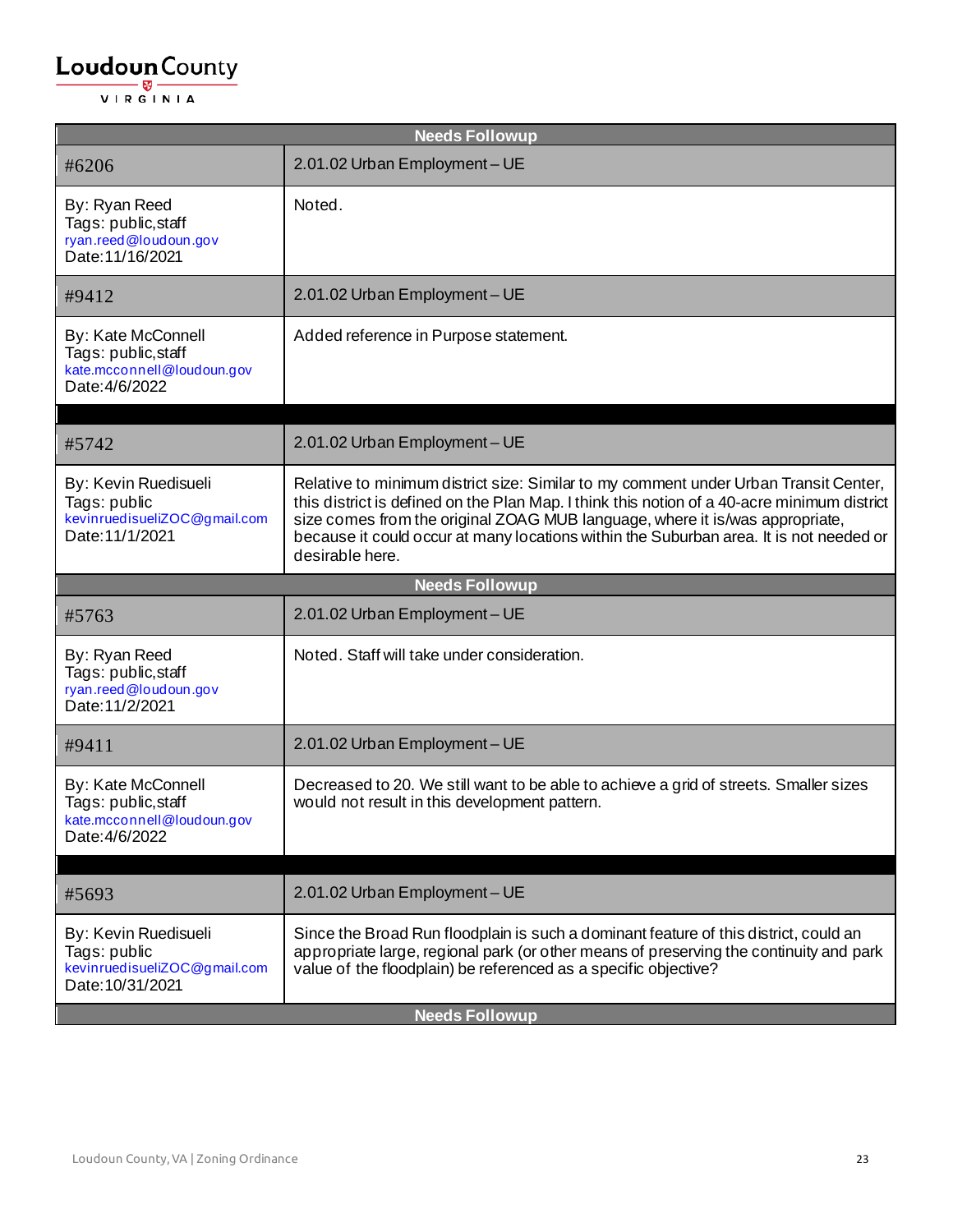| #5764                                                                                            | 2.01.02 Urban Employment - UE                                                                                                                                                                                                                                                                                                                               |
|--------------------------------------------------------------------------------------------------|-------------------------------------------------------------------------------------------------------------------------------------------------------------------------------------------------------------------------------------------------------------------------------------------------------------------------------------------------------------|
| By: Ryan Reed<br>Tags: public, staff<br>ryan.reed@loudoun.gov<br>Date: 11/2/2021                 | Noted. Staff will take under consideration.                                                                                                                                                                                                                                                                                                                 |
| #9410                                                                                            | 2.01.02 Urban Employment - UE                                                                                                                                                                                                                                                                                                                               |
| <b>By: Kate McConnell</b><br>Tags: public, staff<br>kate.mcconnell@loudoun.gov<br>Date: 4/6/2022 | Referenced                                                                                                                                                                                                                                                                                                                                                  |
| #5919                                                                                            | 2.01.02 Urban Employment - UE                                                                                                                                                                                                                                                                                                                               |
| By: John merrithew<br>Tags: public<br>Date: 11/6/2021                                            | I agree with Kevin and others that the Broad Run iOS a defining feature in ther UE policy<br>area. The whole area is roughly 500 acres and it looks like 25% down the middle is Broad<br>Run.<br>The bulk of the area is under conditional rezonings as well so large minimum district sizes<br>and large road setbacks seem counter productive.            |
|                                                                                                  | I also think a structured grid pattern does. Not reflect the nature of the area and would be<br>environmentally damaging, contrary to plan policy.                                                                                                                                                                                                          |
|                                                                                                  | <b>Needs Followup</b>                                                                                                                                                                                                                                                                                                                                       |
| #6199                                                                                            | 2.01.02 Urban Employment - UE                                                                                                                                                                                                                                                                                                                               |
| By: Ryan Reed<br>Tags: public, staff<br>ryan.reed@loudoun.gov<br>Date: 11/16/2021                | Noted. Staff will take this under consideration.                                                                                                                                                                                                                                                                                                            |
| #9409                                                                                            | 2.01.02 Urban Employment - UE                                                                                                                                                                                                                                                                                                                               |
| By: Kate McConnell<br>Tags: public, staff<br>kate.mcconnell@loudoun.gov<br>Date: 4/6/2022        | ID'd floodplain in the Purpose statement. Road setback is only required along the<br>Greenway, all others are exempt if they are in the UE district. Road network requirements<br>(apply to the block pattern) allow the block to be broken/more linear development form is<br>obstacles do not allow it's completion. The floodplain would be an obstacle. |
| #5982                                                                                            | 2.01.02 Urban Employment - UE                                                                                                                                                                                                                                                                                                                               |
| By: Gem Bingol<br>Tags: public<br>gbingol@pecva.org<br>Date: 11/12/2021                          | 20.01.02 Same question as for the UT area onsite amenities question. Per the footnote<br>under this section the amenities can be used to satisfy not just as civic but also park and<br>open space requirements which seems odd for lockers, showers, changing rooms and<br>restrooms.                                                                      |
|                                                                                                  | <b>Needs Followup</b>                                                                                                                                                                                                                                                                                                                                       |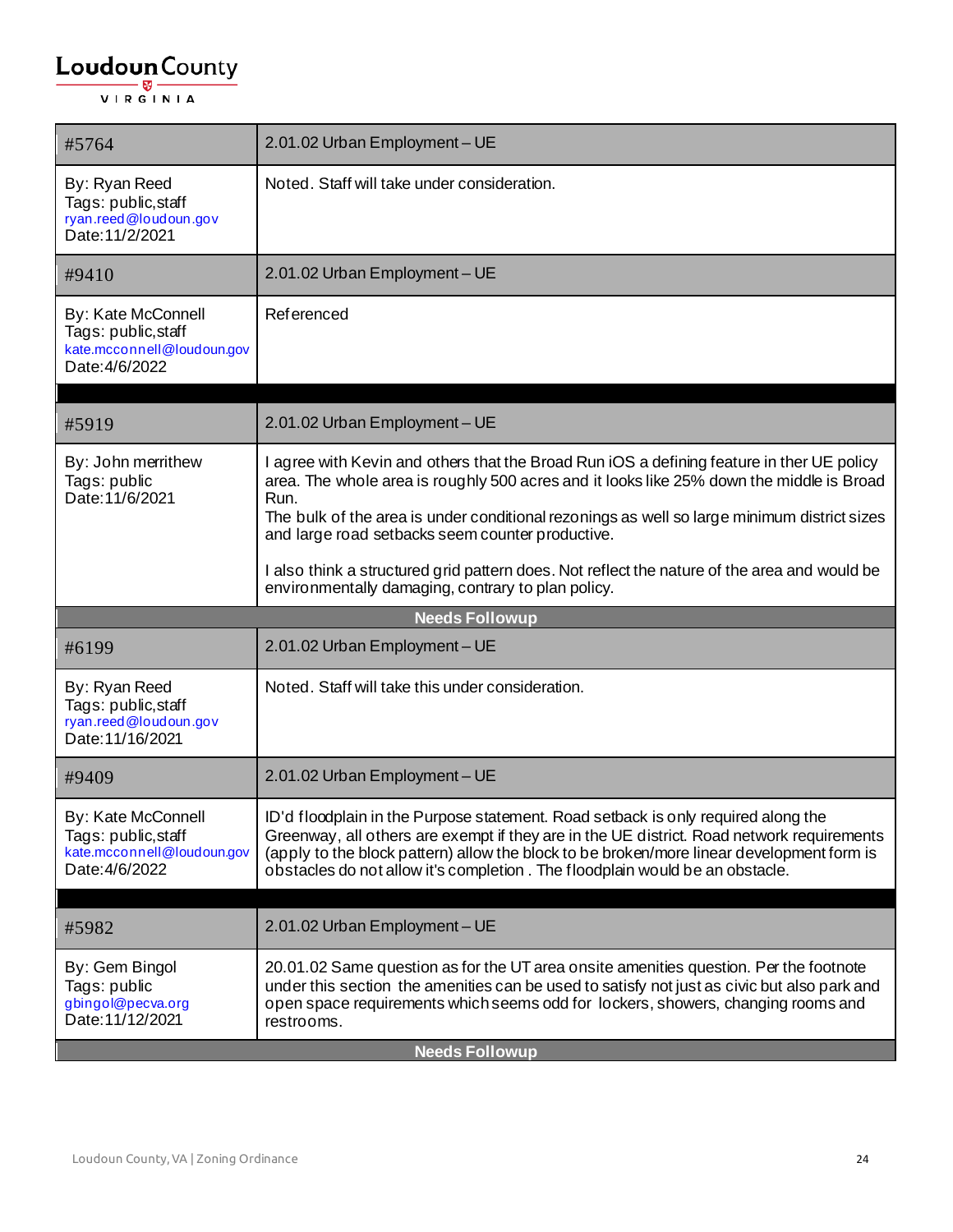| #6197                                                                                                  | 2.01.02 Urban Employment - UE                                                                                                                                                                                                                                                                                                                                                                   |  |  |
|--------------------------------------------------------------------------------------------------------|-------------------------------------------------------------------------------------------------------------------------------------------------------------------------------------------------------------------------------------------------------------------------------------------------------------------------------------------------------------------------------------------------|--|--|
| By: Ryan Reed<br>Tags: public, staff<br>ryan.reed@loudoun.gov<br>Date: 11/16/2021                      | Noted. Staff will consider if this was the intent.                                                                                                                                                                                                                                                                                                                                              |  |  |
| #9404                                                                                                  | 2.01.02 Urban Employment - UE                                                                                                                                                                                                                                                                                                                                                                   |  |  |
| By: Kate McConnell<br>Tags: public, staff<br>kate.mcconnell@loudoun.gov<br>Date: 4/6/2022              | Revised to limit which amenities could be used to satisfy the open space requirement<br>(which should also have a public/civic component).                                                                                                                                                                                                                                                      |  |  |
| #6023                                                                                                  | 2.01.02 Urban Employment - UE                                                                                                                                                                                                                                                                                                                                                                   |  |  |
| By: Maura Walsh-Copeland<br>Tags: public<br>Maura@Walsh-<br>CopelandConsulting.com<br>Date: 11/14/2021 | 2.01.02.J Urban Employment - UE. While tree canopy standards in Section 5.06 may<br>not be applicable for the density in this place type, shouldn't there be standards for<br>trees to reduce the heat island effect and general benefits of trees in urban areas?<br>Places with high density and high amount of impervious surfaces would receive<br>tremendous benefits from tree standards. |  |  |
|                                                                                                        | <b>Needs Followup</b>                                                                                                                                                                                                                                                                                                                                                                           |  |  |
| #6193                                                                                                  | 2.01.02 Urban Employment - UE                                                                                                                                                                                                                                                                                                                                                                   |  |  |
| By: Ryan Reed<br>Tags: public, staff<br>ryan.reed@loudoun.gov<br>Date: 11/16/2021                      | Noted. Staff will consider tree canopy standards appropriate for this place type.                                                                                                                                                                                                                                                                                                               |  |  |
| #9403                                                                                                  | 2.01.02 Urban Employment - UE                                                                                                                                                                                                                                                                                                                                                                   |  |  |
| By: Kate McConnell<br>Tags: public, staff<br>kate.mcconnell@loudoun.gov<br>Date: 4/6/2022              | Since removed Inner/Outer core designation, the tree canopy exemption has been<br>removed. A 10% requirement now applies to the entire district, as well as a street tree<br>requirement.                                                                                                                                                                                                       |  |  |
| #6021                                                                                                  | 2.01.02 Urban Employment - UE                                                                                                                                                                                                                                                                                                                                                                   |  |  |
| By: Maura Walsh-Copeland<br>Tags: public<br>Maura@Walsh-<br>CopelandConsulting.com<br>Date: 11/14/2021 | 2.01.02 Urban Employment - UE. Shouldn't this include specific language to include<br>the Linear Parks and Trails Framework Plan? It alludes to that being covered, but it<br>isn't mentioned explicitly. (LWC)                                                                                                                                                                                 |  |  |
|                                                                                                        | <b>Needs Followup</b>                                                                                                                                                                                                                                                                                                                                                                           |  |  |
| #6195                                                                                                  | 2.01.02 Urban Employment - UE                                                                                                                                                                                                                                                                                                                                                                   |  |  |
| By: Ryan Reed<br>Tags: public, staff<br>ryan.reed@loudoun.gov<br>Date: 11/16/2021                      | Noted. Staff will consider if and how to incorporate LPAT.                                                                                                                                                                                                                                                                                                                                      |  |  |

Loudoun County, VA | Zoning Ordinance 25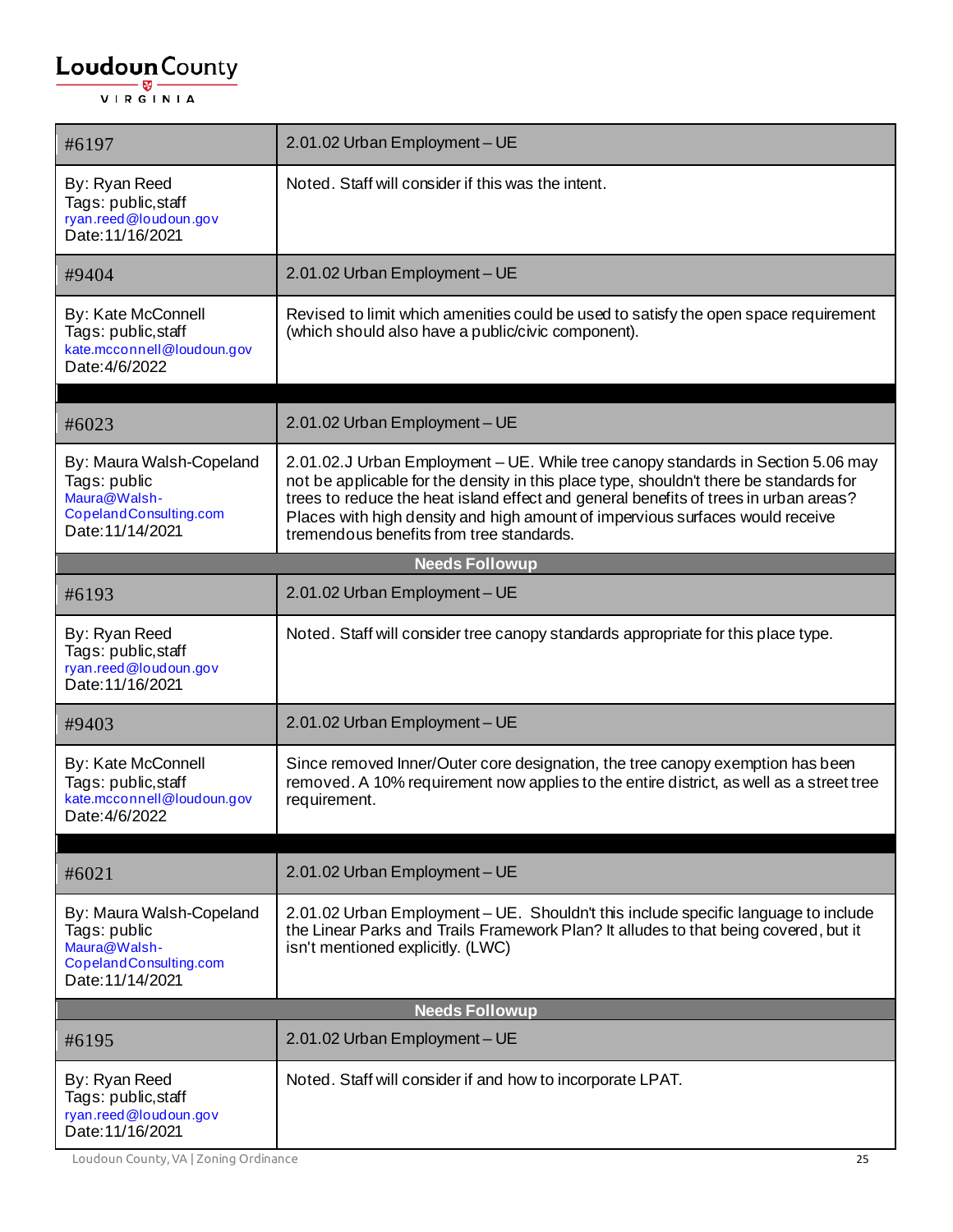| #9402                                                                                     | 2.01.02 Urban Employment - UE                                                                                                                                                                                                                                                                                                                                                                                                                                                                                                                                                                                                                                      |
|-------------------------------------------------------------------------------------------|--------------------------------------------------------------------------------------------------------------------------------------------------------------------------------------------------------------------------------------------------------------------------------------------------------------------------------------------------------------------------------------------------------------------------------------------------------------------------------------------------------------------------------------------------------------------------------------------------------------------------------------------------------------------|
| By: Kate McConnell<br>Tags: public, staff<br>kate.mcconnell@loudoun.gov<br>Date: 4/6/2022 | Ped/Bike Network requirements, which have been moved to development standards,<br>implement the GP and CTP policies and establish this infrastructure. LPAT should be<br>incentivized in the Open Space standards.                                                                                                                                                                                                                                                                                                                                                                                                                                                 |
|                                                                                           |                                                                                                                                                                                                                                                                                                                                                                                                                                                                                                                                                                                                                                                                    |
| #5862                                                                                     | 2.01.02 Urban Employment - UE                                                                                                                                                                                                                                                                                                                                                                                                                                                                                                                                                                                                                                      |
| By: Charles Houston<br>Tags: public<br>CharlesHouston3@yahoo.com<br>Date: 11/4/2021       | 2.02.02 Urban Employment - Objectives: "Ensure high quality design" is goal of the<br>General Plan but ZOC has not really worked on it. Here, "good design" seems to be all<br>about site planning an development, when the focus should be on building design.<br>When people look at a large project, whether One Loudoun or Reston, they first see<br>the buildings and form an opinion. While they might appreciate land planning and<br>landscaping, those impressions are less emphatic than the impressions made by the<br>buildings. That said, site planning, landscaping etc. are critical, but building architecture<br>more defines a project or area. |
|                                                                                           | <b>Needs Followup</b>                                                                                                                                                                                                                                                                                                                                                                                                                                                                                                                                                                                                                                              |
| #6204                                                                                     | 2.01.02 Urban Employment - UE                                                                                                                                                                                                                                                                                                                                                                                                                                                                                                                                                                                                                                      |
| By: Ryan Reed<br>Tags: public, staff<br>ryan.reed@loudoun.gov<br>Date: 11/16/2021         | Noted.                                                                                                                                                                                                                                                                                                                                                                                                                                                                                                                                                                                                                                                             |
| #9401                                                                                     | 2.01.02 Urban Employment - UE                                                                                                                                                                                                                                                                                                                                                                                                                                                                                                                                                                                                                                      |
| By: Kate McConnell<br>Tags: public, staff<br>kate.mcconnell@loudoun.gov<br>Date: 4/6/2022 | Virginia Code does not allow zoning ordinances to require strict building design<br>regulations. However, the current and proposed data center Use Specific Standards<br>include some regulations. And, this set of regulations require some pedestrian-oriented<br>building placement and first floor use requirements. Otherwise, the ZO is not going to<br>strongly regulate building design.                                                                                                                                                                                                                                                                   |
|                                                                                           |                                                                                                                                                                                                                                                                                                                                                                                                                                                                                                                                                                                                                                                                    |
| #5863                                                                                     | 2.01.02 Urban Employment - UE                                                                                                                                                                                                                                                                                                                                                                                                                                                                                                                                                                                                                                      |
| By: Charles Houston<br>Tags: public<br>CharlesHouston3@yahoo.com<br>Date: 11/4/2021       | Objective - use a grid design. Why, oh why??                                                                                                                                                                                                                                                                                                                                                                                                                                                                                                                                                                                                                       |
|                                                                                           | <b>Needs Followup</b>                                                                                                                                                                                                                                                                                                                                                                                                                                                                                                                                                                                                                                              |
| #6203                                                                                     | 2.01.02 Urban Employment - UE                                                                                                                                                                                                                                                                                                                                                                                                                                                                                                                                                                                                                                      |
| By: Ryan Reed<br>Tags: public, staff<br>ryan.reed@loudoun.gov<br>Date: 11/16/2021         | Noted. Staff will take under consideration.                                                                                                                                                                                                                                                                                                                                                                                                                                                                                                                                                                                                                        |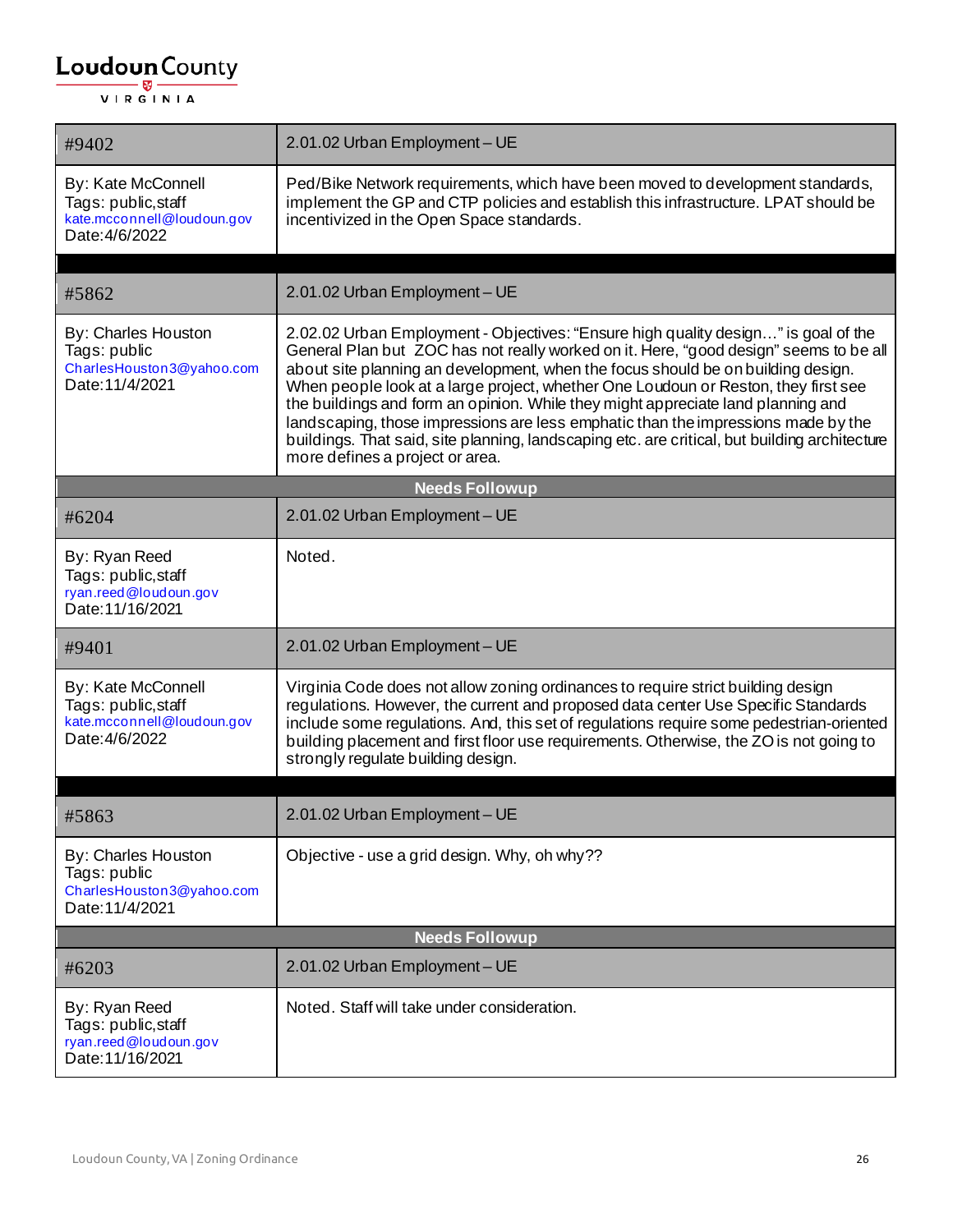| #9400                                                                                     | 2.01.02 Urban Employment - UE                                                                                                                                                                                                                                                                                                                   |  |
|-------------------------------------------------------------------------------------------|-------------------------------------------------------------------------------------------------------------------------------------------------------------------------------------------------------------------------------------------------------------------------------------------------------------------------------------------------|--|
| By: Kate McConnell<br>Tags: public, staff<br>kate.mcconnell@loudoun.gov<br>Date: 4/6/2022 | Consistent with Urban Employment Place Type. Also, this area is near a metro stop, so<br>it should be walkable.                                                                                                                                                                                                                                 |  |
| #5807                                                                                     | 2.01.02 Urban Employment - UE                                                                                                                                                                                                                                                                                                                   |  |
| By: Gem Bingol<br>Tags: public<br>gbingol@pecva.org<br>Date: 11/3/2021                    | Under K. Onsite amenities, it would be useful to include green walls and natural, green<br>infrastructure features that serve a dual purpose of stormwater management and green<br>space using native plants.                                                                                                                                   |  |
|                                                                                           | <b>Needs Followup</b>                                                                                                                                                                                                                                                                                                                           |  |
| #6205                                                                                     | 2.01.02 Urban Employment - UE                                                                                                                                                                                                                                                                                                                   |  |
| By: Ryan Reed<br>Tags: public, staff<br>ryan.reed@loudoun.gov<br>Date: 11/16/2021         | Noted. Staff will take under consideration.                                                                                                                                                                                                                                                                                                     |  |
| #9399                                                                                     | 2.01.02 Urban Employment - UE                                                                                                                                                                                                                                                                                                                   |  |
| By: Kate McConnell<br>Tags: public, staff<br>kate.mcconnell@loudoun.gov<br>Date: 4/6/2022 | Added reference to green roofs in J.2. Current BOS direction is to not require SWM<br>facilities in excess of state requirements. Since this is a requirement for certain<br>development types (and not an incentive), did not include SWM requirement. Since<br>green walls are not a place for people to gather or use, did not include this. |  |
| #5793                                                                                     | 2.01.02 Urban Employment - UE                                                                                                                                                                                                                                                                                                                   |  |
| By: John Merrithew<br>Tags: public<br>Date: 11/2/2021                                     | <b>UE District</b><br>Line 4 - Disagree with the 100-foot setback from roads. Should be considerably smaller.<br>Line 11 - don't understand the approach or the term occupied space in this context.                                                                                                                                            |  |
| <b>Needs Followup</b>                                                                     |                                                                                                                                                                                                                                                                                                                                                 |  |
| #6207                                                                                     | 2.01.02 Urban Employment - UE                                                                                                                                                                                                                                                                                                                   |  |
| By: Ryan Reed<br>Tags: public, staff<br>ryan.reed@loudoun.gov<br>Date: 11/16/2021         | Noted.                                                                                                                                                                                                                                                                                                                                          |  |
| #9398                                                                                     | 2.01.02 Urban Employment - UE                                                                                                                                                                                                                                                                                                                   |  |
| By: Kate McConnell<br>Tags: public, staff<br>kate.mcconnell@loudoun.gov<br>Date: 4/6/2022 | The 100 ft setback is only from arterial roads (Rt 267), otherwise the UE district is<br>exempt from 5.07.02 Road Corridor Setbacks. Clarified occupied space requirement.                                                                                                                                                                      |  |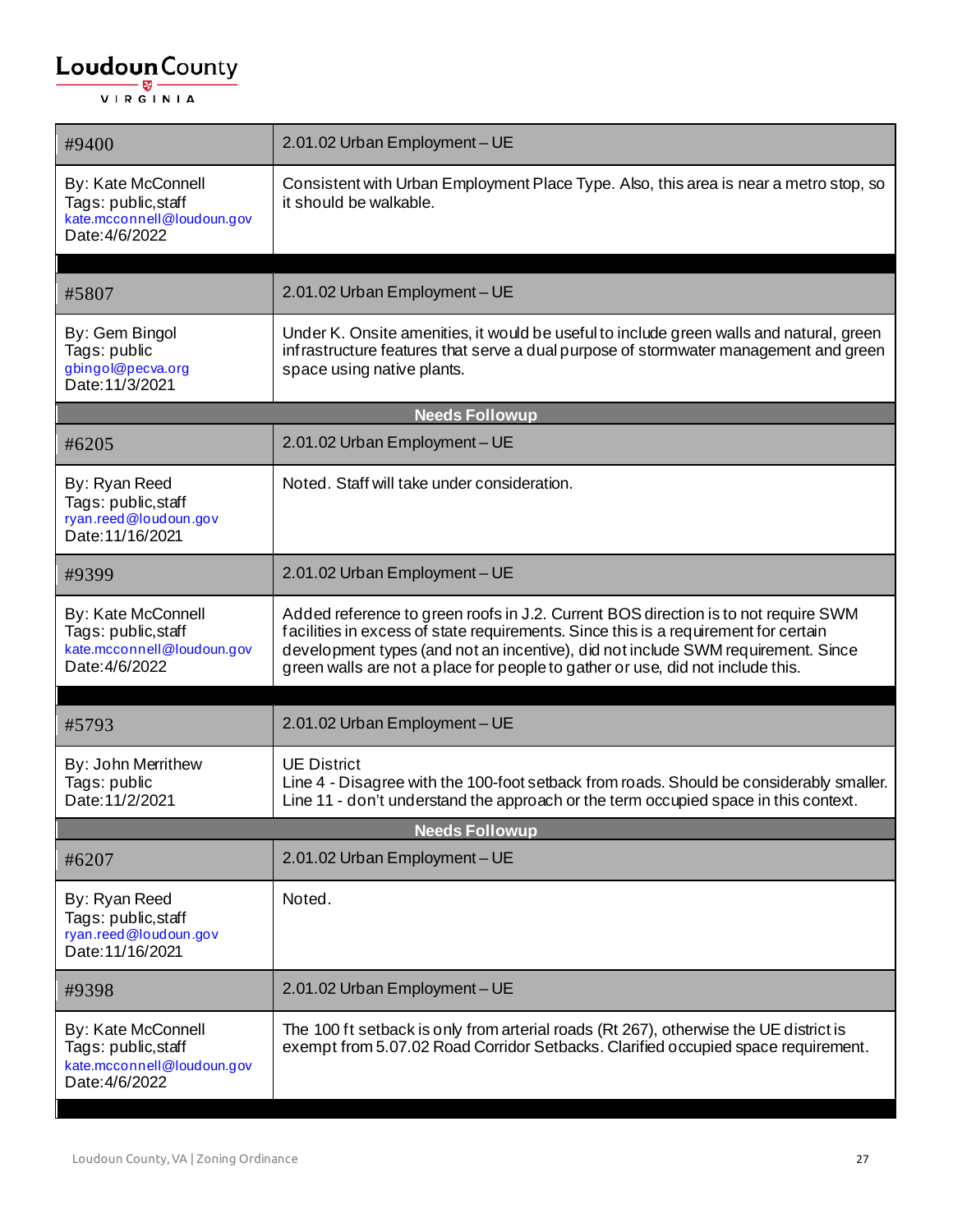| #5908                                                                                                  | 2.01.02 Urban Employment - UE                                                                                                                                                                                                                                  |
|--------------------------------------------------------------------------------------------------------|----------------------------------------------------------------------------------------------------------------------------------------------------------------------------------------------------------------------------------------------------------------|
| By: Joe Paciulli<br>Tags: public<br>joepaciullizoc@gmail.com<br>Date: 11/5/2021                        | In A.2 why do we have a minimum district size that is non modifiable? Encouraging the<br>use of the district that falls within the planning area shouldn't be limited because of<br>smaller parcel ownership.                                                  |
| #6217                                                                                                  | 2.01.02 Urban Employment - UE                                                                                                                                                                                                                                  |
| By: Kate McConnell<br>Tags: public, staff<br>kate.mcconnell@loudoun.gov<br>Date: 11/16/2021            | Noted. The district size is from the current zoning ordinance and represents that area<br>needed to establish a full mixed-use district or TOD.                                                                                                                |
| #9397                                                                                                  | 2.01.02 Urban Employment - UE                                                                                                                                                                                                                                  |
| By: Kate McConnell<br>Tags: public, staff<br>kate.mcconnell@loudoun.gov<br>Date: 4/6/2022              | Reduced since the Place Type does not anticipate a mix of uses, just compact<br>development pattern. Still needs to be large enough to start this development pattern.                                                                                         |
| #5912                                                                                                  | 2.01.02 Urban Employment - UE                                                                                                                                                                                                                                  |
| By: Joe Paciulli<br>Tags: public<br>joepaciullizoc@gmail.com<br>Date: 11/5/2021                        | J.3 Are the width's stated enough for a walkable community?<br>J.3 & J.4 lane dimensions should be in the FSM, not ZO.                                                                                                                                         |
| #6219                                                                                                  | 2.01.02 Urban Employment - UE                                                                                                                                                                                                                                  |
| By: Kate McConnell<br>Tags: public, staff<br>kate.mcconnell@loudoun.gov<br>Date: 11/16/2021            | Noted. We will revisit widths for all mixed use districts and ensure they are adequate<br>and appropriate and/or consistent. Bike path/trail lane widths will likely be in FSM, just<br>need to coordinate and ensure they are covered somewhere and adequate. |
| #9396                                                                                                  | 2.01.02 Urban Employment - UE                                                                                                                                                                                                                                  |
| By: Kate McConnell<br>Tags: public, staff<br>kate.mcconnell@loudoun.gov<br>Date: 4/6/2022              | Revised and placed in Ped/Bike Network Development Standard Section 5.09.03.<br>These widths are wider than FSM requirements, so they will be retained in the ZO<br>unless or until the FSM is updated to required these widths                                |
|                                                                                                        | 2.01.02 Urban Employment - UE                                                                                                                                                                                                                                  |
| #6022                                                                                                  |                                                                                                                                                                                                                                                                |
| By: Maura Walsh-Copeland<br>Tags: public<br>Maura@Walsh-<br>CopelandConsulting.com<br>Date: 11/14/2021 | 2.01.02.J Urban Employment – UE. In addition to the pedestrian and bicycle facilities<br>mentioned, shouldn't LPAT connections also be mentioned?                                                                                                              |
| <b>Needs Followup</b>                                                                                  |                                                                                                                                                                                                                                                                |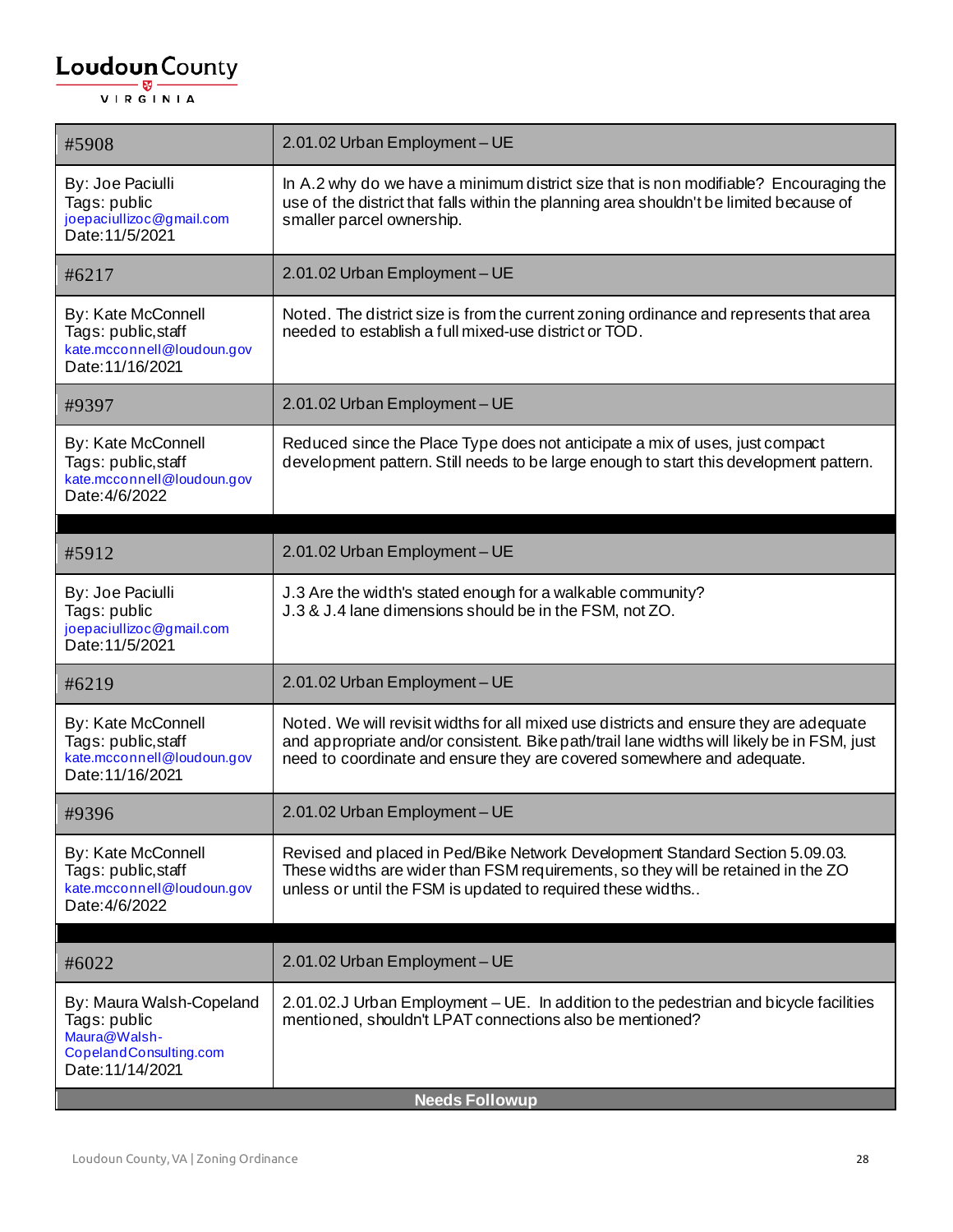| #6194                                                                                       | 2.01.02 Urban Employment - UE                                                                                                                                                                                                                                                                      |
|---------------------------------------------------------------------------------------------|----------------------------------------------------------------------------------------------------------------------------------------------------------------------------------------------------------------------------------------------------------------------------------------------------|
| By: Ryan Reed<br>Tags: public, staff<br>ryan.reed@loudoun.gov<br>Date: 11/16/2021           | Noted. Staff will consider if and how to incorporate LPAT.                                                                                                                                                                                                                                         |
| #6265                                                                                       | 2.01.02 Urban Employment - UE                                                                                                                                                                                                                                                                      |
| By: Kevin Ruedisueli<br>Tags: public<br>kevinruedisueliZOC@gmail.com<br>Date: 11/19/2021    | Refer to Design Cabinet Charrette report on this gateway to see how trails can<br>interconnect not only with the Broad Run north and south, but also how trails can<br>connect to the west, enhancing pedestrian and bicycle circulation tying different districts<br>together.                    |
| #9394                                                                                       | 2.01.02 Urban Employment - UE                                                                                                                                                                                                                                                                      |
| By: Kate McConnell<br>Tags: public, staff<br>kate.mcconnell@loudoun.gov<br>Date: 4/5/2022   | Bike/Ped Network addresses infrastructure. LPAT should be incentivized in Open<br>Space development standards.                                                                                                                                                                                     |
| #5911                                                                                       | 2.01.02 Urban Employment - UE                                                                                                                                                                                                                                                                      |
| By: Joe Paciulli<br>Tags: public<br>joepaciullizoc@gmail.com<br>Date: 11/5/2021             | G.4 & 5 Please verify that a true urban area can be viable and vibrant with the<br>maximum block lengths. They seem short from Urban areas I've walked. I think the<br>maximums should be increased for added flexibility and scale as compared to what<br>seem more like a small suburban center. |
| #6220                                                                                       | 2.01.02 Urban Employment - UE                                                                                                                                                                                                                                                                      |
| By: Kate McConnell<br>Tags: public, staff<br>kate.mcconnell@loudoun.gov<br>Date: 11/16/2021 | Noted. Please note that block lengths are consistent with lengths in corresponding<br>Place Types. Also, block lengths in Leesburg are 200 feet, so 800 foot blocks are<br>substantially longer.                                                                                                   |
| #5864                                                                                       | 2.01.02 Urban Employment - UE                                                                                                                                                                                                                                                                      |
| By: Charles Houston<br>Tags: public<br>CharlesHouston3@yahoo.com<br>Date: 11/4/2021         | Lot and building standards #10. The table shows 100 SQUARE FEET as he maximum<br>height of a building. That makes no sense.                                                                                                                                                                        |
| #6202                                                                                       | 2.01.02 Urban Employment - UE                                                                                                                                                                                                                                                                      |
| By: Ryan Reed<br>Tags: public, staff<br>ryan.reed@loudoun.gov<br>Date: 11/16/2021           | The superscript 2 in the "Standard" column is a reference to footnote #2.                                                                                                                                                                                                                          |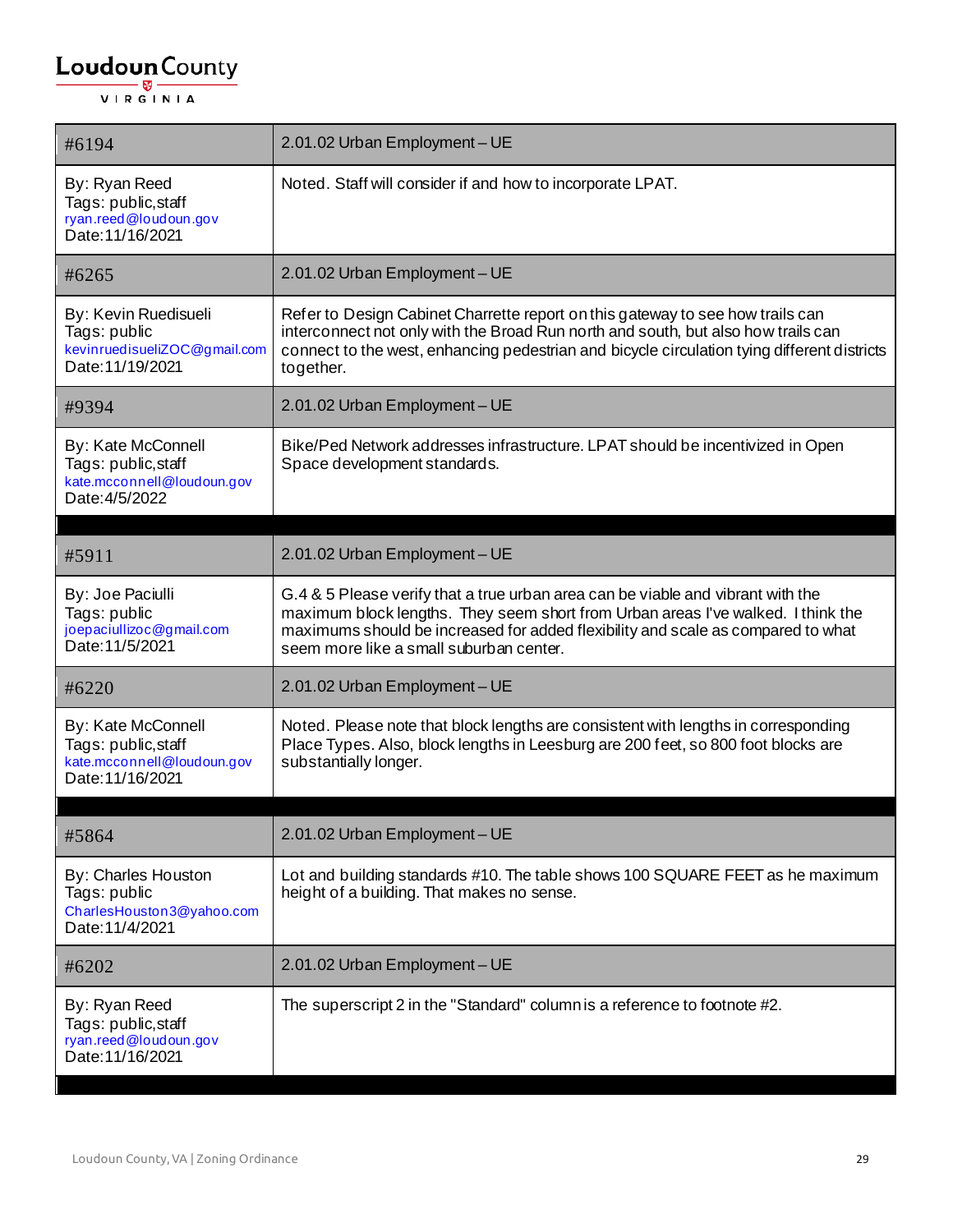| #5865                                                                               | 2.01.02 Urban Employment - UE                                                                                                                                                                                                                                                                                                                                                                                                                                                                                                                                                                                                                                                                                                                                                                                                                                                                                                                                                                                                                                                                                                                                                                                                                                                                                                                                                                                                                                                                                                                                                                                                                                                                                                                                                                                                                                                                                                                                                                                                                                                                                                                                                                                                                                                                                                                                                                                                                                                                                                                                                                                                                                                                                                                                                                                                                                                                                                                                                                                                                                                                                                                                                                                                                                                   |
|-------------------------------------------------------------------------------------|---------------------------------------------------------------------------------------------------------------------------------------------------------------------------------------------------------------------------------------------------------------------------------------------------------------------------------------------------------------------------------------------------------------------------------------------------------------------------------------------------------------------------------------------------------------------------------------------------------------------------------------------------------------------------------------------------------------------------------------------------------------------------------------------------------------------------------------------------------------------------------------------------------------------------------------------------------------------------------------------------------------------------------------------------------------------------------------------------------------------------------------------------------------------------------------------------------------------------------------------------------------------------------------------------------------------------------------------------------------------------------------------------------------------------------------------------------------------------------------------------------------------------------------------------------------------------------------------------------------------------------------------------------------------------------------------------------------------------------------------------------------------------------------------------------------------------------------------------------------------------------------------------------------------------------------------------------------------------------------------------------------------------------------------------------------------------------------------------------------------------------------------------------------------------------------------------------------------------------------------------------------------------------------------------------------------------------------------------------------------------------------------------------------------------------------------------------------------------------------------------------------------------------------------------------------------------------------------------------------------------------------------------------------------------------------------------------------------------------------------------------------------------------------------------------------------------------------------------------------------------------------------------------------------------------------------------------------------------------------------------------------------------------------------------------------------------------------------------------------------------------------------------------------------------------------------------------------------------------------------------------------------------------|
| By: Charles Houston<br>Tags: public<br>CharlesHouston3@yahoo.com<br>Date: 11/4/2021 | Open space #12 and #13. Are these areas the same, can they overlap or must a<br>developer do both? Needs clarification.                                                                                                                                                                                                                                                                                                                                                                                                                                                                                                                                                                                                                                                                                                                                                                                                                                                                                                                                                                                                                                                                                                                                                                                                                                                                                                                                                                                                                                                                                                                                                                                                                                                                                                                                                                                                                                                                                                                                                                                                                                                                                                                                                                                                                                                                                                                                                                                                                                                                                                                                                                                                                                                                                                                                                                                                                                                                                                                                                                                                                                                                                                                                                         |
| #6201                                                                               | 2.01.02 Urban Employment - UE                                                                                                                                                                                                                                                                                                                                                                                                                                                                                                                                                                                                                                                                                                                                                                                                                                                                                                                                                                                                                                                                                                                                                                                                                                                                                                                                                                                                                                                                                                                                                                                                                                                                                                                                                                                                                                                                                                                                                                                                                                                                                                                                                                                                                                                                                                                                                                                                                                                                                                                                                                                                                                                                                                                                                                                                                                                                                                                                                                                                                                                                                                                                                                                                                                                   |
| By: Ryan Reed<br>Tags: public, staff<br>ryan.reed@loudoun.gov<br>Date: 11/16/2021   | There is overlap, here is the definitions:<br>Landscaped Open Space: An area which shall include appropriate grassing of the<br>area, placement of shrubbery and trees, walkways, and appropriate grading such as<br>to render the required open space area aesthetically pleasing.<br>Open Space: Areas of trees, shrubs, lawns, grass, pathways and other natural and<br>man-made amenities not within individual building lots, (except in rural village and<br>Countryside Village developments), set aside for the use and enjoyment of residents,<br>visitors and other persons, unoccupied by buildings or facilities unless related to<br>recreational activities and in the TR and JLMA districts HOA facilities, and accessible<br>to and adequate for persons and functions it is designed to serve. Lot coverage in the<br>open space shall be limited to 0.01 of the lot. Generally, open space is intended to<br>provide light and air and is designed for either scenic or recreational purposes. For the<br>purpose of this Ordinance, open space shall include and be qualified as active<br>recreation space, common open space, and dedicated open space.<br>a.<br>Open space, active recreation: That open space that is designed for recreational<br>purposes, to include, but not to, be limited to such uses as ballfields, multi-purpose<br>courts, swimming pools, tennis courts, golf courses, play lots and playgrounds,<br>camping, picnicking, boating, fishing, equestrian activities, walking and biking trails,<br>and activities incidental and related to the foregoing. (In the TR and JLMA districts,<br>these recreational facilities may include HOA facilities.) Recreational facilities may be<br>open to the public for a fee, provided the intent of the open space requirements is<br>maintained. Examples of acceptable for-fee facilities include golf courses and sports<br>pavilions where such facilities are utilized and enjoyed by the development but that<br>must secure outside users for economic viability.<br>b.<br>Open space, common: Land within, or related to, a development not individually<br>owned or dedicated for public use which is designed or intended for the common use<br>or enjoyment of the residents of the development and may include such<br>complementary structures and improvements as are necessary and appropriate. In<br>only the Planned Development Housing (PD-H) Zoning District, uses of common open<br>space may also include a dog park provided that the following conditions are met: 1)<br>the dog park is non-commercial in nature; and 2) the homeowners' association (HOA)<br>for such PD-H Zoning District owns and operates the dog park and owns the common<br>open space upon which the dog park is located. Such dog park may be open to the<br>public for a fee, provided the intent of the open space requirements is maintained.<br>c.<br>Open space, dedicated: All open space which is to be dedicated or conveyed to the<br>County or an appropriate public agency, board, or body for public use as open space.<br>For the purposes of this definition, twenty-five percent (25%) of all dedicated school<br>sites shall be considered as dedicated open space. |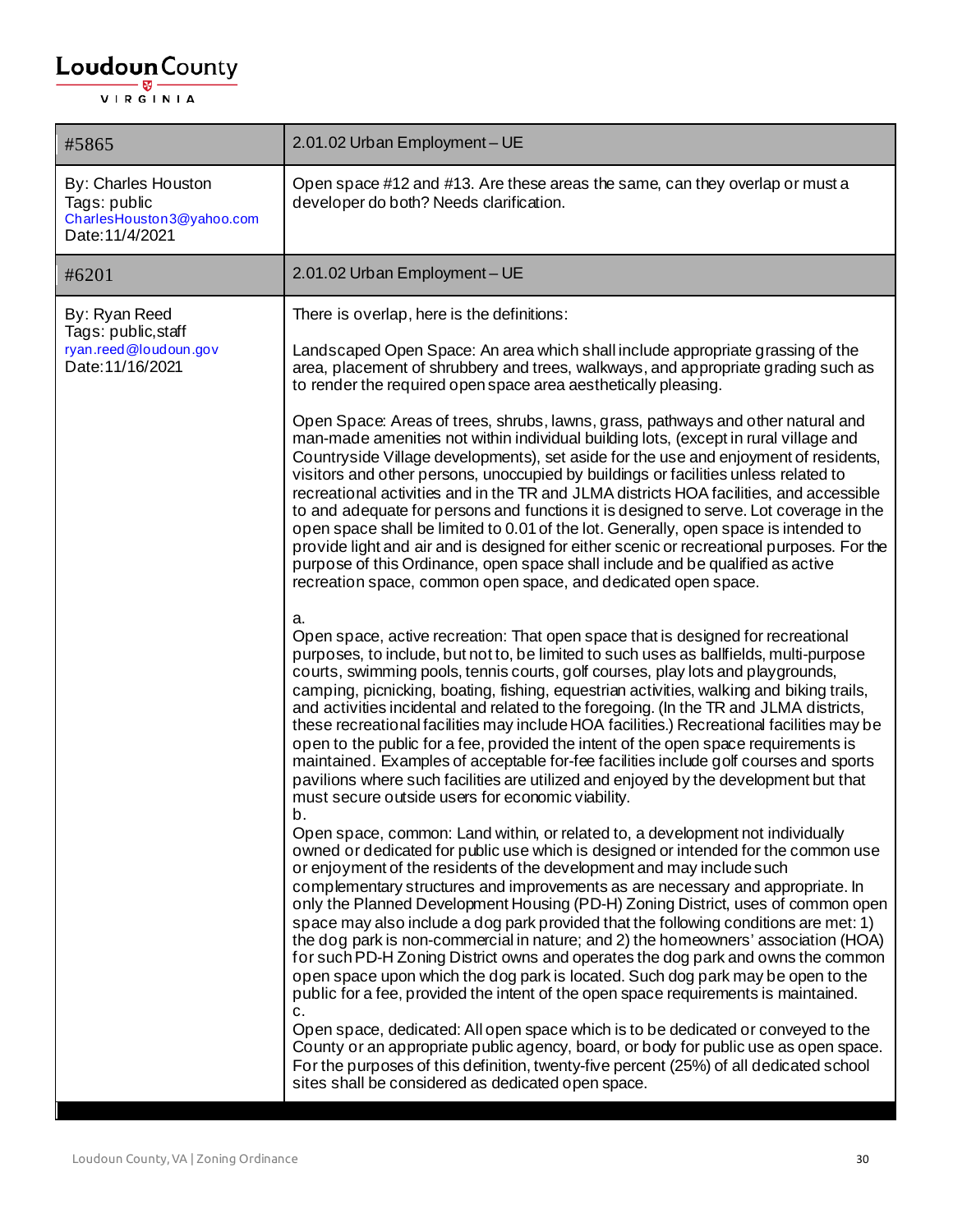| #5866                                                                               | 2.01.02 Urban Employment - UE                                                                                                                                                                                                                                                                   |
|-------------------------------------------------------------------------------------|-------------------------------------------------------------------------------------------------------------------------------------------------------------------------------------------------------------------------------------------------------------------------------------------------|
| By: Charles Houston<br>Tags: public<br>CharlesHouston3@yahoo.com<br>Date: 11/4/2021 | 2.02.02-1-4 Pedestrian Oriented Building Placement - I appreciate these goals about<br>ground floor uses, but leave this up to developers. Moreover, these standards would<br>be impossible to enforce as they would require prior approval of any leases obtained<br>by the developer.         |
| #6200                                                                               | 2.01.02 Urban Employment - UE                                                                                                                                                                                                                                                                   |
| By: Ryan Reed<br>Tags: public, staff<br>ryan.reed@loudoun.gov<br>Date: 11/16/2021   | Noted.                                                                                                                                                                                                                                                                                          |
| #5981                                                                               | 2.01.02 Urban Employment - UE                                                                                                                                                                                                                                                                   |
| By: Gem Bingol<br>Tags: public<br>gbingol@pecva.org<br>Date: 11/12/2021             | 20.1.02 K. On-site amenities. Is the expectation that the density will be higher in the<br>UE area, so the on-site amenities need to be provided at 25,000 square footages<br>versus the 50,000 or more sf of gross floor area in the UT inner and outer core areas?                            |
| #6198                                                                               | 2.01.02 Urban Employment - UE                                                                                                                                                                                                                                                                   |
| By: Ryan Reed<br>Tags: public, staff<br>ryan.reed@loudoun.gov<br>Date: 11/16/2021   | yes                                                                                                                                                                                                                                                                                             |
|                                                                                     |                                                                                                                                                                                                                                                                                                 |
| #5983                                                                               | 2.01.02 Urban Employment - UE                                                                                                                                                                                                                                                                   |
| By: Gem Bingol<br>Tags: public<br>gbingol@pecva.org<br>Date: 11/12/2021             | Is the expectation that the density will be higher in the UE area, requiring on-site<br>amenities need to be provided at 25,000 square foot threshold versus the 50,000 or<br>more sf of gross floor area threshold in the UT inner and outer core areas? Or<br>perhaps there's another reason? |
| #6196                                                                               | 2.01.02 Urban Employment - UE                                                                                                                                                                                                                                                                   |
| By: Ryan Reed<br>Tags: public, staff<br>ryan.reed@loudoun.gov<br>Date: 11/16/2021   | Yes, the intent is to have higher density in UE.                                                                                                                                                                                                                                                |
| #5913                                                                               | 2.02 Suburban Policy Area Zoning Districts                                                                                                                                                                                                                                                      |
| By: Joe Paciulli<br>Tags: public                                                    | I have an over reaching concern that we wont reach the goal of the new Suburban                                                                                                                                                                                                                 |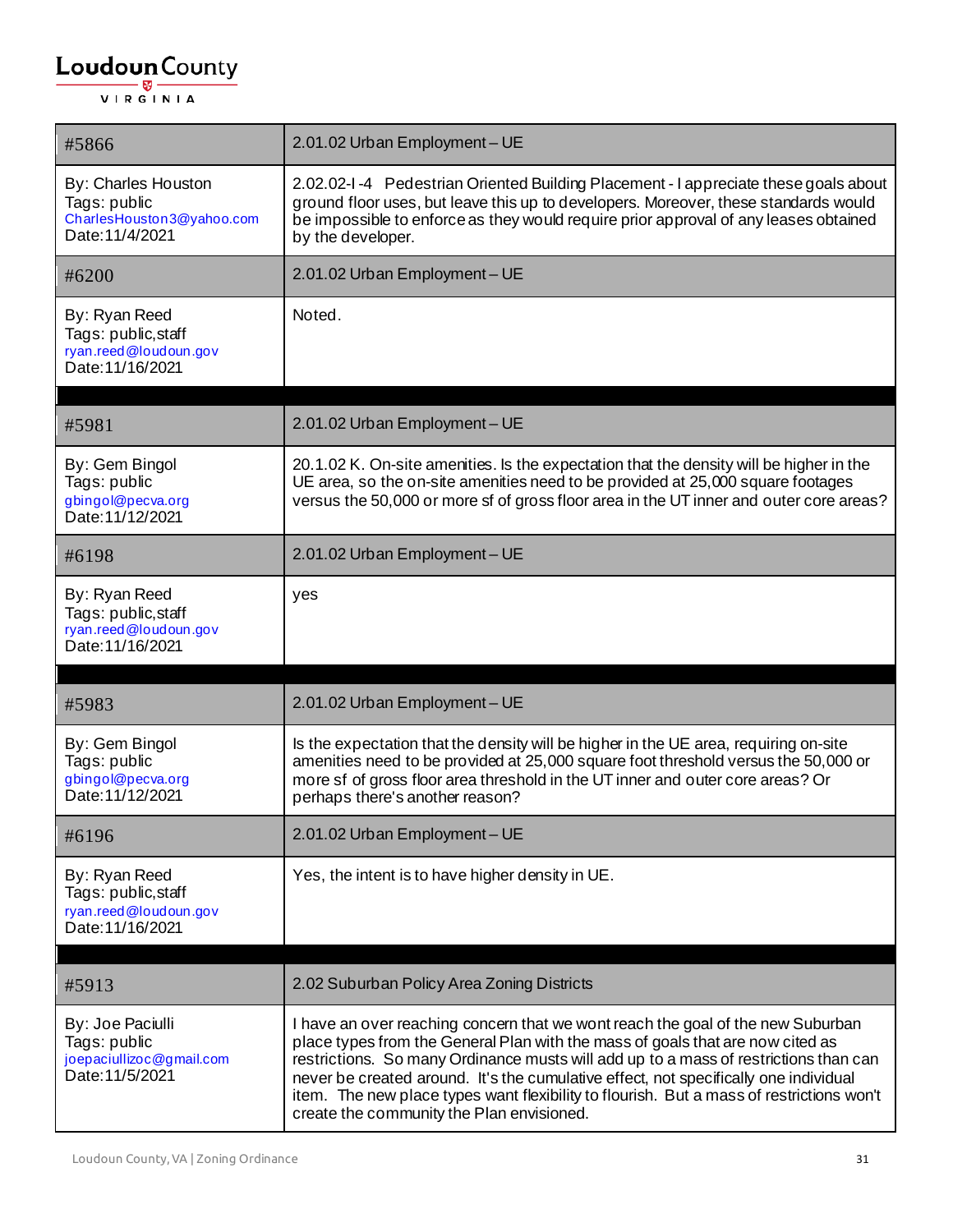| #6208                                                                                      | 2.02 Suburban Policy Area Zoning Districts                                                                                                                                                                                                                                                                                                                                                                                                                                                                      |
|--------------------------------------------------------------------------------------------|-----------------------------------------------------------------------------------------------------------------------------------------------------------------------------------------------------------------------------------------------------------------------------------------------------------------------------------------------------------------------------------------------------------------------------------------------------------------------------------------------------------------|
| By: Ryan Reed<br>Tags: public, staff<br>ryan.reed@loudoun.gov<br>Date: 11/16/2021          | Noted.                                                                                                                                                                                                                                                                                                                                                                                                                                                                                                          |
| #9673                                                                                      | 2.02 Suburban Policy Area Zoning Districts                                                                                                                                                                                                                                                                                                                                                                                                                                                                      |
| By: Kate McConnell<br>Tags: public, staff<br>kate.mcconnell@loudoun.gov<br>Date: 4/14/2022 | In general, the zoning district regulations are similar to the existing district regulations.<br>The goals in the Place Types are typically achieved through proffer commitments,<br>which means they could also be met through a similar regulation. In addition, the PD<br>district allows a proposal different than the base district regulations. Otherwise, this is<br>a very general statement that is difficult to respond to. Please identify specific<br>regulations that you feel cannot be attained. |
| #5748                                                                                      | 2.02.01 Suburban Neighborhood - SN                                                                                                                                                                                                                                                                                                                                                                                                                                                                              |
| By: Kevin Ruedisueli<br>Tags: public<br>kevinruedisueliZOC@gmail.com<br>Date: 11/1/2021    | Other Lot Requirements. Are not detached garages with apartments or simply<br>detached accessory apartments desirable to help provide a greater variety of housing<br>opportunities? If so, again, lots might need to be larger to accommodate them.                                                                                                                                                                                                                                                            |
|                                                                                            | <b>Needs Followup</b>                                                                                                                                                                                                                                                                                                                                                                                                                                                                                           |
| #5765                                                                                      | 2.02.01 Suburban Neighborhood - SN                                                                                                                                                                                                                                                                                                                                                                                                                                                                              |
| By: Ryan Reed<br>Tags: public, staff<br>ryan.reed@loudoun.gov<br>Date: 11/2/2021           | Noted. Staff will take under consideration.                                                                                                                                                                                                                                                                                                                                                                                                                                                                     |
| #9100                                                                                      | 2.02.01 Suburban Neighborhood - SN                                                                                                                                                                                                                                                                                                                                                                                                                                                                              |
| By: Kate McConnell<br>Tags: public, staff<br>kate.mcconnell@loudoun.gov<br>Date: 3/16/2022 | The maximum lot size is nearly 1/4 acre. This should be able to accommodate<br>detached garages. Also, there is no max lot size if each of the townhouses or -plex<br>units are on their own lot.                                                                                                                                                                                                                                                                                                               |
| #5747                                                                                      | 2.02.01 Suburban Neighborhood - SN                                                                                                                                                                                                                                                                                                                                                                                                                                                                              |
| By: Kevin Ruedisueli<br>Tags: public<br>kevinruedisueliZOC@gmail.com<br>Date: 11/1/2021    | Variation of Lot Sizes. I think this is an issue identified in the Plan, to which I have<br>objected. When lots are small, it is hard to vary the size in a meaningful manner. If we<br>can allow larger lot sizes, then the variations are more easily achieved.                                                                                                                                                                                                                                               |
|                                                                                            | <b>Needs Followup</b>                                                                                                                                                                                                                                                                                                                                                                                                                                                                                           |
| #5766                                                                                      | 2.02.01 Suburban Neighborhood - SN                                                                                                                                                                                                                                                                                                                                                                                                                                                                              |
| By: Ryan Reed<br>Tags: public, staff<br>ryan.reed@loudoun.gov<br>Date: 11/2/2021           | Noted. Staff will take under consideration.                                                                                                                                                                                                                                                                                                                                                                                                                                                                     |

Loudoun County, VA | Zoning Ordinance 32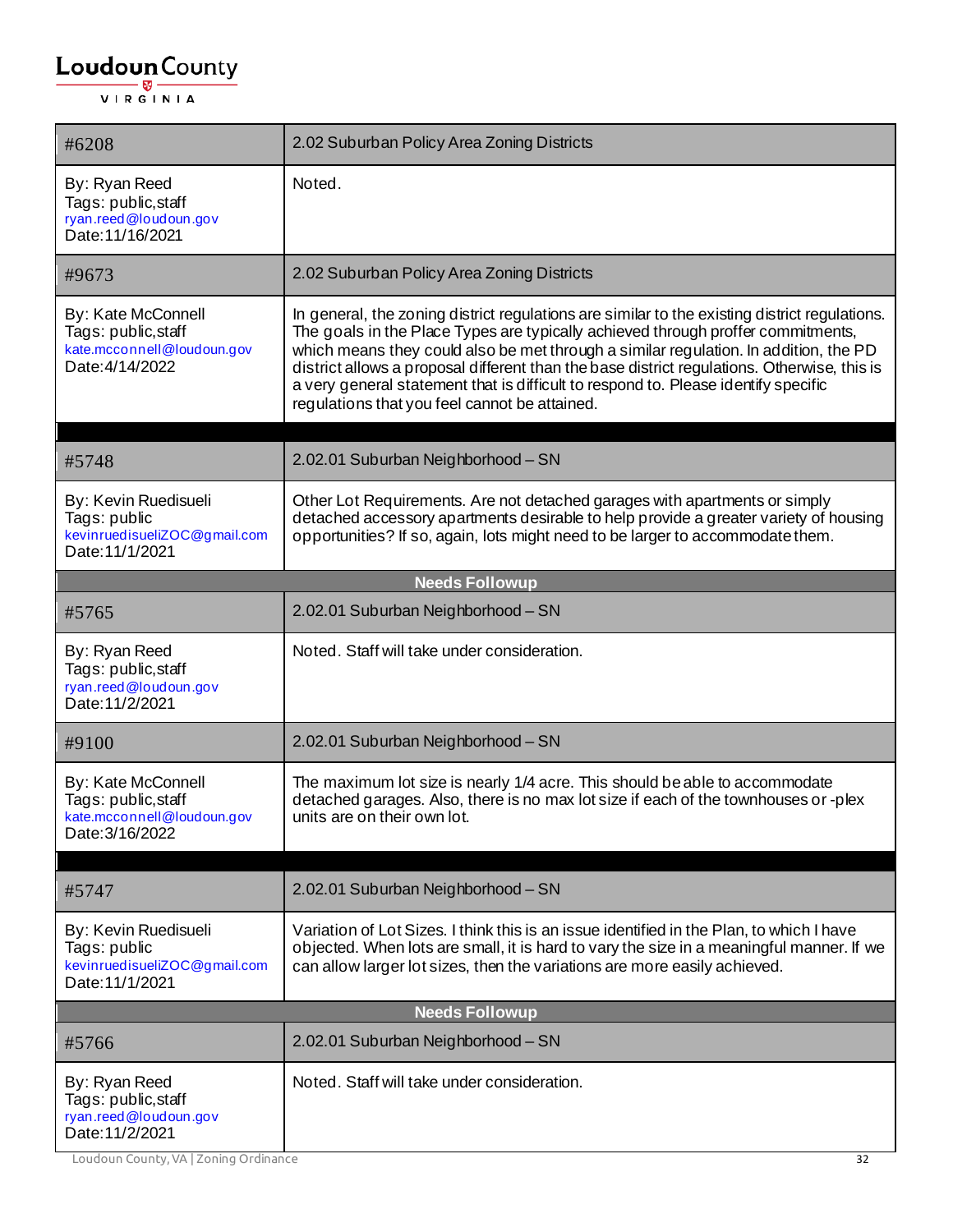| #9099                                                                                      | 2.02.01 Suburban Neighborhood - SN                                                                                                                                                                                                                                                                                            |  |  |
|--------------------------------------------------------------------------------------------|-------------------------------------------------------------------------------------------------------------------------------------------------------------------------------------------------------------------------------------------------------------------------------------------------------------------------------|--|--|
| By: Kate McConnell<br>Tags: public, staff<br>kate.mcconnell@loudoun.gov<br>Date: 3/16/2022 | There are no minimum lot sizes and we limit the max to nearly 1/4 acre lots (10,000<br>sf). There should be opportunity to vary lot sizes by 500 square feet or more.                                                                                                                                                         |  |  |
| #5746                                                                                      | 2.02.01 Suburban Neighborhood - SN                                                                                                                                                                                                                                                                                            |  |  |
| By: Kevin Ruedisueli<br>Tags: public<br>kevinruedisueliZOC@gmail.com<br>Date: 11/1/2021    | Table 2.02.01-1, given that much of suburban Loudoun is developed, infill lots, if there<br>are any should conform with the existing conditions of adjoining lots as to size and<br>yards. A home placed 15' from the front will look out of place among homes set farther<br>back. Worth checking into.                      |  |  |
|                                                                                            | <b>Needs Followup</b>                                                                                                                                                                                                                                                                                                         |  |  |
| #5767                                                                                      | 2.02.01 Suburban Neighborhood - SN                                                                                                                                                                                                                                                                                            |  |  |
| By: Ryan Reed<br>Tags: public, staff<br>ryan.reed@loudoun.gov<br>Date: 11/2/2021           | Noted. Staff will take under consideration.                                                                                                                                                                                                                                                                                   |  |  |
| #9098                                                                                      | 2.02.01 Suburban Neighborhood - SN                                                                                                                                                                                                                                                                                            |  |  |
| By: Kate McConnell<br>Tags: public, staff<br>kate.mcconnell@loudoun.gov<br>Date: 3/16/2022 | This is a minimum yard setback; they could increase the setback. The requirements to<br>qualify for SN-6 include designing a development that compliments existing, which<br>should cover this concern.                                                                                                                       |  |  |
|                                                                                            |                                                                                                                                                                                                                                                                                                                               |  |  |
| #5745                                                                                      | 2.02.01 Suburban Neighborhood - SN                                                                                                                                                                                                                                                                                            |  |  |
| By: Kevin Ruedisueli<br>Tags: public<br>kevinruedisueliZOC@gmail.com<br>Date: 11/1/2021    | In Table 2.02.01-1 must the lot size for SFD, SFA Duplex, Triplex, or Quadruplex be<br>capped at 10,000 sf? Seems ok for SFD, but not so sure of the other configurations.                                                                                                                                                    |  |  |
|                                                                                            | <b>Needs Followup</b>                                                                                                                                                                                                                                                                                                         |  |  |
| #5768                                                                                      | 2.02.01 Suburban Neighborhood - SN                                                                                                                                                                                                                                                                                            |  |  |
| By: Ryan Reed<br>Tags: public, staff<br>ryan.reed@loudoun.gov<br>Date: 11/2/2021           | Noted. Staff will take under consideration.                                                                                                                                                                                                                                                                                   |  |  |
| #9097                                                                                      | 2.02.01 Suburban Neighborhood - SN                                                                                                                                                                                                                                                                                            |  |  |
| By: Kate McConnell<br>Tags: public, staff<br>kate.mcconnell@loudoun.gov<br>Date: 3/16/2022 | This would allow nearly 1/4 acre lot for a quadruplex, triplex, or duplex. This should be<br>attainable. Also, we are trying to ensure more affordability, which can be attained<br>through smaller lot sizes. A larger lot size could result in very large -plex units, which<br>is contrary to the intent of allowing them. |  |  |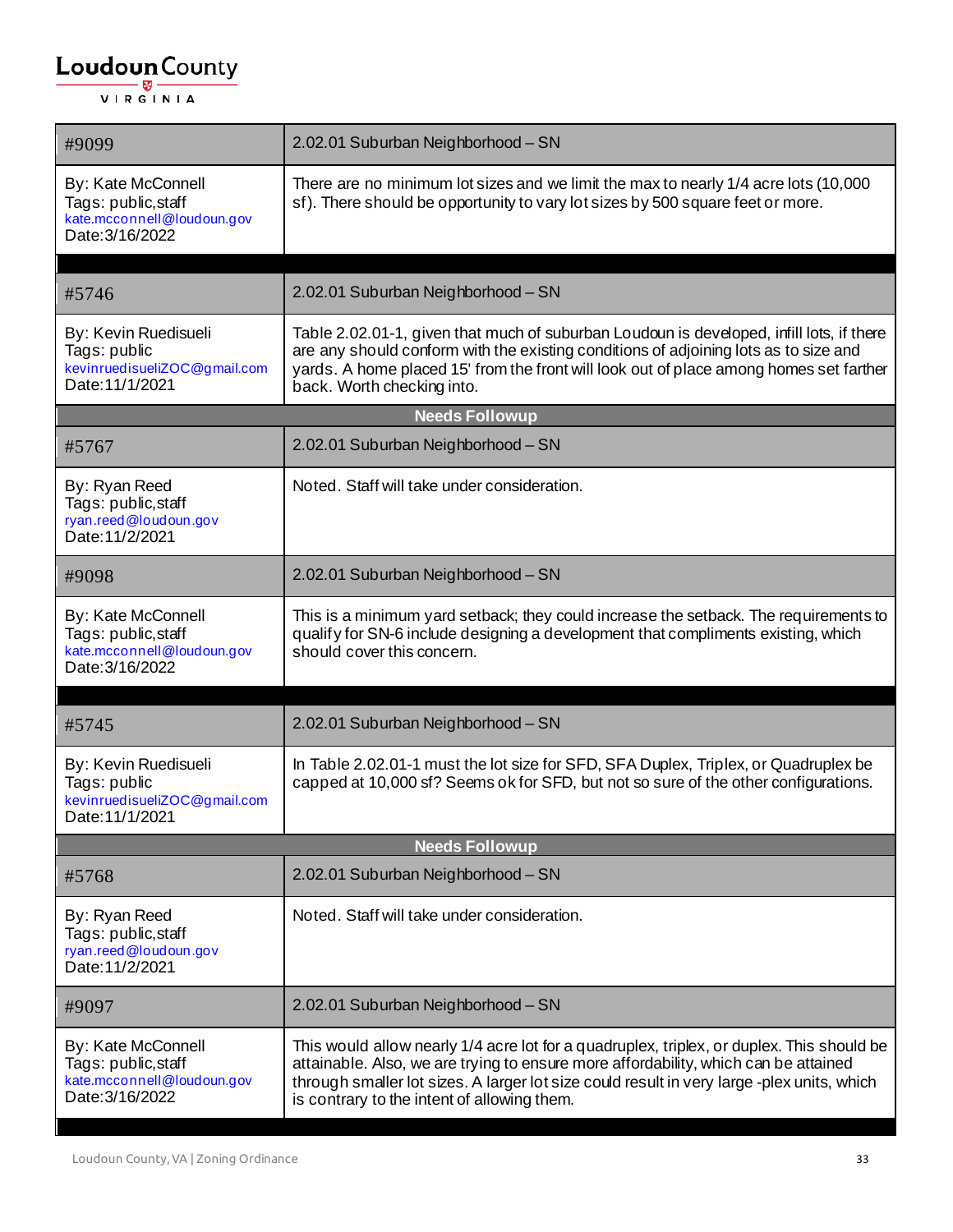| #6072                                                                                                  | 2.02.01 Suburban Neighborhood - SN                                                                                                                                                                                                                          |  |
|--------------------------------------------------------------------------------------------------------|-------------------------------------------------------------------------------------------------------------------------------------------------------------------------------------------------------------------------------------------------------------|--|
| By: Jean Ault<br>Tags: public<br>jean.ault@gmail.com<br>Date: 11/14/2021                               | I dislike garages that are the main feature of the house front, but I think requiring 10<br>feet set back is overly prescriptive                                                                                                                            |  |
|                                                                                                        | <b>Needs Followup</b>                                                                                                                                                                                                                                       |  |
| #6209                                                                                                  | 2.02.01 Suburban Neighborhood - SN                                                                                                                                                                                                                          |  |
| By: Ryan Reed<br>Tags: public, staff<br>ryan.reed@loudoun.gov<br>Date: 11/16/2021                      | Noted. Staff will take under consideration.                                                                                                                                                                                                                 |  |
| #9096                                                                                                  | 2.02.01 Suburban Neighborhood - SN                                                                                                                                                                                                                          |  |
| By: Kate McConnell<br>Tags: public, staff<br>kate.mcconnell@loudoun.gov<br>Date: 3/16/2022             | In a zoning district where 4 to 6 dwelling units per acre are permitted, this requirement<br>should be attainable.                                                                                                                                          |  |
|                                                                                                        |                                                                                                                                                                                                                                                             |  |
| #6025                                                                                                  | 2.02.01 Suburban Neighborhood - SN                                                                                                                                                                                                                          |  |
| By: Maura Walsh-Copeland<br>Tags: public<br>Maura@Walsh-<br>CopelandConsulting.com<br>Date: 11/14/2021 | 2.02.01.J.3&4 Suburban Neighborhood - SN. Pedestrian and Bicycle Network. Again,<br>Shouldn't this include specific language to include the Linear Parks and Trails<br>Framework Plan? It alludes to that being covered, but it isn't mentioned explicitly. |  |
| <b>Needs Followup</b>                                                                                  |                                                                                                                                                                                                                                                             |  |
| #6210                                                                                                  | 2.02.01 Suburban Neighborhood - SN                                                                                                                                                                                                                          |  |
| By: Ryan Reed<br>Tags: public, staff<br>ryan.reed@loudoun.gov<br>Date: 11/16/2021                      | Noted. Staff will consider if and how the LPAT language can be incorporated.                                                                                                                                                                                |  |
| #9095                                                                                                  | 2.02.01 Suburban Neighborhood - SN                                                                                                                                                                                                                          |  |
| By: Kate McConnell<br>Tags: public, staff<br>kate.mcconnell@loudoun.gov<br>Date: 3/16/2022             | Moved to Development Standards. Also, this network is more about infrastructure and<br>is separate from LPAT.                                                                                                                                               |  |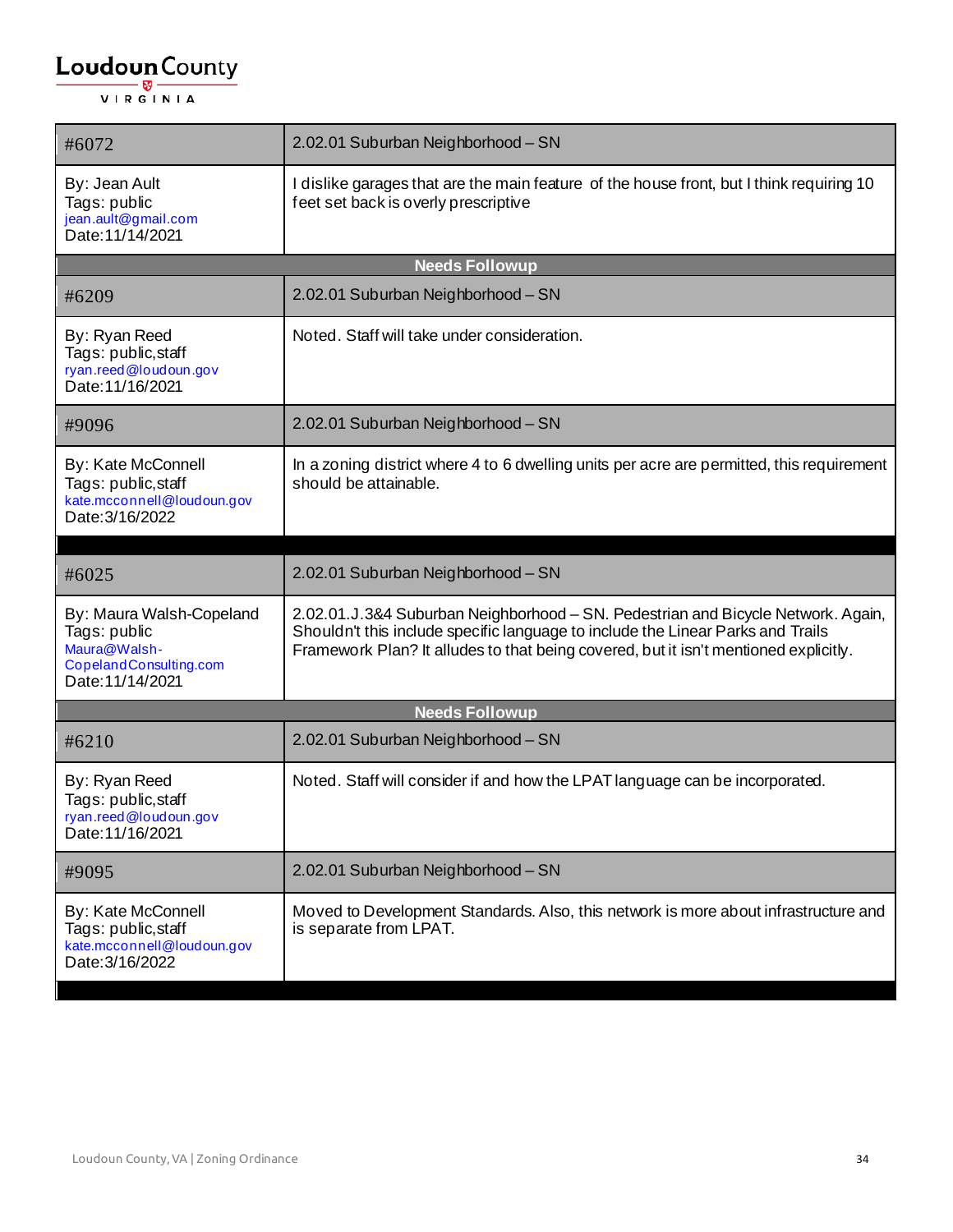| #6024                                                                                                  | 2.02.01 Suburban Neighborhood - SN                                                                                                                                                                                                                                                                                                                                                                                                                                                                                                                                                                  |
|--------------------------------------------------------------------------------------------------------|-----------------------------------------------------------------------------------------------------------------------------------------------------------------------------------------------------------------------------------------------------------------------------------------------------------------------------------------------------------------------------------------------------------------------------------------------------------------------------------------------------------------------------------------------------------------------------------------------------|
| By: Maura Walsh-Copeland<br>Tags: public<br>Maura@Walsh-<br>CopelandConsulting.com<br>Date: 11/14/2021 | 2.02.01.G Suburban Neighborhood - SN. Siting of Open Space and Building Lots. How<br>are requirements for open space being contiguous with neighboring open space lots<br>going to be incorporated? (Per the 2019 General Plan NHR Policy 6 Strategy 6.2,<br>especially Action A) Are the other elements of NHR Policy 6 going to be covered in<br>Development Standards, or should some of them be required here to ensure protection<br>of biodiversity? Proper siting of open space has an equally important ability to protect<br>resources than just relying upon Development Standards. (LWC) |
|                                                                                                        | <b>Needs Followup</b>                                                                                                                                                                                                                                                                                                                                                                                                                                                                                                                                                                               |
| #6211                                                                                                  | 2.02.01 Suburban Neighborhood - SN                                                                                                                                                                                                                                                                                                                                                                                                                                                                                                                                                                  |
| By: Ryan Reed<br>Tags: public, staff<br>ryan.reed@loudoun.gov<br>Date: 11/16/2021                      | Tabling this comment until ZOC reviews Development Standards (including Open<br>Space) in January.                                                                                                                                                                                                                                                                                                                                                                                                                                                                                                  |
| #9094                                                                                                  | 2.02.01 Suburban Neighborhood - SN                                                                                                                                                                                                                                                                                                                                                                                                                                                                                                                                                                  |
| <b>By: Kate McConnell</b><br>Tags: public, staff<br>kate.mcconnell@loudoun.gov<br>Date: 3/16/2022      | Comment should be addressed in open space standards.                                                                                                                                                                                                                                                                                                                                                                                                                                                                                                                                                |
|                                                                                                        |                                                                                                                                                                                                                                                                                                                                                                                                                                                                                                                                                                                                     |
|                                                                                                        |                                                                                                                                                                                                                                                                                                                                                                                                                                                                                                                                                                                                     |
| #5985                                                                                                  | 2.02.01 Suburban Neighborhood - SN                                                                                                                                                                                                                                                                                                                                                                                                                                                                                                                                                                  |
| By: Gem Bingol<br>Tags: public                                                                         | 2.02.01 H Other lot requirements 1.a. Exception to the requirement for garages to be<br>set back at least 10 feet behind the front line of the buildings.                                                                                                                                                                                                                                                                                                                                                                                                                                           |
| gbingol@pecva.org<br>Date: 11/12/2021                                                                  | I'm having trouble picturing this scenario--if not on a street would the houses be fronting<br>on a driveway or pipestem? But in any case, what's the rationale for allowing the garage<br>to be closer than 10 ft behind the front line of the buildings?                                                                                                                                                                                                                                                                                                                                          |
|                                                                                                        | <b>Needs Followup</b>                                                                                                                                                                                                                                                                                                                                                                                                                                                                                                                                                                               |
| #6212                                                                                                  | 2.02.01 Suburban Neighborhood - SN                                                                                                                                                                                                                                                                                                                                                                                                                                                                                                                                                                  |
| By: Ryan Reed<br>Tags: public, staff<br>ryan.reed@loudoun.gov<br>Date: 11/16/2021                      | Noted. Staff will take under consideration.                                                                                                                                                                                                                                                                                                                                                                                                                                                                                                                                                         |
| #9093                                                                                                  | 2.02.01 Suburban Neighborhood - SN                                                                                                                                                                                                                                                                                                                                                                                                                                                                                                                                                                  |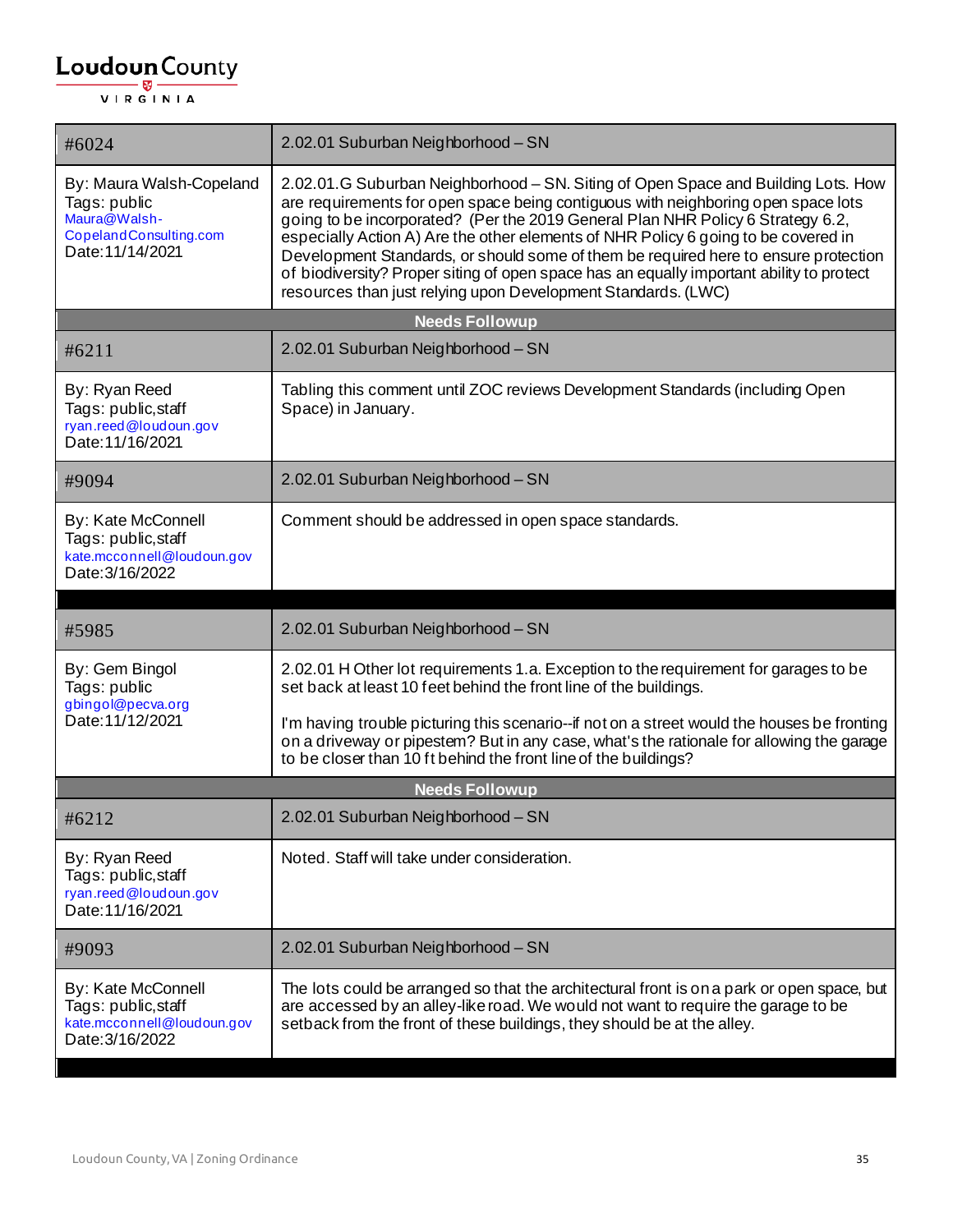| #6069                                                                                       | 2.02.01 Suburban Neighborhood - SN                                                                                                                                                                                                                                   |
|---------------------------------------------------------------------------------------------|----------------------------------------------------------------------------------------------------------------------------------------------------------------------------------------------------------------------------------------------------------------------|
| By: Jean Ault<br>Tags: public<br>jean.ault@gmail.com<br>Date: 11/14/2021                    | Although dispersion of lot sizes can be visually appealing, it can also be limiting to a<br>developer trying to provide affordable units. They can often be more cost effective to be<br>built as a group.                                                           |
| #6224                                                                                       | 2.02.01 Suburban Neighborhood - SN                                                                                                                                                                                                                                   |
| By: Kate McConnell<br>Tags: public, staff<br>kate.mcconnell@loudoun.gov<br>Date: 11/16/2021 | Noted.                                                                                                                                                                                                                                                               |
| #9092                                                                                       | 2.02.01 Suburban Neighborhood - SN                                                                                                                                                                                                                                   |
| By: Kate McConnell<br>Tags: public, staff<br>kate.mcconnell@loudoun.gov<br>Date: 3/16/2022  | dispersion of lot sizes includes a provision to not disperse if the Zoning Administrator finds<br>that the intent of this district and of the Zoning Ordinance will be better served by a design<br>that tends to group lots of similar sizes.                       |
| #5802                                                                                       | 2.02.01 Suburban Neighborhood - SN                                                                                                                                                                                                                                   |
| By: Jean Ault<br>Tags: public<br>jean.ault@gmail.com<br>Date: 11/3/2021                     | Does F.2 mean that no more than 60% of a development may be of any one of those<br>types?                                                                                                                                                                            |
| #6230                                                                                       | 2.02.01 Suburban Neighborhood - SN                                                                                                                                                                                                                                   |
| By: Kate McConnell<br>Tags: public, staff<br>kate.mcconnell@loudoun.gov<br>Date: 11/16/2021 | It means that the lot variation requirement only applies to those unit types. It would not<br>make sense to have it apply to larger multifamily buildings or townhouses where all lots<br>need to be similar and are typically small.                                |
| #5810                                                                                       | 2.02.01 Suburban Neighborhood - SN                                                                                                                                                                                                                                   |
| By: Gem Bingol<br>Tags: public                                                              | F. Variation of Lot Sizes                                                                                                                                                                                                                                            |
| gbingol@pecva.org<br>Date: 11/3/2021                                                        | It's possible to have duplex, triplex and quadplex unit types that mimic the size and form of<br>single family homes. Can different unit types be mixed in together on similar size lots?                                                                            |
| #6227                                                                                       | 2.02.01 Suburban Neighborhood - SN                                                                                                                                                                                                                                   |
| By: Kate McConnell<br>Tags: public, staff<br>kate.mcconnell@loudoun.gov<br>Date: 11/16/2021 | Noted and yes - I included lot widths for a full building as well as individual footprints of a -<br>plex unit so they could be provided as a condo or on their own lots. The widths or total -<br>plex footprint widths are the same as or close to SFD lot widths. |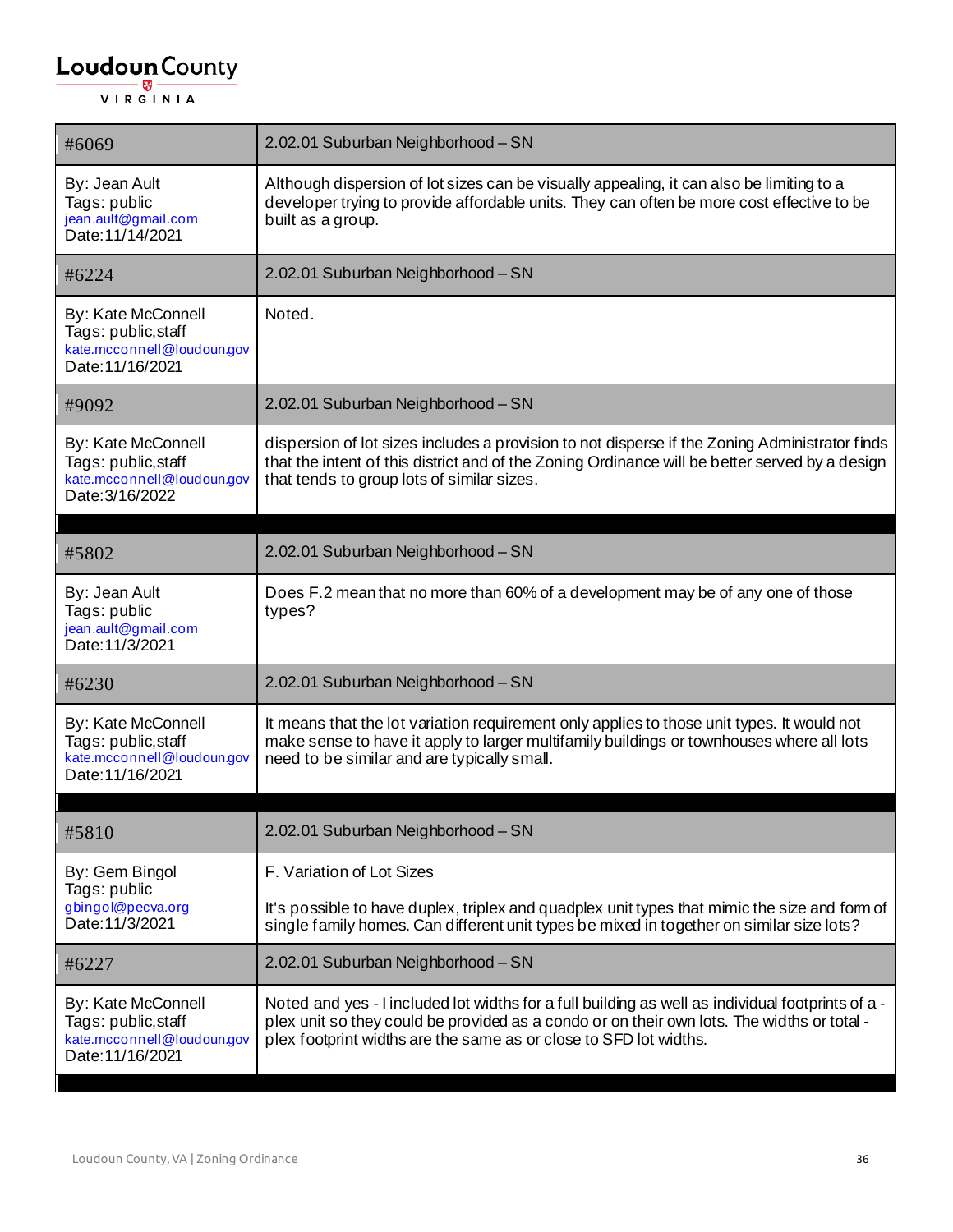| #6070                                                                                       | 2.02.01 Suburban Neighborhood - SN                                                                                                                                                                                                                       |
|---------------------------------------------------------------------------------------------|----------------------------------------------------------------------------------------------------------------------------------------------------------------------------------------------------------------------------------------------------------|
| By: Jean Ault<br>Tags: public<br>jean.ault@gmail.com<br>Date: 11/14/2021                    | For minimum lot sizes/widths, can we go smaller? Might this encourage smaller,<br>affordable units? Small doesn't have to mean that it won't be nice.                                                                                                    |
| #6222                                                                                       | 2.02.01 Suburban Neighborhood - SN                                                                                                                                                                                                                       |
| By: Kate McConnell<br>Tags: public, staff<br>kate.mcconnell@loudoun.gov<br>Date: 11/16/2021 | In drafting district standards, we applied the ADU development standards, including lot<br>width, that are less than the current requirements and intended to build in more<br>affordability. There are no minimum lot sizes.                            |
| #6071                                                                                       | 2.02.01 Suburban Neighborhood - SN                                                                                                                                                                                                                       |
| By: Jean Ault<br>Tags: public<br>jean.ault@gmail.com<br>Date: 11/14/2021                    | Where does the 25 acre maximum for infill project size come from?                                                                                                                                                                                        |
| #6221                                                                                       | 2.02.01 Suburban Neighborhood - SN                                                                                                                                                                                                                       |
| By: Kate McConnell<br>Tags: public, staff<br>kate.mcconnell@loudoun.gov<br>Date: 11/16/2021 | 2019 GP definition of Infill Development and Table 1. Infill and Redevelopment Terms<br>and Concepts.                                                                                                                                                    |
| #5867                                                                                       | 2.02.01 Suburban Neighborhood - SN                                                                                                                                                                                                                       |
|                                                                                             |                                                                                                                                                                                                                                                          |
| By: Charles Houston<br>Tags: public<br>CharlesHouston3@yahoo.com<br>Date: 11/4/2021         | 2.02.01 Suburban Neighborhood. I will abstain from commenting on the SPA and TPA as<br>I'm not familiar with them, have no stake in those areas, and trust he judgment of ZOC<br>members who know those areas and have stakes there.                     |
| #6214                                                                                       | 2.02.01 Suburban Neighborhood - SN                                                                                                                                                                                                                       |
| By: Ryan Reed<br>Tags: public, staff<br>ryan.reed@loudoun.gov<br>Date: 11/16/2021           | Noted.                                                                                                                                                                                                                                                   |
|                                                                                             |                                                                                                                                                                                                                                                          |
| #5984                                                                                       | 2.02.01 Suburban Neighborhood - SN                                                                                                                                                                                                                       |
| By: Gem Bingol<br>Tags: public<br>gbingol@pecva.org<br>Date: 11/12/2021                     | Table 2.02.01-2. Take another look at the footnotes on this. For Public/Civic uses there<br>are two footnotes (#4 $\&$ #5), but at the bottom of the table those numbers are missing,<br>there's only #1 and #2, with no reference to a #2 in the table. |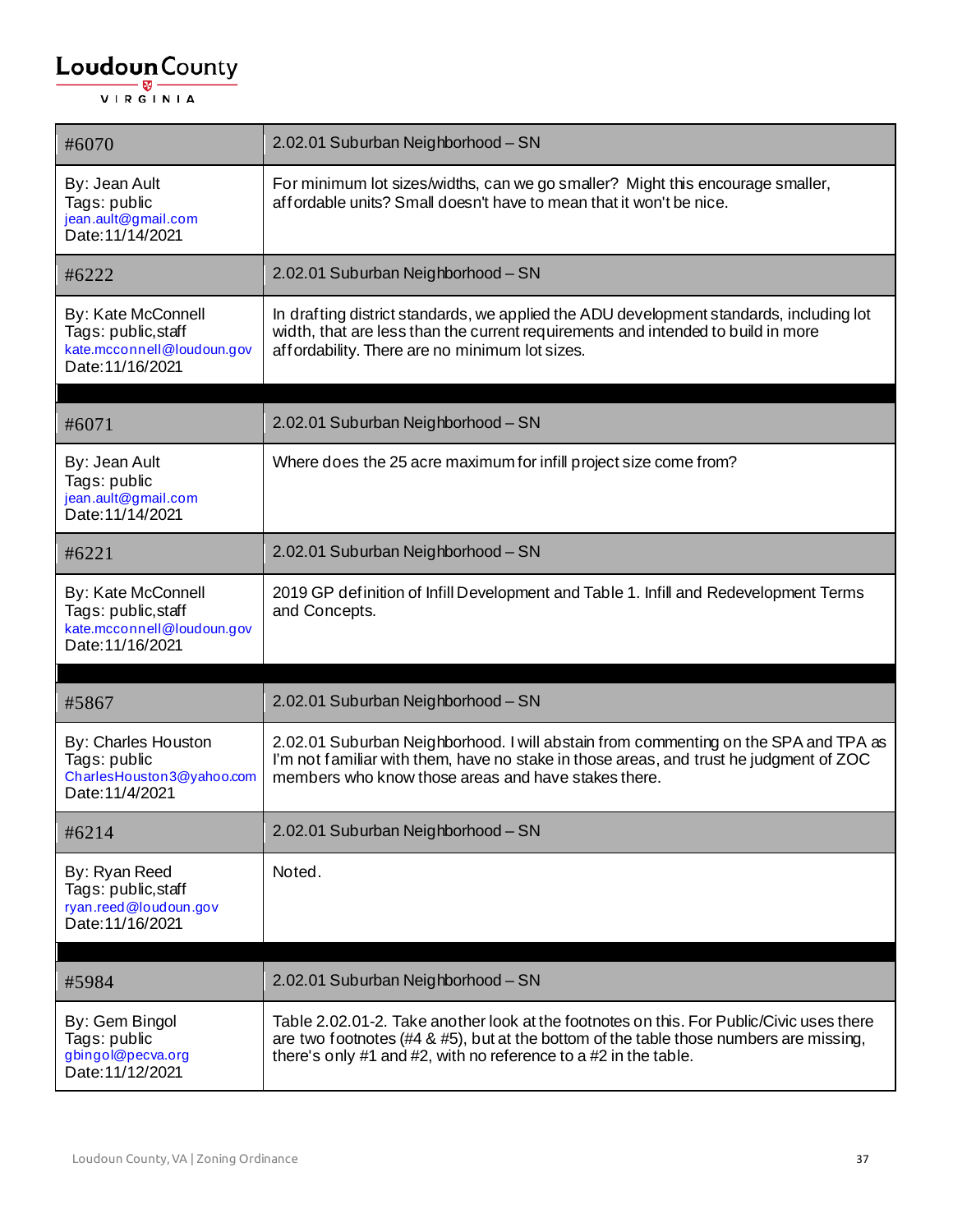| #6213                                                                                                 | 2.02.01 Suburban Neighborhood - SN                                                                                                                                                                                                                                                                                                                                                                                                                                                                                        |
|-------------------------------------------------------------------------------------------------------|---------------------------------------------------------------------------------------------------------------------------------------------------------------------------------------------------------------------------------------------------------------------------------------------------------------------------------------------------------------------------------------------------------------------------------------------------------------------------------------------------------------------------|
| By: Ryan Reed<br>Tags: public, staff<br>ryan.reed@loudoun.gov<br>Date: 11/16/2021                     | Corrected.                                                                                                                                                                                                                                                                                                                                                                                                                                                                                                                |
| #5750                                                                                                 | 2.02.02 Suburban Compact Neighborhood - SCN                                                                                                                                                                                                                                                                                                                                                                                                                                                                               |
| By: Kevin Ruedisueli<br>Tags: public<br>kevinruedisueliZOC@gmail.com<br>Date: 11/1/2021               | Maybe one answer to the problem of variation in lot sizes is to simply state that if there<br>are 10 or more lots, they must include a variety of dwelling sizes/configurations with<br>whatever lot size is needed to accommodate them. Also take note that expandability<br>of dwellings may be desirable. If homes are jammed to tightly onto lots, there is no<br>room for future expansion. The SCN perhaps should be seen as a potential as well as<br>a reality from the outset. That also provides for variation. |
|                                                                                                       | <b>Needs Followup</b>                                                                                                                                                                                                                                                                                                                                                                                                                                                                                                     |
| #5769                                                                                                 | 2.02.02 Suburban Compact Neighborhood - SCN                                                                                                                                                                                                                                                                                                                                                                                                                                                                               |
| By: Ryan Reed<br>Tags: public, staff<br>ryan.reed@loudoun.gov<br>Date: 11/2/2021                      | Noted. Staff will take under consideration.                                                                                                                                                                                                                                                                                                                                                                                                                                                                               |
| #9279                                                                                                 | 2.02.02 Suburban Compact Neighborhood - SCN                                                                                                                                                                                                                                                                                                                                                                                                                                                                               |
| By: Kate McConnell<br>Tags: public, staff<br>kate.mcconnell@loudoun.gov<br>Date: 3/28/2022            | Posing question to subcommittee.                                                                                                                                                                                                                                                                                                                                                                                                                                                                                          |
| #5702                                                                                                 | 2.02.02 Suburban Compact Neighborhood - SCN                                                                                                                                                                                                                                                                                                                                                                                                                                                                               |
| By: Maura Walsh-Copeland<br>Tags: public<br>Maura@Walsh-<br>CopelandConsulting.com<br>Date: 11/1/2021 | 2.02.02.J SUBURBAN COMPACT NEIGHBORHOOD - SCN. SCN Alternative<br>Location Criteria. What happens when a proposal meets 6 or 7 of the criteria, but not<br>8?                                                                                                                                                                                                                                                                                                                                                             |
|                                                                                                       | <b>Needs Followup</b>                                                                                                                                                                                                                                                                                                                                                                                                                                                                                                     |
| #5770                                                                                                 | 2.02.02 Suburban Compact Neighborhood - SCN                                                                                                                                                                                                                                                                                                                                                                                                                                                                               |
| By: Ryan Reed<br>Tags: public,staff<br>ryan.reed@loudoun.gov<br>Date: 11/2/2021                       | As written, each criteria must be met. Staff will review again and consider if this was<br>the intent.                                                                                                                                                                                                                                                                                                                                                                                                                    |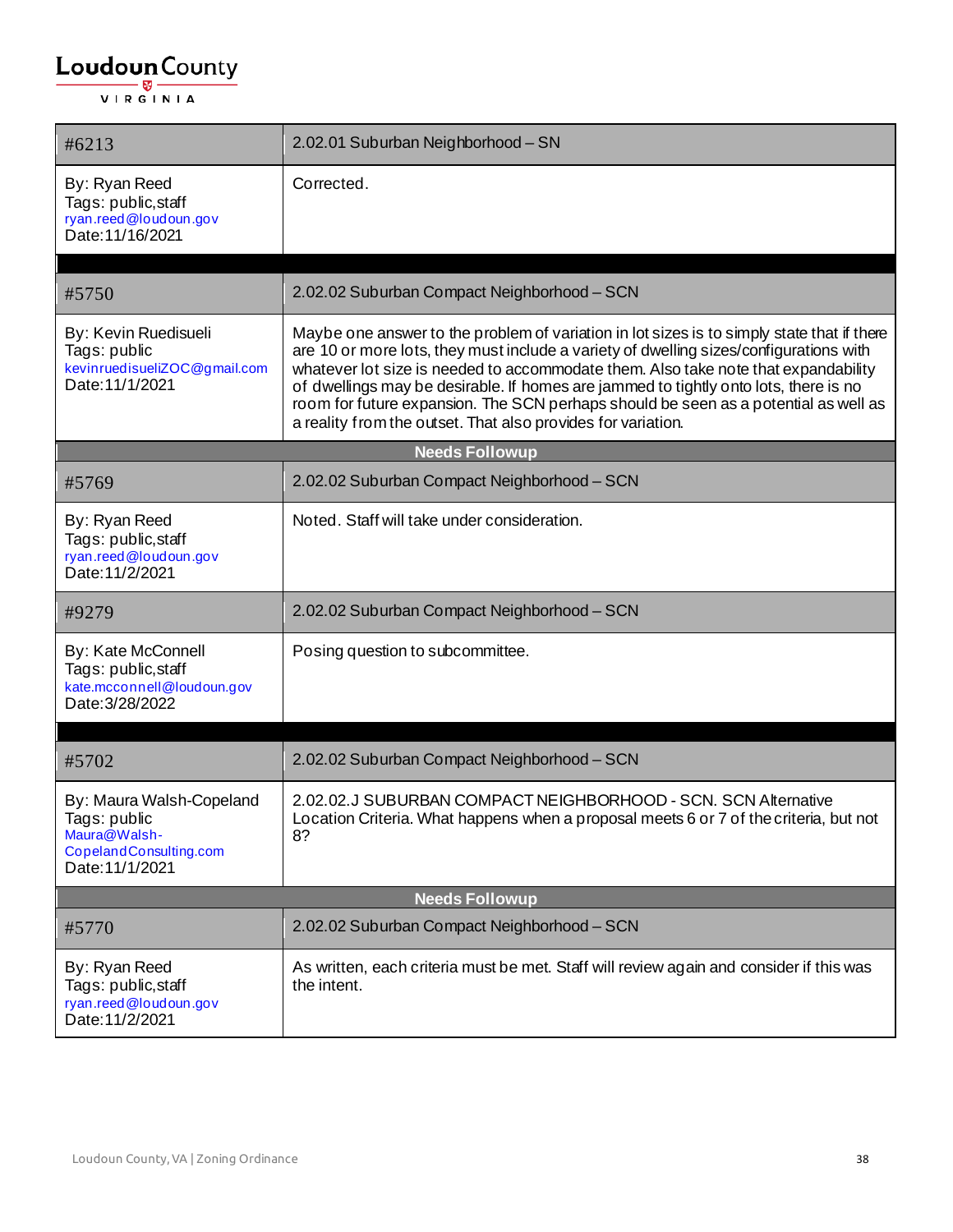| #9132                                                                                                 | 2.02.02 Suburban Compact Neighborhood - SCN                                                                                                                                                                                                                                                                                                                                                                                                                                                     |
|-------------------------------------------------------------------------------------------------------|-------------------------------------------------------------------------------------------------------------------------------------------------------------------------------------------------------------------------------------------------------------------------------------------------------------------------------------------------------------------------------------------------------------------------------------------------------------------------------------------------|
| By: Kate McConnell<br>Tags: public, staff<br>kate.mcconnell@loudoun.gov<br>Date: 3/16/2022            | The intent is that each criterion be met.                                                                                                                                                                                                                                                                                                                                                                                                                                                       |
| #5697                                                                                                 | 2.02.02 Suburban Compact Neighborhood - SCN                                                                                                                                                                                                                                                                                                                                                                                                                                                     |
| By: Maura Walsh-Copeland<br>Tags: public<br>Maura@Walsh-<br>CopelandConsulting.com<br>Date: 11/1/2021 | 2.02.02 Suburban Compact Neighborhood-SCN; J. SCN Alternative Location Criteria:<br>SCN is supposed to be the place, within the SPA, where multi-family projects can be<br>built and at densities sufficient to make significant contributions to the goal of 16,000<br>new attainable housing units. Therefore, how is it logical to significantly limit the<br>possibility of using the SCN Place Type by imposing Location Criteria that are not<br>supported by housing industry standards? |
|                                                                                                       | <b>Needs Followup</b>                                                                                                                                                                                                                                                                                                                                                                                                                                                                           |
| #5775                                                                                                 | 2.02.02 Suburban Compact Neighborhood - SCN                                                                                                                                                                                                                                                                                                                                                                                                                                                     |
| By: Ryan Reed<br>Tags: public, staff<br>ryan.reed@loudoun.gov<br>Date: 11/2/2021                      | Noted. Staff will take under consideration.                                                                                                                                                                                                                                                                                                                                                                                                                                                     |
| #9131                                                                                                 | 2.02.02 Suburban Compact Neighborhood - SCN                                                                                                                                                                                                                                                                                                                                                                                                                                                     |
| By: Kate McConnell<br>Tags: public, staff<br>kate.mcconnell@loudoun.gov<br>Date: 3/16/2022            | The criteria are adopted as part of the 2019 GP and further clarified by the adoption of<br>the Unmet Housing Needs Strategic Plan.                                                                                                                                                                                                                                                                                                                                                             |
|                                                                                                       |                                                                                                                                                                                                                                                                                                                                                                                                                                                                                                 |
| #6080                                                                                                 | 2.02.02 Suburban Compact Neighborhood - SCN                                                                                                                                                                                                                                                                                                                                                                                                                                                     |
| By: Gem Bingol<br>Tags: public<br>gbingol@pecva.org<br>Date: 11/15/2021                               | 2.02.02 K. SCN Alternative Location Request. It's best for the county to designate the<br>appropriate locations, and then the request show that the request is in the right location.                                                                                                                                                                                                                                                                                                           |
| #6223                                                                                                 | 2.02.02 Suburban Compact Neighborhood - SCN                                                                                                                                                                                                                                                                                                                                                                                                                                                     |
| By: Ryan Reed<br>Tags: public, staff<br>ryan.reed@loudoun.gov<br>Date: 11/16/2021                     | Noted. Staff will take under consideration.                                                                                                                                                                                                                                                                                                                                                                                                                                                     |
| #9130                                                                                                 | 2.02.02 Suburban Compact Neighborhood - SCN                                                                                                                                                                                                                                                                                                                                                                                                                                                     |
| By: Kate McConnell<br>Tags: public, staff<br>kate.mcconnell@loudoun.gov<br>Date: 3/16/2022            | The 2019 GP does not set up the application of the district this way. The project must<br>meet the criteria.                                                                                                                                                                                                                                                                                                                                                                                    |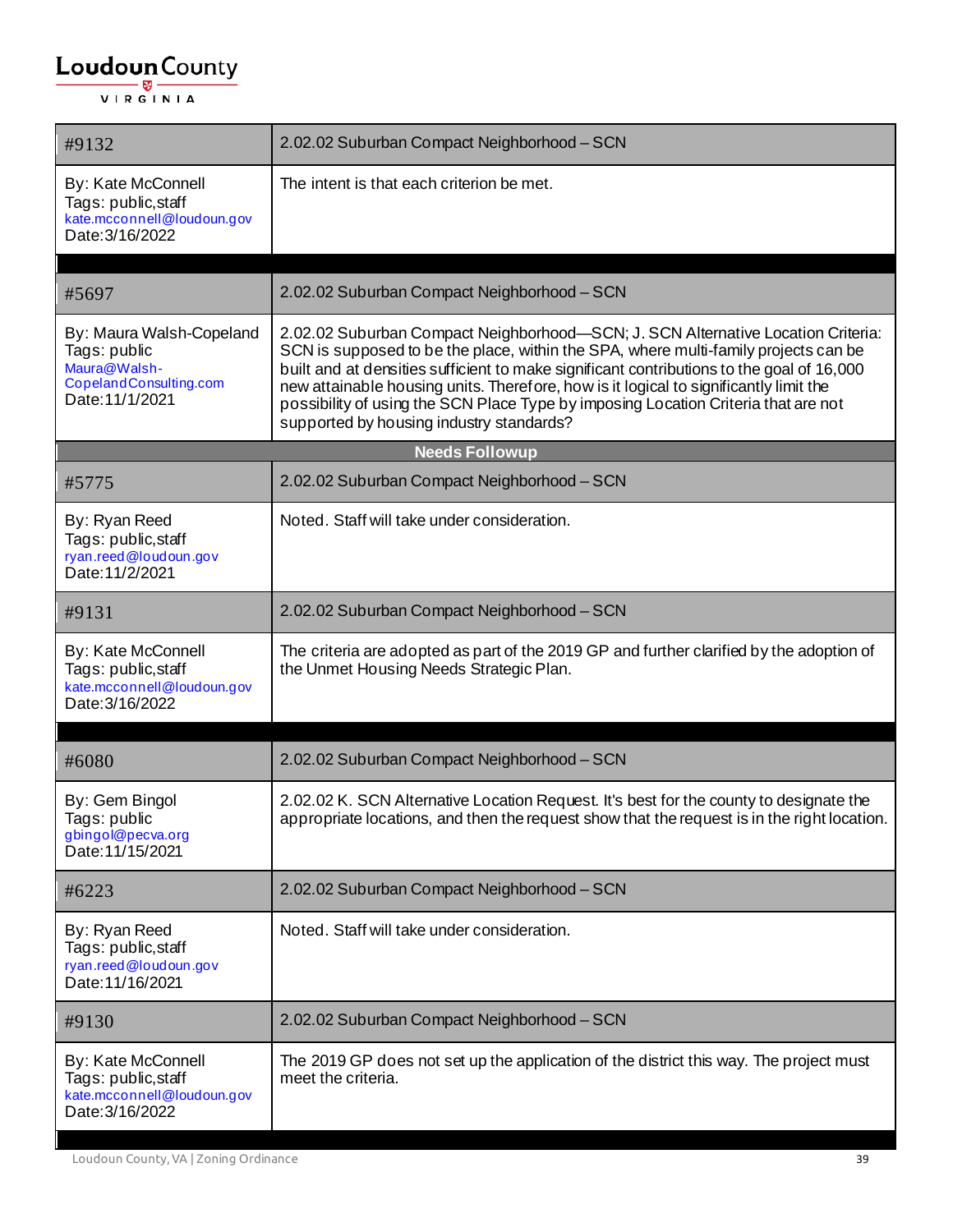| #6079                                                                                      | 2.02.02 Suburban Compact Neighborhood - SCN                                                                                                                                                                                                                                                                                                 |
|--------------------------------------------------------------------------------------------|---------------------------------------------------------------------------------------------------------------------------------------------------------------------------------------------------------------------------------------------------------------------------------------------------------------------------------------------|
| By: Gem Bingol<br>Tags: public<br>gbingol@pecva.org<br>Date: 11/15/2021                    | 2.02.02.J.8. SCN Alternative Location Criteria<br>Can you be more specific as to other innovative design techniques besides just the<br>perception of density being complementary to the surrounding built environment? Any<br>images that you have would likely be helpful.                                                                |
| #6225                                                                                      | 2.02.02 Suburban Compact Neighborhood - SCN                                                                                                                                                                                                                                                                                                 |
| By: Ryan Reed<br>Tags: public, staff<br>ryan.reed@loudoun.gov<br>Date: 11/16/2021          | Noted. Staff will consider more specificity. We are currently listing everywhere that<br>images and diagrams will be useful. we'll make sure this section is on the list.                                                                                                                                                                   |
| #9129                                                                                      | 2.02.02 Suburban Compact Neighborhood - SCN                                                                                                                                                                                                                                                                                                 |
| By: Kate McConnell<br>Tags: public, staff<br>kate.mcconnell@loudoun.gov<br>Date: 3/16/2022 | Added to list                                                                                                                                                                                                                                                                                                                               |
|                                                                                            |                                                                                                                                                                                                                                                                                                                                             |
| #6078                                                                                      | 2.02.02 Suburban Compact Neighborhood - SCN                                                                                                                                                                                                                                                                                                 |
| By: Gem Bingol<br>Tags: public                                                             | 2.02.02.J. SCN Alternative Location Criteria                                                                                                                                                                                                                                                                                                |
| gbingol@pecva.org<br>Date: 11/15/2021                                                      | The densities for SCN are within a wide range (particularly with affordable housing<br>bonuses) that should be mapped and sites designated for the appropriate density within<br>that range per county transportation plans and the other criteria on the list, particularly<br>availability of and walkable distance to public facilities. |
|                                                                                            | <b>Needs Followup</b>                                                                                                                                                                                                                                                                                                                       |
| #6226                                                                                      | 2.02.02 Suburban Compact Neighborhood - SCN                                                                                                                                                                                                                                                                                                 |
| By: Ryan Reed<br>Tags: public, staff<br>ryan.reed@loudoun.gov<br>Date: 11/16/2021          | Noted. Staff will take under consideration.                                                                                                                                                                                                                                                                                                 |
| #9128                                                                                      | 2.02.02 Suburban Compact Neighborhood - SCN                                                                                                                                                                                                                                                                                                 |
| By: Kate McConnell<br>Tags: public, staff<br>kate.mcconnell@loudoun.gov<br>Date: 3/16/2022 | The criteria have been adopted by the BOS as part of the Unmet Housing Needs<br>Strategic Plan and are also part of the 2019 GP.                                                                                                                                                                                                            |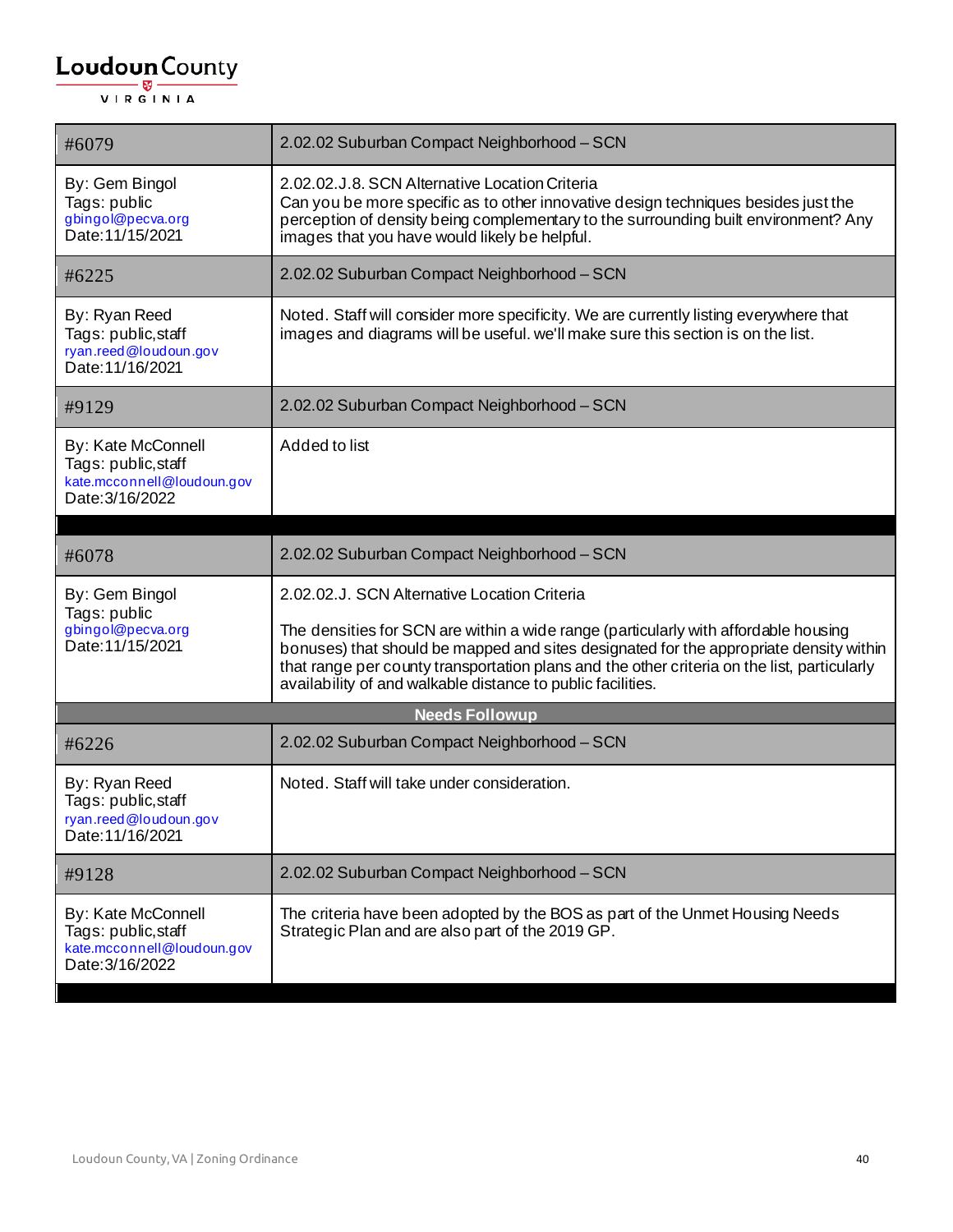| I encourage the SCN alternative location criteria, however, there are far too many<br>requirements. I would advocate that they might be able to apply SCN in SN if they<br>provided housing as outlined in the Unmet Housing needs report (#1). Possibly, they<br>could be required to meet some of the next several criteria, but not each. |
|----------------------------------------------------------------------------------------------------------------------------------------------------------------------------------------------------------------------------------------------------------------------------------------------------------------------------------------------|
| We will need SCN as infill housing and we should provide the flexibility to achieve it - or<br>we will never achieve the goals of the Unmet Housing Needs Report.                                                                                                                                                                            |
| <b>Needs Followup</b>                                                                                                                                                                                                                                                                                                                        |
| 2.02.02 Suburban Compact Neighborhood - SCN                                                                                                                                                                                                                                                                                                  |
| Noted. Staff will take under consideration.                                                                                                                                                                                                                                                                                                  |
| 2.02.02 Suburban Compact Neighborhood - SCN                                                                                                                                                                                                                                                                                                  |
| These requirements have been adopted by the BOS as part of the Unmet Housing<br>Needs Strategic Plan.                                                                                                                                                                                                                                        |
| 2.02.02 Suburban Compact Neighborhood - SCN                                                                                                                                                                                                                                                                                                  |
| 2.02.02.1 Suburban Compact Neighborhood - SCN. Pedestrian and Bicycle Network.<br>Shouldn't this include specific language to include the Linear Parks and Trails<br>Framework Plan? It alludes to that being covered, but it isn't mentioned explicitly.                                                                                    |
| <b>Needs Followup</b>                                                                                                                                                                                                                                                                                                                        |
| 2.02.02 Suburban Compact Neighborhood - SCN                                                                                                                                                                                                                                                                                                  |
| Noted. Staff will consider if and how the LPAT will be addressed here.                                                                                                                                                                                                                                                                       |
| 2.02.02 Suburban Compact Neighborhood - SCN                                                                                                                                                                                                                                                                                                  |
| This section is moved to Development Standards. Since these requirements are related<br>to infrastructure, they do not specifically address the LPAT.                                                                                                                                                                                        |
|                                                                                                                                                                                                                                                                                                                                              |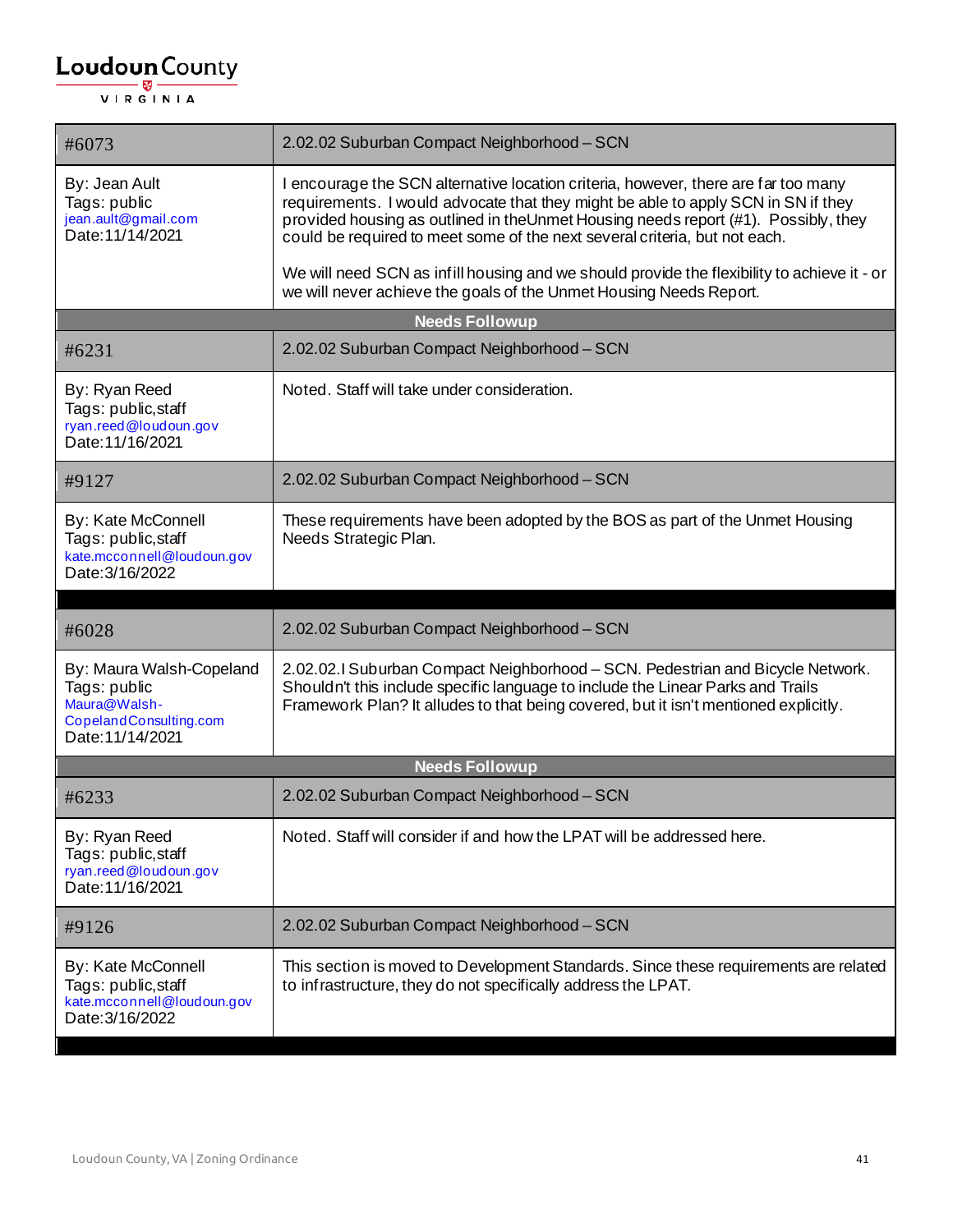| #6027                                                                                                  | 2.02.02 Suburban Compact Neighborhood - SCN                                                                                                                                                                                                                                                           |  |
|--------------------------------------------------------------------------------------------------------|-------------------------------------------------------------------------------------------------------------------------------------------------------------------------------------------------------------------------------------------------------------------------------------------------------|--|
| By: Maura Walsh-Copeland<br>Tags: public<br>Maura@Walsh-<br>CopelandConsulting.com<br>Date: 11/14/2021 | 2.02.02.F.3 Suburban Compact Neighborhood - SCN. Siting of Open Space and<br>Building Lots. What is the definition of "natural features"? Should this be aligned with,<br>and explicitly mention, the preservation of natural resources listed in the 2019 General<br>Plan NHR Policy 6 Strategy 6.2? |  |
|                                                                                                        | <b>Needs Followup</b>                                                                                                                                                                                                                                                                                 |  |
| #6234                                                                                                  | 2.02.02 Suburban Compact Neighborhood - SCN                                                                                                                                                                                                                                                           |  |
| By: Ryan Reed<br>Tags: public,staff<br>ryan.reed@loudoun.gov<br>Date: 11/16/2021                       | Noted. Staff are considering how to best address natural features in the Urban and<br>Suburban placetypes.                                                                                                                                                                                            |  |
| #9125                                                                                                  | 2.02.02 Suburban Compact Neighborhood - SCN                                                                                                                                                                                                                                                           |  |
| By: Kate McConnell<br>Tags: public, staff<br>kate.mcconnell@loudoun.gov<br>Date: 3/16/2022             | Revised to environmental, natural, and heritage resources, which is defined.                                                                                                                                                                                                                          |  |
| #6026                                                                                                  | 2.02.02 Suburban Compact Neighborhood - SCN                                                                                                                                                                                                                                                           |  |
| By: Maura Walsh-Copeland<br>Tags: public<br>Maura@Walsh-<br>CopelandConsulting.com<br>Date: 11/14/2021 | 2.02.02.F Suburban Compact Neighborhood - SCN. Siting of Open Space and<br>Building Lots. How are requirements for open space being contiguous with<br>neighboring open space lots going to be incorporated? (Per the 2019 General Plan<br>NHR Policy 6 Strategy 6.2, especially Action A)            |  |
| <b>Needs Followup</b>                                                                                  |                                                                                                                                                                                                                                                                                                       |  |
| #6235                                                                                                  | 2.02.02 Suburban Compact Neighborhood - SCN                                                                                                                                                                                                                                                           |  |
| By: Ryan Reed<br>Tags: public, staff<br>ryan.reed@loudoun.gov<br>Date: 11/16/2021                      | Tabling until ZOC reviews Development Standards in January.                                                                                                                                                                                                                                           |  |
| #9124                                                                                                  | 2.02.02 Suburban Compact Neighborhood - SCN                                                                                                                                                                                                                                                           |  |
| By: Kate McConnell<br>Tags: public, staff<br>kate.mcconnell@loudoun.gov<br>Date: 3/16/2022             | This should be addressed in Open Space Standards.                                                                                                                                                                                                                                                     |  |
| #6081                                                                                                  | 2.02.02 Suburban Compact Neighborhood - SCN                                                                                                                                                                                                                                                           |  |
| By: Gem Bingol<br>Tags: public<br>gbingol@pecva.org<br>Date: 11/15/2021                                | 2.02.02 K. SCN Alternative Location Request.<br>4. Depiction of "how"word is missing                                                                                                                                                                                                                  |  |

Loudoun County, VA | Zoning Ordinance 42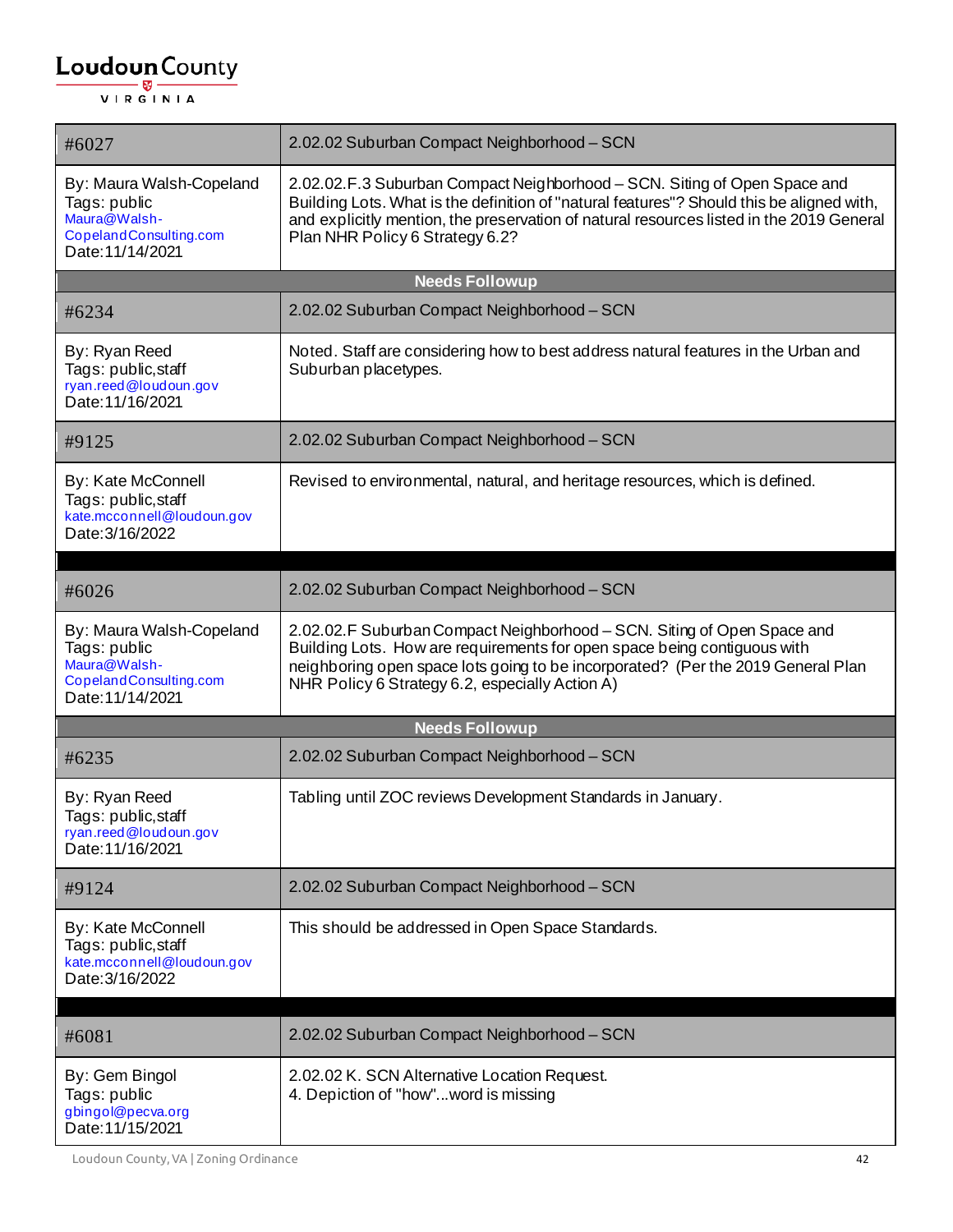| #6240                                                                                      | 2.02.02 Suburban Compact Neighborhood - SCN                                                                                                                                                                                                  |
|--------------------------------------------------------------------------------------------|----------------------------------------------------------------------------------------------------------------------------------------------------------------------------------------------------------------------------------------------|
| By: Ryan Reed<br>Tags: public, staff<br>ryan.reed@loudoun.gov<br>Date: 11/17/2021          | Corrected.                                                                                                                                                                                                                                   |
| #5868                                                                                      | 2.02.02 Suburban Compact Neighborhood - SCN                                                                                                                                                                                                  |
| <b>By: Charles Houston</b><br>Tags: public<br>CharlesHouston3@yahoo.com<br>Date: 11/4/2021 | 2.02.01 Suburban Compact Neighborhood. I will abstain from commenting on the SPA<br>and TPA as I'm not familiar with them, have no stake in those areas, and trust he<br>judgment of ZOC members who know those areas and have stakes there. |
| #6236                                                                                      | 2.02.02 Suburban Compact Neighborhood - SCN                                                                                                                                                                                                  |
| By: Ryan Reed<br>Tags: public, staff<br>ryan.reed@loudoun.gov<br>Date: 11/16/2021          | Noted.                                                                                                                                                                                                                                       |
| #6076                                                                                      | 2.02.02 Suburban Compact Neighborhood - SCN                                                                                                                                                                                                  |
| By: Gem Bingol<br>Tags: public<br>gbingol@pecva.org<br>Date: 11/15/2021                    | Purpose: Bullet #2--am I correct in understanding that when SCN is applied to SN or<br>SM Place Types of the GP, the open space requirements for SCN and associated<br>building heights apply?                                               |
| #6229                                                                                      | 2.02.02 Suburban Compact Neighborhood - SCN                                                                                                                                                                                                  |
| By: Ryan Reed<br>Tags: public, staff<br>ryan.reed@loudoun.gov<br>Date: 11/16/2021          | Yes, that is the intent.                                                                                                                                                                                                                     |
| #6077                                                                                      | 2.02.02 Suburban Compact Neighborhood - SCN                                                                                                                                                                                                  |
| By: Gem Bingol<br>Tags: public<br>gbingol@pecva.org<br>Date: 11/15/2021                    | 2.02.02 Suburban Compact Neighborhood-SCN<br>Purpose: Under bullet 2, am I correct in understanding that when applied to SN or SM<br>Place Types, the SCN open space and height requirements are required?                                   |
| #6228                                                                                      | 2.02.02 Suburban Compact Neighborhood - SCN                                                                                                                                                                                                  |
| By: Ryan Reed<br>Tags: public, staff<br>ryan.reed@loudoun.gov<br>Date: 11/16/2021          | Yes, that is the intent.                                                                                                                                                                                                                     |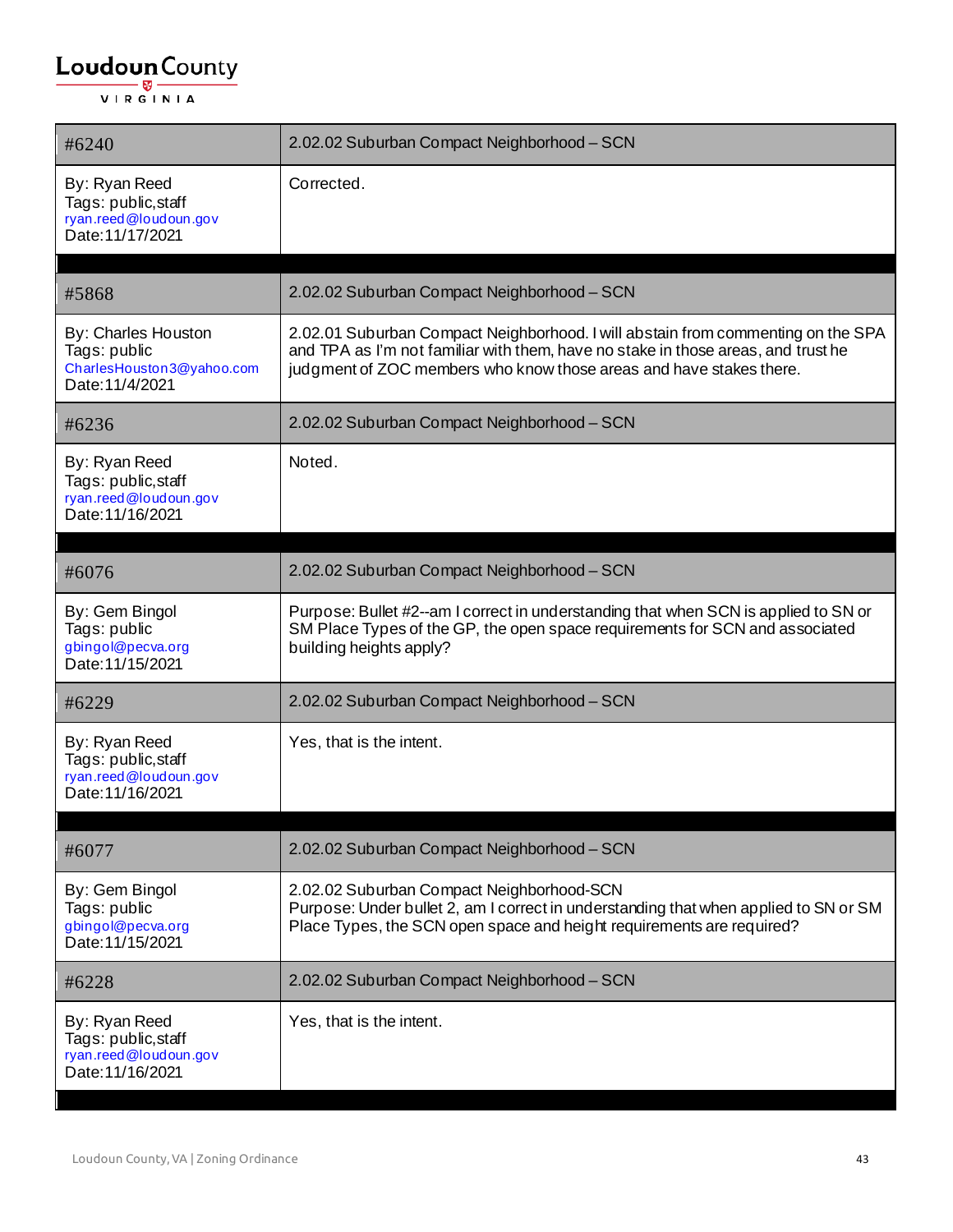| #5749                                                                                                 | 2.02.02 Suburban Compact Neighborhood - SCN                                                                                                                                                                                                                                                                                                                                                                                                                                                                                                                                                                                                                    |
|-------------------------------------------------------------------------------------------------------|----------------------------------------------------------------------------------------------------------------------------------------------------------------------------------------------------------------------------------------------------------------------------------------------------------------------------------------------------------------------------------------------------------------------------------------------------------------------------------------------------------------------------------------------------------------------------------------------------------------------------------------------------------------|
| By: Kevin Ruedisueli<br>Tags: public<br>kevinruedisueliZOC@gmail.com<br>Date: 11/1/2021               | Table 2.02.02-1, can a 3000 sf lot accommodate both a SFD and the desired<br>'accessory dwelling'? What sort of setbacks will apply to detached garages and<br>accessory dwellings?                                                                                                                                                                                                                                                                                                                                                                                                                                                                            |
| #5813                                                                                                 | 2.02.02 Suburban Compact Neighborhood - SCN                                                                                                                                                                                                                                                                                                                                                                                                                                                                                                                                                                                                                    |
| By: Kate McConnell<br>Tags: public, staff<br>kate.mcconnell@loudoun.gov<br>Date: 11/3/2021            | Noted, staff will further evaluate potential of accessory dwellings on smaller lots, as<br>well as yards for detached garages and accessory dwellings. We are working with a<br>consultant on yards so that missing middle unit types can be accommodated. Will<br>address then. However, 3,000 unit maximum in a zoning district that anticipates a mix<br>of unit types and between 16 du/acre is reasonable.                                                                                                                                                                                                                                                |
| #5699                                                                                                 | 2.02.02 Suburban Compact Neighborhood - SCN                                                                                                                                                                                                                                                                                                                                                                                                                                                                                                                                                                                                                    |
| By: Maura Walsh-Copeland<br>Tags: public<br>Maura@Walsh-<br>CopelandConsulting.com<br>Date: 11/1/2021 | "2.02.02 Suburban Compact Neighborhood-SCN; J. SCN Alternative Location<br>Criteria. 3.: Why must SCN be within 1/4 of an existing or planned metro or bus line?<br>The U.S. Department of Housing and Urban Development (HUD) has no such<br>restriction on HUD supported housing? Virginia Housing has no such restriction for<br>housing supported by Low-Income Housing Tax Credits (LIHTC). Transportation<br>Policy of the Loudoun County Public School District states that middle school students<br>can walk 1.0 miles and high school students can walk 1.25 miles before they are<br>eligible to ride a school bus."                                |
| #5774                                                                                                 | 2.02.02 Suburban Compact Neighborhood - SCN                                                                                                                                                                                                                                                                                                                                                                                                                                                                                                                                                                                                                    |
| By: Ryan Reed<br>Tags: public, staff<br>ryan.reed@loudoun.gov<br>Date: 11/2/2021                      | One of the purposes of this section is "Ensure public and civic amenities are provided<br>or located within walking distance of each development." Providing reasonable<br>walking distances encourages and implements this objective.                                                                                                                                                                                                                                                                                                                                                                                                                         |
| #5700                                                                                                 | 2.02.02 Suburban Compact Neighborhood - SCN                                                                                                                                                                                                                                                                                                                                                                                                                                                                                                                                                                                                                    |
| By: Maura Walsh-Copeland<br>Tags: public<br>Maura@Walsh-<br>CopelandConsulting.com<br>Date: 11/1/2021 | "2.02.02 Suburban Compact Neighborhood-SCN; J. SCN Alternative Location<br>Criteria. 4.: Why must SCN be within 1/2 mile of employment options or neighborhood-<br>serving retail and services?<br>The U.S. Department of Housing and Urban Development (HUD) has no such<br>restriction on HUD supported housing? Virginia Housing has no such restriction for<br>housing supported by Low-Income Housing Tax Credits (LIHTC). Transportation<br>Policy of the Loudoun County Public School District states that middle school students<br>can walk 1.0 miles and high school students can walk 1.25 miles before they are<br>eligible to ride a school bus." |
| #5773                                                                                                 | 2.02.02 Suburban Compact Neighborhood - SCN                                                                                                                                                                                                                                                                                                                                                                                                                                                                                                                                                                                                                    |
| By: Ryan Reed<br>Tags: public, staff<br>ryan.reed@loudoun.gov<br>Date: 11/2/2021                      | One of the purposes of this section is "Ensure public and civic amenities are provided<br>or located within walking distance of each development." Providing reasonable<br>walking distances encourages and implements this objective.                                                                                                                                                                                                                                                                                                                                                                                                                         |

Loudoun County, VA | Zoning Ordinance 44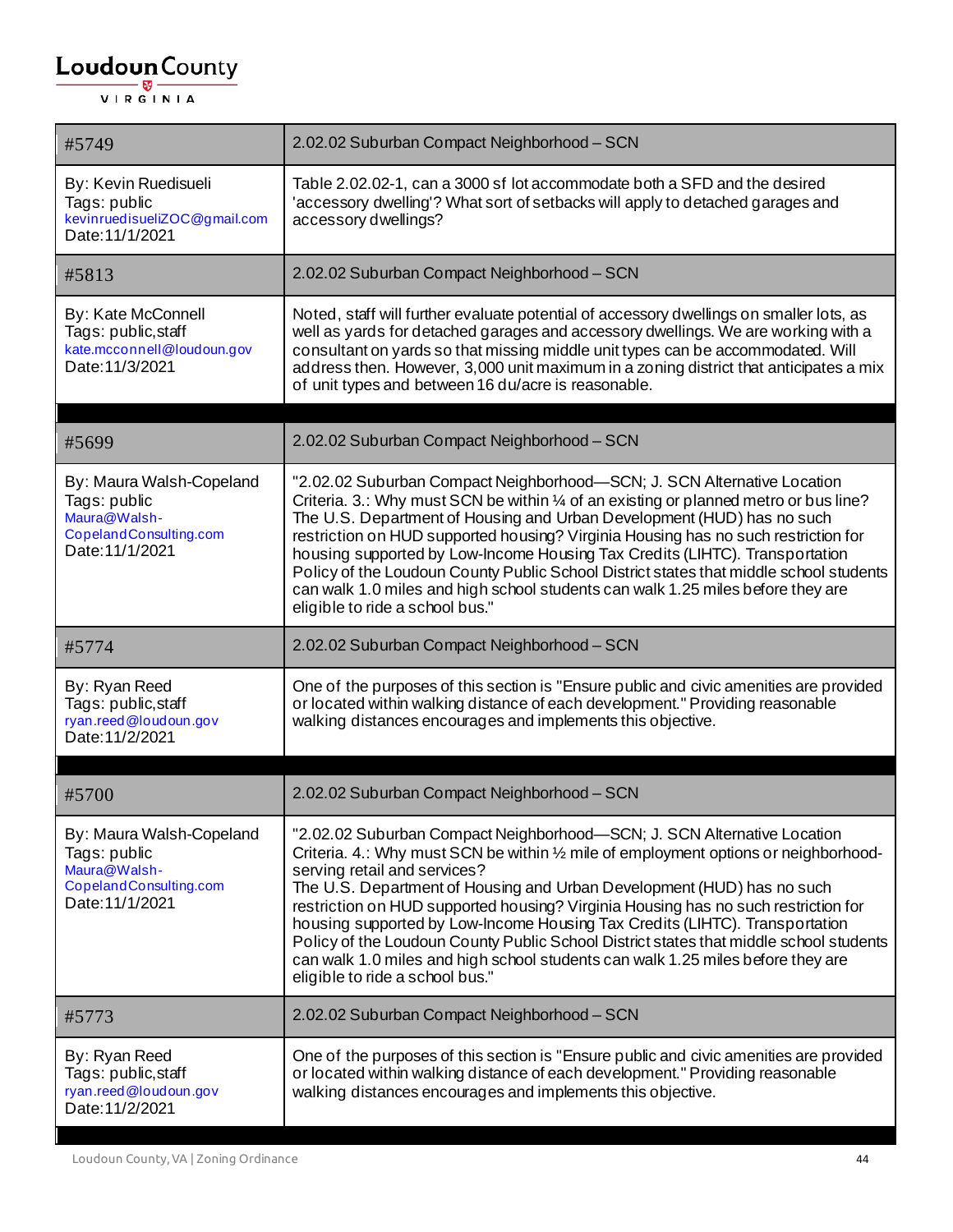| #5701                                                                                                 | 2.02.02 Suburban Compact Neighborhood - SCN                                                                                                                                                                                                                                                                                                                                                                                                                                                                                                                                                                                                                                          |
|-------------------------------------------------------------------------------------------------------|--------------------------------------------------------------------------------------------------------------------------------------------------------------------------------------------------------------------------------------------------------------------------------------------------------------------------------------------------------------------------------------------------------------------------------------------------------------------------------------------------------------------------------------------------------------------------------------------------------------------------------------------------------------------------------------|
| By: Maura Walsh-Copeland<br>Tags: public<br>Maura@Walsh-<br>CopelandConsulting.com<br>Date: 11/1/2021 | "2.02.02 Suburban Compact Neighborhood-SCN; J. SCN Alternative Location<br>Criteria. 5.: Why must SCN be within 1/2 mile of public facilities with existing or planned<br>capacity to serve the proposed development?<br>The U.S. Department of Housing and Urban Development (HUD) has no such<br>restriction on HUD supported housing? Virginia Housing has no such restriction for<br>housing supported by Low-Income Housing Tax Credits (LIHTC). Transportation<br>Policy of the Loudoun County Public School District states that middle school students<br>can walk 1.0 miles and high school students can walk 1.25 miles before they are<br>eligible to ride a school bus." |
| #5772                                                                                                 | 2.02.02 Suburban Compact Neighborhood - SCN                                                                                                                                                                                                                                                                                                                                                                                                                                                                                                                                                                                                                                          |
| By: Ryan Reed<br>Tags: public, staff<br>ryan.reed@loudoun.gov<br>Date: 11/2/2021                      | One of the purposes of this section is "Ensure public and civic amenities are provided<br>or located within walking distance of each development." Providing reasonable<br>walking distances encourages and implements this objective.                                                                                                                                                                                                                                                                                                                                                                                                                                               |
|                                                                                                       | 2.02.02 Suburban Compact Neighborhood - SCN                                                                                                                                                                                                                                                                                                                                                                                                                                                                                                                                                                                                                                          |
| #5698                                                                                                 |                                                                                                                                                                                                                                                                                                                                                                                                                                                                                                                                                                                                                                                                                      |
| By: Maura Walsh-Copeland<br>Tags: public<br>Maura@Walsh-<br>CopelandConsulting.com<br>Date: 11/1/2021 | "2.02.02 Suburban Compact Neighborhood-SCN; J. SCN Alternative Location<br>Criteria. 2.: Why must SCN be within 1/2 mile of a mixed use development or along a<br>transit corridor?<br>The U.S. Department of Housing and Urban Development (HUD) has no such<br>restriction on HUD supported housing? Virginia Housing has no such restriction for<br>housing supported by Low-Income Housing Tax Credits (LIHTC). Transportation<br>Policy of the Loudoun County Public School District states that middle school students<br>can walk 1.0 miles and high school students can walk 1.25 miles before they are<br>eligible to ride a school bus."                                   |
| #5771                                                                                                 | 2.02.02 Suburban Compact Neighborhood - SCN                                                                                                                                                                                                                                                                                                                                                                                                                                                                                                                                                                                                                                          |
| By: Ryan Reed<br>Tags: public, staff<br>ryan.reed@loudoun.gov<br>Date: 11/2/2021                      | One of the purposes of this section is "Ensure public and civic amenities are provided<br>or located within walking distance of each development." Providing reasonable<br>walking distances encourages and implements this objective.                                                                                                                                                                                                                                                                                                                                                                                                                                               |
|                                                                                                       | 2.02.03 Suburban Mixed Use - SM                                                                                                                                                                                                                                                                                                                                                                                                                                                                                                                                                                                                                                                      |
| #5703                                                                                                 |                                                                                                                                                                                                                                                                                                                                                                                                                                                                                                                                                                                                                                                                                      |
| By: Maura Walsh-Copeland<br>Tags: public<br>Maura@Walsh-<br>CopelandConsulting.com<br>Date: 11/1/2021 | 2.02.03 SUBURBAN MIXED USE. Purpose. Although the Purpose and objective list is<br>helpful, they should not include highly subjective criteria that is more "opinion," such<br>as: "An attractive environment in which to live, work and play" and "high-quality design<br>and construction." The concepts are fine, but how would they be evaluated during<br>review of an application?                                                                                                                                                                                                                                                                                             |
| <b>Needs Followup</b>                                                                                 |                                                                                                                                                                                                                                                                                                                                                                                                                                                                                                                                                                                                                                                                                      |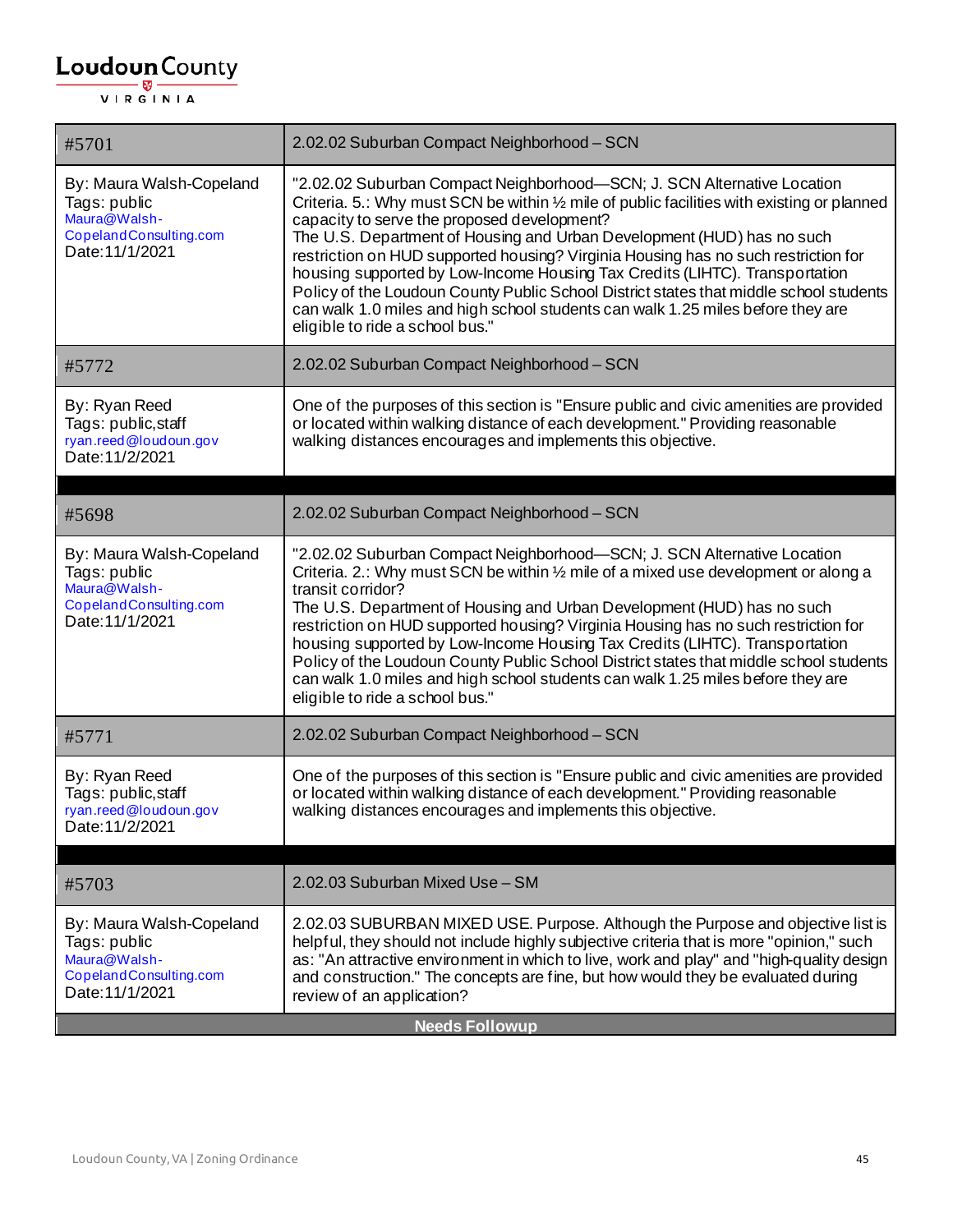| #5778                                                                                      | 2.02.03 Suburban Mixed Use - SM                                                                                                                                                                                                                                                                                                                                                                                                                                                                                                                                                                                                                                                                                                                                                                                                                                                                                                                                          |
|--------------------------------------------------------------------------------------------|--------------------------------------------------------------------------------------------------------------------------------------------------------------------------------------------------------------------------------------------------------------------------------------------------------------------------------------------------------------------------------------------------------------------------------------------------------------------------------------------------------------------------------------------------------------------------------------------------------------------------------------------------------------------------------------------------------------------------------------------------------------------------------------------------------------------------------------------------------------------------------------------------------------------------------------------------------------------------|
| By: Ryan Reed<br>Tags: public, staff<br>ryan.reed@loudoun.gov<br>Date: 11/2/2021           | Noted. Staff will take under consideration.                                                                                                                                                                                                                                                                                                                                                                                                                                                                                                                                                                                                                                                                                                                                                                                                                                                                                                                              |
| #9276                                                                                      | 2.02.03 Suburban Mixed Use - SM                                                                                                                                                                                                                                                                                                                                                                                                                                                                                                                                                                                                                                                                                                                                                                                                                                                                                                                                          |
| By: Kate McConnell<br>Tags: public, staff<br>kate.mcconnell@loudoun.gov<br>Date: 3/28/2022 | Deleted "live, work, play" purpose; retained high quality design, as this type of language<br>has been in the ZO for many years. The purpose statement can be more subjective to<br>show intent of regulations.                                                                                                                                                                                                                                                                                                                                                                                                                                                                                                                                                                                                                                                                                                                                                          |
| #6083                                                                                      | 2.02.03 Suburban Mixed Use - SM                                                                                                                                                                                                                                                                                                                                                                                                                                                                                                                                                                                                                                                                                                                                                                                                                                                                                                                                          |
| By: Gem Bingol<br>Tags: public<br>gbingol@pecva.org<br>Date: 11/15/2021                    | 2.02.03 Suburban Mixed Use - SM<br>Purpose:<br>For the bullet referencing location of office, multifamily buildings, and store entrances<br>being along streets designed "primarily for pedestrians"the reference to primarily for<br>pedestrians is a conundrum. More clarity would be useful referencing a walkable<br>streetscape or complete streets, but there has always been a vehicular component to a<br>street in Loudoun. Does this mean that the county is encouraging some places within a<br>development that have shrunken streets (in width) that would allow for limited vehicular<br>access but the primary focus really is the pedestrian as in some European settings?<br>That would be great!<br>Under Specific objectives: The idea of really narrow streets that are clearly focused on<br>the pedestrion would allow, per the bullet in this section, for enhanced open space<br>plazas, greens and would constitute uniquely innovative design. |
| <b>Needs Followup</b>                                                                      |                                                                                                                                                                                                                                                                                                                                                                                                                                                                                                                                                                                                                                                                                                                                                                                                                                                                                                                                                                          |
| #6241                                                                                      | 2.02.03 Suburban Mixed Use - SM                                                                                                                                                                                                                                                                                                                                                                                                                                                                                                                                                                                                                                                                                                                                                                                                                                                                                                                                          |
| By: Ryan Reed<br>Tags: public, staff<br>ryan.reed@loudoun.gov<br>Date: 11/17/2021          | Noted. Staff continues to contemplate how to successfully implement the Comp Plan in<br>terms of this place type.                                                                                                                                                                                                                                                                                                                                                                                                                                                                                                                                                                                                                                                                                                                                                                                                                                                        |
| <b>Needs Followup</b>                                                                      |                                                                                                                                                                                                                                                                                                                                                                                                                                                                                                                                                                                                                                                                                                                                                                                                                                                                                                                                                                          |
| #9140                                                                                      | 2.02.03 Suburban Mixed Use - SM                                                                                                                                                                                                                                                                                                                                                                                                                                                                                                                                                                                                                                                                                                                                                                                                                                                                                                                                          |
| By: Kate McConnell<br>Tags: public, staff<br>kate.mcconnell@loudoun.gov<br>Date: 3/17/2022 | Brian Mabry - could you please take the comment above about narrower streets into<br>consideration when working on the specific mixed use district regulations? We should<br>have a discussion about this, as streets will either have to meet VDOT standards if<br>public, or County standards if private.                                                                                                                                                                                                                                                                                                                                                                                                                                                                                                                                                                                                                                                              |
| #9275                                                                                      | 2.02.03 Suburban Mixed Use - SM                                                                                                                                                                                                                                                                                                                                                                                                                                                                                                                                                                                                                                                                                                                                                                                                                                                                                                                                          |
| By: Kate McConnell<br>Tags: public, staff<br>kate.mcconnell@loudoun.gov<br>Date: 3/28/2022 | Sidewalk widths in Section 5.15 and open space requirements as more gathering/park<br>space, as well as expressly allowing private streets in this district (rather than making it<br>a modification request to not provide public roads that must meet VDOT standards)<br>should address this.                                                                                                                                                                                                                                                                                                                                                                                                                                                                                                                                                                                                                                                                          |

Loudoun County, VA | Zoning Ordinance 46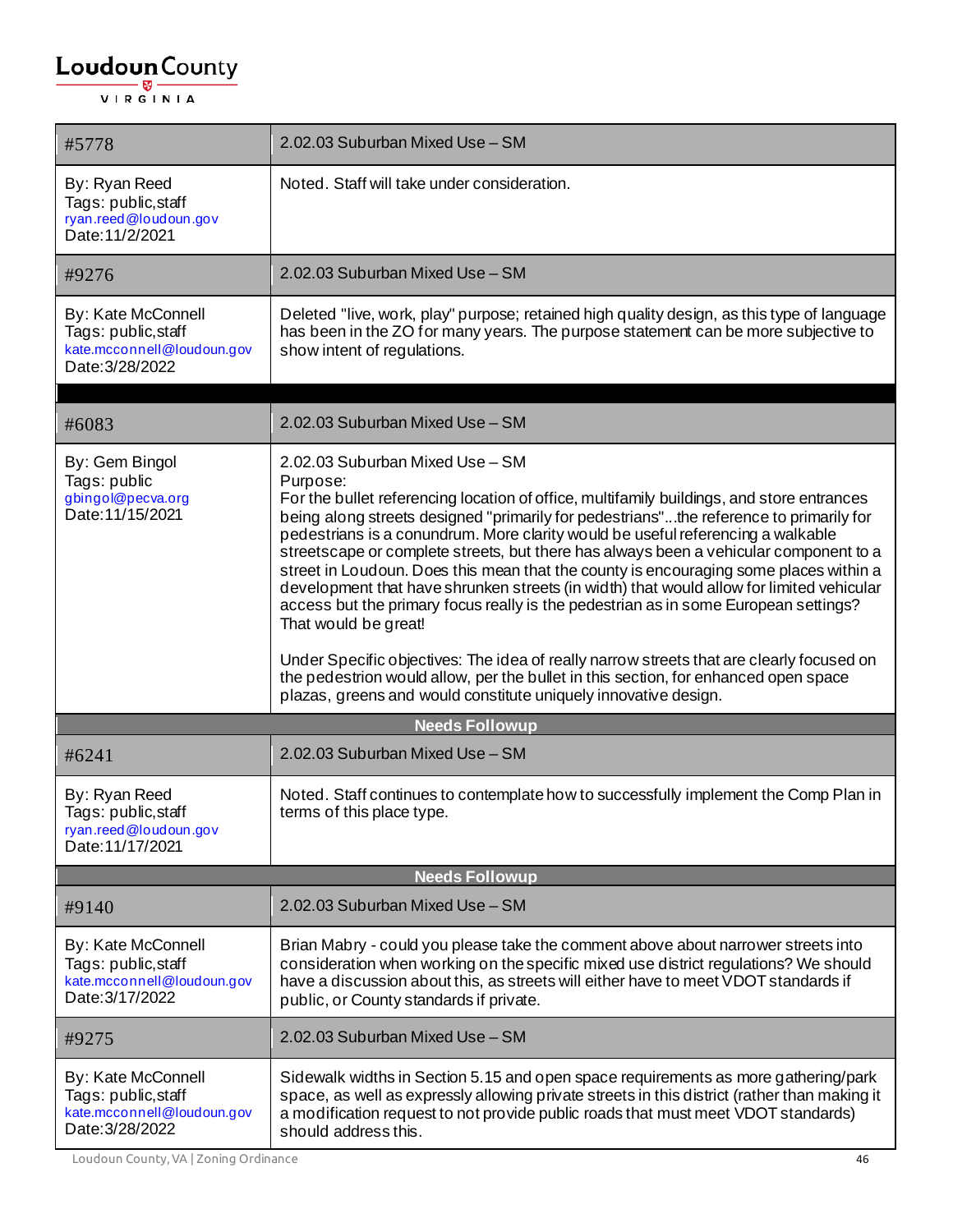r

| #5705                                                                                                 | 2.02.03 Suburban Mixed Use - SM                                                                                                                                                                                                                                                                                                                                    |
|-------------------------------------------------------------------------------------------------------|--------------------------------------------------------------------------------------------------------------------------------------------------------------------------------------------------------------------------------------------------------------------------------------------------------------------------------------------------------------------|
| By: Maura Walsh-Copeland<br>Tags: public<br>Maura@Walsh-<br>CopelandConsulting.com<br>Date: 11/1/2021 | 2.02.03.B SUBURBAN MIXED USE. District Subareas. For the UPA "inner core" and<br>"outer core" were defined by distance (1/4 mi, and 1/2mi). Are there similar distances<br>(vs. acres, setbacks) to describe "Mixed use Center Core" and "Mixed use Center<br>Fringe?"                                                                                             |
|                                                                                                       | <b>Needs Followup</b>                                                                                                                                                                                                                                                                                                                                              |
| #5776                                                                                                 | 2.02.03 Suburban Mixed Use - SM                                                                                                                                                                                                                                                                                                                                    |
| By: Ryan Reed<br>Tags: public, staff<br>ryan.reed@loudoun.gov<br>Date: 11/2/2021                      | There are not currently. Staff will take under consideration.                                                                                                                                                                                                                                                                                                      |
| #9150                                                                                                 | 2.02.03 Suburban Mixed Use - SM                                                                                                                                                                                                                                                                                                                                    |
| By: Kate McConnell<br>Tags: public, staff<br>kate.mcconnell@loudoun.gov<br>Date: 3/17/2022            | No, because this is not necessarily a transit oriented development, so there would be<br>nothing to base the radius on (no transit station). The fringe has be outside and adjacent<br>to the core. The core has size limitations.                                                                                                                                 |
| #5975                                                                                                 | 2.02.03 Suburban Mixed Use - SM                                                                                                                                                                                                                                                                                                                                    |
| By: John merrithew<br>Tags: public<br>Date: 11/12/2021                                                | Applicability, Size, and Location: since the core is the only mandatory district<br>component, shouldn't the minimum district size be 10 acres (the minimum core size)?                                                                                                                                                                                            |
|                                                                                                       | I also believe the district sizes are too large given the stature of development in the<br>suburban policy area.                                                                                                                                                                                                                                                   |
| #5976                                                                                                 | 2.02.03 Suburban Mixed Use - SM                                                                                                                                                                                                                                                                                                                                    |
| By: John merrithew<br>Tags: public<br>Date: 11/12/2021                                                | There seems to be a lot of reliance on or reference to approved concept plans. I don't<br>recall the current ordinance referring to a CDP or rezoning to establish a standard. I<br>would think the district stands on its own and not rely on a CDP. What happens in a<br>situation where only a site plan is needed?                                             |
| #9147                                                                                                 | 2.02.03 Suburban Mixed Use - SM                                                                                                                                                                                                                                                                                                                                    |
| By: Kate McConnell<br>Tags: public, staff<br>kate.mcconnell@loudoun.gov<br>Date: 3/17/2022            | I'm not sure I understand the concern, but I revised the 2.02.03C. to clarify that there<br>are additional requirements when requesting a rezoning to SM. I agree that we do not<br>need to state that in this case the development is controlled by a CDP when we don't<br>say this in other districts and revised this section to remove this statement as well. |
| #5977                                                                                                 | 2.02.03 Suburban Mixed Use - SM                                                                                                                                                                                                                                                                                                                                    |
| By: John merrithew<br>Tags: public<br>Date: 11/12/2021                                                | This is one of those districts where I would hope we could minimize the standards and<br>rely on a review process to evaluate proposals against the criteria in the Purpose<br>section. This would allow some creativity on the part of the developer.                                                                                                             |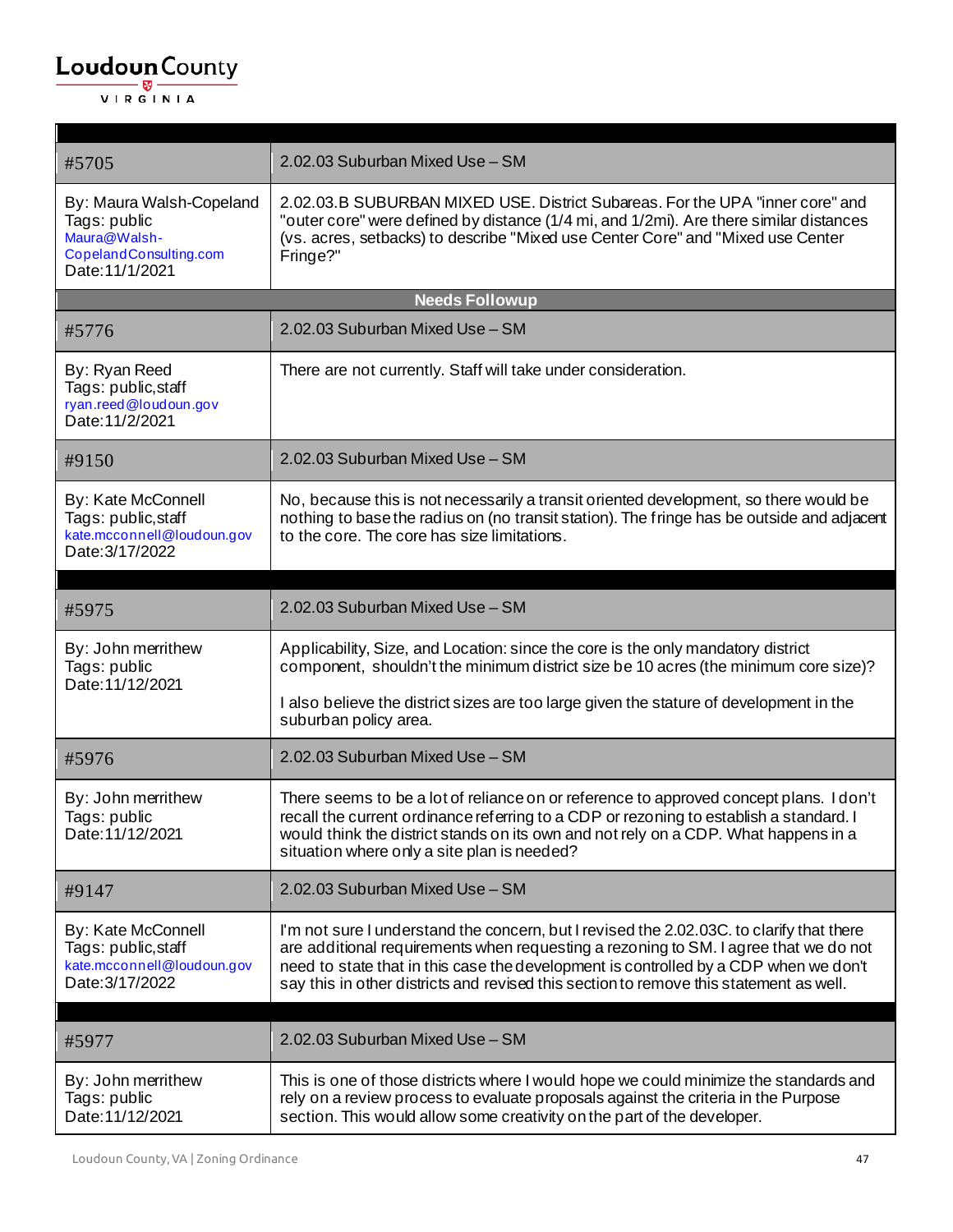| #9146                                                                                                  | 2.02.03 Suburban Mixed Use - SM                                                                                                                                       |
|--------------------------------------------------------------------------------------------------------|-----------------------------------------------------------------------------------------------------------------------------------------------------------------------|
| By: Kate McConnell<br>Tags: public, staff<br>kate.mcconnell@loudoun.gov<br>Date: 3/17/2022             | The new PD District will allow a developer to make a proposal that differs from the<br>regulations if desired.                                                        |
|                                                                                                        |                                                                                                                                                                       |
| #6029                                                                                                  | 2.02.03 Suburban Mixed Use - SM                                                                                                                                       |
| By: Maura Walsh-Copeland<br>Tags: public<br>Maura@Walsh-<br>CopelandConsulting.com<br>Date: 11/14/2021 | 2.02.03.M Suburban Mixed Use - SM. Pedestrian and Bicycle Network. Shouldn't this<br>include specific language to include the Linear Parks and Trails Framework Plan? |
| #9145                                                                                                  | 2.02.03 Suburban Mixed Use - SM                                                                                                                                       |
| By: Kate McConnell<br>Tags: public, staff<br>kate.mcconnell@loudoun.gov<br>Date: 3/17/2022             | The Zoning Ordinance implements the Comprehensive Plan (CTP and GP). However,<br>the LPAT is referenced in the Open Space Standards.                                  |
|                                                                                                        |                                                                                                                                                                       |
| #6085                                                                                                  | 2.02.03 Suburban Mixed Use - SM                                                                                                                                       |
| By: Gem Bingol<br>Tags: public<br>gbingol@pecva.org                                                    | TABLE 2.02.03-2. SM ADJUSTED BASE FLOOR AREA RATIO<br>Interest in higher FARs likely only for residential, not commercial; are bonus densities<br>for both?           |
| Date: 11/15/2021                                                                                       | FAR and units/acre are apples and oranges--can you provide a way to cross-reference<br>or understand how to understand density under FAR scenario?                    |
| #9144                                                                                                  | 2.02.03 Suburban Mixed Use - SM                                                                                                                                       |
| By: Kate McConnell<br>Tags: public, staff<br>kate.mcconnell@loudoun.gov<br>Date: 3/17/2022             | While FAR will regulate MF residential buildings, the applicant will also be required to<br>commit a maximum number of dwelling units as part of a rezoning.          |
| #6086                                                                                                  | 2.02.03 Suburban Mixed Use - SM                                                                                                                                       |
| By: Gem Bingol<br>Tags: public<br>gbingol@pecva.org<br>Date: 11/15/2021                                | H. Vertical Mix.3. Does this allow for drive-thru retail use in the mixed use center core?<br>If so, doesn't seem appropriate.                                        |
| #9143                                                                                                  | 2.02.03 Suburban Mixed Use - SM                                                                                                                                       |
| By: Kate McConnell<br>Tags: public,staff<br>kate.mcconnell@loudoun.gov<br>Date: 3/17/2022              | This requirement is based on the Design Characteristics of the Suburban Mixed Use<br>Place Type.                                                                      |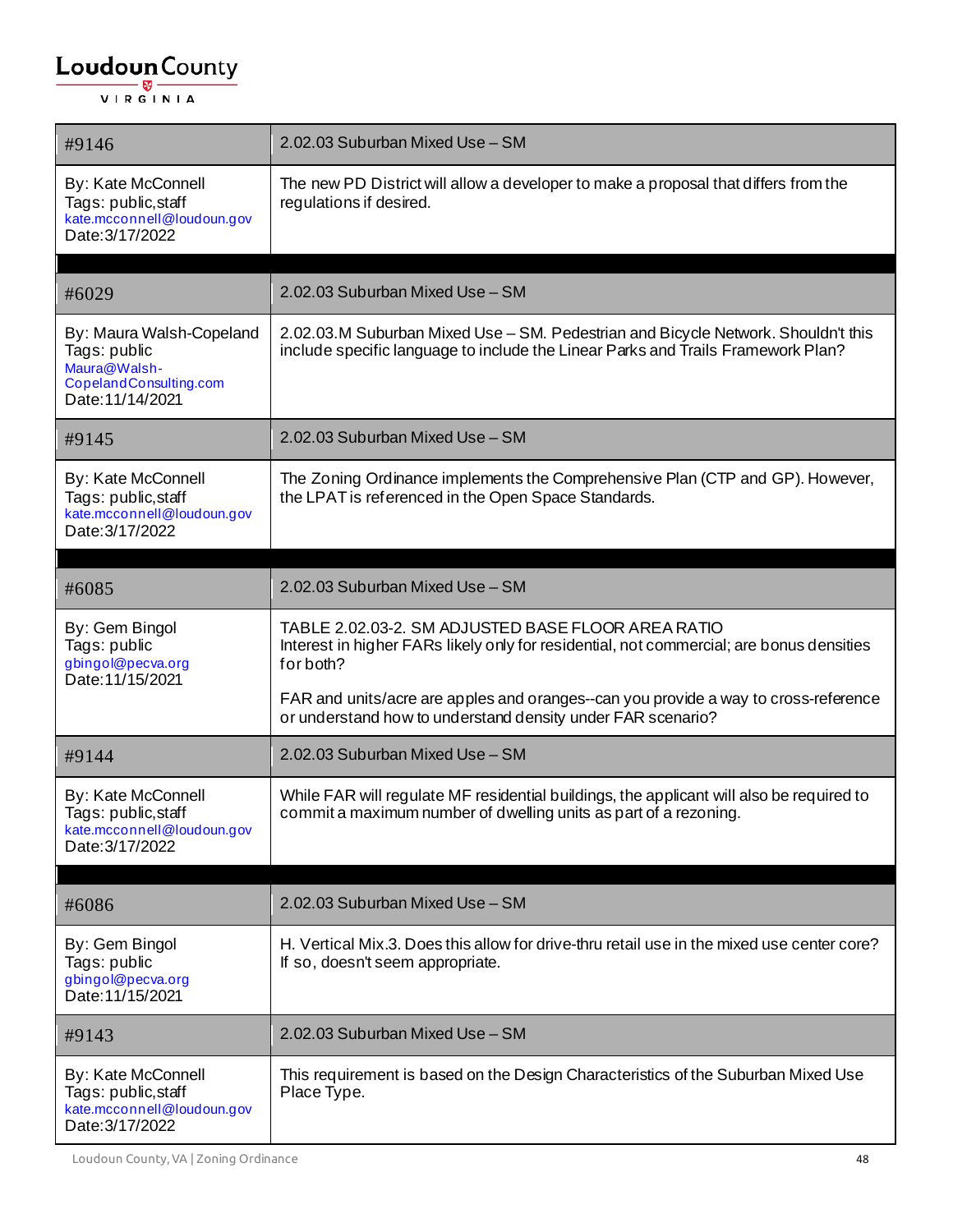| #6093                                                                                      | 2.02.03 Suburban Mixed Use - SM                                                                                                                                                                                                                          |  |
|--------------------------------------------------------------------------------------------|----------------------------------------------------------------------------------------------------------------------------------------------------------------------------------------------------------------------------------------------------------|--|
| By: Gem Bingol<br>Tags: public<br>gbingol@pecva.org<br>Date: 11/15/2021                    | J. Publicly Accessible Gathering Spaces:<br>4.g.1 Open space greens and plazas should incorporate green infrastructure and<br>appropriate urban stormwater bmps as a co-benefit of the public space and plantings (f)<br>between the curb and sidewalks. |  |
|                                                                                            | <b>Needs Followup</b>                                                                                                                                                                                                                                    |  |
| #6237                                                                                      | 2.02.03 Suburban Mixed Use - SM                                                                                                                                                                                                                          |  |
| By: Ryan Reed<br>Tags: public, staff<br>ryan.reed@loudoun.gov<br>Date: 11/16/2021          | Noted. Table this until ZOC reviews Development Standards (Open Space) in January.                                                                                                                                                                       |  |
| #9142                                                                                      | 2.02.03 Suburban Mixed Use - SM                                                                                                                                                                                                                          |  |
| By: Kate McConnell<br>Tags: public, staff<br>kate.mcconnell@loudoun.gov<br>Date: 3/17/2022 | This should be addressed in Development Standards. However, note that we can only<br>incentivize LIDs as suggested considering current BOS direction, which is to meet<br>minimum standards implemented by the state.                                    |  |
|                                                                                            |                                                                                                                                                                                                                                                          |  |
| #6087                                                                                      | 2.02.03 Suburban Mixed Use - SM                                                                                                                                                                                                                          |  |
| By: Gem Bingol<br>Tags: public                                                             | TABLE 2.02.03-4. MINIMUM SIZE REQUIREMENTS FOR PLAZA OR GREEN                                                                                                                                                                                            |  |
| gbingol@pecva.org<br>Date: 11/15/2021                                                      | Same comment as before; major floodplain should be dedicated to county for linear<br>parks and trails.                                                                                                                                                   |  |
|                                                                                            | <b>Needs Followup</b>                                                                                                                                                                                                                                    |  |
| #6238                                                                                      | 2.02.03 Suburban Mixed Use - SM                                                                                                                                                                                                                          |  |
| By: Ryan Reed<br>Tags: public, staff<br>ryan.reed@loudoun.gov<br>Date: 11/16/2021          | Noted. Staff is contemplating if and how to incorporate natural resources and LPAT into<br>this language.                                                                                                                                                |  |
| #9141                                                                                      | 2.02.03 Suburban Mixed Use - SM                                                                                                                                                                                                                          |  |
| By: Kate McConnell<br>Tags: public, staff<br>kate.mcconnell@loudoun.gov<br>Date: 3/17/2022 | The plaza or green should be centrally located useable public gathering space. FOD<br>would not be appropriate in this case.                                                                                                                             |  |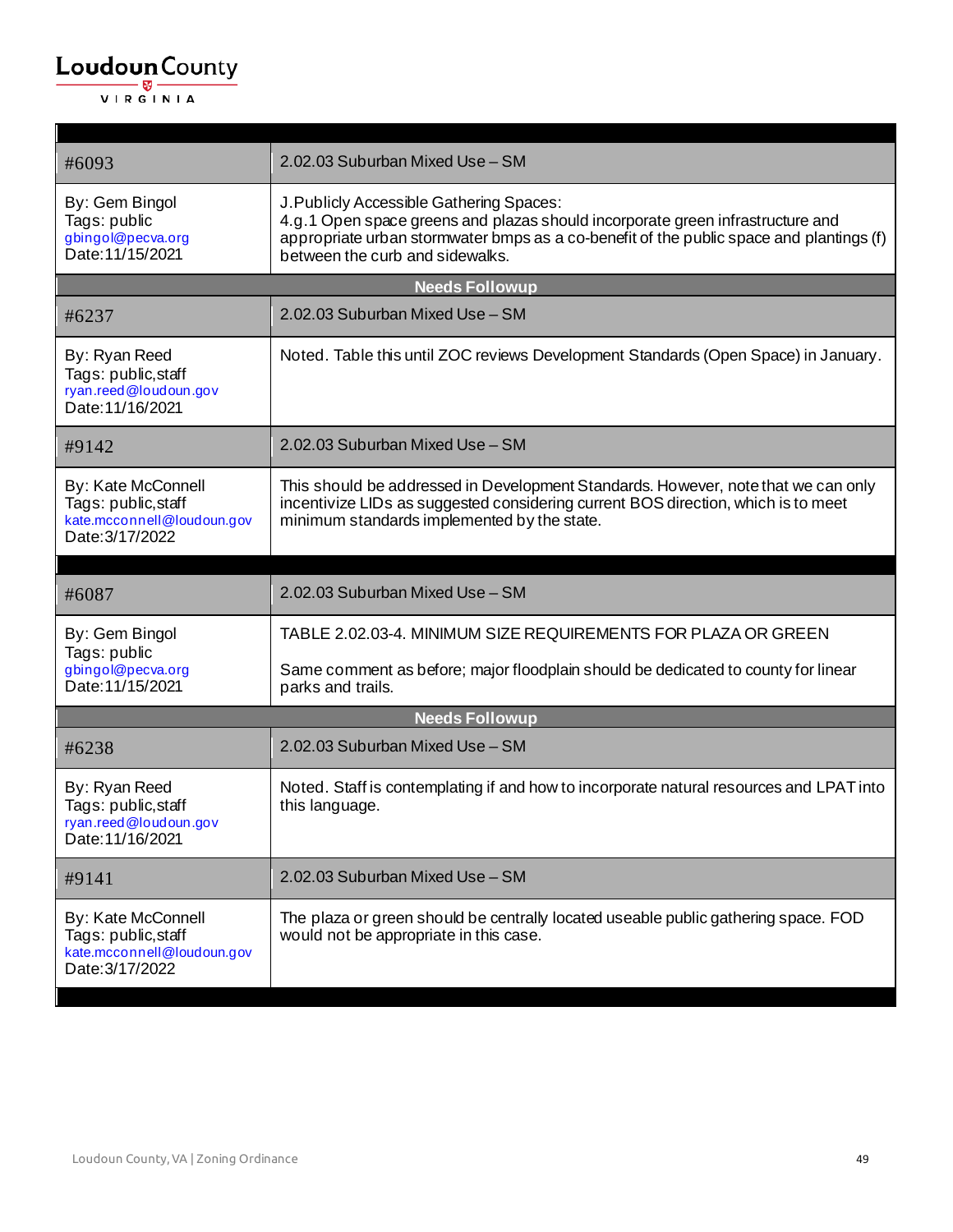| #6084                                                                                                 | 2.02.03 Suburban Mixed Use - SM                                                                                                                                                                                                                                                                                                                                             |
|-------------------------------------------------------------------------------------------------------|-----------------------------------------------------------------------------------------------------------------------------------------------------------------------------------------------------------------------------------------------------------------------------------------------------------------------------------------------------------------------------|
| By: Gem Bingol<br>Tags: public<br>gbingol@pecva.org<br>Date: 11/15/2021                               | TABLE 2.02.03-1. SM DISTRICT DIMENSIONAL STANDARDS<br>Open Space Requirements 17<br>2 thoughts:<br>*Should indicate that major floodplains are to donated to the county fee simple for<br>linear parklands and trails.<br>*Building requirements should include LID/BMPs for stormwater management, i.e.<br>green roofs/green walls, incorporation of green infrastructure. |
|                                                                                                       | <b>Needs Followup</b>                                                                                                                                                                                                                                                                                                                                                       |
| #6242                                                                                                 | 2.02.03 Suburban Mixed Use - SM                                                                                                                                                                                                                                                                                                                                             |
| By: Ryan Reed<br>Tags: public, staff<br>ryan.reed@loudoun.gov<br>Date: 11/17/2021                     | Noted. Staff continues to consider if and how to address natural resource and LPAT<br>language into the districts.                                                                                                                                                                                                                                                          |
| #9138                                                                                                 | 2.02.03 Suburban Mixed Use - SM                                                                                                                                                                                                                                                                                                                                             |
| By: Kate McConnell<br>Tags: public, staff<br>kate.mcconnell@loudoun.gov<br>Date: 3/17/2022            | Open space regulations address FOD. Will consider SWM/LID and green roofs/walls<br>for FAR incentives.                                                                                                                                                                                                                                                                      |
|                                                                                                       |                                                                                                                                                                                                                                                                                                                                                                             |
| #6266                                                                                                 | 2.02.03 Suburban Mixed Use - SM                                                                                                                                                                                                                                                                                                                                             |
| By: Kevin Ruedisueli<br>Tags: public<br>kevinruedisueliZOC@gmail.com<br>Date: 11/19/2021              | Regarding building height: with pedestal construction (concrete pedestal 1-3 stories<br>and 5 stories of light framing above) now an increasingly popular and economic<br>building form, we might want to better accommodate it by increasing the height limit<br>to 80' or more.                                                                                           |
| #8534                                                                                                 | 2.02.03 Suburban Mixed Use - SM                                                                                                                                                                                                                                                                                                                                             |
| By: Kate McConnell<br>Tags: public, staff<br>kate.mcconnell@loudoun.gov<br>Date: 2/14/2022            | Height is based on Place Type - "up to 5 stories." We considered 1 story = 12 feet<br>(also in GP), so a 5 story building would be 60 ft tall.                                                                                                                                                                                                                              |
| #5704                                                                                                 | 2.02.03 Suburban Mixed Use - SM                                                                                                                                                                                                                                                                                                                                             |
| By: Maura Walsh-Copeland<br>Tags: public<br>Maura@Walsh-<br>CopelandConsulting.com<br>Date: 11/1/2021 | Table 2.02.03-2. SUBURBAN MIXED USE. Adjusted Base Floor Area Ratio.<br>Reference 1: It is not possible to comment on this line in the table until Section 8.01 is<br>written and offered for review. Please hold open this table for comment until Section<br>8.01 is provided.                                                                                            |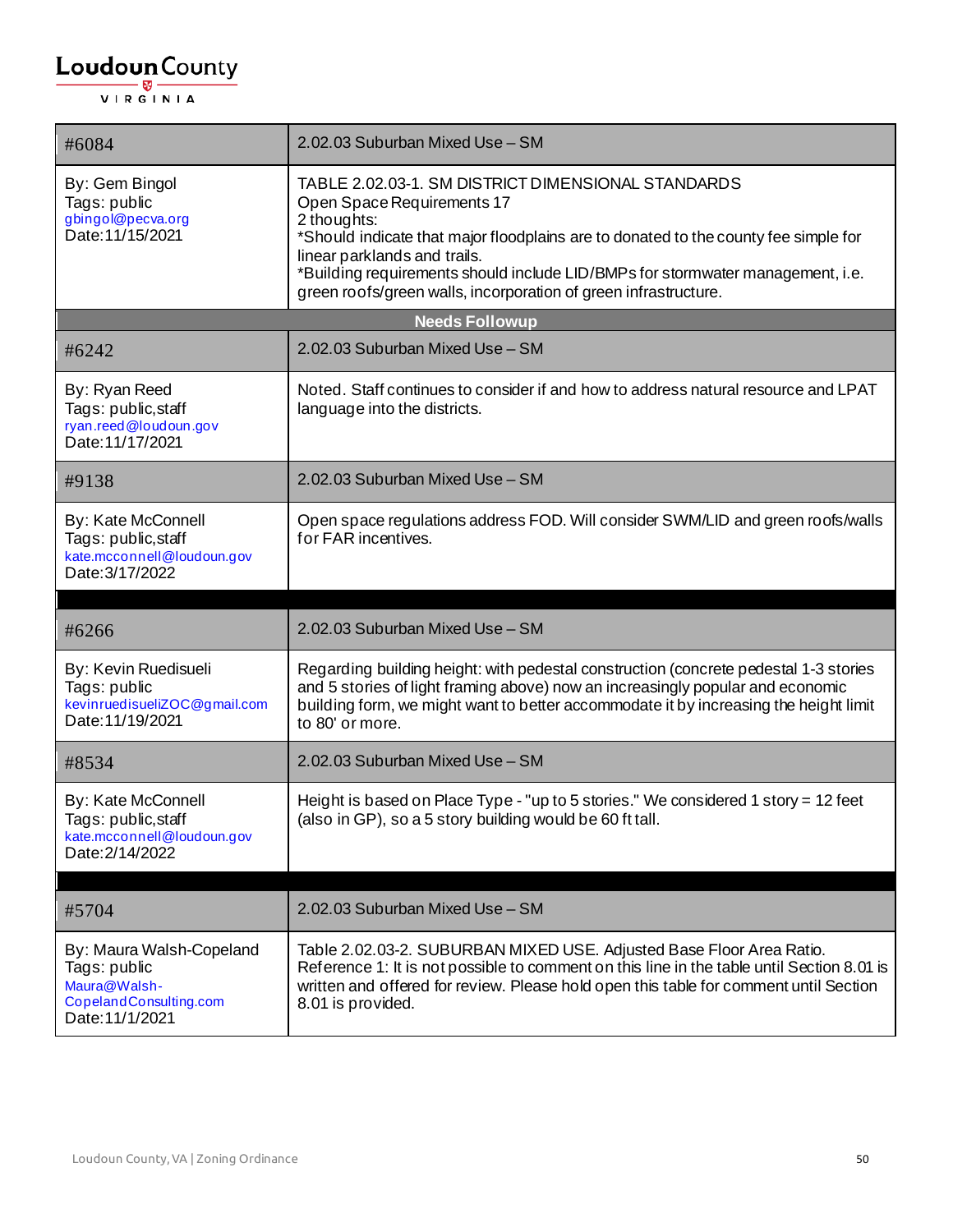| #5777                                                                                      | 2.02.03 Suburban Mixed Use - SM                                                                                                                                                                                                                                                                                                                                                                                        |
|--------------------------------------------------------------------------------------------|------------------------------------------------------------------------------------------------------------------------------------------------------------------------------------------------------------------------------------------------------------------------------------------------------------------------------------------------------------------------------------------------------------------------|
| By: Ryan Reed<br>Tags: public, staff<br>ryan.reed@loudoun.gov<br>Date: 11/2/2021           | Noted.                                                                                                                                                                                                                                                                                                                                                                                                                 |
| #5973                                                                                      | 2.02.04 Suburban Commercial - SC                                                                                                                                                                                                                                                                                                                                                                                       |
| By: John merrithew<br>Tags: public<br>Date: 11/11/2021                                     | Building Requirement-7-FAR: I don't understand the need for an FAR limitation if we<br>have lot coverage and floor area limits. Won't the parking requirements and floor area<br>limits serve to limit the FAR? I also don't understand the need for footnote #5, which<br>seems to require a rezoning that limits the FAR to the district max. Are none of the<br>existing commercial sites going to be zoned SC(NC)? |
| #9273                                                                                      | 2.02.04 Suburban Commercial - SC                                                                                                                                                                                                                                                                                                                                                                                       |
| By: Kate McConnell<br>Tags: public, staff<br>kate.mcconnell@loudoun.gov<br>Date: 3/28/2022 | I don't understand the question, but the FAR limitations are consistent with the current<br>regulations. They allow an individual property to exceed the 1.0 FAR max (up to 2.0)<br>provided the entire district is still limited to 1.0 FAR total. Also, max 1.0 total FAR is<br>consistent with the Place Type.                                                                                                      |
| #6030                                                                                      | 2.02.04 Suburban Commercial - SC                                                                                                                                                                                                                                                                                                                                                                                       |
| By: Maura Walsh-Copeland<br>Tags: public<br>mwalshcopeland@gmail.com<br>Date: 11/14/2021   | 2.02.04.G Suburban Commercial - SC. Pedestrian and Bicycle Network. Shouldn't<br>this include specific language to include the Linear Parks and Trails Framework Plan?<br>It alludes to that being covered, but it isn't mentioned explicitly.                                                                                                                                                                         |
| #9272                                                                                      | 2.02.04 Suburban Commercial - SC                                                                                                                                                                                                                                                                                                                                                                                       |
| By: Kate McConnell<br>Tags: public, staff<br>kate.mcconnell@loudoun.gov<br>Date: 3/28/2022 | Ped/Bike Network moved to Development Standards and implement the 2019 GP and<br>CTP.                                                                                                                                                                                                                                                                                                                                  |
| #5974                                                                                      | 2.02.04 Suburban Commercial - SC                                                                                                                                                                                                                                                                                                                                                                                       |
| By: John merrithew<br>Tags: public<br>Date: 11/11/2021                                     | The open space requirement of 20% seems steep for an individual lot.                                                                                                                                                                                                                                                                                                                                                   |
| #9271                                                                                      | 2.02.04 Suburban Commercial - SC                                                                                                                                                                                                                                                                                                                                                                                       |
| By: Kate McConnell<br>Tags: public, staff<br>kate.mcconnell@loudoun.gov<br>Date: 3/28/2022 | Reduced to 5% to ensure not all open space is landscaped open space.                                                                                                                                                                                                                                                                                                                                                   |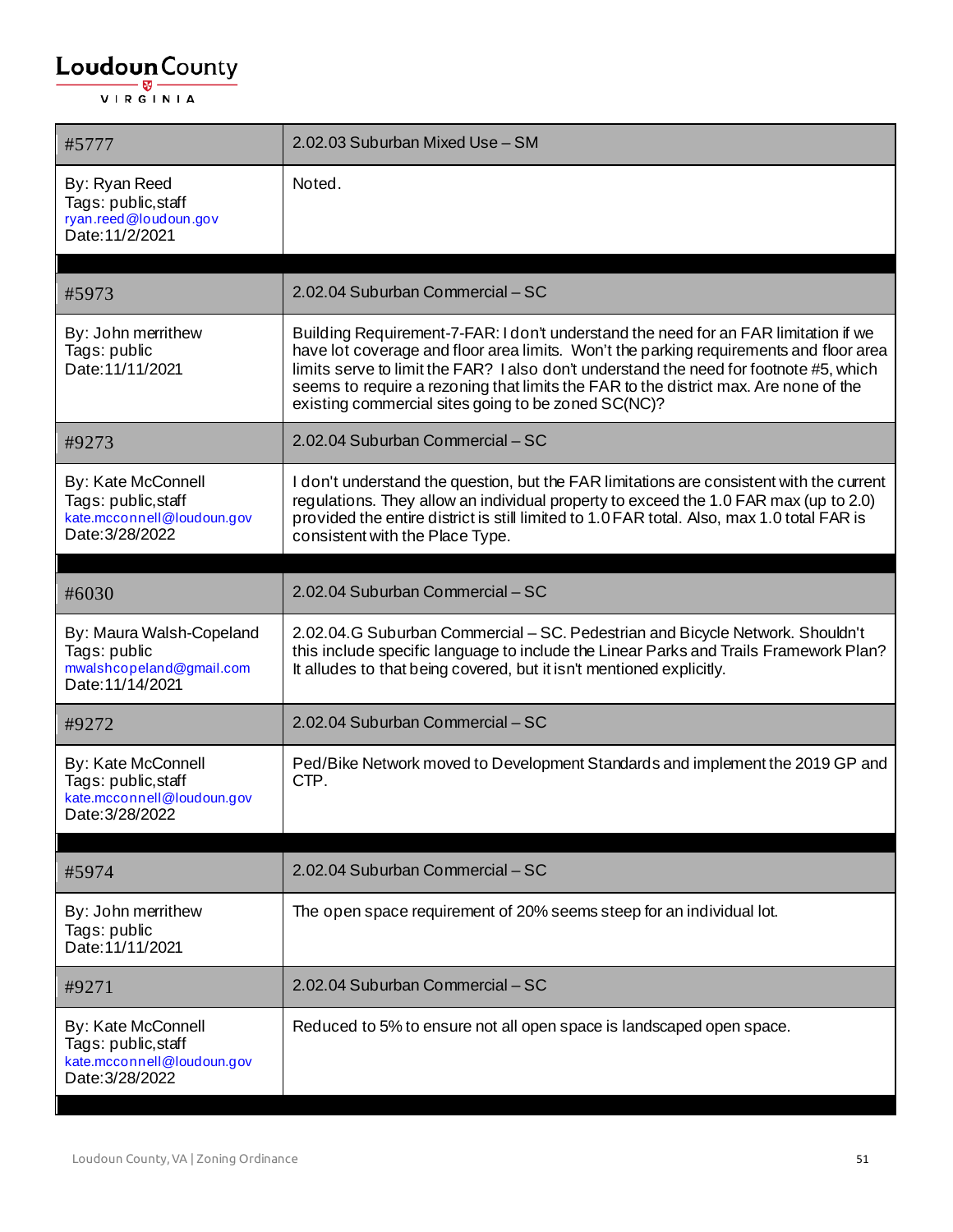| #5801                                                                                             | 2.02.04 Suburban Commercial - SC                                                                                                                                                                                                                                                                                                                                                                                                                                                            |
|---------------------------------------------------------------------------------------------------|---------------------------------------------------------------------------------------------------------------------------------------------------------------------------------------------------------------------------------------------------------------------------------------------------------------------------------------------------------------------------------------------------------------------------------------------------------------------------------------------|
| By: John Merrithew<br>Tags: public<br>Date: 11/3/2021                                             | I suggest we go back to the use table and allow multi family, second floor residential<br>as a use and include residential standards in the district.                                                                                                                                                                                                                                                                                                                                       |
| #6074                                                                                             | 2.02.04 Suburban Commercial - SC                                                                                                                                                                                                                                                                                                                                                                                                                                                            |
| By: Jean Ault<br>Tags: public<br>jean.ault@gmail.com<br>Date: 11/14/2021                          | I agree with John here. I hate to see this district exclude residential. Shouldn't we<br>want many of our commercial areas to trend toward mix use?                                                                                                                                                                                                                                                                                                                                         |
| #9270                                                                                             | 2.02.04 Suburban Commercial - SC                                                                                                                                                                                                                                                                                                                                                                                                                                                            |
| By: Kate McConnell<br>Tags: public, staff<br>kate.mcconnell@loudoun.gov<br>Date: 3/28/2022        | Residential is not consistent with the uses in the Place Type.                                                                                                                                                                                                                                                                                                                                                                                                                              |
| #5972                                                                                             | 2.02.04 Suburban Commercial - SC                                                                                                                                                                                                                                                                                                                                                                                                                                                            |
| By: John Merrithew<br>Tags: public<br>Date: 11/11/2021                                            | Yards-Adjacent to Roads (max)the difference between districts (30 ft and 40 ft seems<br>insignificant. Suggest they be the same.                                                                                                                                                                                                                                                                                                                                                            |
| #5706                                                                                             | 2.02.04 Suburban Commercial - SC                                                                                                                                                                                                                                                                                                                                                                                                                                                            |
| By: Maura Walsh-Copeland                                                                          | 2.02.04-1. SUBURBAN COMMERCIAL. Dimensional Standards. Why was the                                                                                                                                                                                                                                                                                                                                                                                                                          |
| Tags: public<br>Maura@Walsh-<br>CopelandConsulting.com<br>Date: 11/1/2021                         | "adjacent to Residential Districts or Res uses" changed from PD-CC 100' yard down<br>to 50' yard?                                                                                                                                                                                                                                                                                                                                                                                           |
| #5814                                                                                             | 2.02.04 Suburban Commercial - SC                                                                                                                                                                                                                                                                                                                                                                                                                                                            |
| <b>By: Kate McConnell</b><br>Tags: public, staff<br>kate.mcconnell@loudoun.gov<br>Date: 11/3/2021 | A general intent of the 2019 General Plan is to achieve more compact, walkable<br>development pattern. Additionally, the smaller commercial development sizes and<br>more pedestrian oriented development pattern is intended to be integrated into<br>residential districts, rather than separated with large swaths of land. Transition<br>standards to be provided in development standards will regulate the transition<br>between commercial and residential uses to minimize impacts. |
| #5794                                                                                             | 2.02.04 Suburban Commercial - SC                                                                                                                                                                                                                                                                                                                                                                                                                                                            |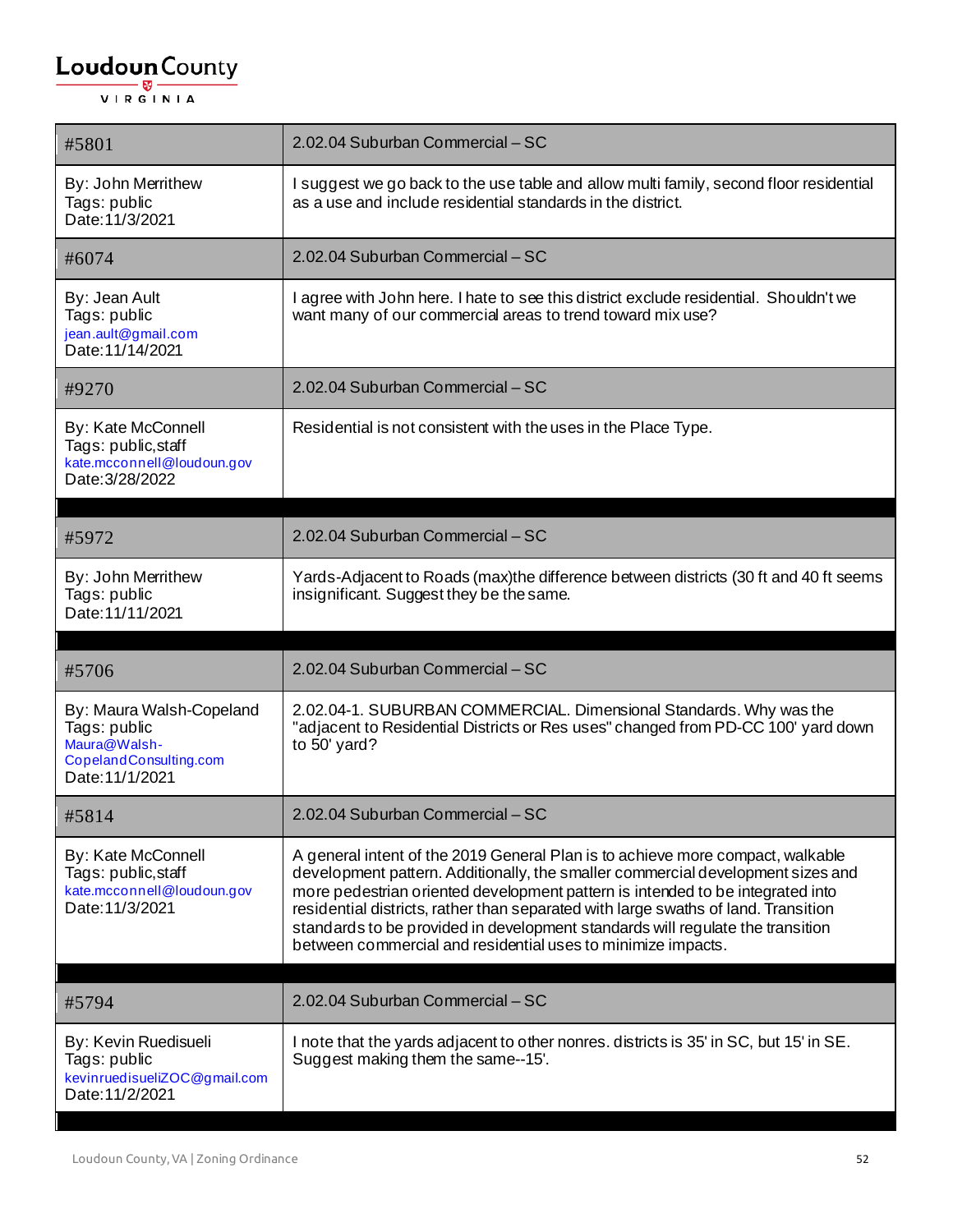| #6246                                                                                      | 2.02.05 Suburban Employment - SE                                                                                                                                                                                                                            |
|--------------------------------------------------------------------------------------------|-------------------------------------------------------------------------------------------------------------------------------------------------------------------------------------------------------------------------------------------------------------|
| By: Rich Brittingham<br>Tags: public<br>rbrittingham@dewberry.com<br>Date: 11/17/2021      | E. Road Network 1 & 2;<br>This language is a challenge to enforce/review.<br>"Blocks where feasible" - who is the judge on "feasible"?                                                                                                                      |
| #9490                                                                                      | 2.02.05 Suburban Employment - SE                                                                                                                                                                                                                            |
| By: Kate McConnell<br>Tags: public, staff<br>kate.mcconnell@loudoun.gov<br>Date: 4/6/2022  | Addressed in Road Network development standards                                                                                                                                                                                                             |
| #5795                                                                                      | 2.02.05 Suburban Employment - SE                                                                                                                                                                                                                            |
| By: Kevin Ruedisueli<br>Tags: public<br>kevinruedisueliZOC@gmail.com<br>Date: 11/2/2021    | Line 8 in the dimensional standards says 25' or greater if req. for fire protection. Since<br>25' is a minimum, any building code requirement that necessitates a greater<br>separation need not be mentioned here. Suggest removing the unneeded language. |
| #9250                                                                                      | 2.02.05 Suburban Employment - SE                                                                                                                                                                                                                            |
| By: Kate McConnell<br>Tags: public, staff<br>kate.mcconnell@loudoun.gov<br>Date: 3/24/2022 | Retaining to ensure the potential conflict is acknowledged and reduce potential for<br>push back if the larger setback is required.                                                                                                                         |
| #5869                                                                                      | 2.02.05 Suburban Employment - SE                                                                                                                                                                                                                            |
| By: Charles Houston<br>Tags: public<br>CharlesHouston3@yahoo.com<br>Date: 11/4/2021        | 2.02.01 Suburban Employment area. I will abstain from commenting on the SPA and<br>TPA as I'm not familiar with them, have no stake in those areas, and trust he judgment<br>of ZOC members who know those areas and have stakes there.                     |
|                                                                                            | I am surprised that comments on this area were made only by two residents of the<br>RPA.                                                                                                                                                                    |
| #9248                                                                                      | 2.02.05 Suburban Employment - SE                                                                                                                                                                                                                            |
| By: Kate McConnell<br>Tags: public, staff<br>kate.mcconnell@loudoun.gov<br>Date: 3/24/2022 | acknowledged                                                                                                                                                                                                                                                |
|                                                                                            |                                                                                                                                                                                                                                                             |
| #6031                                                                                      | 2.02.05 Suburban Employment - SE                                                                                                                                                                                                                            |

Loudoun County, VA | Zoning Ordinance 53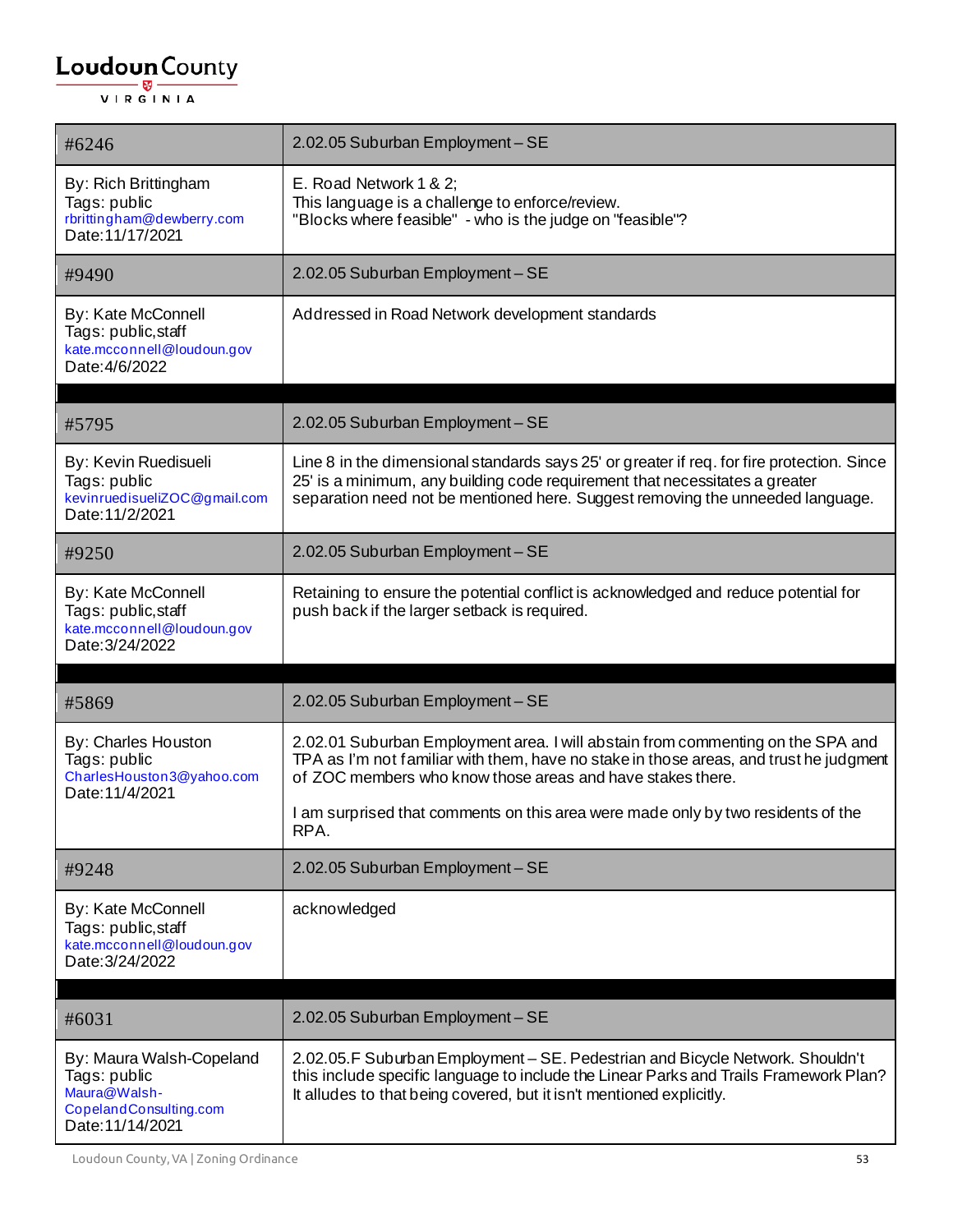| #9247                                                                                                 | 2.02.05 Suburban Employment - SE                                                                                                                                                                                                                                                                                                                                                                                                                                    |
|-------------------------------------------------------------------------------------------------------|---------------------------------------------------------------------------------------------------------------------------------------------------------------------------------------------------------------------------------------------------------------------------------------------------------------------------------------------------------------------------------------------------------------------------------------------------------------------|
| By: Kate McConnell<br>Tags: public, staff<br>kate.mcconnell@loudoun.gov<br>Date: 3/24/2022            | Bike/ped Network moved to Development Standards. Regardless, the ZO implements<br>the GP and the CTP. The LPAT should be incentivized, but not required, in the<br>Development Standards.                                                                                                                                                                                                                                                                           |
| #6245                                                                                                 | 2.02.05 Suburban Employment - SE                                                                                                                                                                                                                                                                                                                                                                                                                                    |
| By: Rich Brittingham<br>Tags: public<br>rbrittingham@dewberry.com<br>Date: 11/17/2021                 | Applicability Section - "Place Type": This precludes this district from any other place<br>types then what is listed. While that is consistent with Comp Plan, this should not be<br>in the ZO, it is Comp Plan languge. Its precludes BOS ability to evaluate applications<br>on case by case basis.                                                                                                                                                               |
| #9246                                                                                                 | 2.02.05 Suburban Employment - SE                                                                                                                                                                                                                                                                                                                                                                                                                                    |
| By: Kate McConnell<br>Tags: public, staff<br>kate.mcconnell@loudoun.gov<br>Date: 3/24/2022            | The place types where this district is located are expansive and cover the location<br>where the majority of employment uses in the SPA are located.                                                                                                                                                                                                                                                                                                                |
| #5707                                                                                                 | 2.02.05 Suburban Employment - SE                                                                                                                                                                                                                                                                                                                                                                                                                                    |
| By: Maura Walsh-Copeland<br>Tags: public<br>Maura@Walsh-<br>CopelandConsulting.com<br>Date: 11/1/2021 | 2.02.05-1 SUBURBAN EMPLOYMENT. Dimensional Standards. Why was the<br>"adjacent to Ag and Res districts or Res uses" changed from PD-IP 75' to 50'?                                                                                                                                                                                                                                                                                                                  |
| #5815                                                                                                 | 2.02.05 Suburban Employment-SE                                                                                                                                                                                                                                                                                                                                                                                                                                      |
| By: Kate McConnell<br>Tags: public, staff<br>kate.mcconnell@loudoun.gov<br>Date: 11/3/2021            | Suburban Employment consolidates PD-IP and PD-OP. The yard requirement for PD-<br>OP is 50'. Since not all uses in the SE district would have the impact of the uses<br>permitted in PD-IP, the lesser yard is applied. Staff will further evaluate an increased<br>yard adjacent to residential districts for uses with greater impacts on residential uses,<br>such as data centers and include this requirement in the Use-Specific Standards as<br>appropriate. |
| #6032                                                                                                 | 2.02.06 Suburban Industrial - SI                                                                                                                                                                                                                                                                                                                                                                                                                                    |
| By: Maura Walsh-Copeland<br>Tags: public<br>mwalshcopeland@gmail.com<br>Date: 11/14/2021              | 2.02.06.D Suburban Industrial – SI. Pedestrian and Bicycle Network. Again, Shouldn't<br>this include specific language to include the Linear Parks and Trails Framework Plan?                                                                                                                                                                                                                                                                                       |
| #9234                                                                                                 | 2.02.06 Suburban Industrial - SI                                                                                                                                                                                                                                                                                                                                                                                                                                    |
| By: Kate McConnell<br>Tags: public, staff<br>kate.mcconnell@loudoun.gov<br>Date: 3/24/2022            | Bik/Ped network moved to development standards; however, the ZO implements the<br>GP and the CTP. The ZO should include regulations that incentivize the LPAT.                                                                                                                                                                                                                                                                                                      |

Loudoun County, VA | Zoning Ordinance 54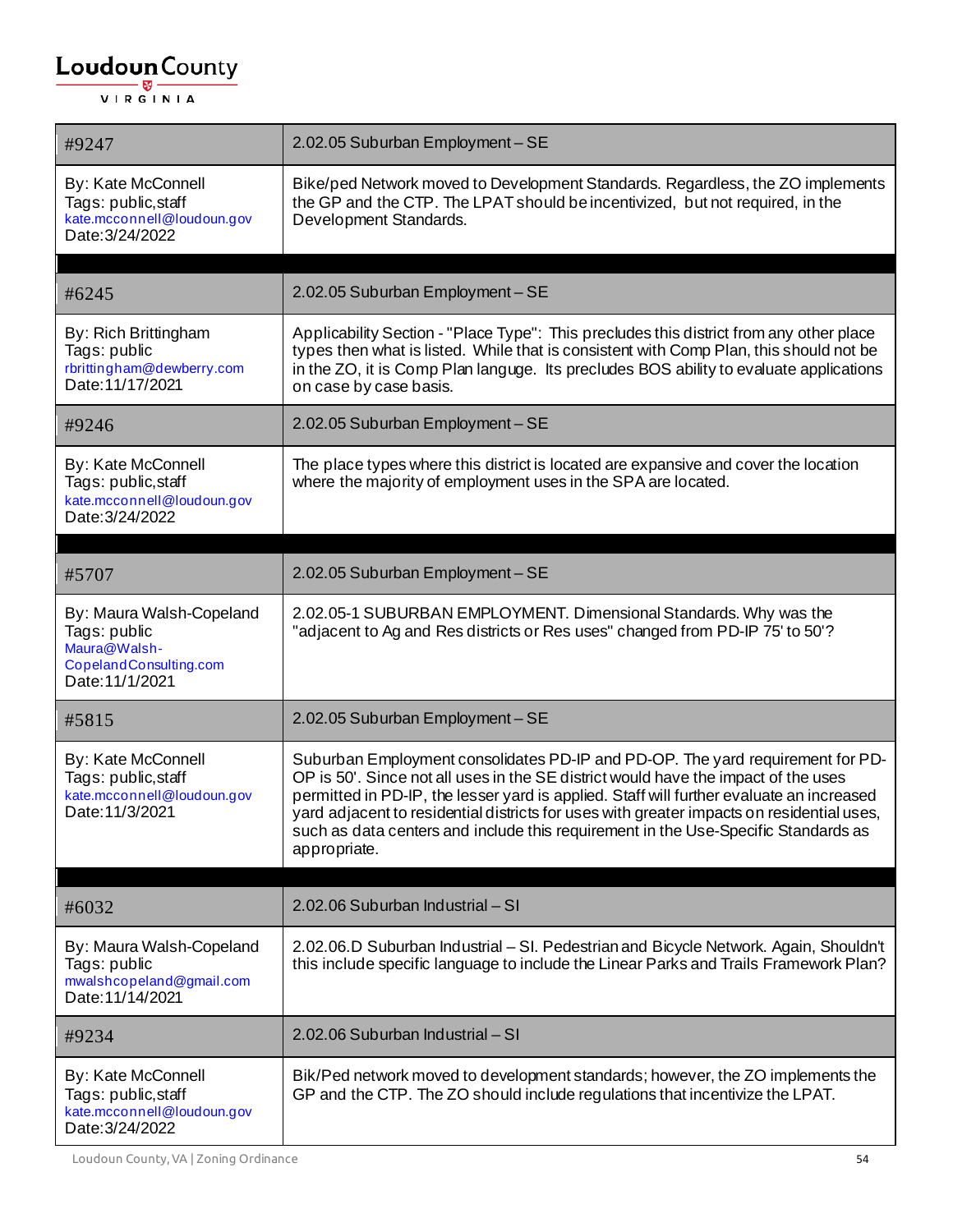r

| #6082                                                                                                 | 2.02.06 Suburban Industrial - SI                                                                                                                                                                                                                                                                                                                                                                                                                                                                                                                                                                                           |
|-------------------------------------------------------------------------------------------------------|----------------------------------------------------------------------------------------------------------------------------------------------------------------------------------------------------------------------------------------------------------------------------------------------------------------------------------------------------------------------------------------------------------------------------------------------------------------------------------------------------------------------------------------------------------------------------------------------------------------------------|
| By: Jean Ault<br>Tags: public<br>jean.ault@gmail.com<br>Date: 11/15/2021                              | For sidewalks or shared use paths - it reads that they must be provided, but should<br>there be guidance as to which one? Is that guidance covered by CTP, FSM, or<br>elsewhere?                                                                                                                                                                                                                                                                                                                                                                                                                                           |
| #9031                                                                                                 | 2.02.06 Suburban Industrial - SI                                                                                                                                                                                                                                                                                                                                                                                                                                                                                                                                                                                           |
| By: Kate McConnell<br>Tags: public, staff<br>kate.mcconnell@loudoun.gov<br>Date: 3/10/2022            | Addressed in Bike/Ped development standards.                                                                                                                                                                                                                                                                                                                                                                                                                                                                                                                                                                               |
| #5708                                                                                                 | 2.02.06 Suburban Industrial - SI                                                                                                                                                                                                                                                                                                                                                                                                                                                                                                                                                                                           |
| By: Maura Walsh-Copeland<br>Tags: public<br>Maura@Walsh-<br>CopelandConsulting.com<br>Date: 11/1/2021 | 2.02.06-1 SUBURBAN INDUSTRIAL Dimensional Standards. Generally, why was the<br>yard standard "Adjacent to Roads" changed from 35' to 30'?                                                                                                                                                                                                                                                                                                                                                                                                                                                                                  |
| #5816                                                                                                 | 2.02.06 Suburban Industrial - SI                                                                                                                                                                                                                                                                                                                                                                                                                                                                                                                                                                                           |
| By: Kate McConnell<br>Tags: public, staff<br>kate.mcconnell@loudoun.gov<br>Date: 11/3/2021            | A yard adjacent to roads that includes a 25 foot parking setback and a 35 foot building<br>setback is a typical requirement in PD districts. The 2019 GP does not support parking<br>between a building and the road. To align with the Plan, staff eliminated the<br>differentiation between the building and parking setbacks since it allows parking to be<br>closer to the road than the associated building and made a general 30 foot yard along<br>roads requirement. Note that this yard would not apply if a greater setback is required<br>by the Road Corridor Setbacks in 5.07.02 (currently Table 5-1403(B)). |
| #5713                                                                                                 | 2.02.07 Suburban Mineral Extraction - SME                                                                                                                                                                                                                                                                                                                                                                                                                                                                                                                                                                                  |
| By: Rich Brittingham<br>Tags: public<br>rbrittingham@dewberry.com<br>Date: 11/1/2021                  | for all Mineral Extraction districts:<br>Open space min of 50% not appropriate/confusing for mineral extraction.<br>Does ultimate reclamation plan count towards the ultimate open space<br>o<br>requirement? Ultimately these uses all are turned into 100% open space lakes etc<br>after mining is complete<br>Despite language in the comprehensive plan, we need to be encouraging<br>0<br>efficient use of these sites, maximizing yield, if open space means 50% must remain<br>un-disturbed, that is in conflict with how these sites should be treated.                                                            |
|                                                                                                       | <b>Needs Followup</b>                                                                                                                                                                                                                                                                                                                                                                                                                                                                                                                                                                                                      |
| #5779                                                                                                 | 2.02.07 Suburban Mineral Extraction - SME                                                                                                                                                                                                                                                                                                                                                                                                                                                                                                                                                                                  |
| By: Ryan Reed<br>Tags: public, staff<br>ryan.reed@loudoun.gov<br>Date: 11/2/2021                      | Noted. Staff will take under consideration.                                                                                                                                                                                                                                                                                                                                                                                                                                                                                                                                                                                |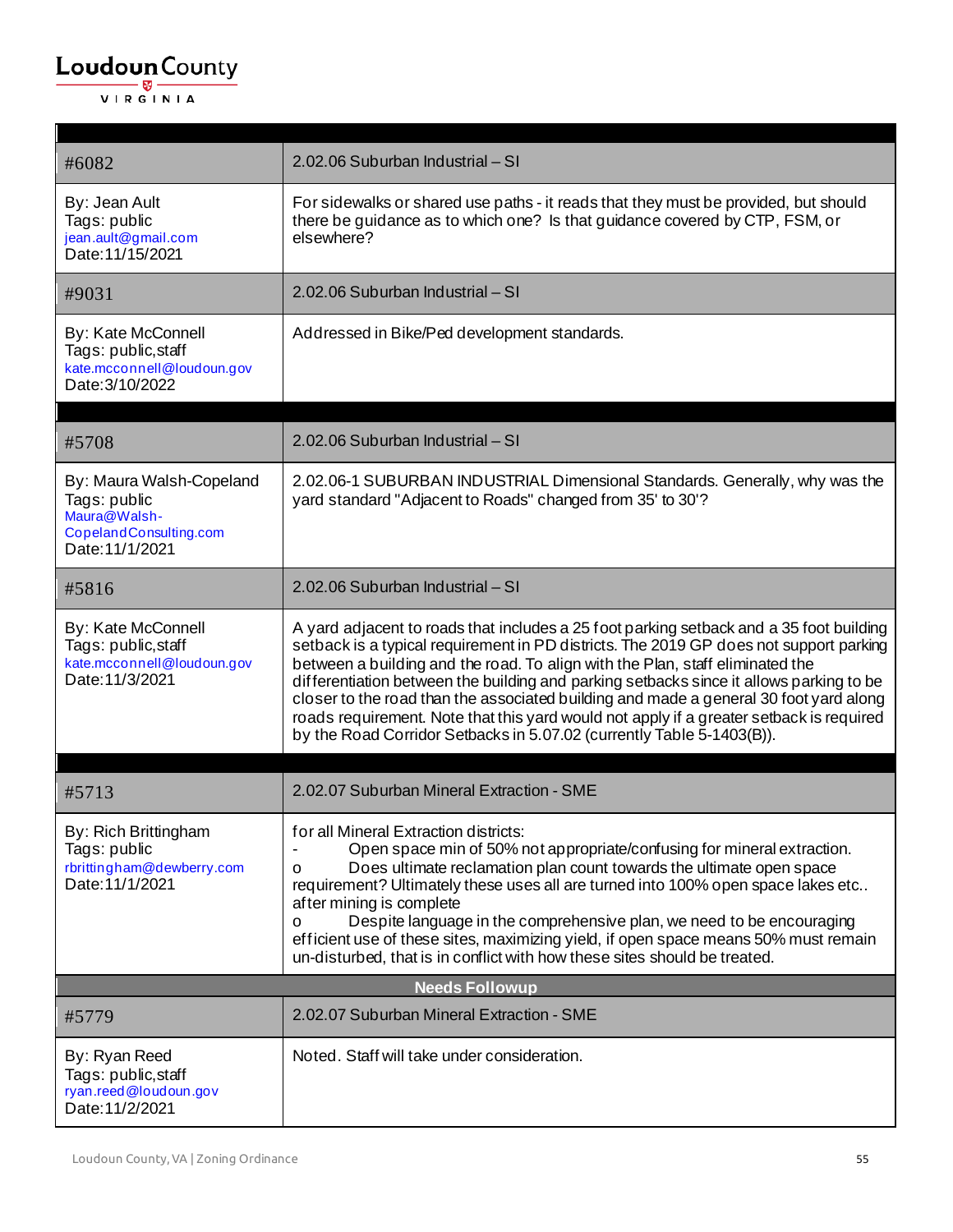| #9057                                                                                                  | 2.02.07 Suburban Mineral Extraction - SME                                                                                                                                                                                                                                                                                                                                  |
|--------------------------------------------------------------------------------------------------------|----------------------------------------------------------------------------------------------------------------------------------------------------------------------------------------------------------------------------------------------------------------------------------------------------------------------------------------------------------------------------|
| By: Kate McConnell<br>Tags: public, staff<br>kate.mcconnell@loudoun.gov<br>Date: 3/14/2022             | Open space requirement is 30% in SPA; 20% in JLMA. Only in the TPA, where open<br>space is a principal part of the development pattern is the requirement 50%. Since it is<br>critical to the development pattern and could be provided to screen use from the road,<br>the requirement continues to apply. Other comments should be addressed in open<br>space standards. |
| #6033                                                                                                  | 2.02.07 Suburban Mineral Extraction - SME                                                                                                                                                                                                                                                                                                                                  |
| By: Maura Walsh-Copeland<br>Tags: public<br>Maura@Walsh-<br>CopelandConsulting.com<br>Date: 11/14/2021 | 2.02.07. F Suburban Mineral Extraction - SME. Pedestrian and Bicycle Network.<br>Shouldn't this include specific language to include the Linear Parks and Trails<br>Framework Plan? It alludes to that being covered, but it isn't mentioned explicitly.                                                                                                                   |
| #9056                                                                                                  | 2.02.07 Suburban Mineral Extraction - SME                                                                                                                                                                                                                                                                                                                                  |
| By: Kate McConnell<br>Tags: public, staff<br>kate.mcconnell@loudoun.gov<br>Date: 3/14/2022             | Moved Ped/Bike Network to Development Standards. LPAT is referenced.                                                                                                                                                                                                                                                                                                       |
|                                                                                                        |                                                                                                                                                                                                                                                                                                                                                                            |
|                                                                                                        |                                                                                                                                                                                                                                                                                                                                                                            |
| #5711                                                                                                  | 2.03.01 Transition Large Lot Neighborhood - TLN-10, TLN-3, TLN-1                                                                                                                                                                                                                                                                                                           |
| By: Maura Walsh-Copeland<br>Tags: public<br>Maura@Walsh-<br>CopelandConsulting.com<br>Date: 11/1/2021  | 2.03.01.F. TRANSITION LARGE LOT NEIGHBORHOOD. Siting of Open Space. Is<br>there a way to make it more clear in F that the open space "provided on lots in the<br>subdivision" must be contiguous?                                                                                                                                                                          |
|                                                                                                        | <b>Needs Followup</b>                                                                                                                                                                                                                                                                                                                                                      |
| #5781                                                                                                  | 2.03.01 Transition Large Lot Neighborhood - TLN-10, TLN-3, TLN-1                                                                                                                                                                                                                                                                                                           |
| By: Ryan Reed<br>Tags: public, staff<br>ryan.reed@loudoun.gov<br>Date: 11/2/2021                       | Noted. Staff will take this under consideration.                                                                                                                                                                                                                                                                                                                           |
| #9048                                                                                                  | 2.03.01 Transition Large Lot Neighborhood - TLN-10, TLN-3, TLN-1                                                                                                                                                                                                                                                                                                           |
| By: Kate McConnell<br>Tags: public, staff<br>kate.mcconnell@loudoun.gov<br>Date: 3/14/2022             | Requiring contiguous open space should be addressed in the open space<br>development standards.                                                                                                                                                                                                                                                                            |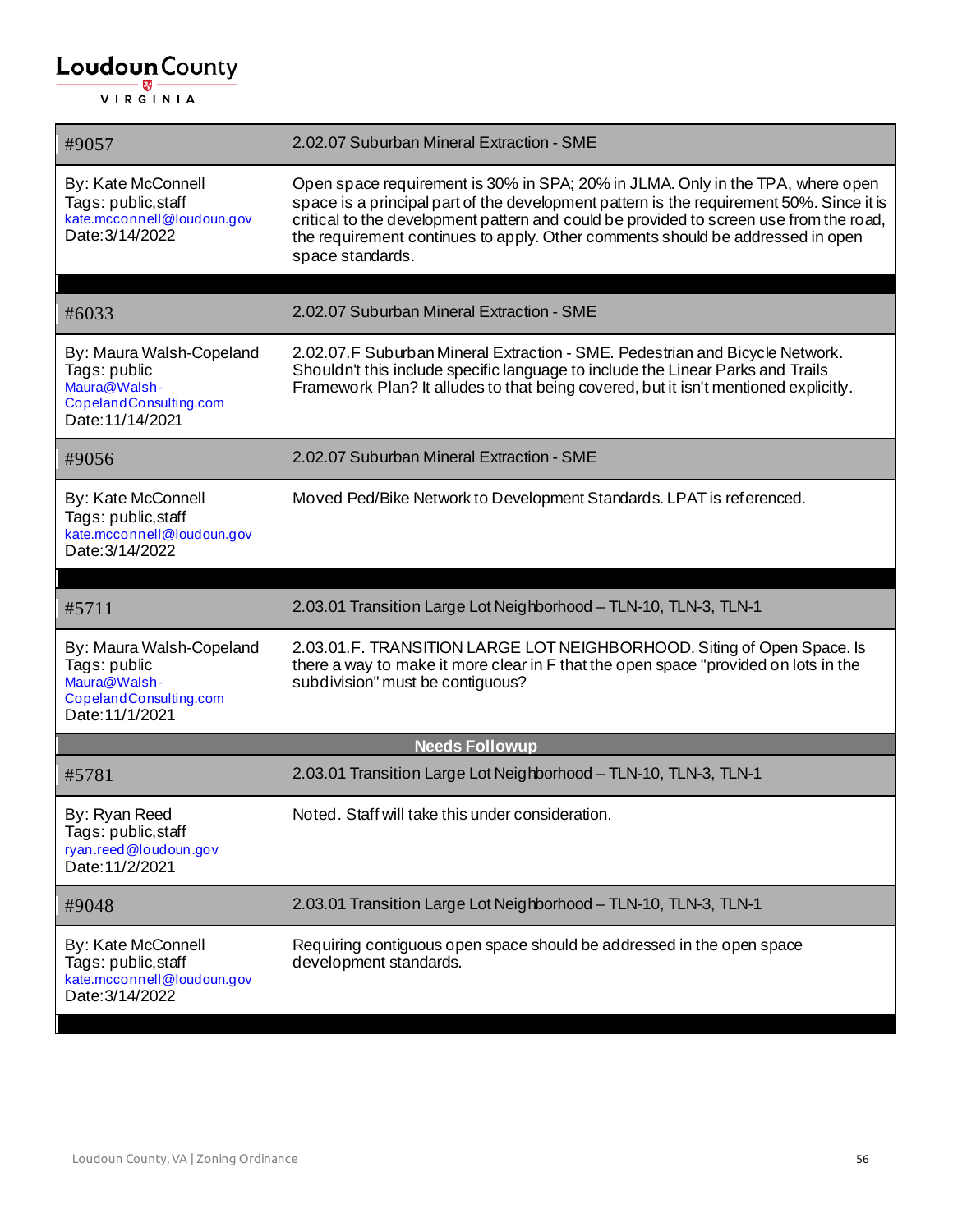| #5796                                                                                     | 2.03.01 Transition Large Lot Neighborhood - TLN-10, TLN-3, TLN-1                                                                                                                                                                                                                                                          |
|-------------------------------------------------------------------------------------------|---------------------------------------------------------------------------------------------------------------------------------------------------------------------------------------------------------------------------------------------------------------------------------------------------------------------------|
| By: Kevin Ruedisueli<br>Tags: public<br>kevinruedisueliZOC@gmail.com<br>Date: 11/2/2021   | The map provided to us for the Transition Policy area does not clearly identify where<br>these different districts go. For example is all of the Lower Sycolin and Middle Goose to<br>be TLN-10?                                                                                                                          |
| #8896                                                                                     | 2.03.01 Transition Large Lot Neighborhood - TLN-10, TLN-3, TLN-1                                                                                                                                                                                                                                                          |
| By: Kate McConnell<br>Tags: public, staff<br>kate.mcconnell@loudoun.gov<br>Date: 3/1/2022 | The zoning map in WebLOGIS shows the subdistricts. They will not change.                                                                                                                                                                                                                                                  |
|                                                                                           |                                                                                                                                                                                                                                                                                                                           |
| #5809                                                                                     | 2.03.01 Transition Large Lot Neighborhood - TLN-10, TLN-3, TLN-1                                                                                                                                                                                                                                                          |
| By: Gem Bingol<br>Tags: public<br>gbingol@pecva.org                                       | I. Pedestrian and Bicycle Network 4.a Why start with "If" since it's later followed by All<br>development plans must provide?                                                                                                                                                                                             |
| Date: 11/3/2021                                                                           | Trail connections for LPAT would more likely be along streams than roads, so that<br>should be mentioned as another connection point to consider.                                                                                                                                                                         |
| #8895                                                                                     | 2.03.01 Transition Large Lot Neighborhood - TLN-10, TLN-3, TLN-1                                                                                                                                                                                                                                                          |
| By: Kate McConnell<br>Tags: public, staff<br>kate.mcconnell@loudoun.gov<br>Date: 3/1/2022 | Moved to 5.15 in Development Standards. LPAT referenced.                                                                                                                                                                                                                                                                  |
| #5872                                                                                     | 2.03.01 Transition Large Lot Neighborhood - TLN-10, TLN-3, TLN-1                                                                                                                                                                                                                                                          |
|                                                                                           |                                                                                                                                                                                                                                                                                                                           |
| By: Charles Houston<br>Tags: public<br>CharlesHouston3@yahoo.com<br>Date: 11/4/2021       | Transition Compact Neighborhood, Transition Community Center, Transition Light<br>Industrial, Transition Industrial and Transition and Transition Mineral Extraction as I'm<br>not familiar with them, have no stake in those areas, and trust the judgment of ZOC<br>members who know those areas and have stakes there. |
| #8894                                                                                     | 2.03.01 Transition Large Lot Neighborhood - TLN-10, TLN-3, TLN-1                                                                                                                                                                                                                                                          |
| By: Kate McConnell<br>Tags: public, staff<br>kate.mcconnell@loudoun.gov<br>Date: 3/1/2022 | acknowledged.                                                                                                                                                                                                                                                                                                             |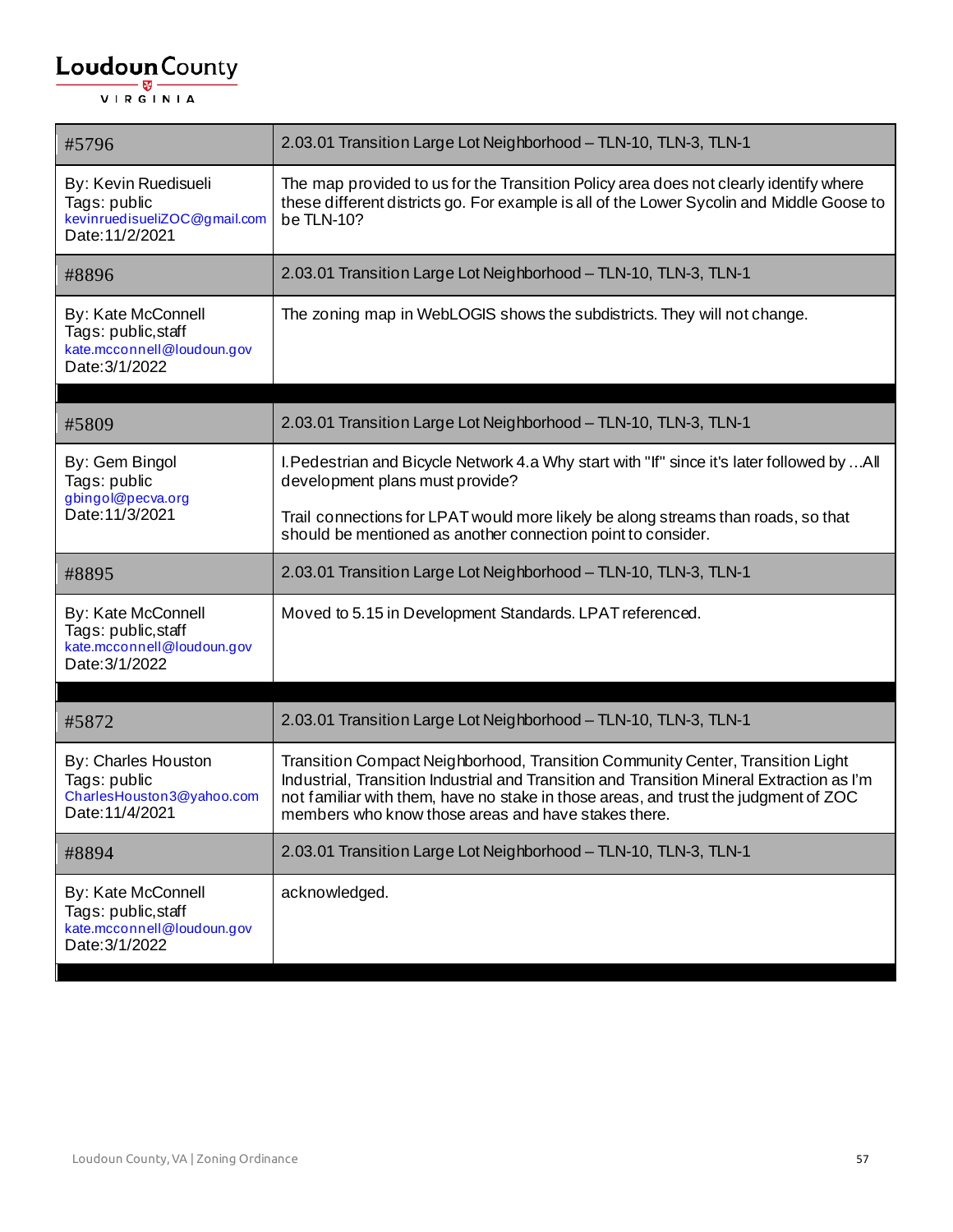| #6034                                                                                                  | 2.03.01 Transition Large Lot Neighborhood - TLN-10, TLN-3, TLN-1                                                                                                                                                                                                                                                                                                                                                                                                                                                                                                                                                                        |
|--------------------------------------------------------------------------------------------------------|-----------------------------------------------------------------------------------------------------------------------------------------------------------------------------------------------------------------------------------------------------------------------------------------------------------------------------------------------------------------------------------------------------------------------------------------------------------------------------------------------------------------------------------------------------------------------------------------------------------------------------------------|
| By: Maura Walsh-Copeland<br>Tags: public<br>mwalshcopeland@gmail.com<br>Date: 11/14/2021               | 2.03.01.F Transition Large Lot Neighborhood-TLN-10, TLN-3, TLN-1. Siting of the<br>Open Space and Building Lots. How are requirements for open space being contiguous<br>with neighboring open space lots going to be incorporated? (Per the 2019 General<br>Plan NHR Policy 6 Strategy 6.2, especially Action A).<br>Proper siting of open space has an equally important ability to protect resources than<br>just relying upon Development Standards. Are the other elements of NHR Policy 6<br>going to be covered in Development Standards, or should some of them be required<br>here to ensure protection of biodiversity? (LWC) |
| #8893                                                                                                  | 2.03.01 Transition Large Lot Neighborhood - TLN-10, TLN-3, TLN-1                                                                                                                                                                                                                                                                                                                                                                                                                                                                                                                                                                        |
| By: Kate McConnell<br>Tags: public, staff<br>kate.mcconnell@loudoun.gov<br>Date: 3/1/2022              | Open Space and Natural and Environmental Resource Development Standards, as well<br>as overlay districts address contiguity and protection of resources.                                                                                                                                                                                                                                                                                                                                                                                                                                                                                |
|                                                                                                        |                                                                                                                                                                                                                                                                                                                                                                                                                                                                                                                                                                                                                                         |
| #6035                                                                                                  | 2.03.01 Transition Large Lot Neighborhood - TLN-10, TLN-3, TLN-1                                                                                                                                                                                                                                                                                                                                                                                                                                                                                                                                                                        |
| By: Maura Walsh-Copeland<br>Tags: public<br>Maura@Walsh-<br>CopelandConsulting.com<br>Date: 11/14/2021 | 2.03.01. I Transition Large Lot Neighborhood - TLN-10, TLN-3, TLN-1. Pedestrian and<br>Bicycle Network. Shouldn't this include specific language to include the Linear Parks<br>and Trails Framework Plan? It alludes to that being covered, but it isn't mentioned<br>explicitly.                                                                                                                                                                                                                                                                                                                                                      |
| #8892                                                                                                  | 2.03.01 Transition Large Lot Neighborhood - TLN-10, TLN-3, TLN-1                                                                                                                                                                                                                                                                                                                                                                                                                                                                                                                                                                        |
| By: Kate McConnell<br>Tags: public, staff<br>kate.mcconnell@loudoun.gov<br>Date: 3/1/2022              | Moved to 5.15 Development Standards. LPAT addressed.                                                                                                                                                                                                                                                                                                                                                                                                                                                                                                                                                                                    |
|                                                                                                        |                                                                                                                                                                                                                                                                                                                                                                                                                                                                                                                                                                                                                                         |
| #6134                                                                                                  | 2.03.01 Transition Large Lot Neighborhood - TLN-10, TLN-3, TLN-1                                                                                                                                                                                                                                                                                                                                                                                                                                                                                                                                                                        |
| By: Gem Bingol<br>Tags: public<br>gbingol@pecva.org<br>Date: 11/15/2021                                | Typo--denigration should be degradation. It's found in E.2.b.2 as well as 3.a noted<br>previously.                                                                                                                                                                                                                                                                                                                                                                                                                                                                                                                                      |
| #6133                                                                                                  | 2.03.01 Transition Large Lot Neighborhood - TLN-10, TLN-3, TLN-1                                                                                                                                                                                                                                                                                                                                                                                                                                                                                                                                                                        |
| By: Gem Bingol<br>Tags: public<br>gbingol@pecva.org<br>Date: 11/15/2021                                | E. Lot Standards<br>3. Number of Groups.<br>a. Typo--denigration should be degradation                                                                                                                                                                                                                                                                                                                                                                                                                                                                                                                                                  |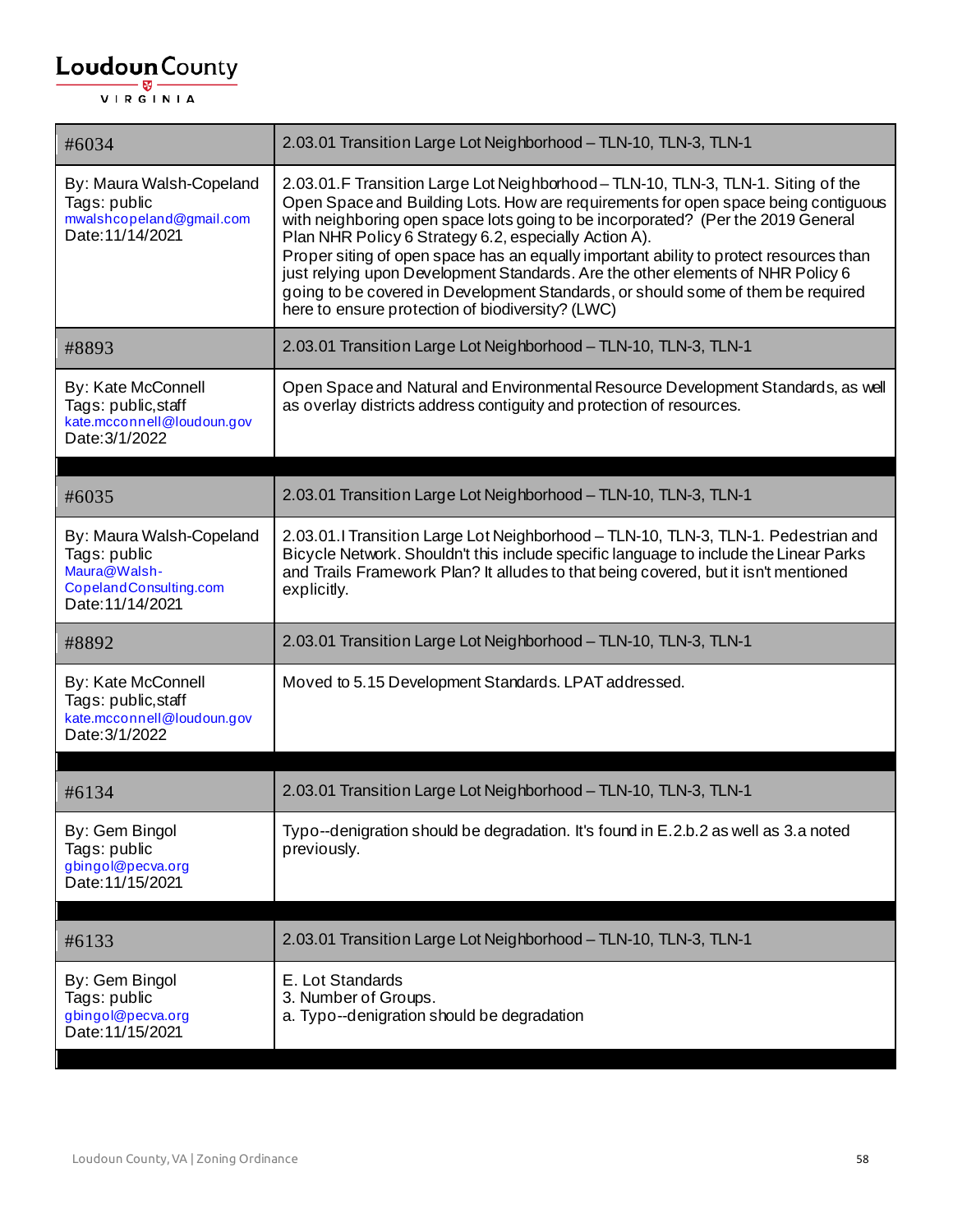| #5710                                                                                                 | 2.03.01 Transition Large Lot Neighborhood - TLN-10, TLN-3, TLN-1                                                                                                                                                                                                                                                                                                                                                                                                                                                                   |
|-------------------------------------------------------------------------------------------------------|------------------------------------------------------------------------------------------------------------------------------------------------------------------------------------------------------------------------------------------------------------------------------------------------------------------------------------------------------------------------------------------------------------------------------------------------------------------------------------------------------------------------------------|
| By: Maura Walsh-Copeland<br>Tags: public<br>Maura@Walsh-<br>CopelandConsulting.com<br>Date: 11/1/2021 | "2.03.01-1. TRANSITION LARGE LOT NEIGHBORHOOD. Dimensional Standards.<br>Why were yard setbacks ""adjacent to Roads"" changed from 35' to 30'?<br>TR-10, TR-3 and TR-1 has yard standards of ""no building shall be located within 25<br>feet of any property line."" How does than now compare with the Front (20/12/10) Side<br>(10/7/5) and Rear yard (25/25/25) dimensional standards?"                                                                                                                                        |
| #5817                                                                                                 | 2.03.01 Transition Large Lot Neighborhood - TLN-10, TLN-3, TLN-1                                                                                                                                                                                                                                                                                                                                                                                                                                                                   |
| By: Kate McConnell<br>Tags: public, staff<br>kate.mcconnell@loudoun.gov<br>Date: 11/3/2021            | Staff added the Yards adjacent to Roads dimensional standard because it did not<br>exist in the current district requirements. Therefore, if a road was not subject to the<br>Road Corridor Setbacks in Table 5-103(B), then the front yard requirement of 10-20<br>feet (depending on district) would apply. The 30 ft yard along roads (unless a greater<br>setback is required by Section 5-.07.02) addresses this missing regulation.<br>The general 25 foot yard from any property line vs the front/side/rear yard standards |
|                                                                                                       | depends on when the lot came into existence. The 25 foot yard applies only to lots<br>that existed on January 7, 2003. The front/side/rear yard requirements apply to new,<br>subdivided lots created after this date and implement the TR (to become TLN)<br>development pattern.                                                                                                                                                                                                                                                 |
| #5709                                                                                                 | 2.03.01 Transition Large Lot Neighborhood - TLN-10, TLN-3, TLN-1                                                                                                                                                                                                                                                                                                                                                                                                                                                                   |
| By: Maura Walsh-Copeland<br>Tags: public<br>Maura@Walsh-<br>CopelandConsulting.com<br>Date: 11/1/2021 | 2.03.01 TRANSITION LARGE LOT. Purpose. Bullet #9 "Nieghborhood-3" misspelling.                                                                                                                                                                                                                                                                                                                                                                                                                                                     |
| #5782                                                                                                 | 2.03.01 Transition Large Lot Neighborhood - TLN-10, TLN-3, TLN-1                                                                                                                                                                                                                                                                                                                                                                                                                                                                   |
| By: Ryan Reed<br>Tags: public, staff<br>ryan.reed@loudoun.gov<br>Date: 11/2/2021                      | Revised. Thank you.                                                                                                                                                                                                                                                                                                                                                                                                                                                                                                                |
| #5739                                                                                                 | 2.03.01 Transition Large Lot Neighborhood - TLN-10, TLN-3, TLN-1                                                                                                                                                                                                                                                                                                                                                                                                                                                                   |
| By: Rich Brittingham<br>Tags: public<br>rbrittingham@dewberry.com<br>Date: 11/1/2021                  | I do not think figures and sketches should be included n the ZO for lot layouts unless it<br>is clear they are illustrative only.                                                                                                                                                                                                                                                                                                                                                                                                  |
| #5780                                                                                                 | 2.03.01 Transition Large Lot Neighborhood - TLN-10, TLN-3, TLN-1                                                                                                                                                                                                                                                                                                                                                                                                                                                                   |
| By: Ryan Reed<br>Tags: public, staff<br>ryan.reed@loudoun.gov<br>Date: 11/2/2021                      | Noted. If and when they are added, staff will ensure it is clearly for illustrative<br>purposes only.                                                                                                                                                                                                                                                                                                                                                                                                                              |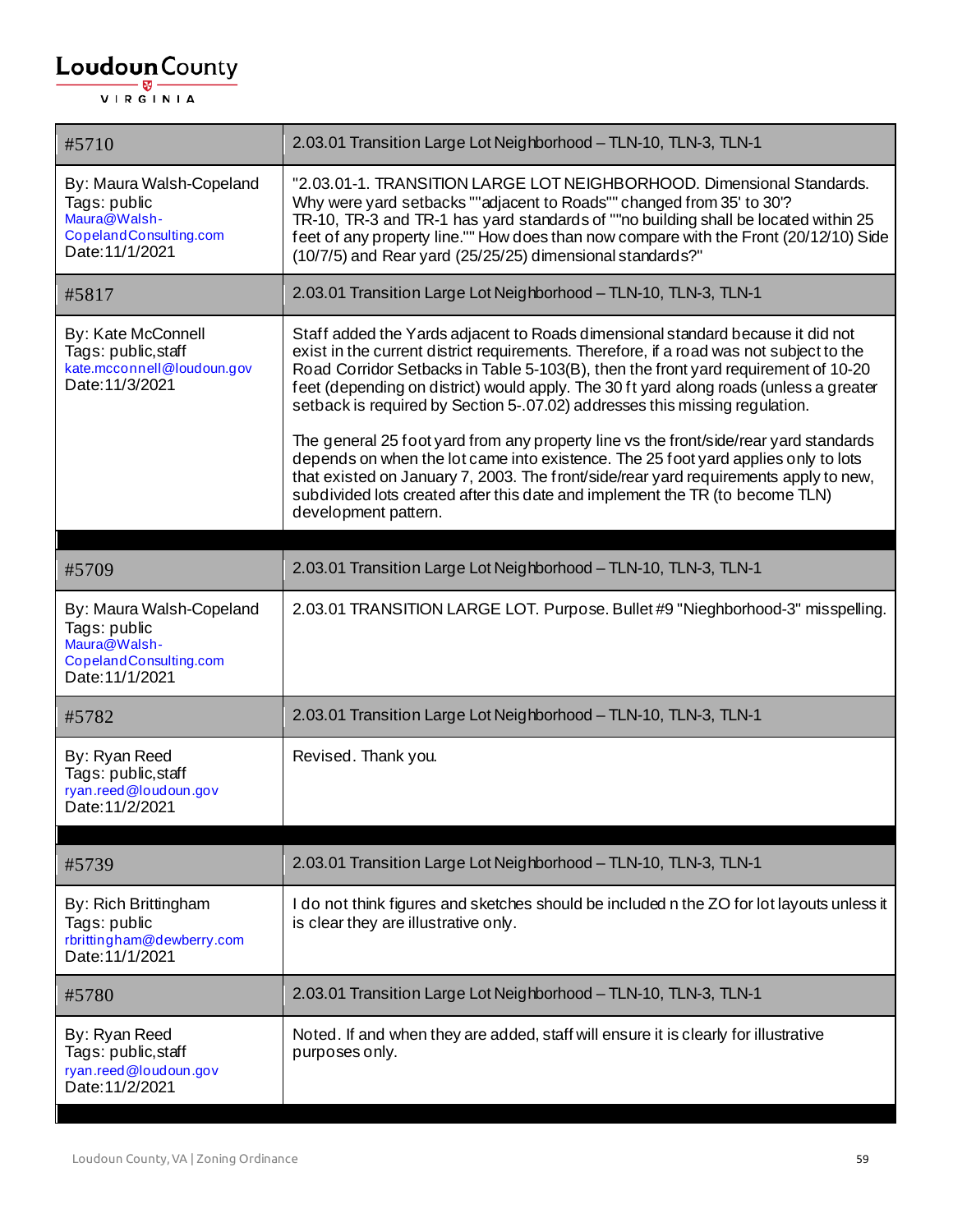| #5712                                                                                                 | 2.03.02 Transition Small Lot Neighborhood - TSN                                                                                                                                                                                                                                                                                                                                                                                                          |
|-------------------------------------------------------------------------------------------------------|----------------------------------------------------------------------------------------------------------------------------------------------------------------------------------------------------------------------------------------------------------------------------------------------------------------------------------------------------------------------------------------------------------------------------------------------------------|
| By: Maura Walsh-Copeland<br>Tags: public<br>Maura@Walsh-<br>CopelandConsulting.com<br>Date: 11/1/2021 | 2.03.02.I TRANSITION SMALL LOT NEIGHBORHOOD. Siting of Open Space. Is<br>there a way to make it more clear in I. that the open space "provided on lots in the<br>subdivision" must be contiguous?                                                                                                                                                                                                                                                        |
|                                                                                                       | <b>Needs Followup</b>                                                                                                                                                                                                                                                                                                                                                                                                                                    |
| #5783                                                                                                 | 2.03.02 Transition Small Lot Neighborhood - TSN                                                                                                                                                                                                                                                                                                                                                                                                          |
| By: Ryan Reed<br>Tags: public, staff<br>ryan.reed@loudoun.gov<br>Date: 11/2/2021                      | Noted. Staff will take this under consideration.                                                                                                                                                                                                                                                                                                                                                                                                         |
| #9049                                                                                                 | 2.03.02 Transition Small Lot Neighborhood - TSN                                                                                                                                                                                                                                                                                                                                                                                                          |
| By: Kate McConnell<br>Tags: public, staff<br>kate.mcconnell@loudoun.gov<br>Date: 3/14/2022            | Requiring contiguous open space should be addressed in the open space<br>development standards. Also, the 2019 GP policies do not indicate that require<br>contiguous open space should be achieved through regulation.                                                                                                                                                                                                                                  |
| #5797                                                                                                 | 2.03.02 Transition Small Lot Neighborhood - TSN                                                                                                                                                                                                                                                                                                                                                                                                          |
| By: Kevin Ruedisueli<br>Tags: public<br>kevinruedisueliZOC@gmail.com<br>Date: 11/2/2021               | Perimeter setback for TSN may be too large. Consider context and consider reducing.                                                                                                                                                                                                                                                                                                                                                                      |
| #9008                                                                                                 | 2.03.02 Transition Small Lot Neighborhood - TSN                                                                                                                                                                                                                                                                                                                                                                                                          |
| By: Kate McConnell<br>Tags: public, staff<br>kate.mcconnell@loudoun.gov<br>Date: 3/9/2022             | Setback is based on Transition Small Lot Neighborhood Place Type PT intent of<br>"significant perimeter and environmental buffers" and "The community is to be<br>surrounded by extensive wooded buffers maintaining the rural appearance of<br>surrounding roads." and "Transition Small Lot Neighborhood projects should be<br>surrounded by natural buffers that visually screen them from view of surrounding<br>roads and from other developments." |
| #5870                                                                                                 | 2.03.02 Transition Small Lot Neighborhood - TSN                                                                                                                                                                                                                                                                                                                                                                                                          |
| By: Charles Houston<br>Tags: public<br>CharlesHouston3@yahoo.com<br>Date: 11/4/2021                   | I will abstain from commenting on TPA Small Lot as I'm not familiar with them, have<br>no stake in those areas, and trust the judgment of ZOC members who know those<br>areas and have stakes there.                                                                                                                                                                                                                                                     |
| #8944                                                                                                 | 2.03.02 Transition Small Lot Neighborhood - TSN                                                                                                                                                                                                                                                                                                                                                                                                          |
| By: Kate McConnell<br>Tags: public, staff<br>kate.mcconnell@loudoun.gov<br>Date: 3/7/2022             | Acknowledged.                                                                                                                                                                                                                                                                                                                                                                                                                                            |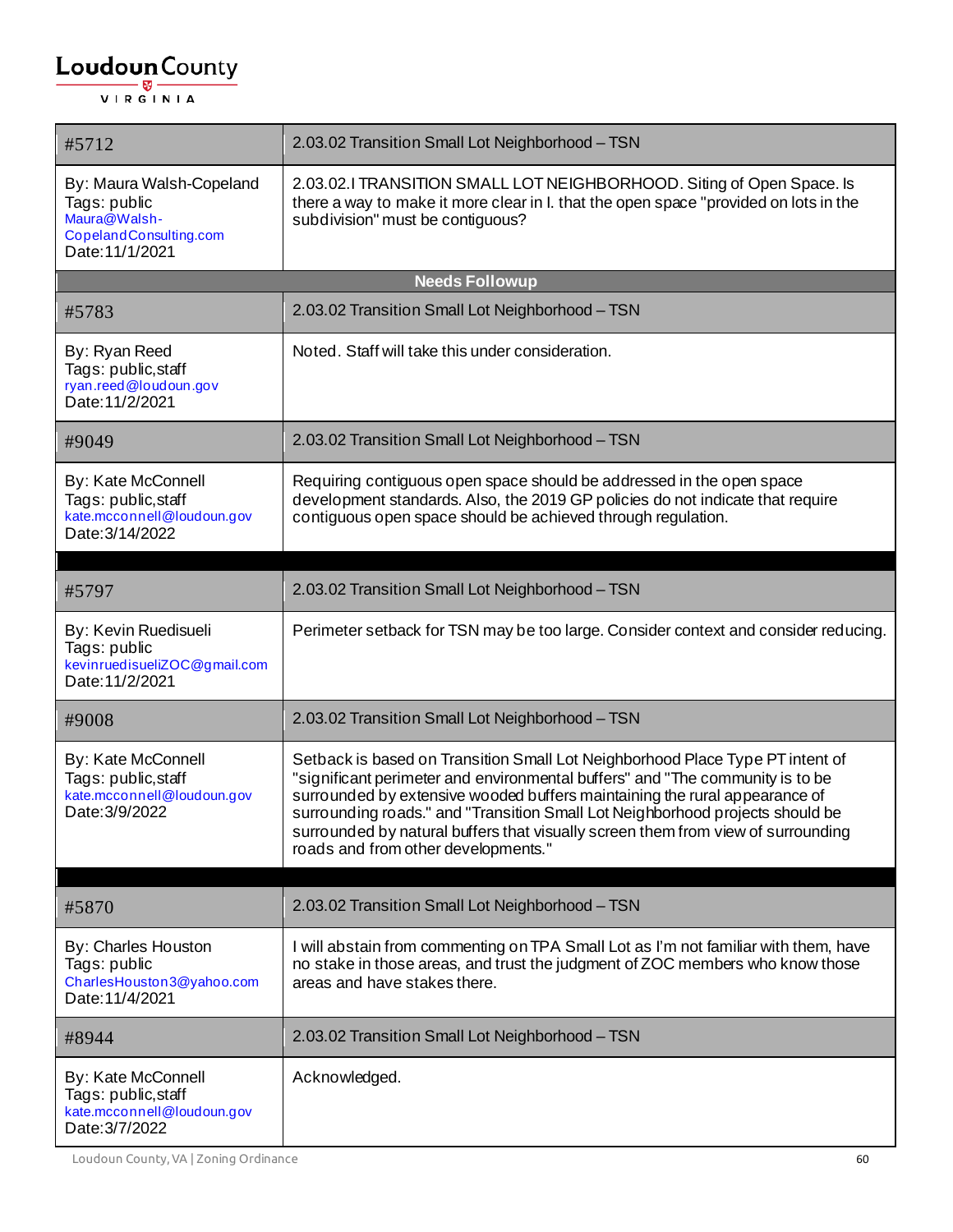$\mathbf{r}$ 

| #5873                                                                                                  | 2.03.02 Transition Small Lot Neighborhood - TSN                                                                                                                                                                                                                                                                                                                                                                                                                                                                                                                                                                    |
|--------------------------------------------------------------------------------------------------------|--------------------------------------------------------------------------------------------------------------------------------------------------------------------------------------------------------------------------------------------------------------------------------------------------------------------------------------------------------------------------------------------------------------------------------------------------------------------------------------------------------------------------------------------------------------------------------------------------------------------|
| By: Charles Houston<br>Tags: public<br>CharlesHouston3@yahoo.com<br>Date: 11/4/2021                    | Transition Compact Neighborhood, Transition Community Center, Transition Light<br>Industrial, Transition Industrial and Transition and Transition Mineral Extraction as I'm<br>not familiar with them, have no stake in those areas, and trust the judgment of ZOC<br>members who know those areas and have stakes there.                                                                                                                                                                                                                                                                                          |
| #8943                                                                                                  | 2.03.02 Transition Small Lot Neighborhood - TSN                                                                                                                                                                                                                                                                                                                                                                                                                                                                                                                                                                    |
| By: Kate McConnell<br>Tags: public, staff<br>kate.mcconnell@loudoun.gov<br>Date: 3/7/2022              | Acknowledged.                                                                                                                                                                                                                                                                                                                                                                                                                                                                                                                                                                                                      |
| #6036                                                                                                  | 2.03.02 Transition Small Lot Neighborhood - TSN                                                                                                                                                                                                                                                                                                                                                                                                                                                                                                                                                                    |
| By: Maura Walsh-Copeland<br>Tags: public<br>mwalshcopeland@gmail.com<br>Date: 11/14/2021               | 2.03.02.I Transition Small Lot Neighborhood - TSN. Siting of the Open Space and<br>Building Lots. How are requirements for open space being contiguous with<br>neighboring open space lots going to be incorporated? (Per the 2019 General Plan<br>NHR Policy 6 Strategy 6.2, especially Action A). Proper siting of open space has an<br>equally important ability to protect resources than just relying upon Development<br>Standards. Are the other elements of NHR Policy 6 going to be covered in<br>Development Standards, or should some of them be required here to ensure<br>protection of biodiversity? |
| #8942                                                                                                  | 2.03.02 Transition Small Lot Neighborhood - TSN                                                                                                                                                                                                                                                                                                                                                                                                                                                                                                                                                                    |
| By: Kate McConnell<br>Tags: public, staff<br>kate.mcconnell@loudoun.gov<br>Date: 3/7/2022              | Open space connectivity addressed in Open Space Development Standards.                                                                                                                                                                                                                                                                                                                                                                                                                                                                                                                                             |
|                                                                                                        |                                                                                                                                                                                                                                                                                                                                                                                                                                                                                                                                                                                                                    |
| #6037                                                                                                  | 2.03.02 Transition Small Lot Neighborhood - TSN                                                                                                                                                                                                                                                                                                                                                                                                                                                                                                                                                                    |
| By: Maura Walsh-Copeland<br>Tags: public<br>Maura@Walsh-<br>CopelandConsulting.com<br>Date: 11/14/2021 | 2.03.02.L Transition Small Lot Neighborhood - TSN. Pedestrian and Bicycle Network.<br>Again, Shouldn't this include specific language to include the Linear Parks and Trails<br>Framework Plan?                                                                                                                                                                                                                                                                                                                                                                                                                    |
| #8941                                                                                                  | 2.03.02 Transition Small Lot Neighborhood - TSN                                                                                                                                                                                                                                                                                                                                                                                                                                                                                                                                                                    |
| By: Kate McConnell<br>Tags: public, staff<br>kate.mcconnell@loudoun.gov<br>Date: 3/7/2022              | Moved to Ped/Bike Networks Development Standards. LPAT referenced.                                                                                                                                                                                                                                                                                                                                                                                                                                                                                                                                                 |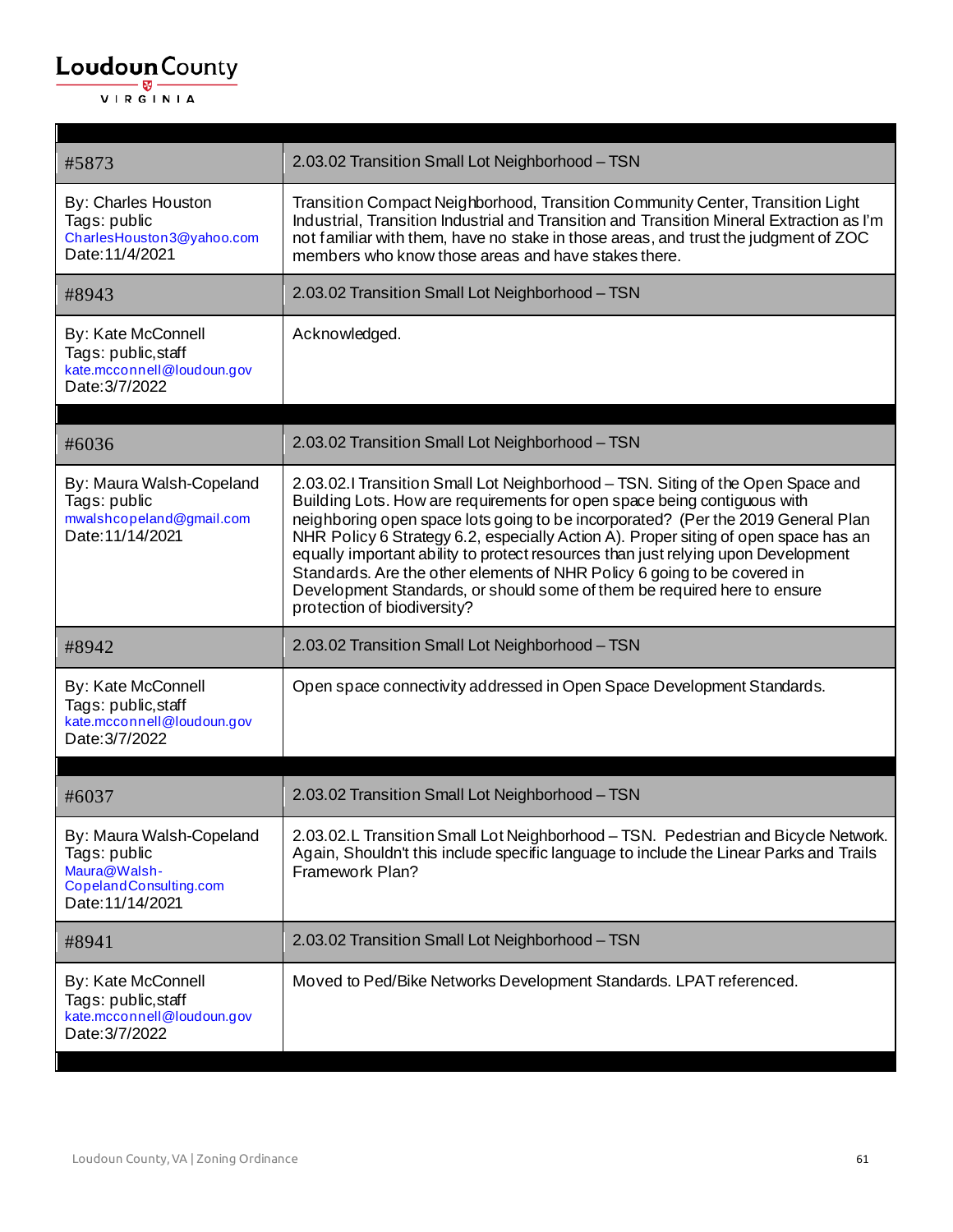| #6038                                                                                                 | 2.03.03 Transition Compact Neighborhood - TCN                                                                                                                                                                                                                                                                                                                                                                            |
|-------------------------------------------------------------------------------------------------------|--------------------------------------------------------------------------------------------------------------------------------------------------------------------------------------------------------------------------------------------------------------------------------------------------------------------------------------------------------------------------------------------------------------------------|
| By: Maura Walsh-Copeland<br>Tags: public<br>mwalshcopeland@gmail.com<br>Date: 11/14/2021              | 2.03.03.F.3 Transition Compact Neighborhood - TCN. Siting of the Open Space and<br>Building Lots. Just because a place type is more densely populated doesn't mean that<br>wildlife and natural resources wouldn't benefit from these same requirements. This<br>place type includes language to require contiguous habitats and protect natural and<br>cultural resources. Why don't the other place types do the same? |
| #9051                                                                                                 | 2.03.03 Transition Compact Neighborhood - TCN                                                                                                                                                                                                                                                                                                                                                                            |
| By: Kate McConnell<br>Tags: public, staff<br>kate.mcconnell@loudoun.gov<br>Date: 3/14/2022            | The requirement that open space be contiguous should be addressed in the Open<br>Space Development Standards.                                                                                                                                                                                                                                                                                                            |
| #5714                                                                                                 | 2.03.03 Transition Compact Neighborhood - TCN                                                                                                                                                                                                                                                                                                                                                                            |
| By: Maura Walsh-Copeland<br>Tags: public<br>Maura@Walsh-<br>CopelandConsulting.com<br>Date: 11/1/2021 | 2.03.03.F. TRANSITION COMPACT NEIGHBORHOOD. Siting of Open Space. Is<br>there a way to make it more clear in F that the open space "provided on lots in the<br>subdivision" must be contiguous?                                                                                                                                                                                                                          |
|                                                                                                       |                                                                                                                                                                                                                                                                                                                                                                                                                          |
|                                                                                                       | <b>Needs Followup</b>                                                                                                                                                                                                                                                                                                                                                                                                    |
| #5784                                                                                                 | 2.03.03 Transition Compact Neighborhood - TCN                                                                                                                                                                                                                                                                                                                                                                            |
| By: Ryan Reed<br>Tags: public, staff<br>ryan.reed@loudoun.gov<br>Date: 11/2/2021                      | Noted. Staff will take this under consideration.                                                                                                                                                                                                                                                                                                                                                                         |
| #9050                                                                                                 | 2.03.03 Transition Compact Neighborhood - TCN                                                                                                                                                                                                                                                                                                                                                                            |
| By: Kate McConnell<br>Tags: public, staff<br>kate.mcconnell@loudoun.gov<br>Date: 3/14/2022            | Requiring contiguous open space should be addressed in the open space<br>development standards. Also, the 2019 GP policies do not indicate that require<br>contiguous open space should be achieved through regulation.                                                                                                                                                                                                  |
|                                                                                                       |                                                                                                                                                                                                                                                                                                                                                                                                                          |
| #5799                                                                                                 | 2.03.03 Transition Compact Neighborhood - TCN                                                                                                                                                                                                                                                                                                                                                                            |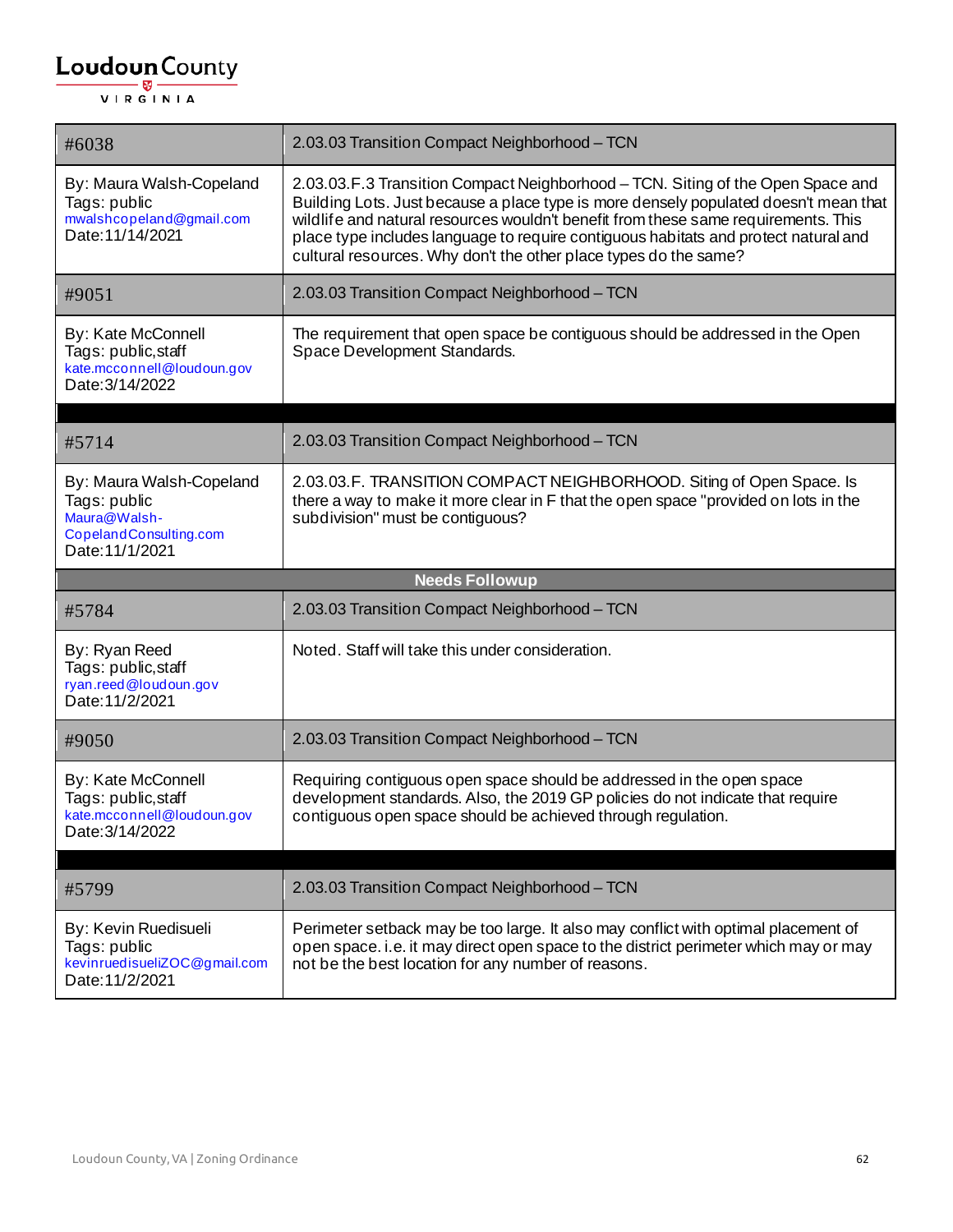| #9017                                                                                     | 2.03.03 Transition Compact Neighborhood - TCN                                                                                                                                                                                                                                                                                                                                                                                                                                                                                             |
|-------------------------------------------------------------------------------------------|-------------------------------------------------------------------------------------------------------------------------------------------------------------------------------------------------------------------------------------------------------------------------------------------------------------------------------------------------------------------------------------------------------------------------------------------------------------------------------------------------------------------------------------------|
| By: Kate McConnell<br>Tags: public, staff<br>kate.mcconnell@loudoun.gov<br>Date: 3/9/2022 | Perimeter setback will ultimately only apply along roads and where the TCN district<br>adjoins another Place Type or fully developed parcel. The PT is to have "significant<br>perimeter and environmental buffers" and "The community is to be surrounded by<br>extensive wooded buffers maintaining the rural appearance of surrounding roads."<br>and "Transition Small Lot Neighborhood projects should be surrounded by natural<br>buffers that visually screen them from view of surrounding roads and from other<br>developments." |
| #5798                                                                                     | 2.03.03 Transition Compact Neighborhood - TCN                                                                                                                                                                                                                                                                                                                                                                                                                                                                                             |
| By: Kevin Ruedisueli<br>Tags: public<br>kevinruedisueliZOC@gmail.com<br>Date: 11/2/2021   | It is hard to distinguish between TCN & TSN on the map provided.                                                                                                                                                                                                                                                                                                                                                                                                                                                                          |
| #8990                                                                                     | 2.03.03 Transition Compact Neighborhood - TCN                                                                                                                                                                                                                                                                                                                                                                                                                                                                                             |
| By: Kate McConnell<br>Tags: public, staff<br>kate.mcconnell@loudoun.gov<br>Date: 3/9/2022 | acknowledged                                                                                                                                                                                                                                                                                                                                                                                                                                                                                                                              |
|                                                                                           |                                                                                                                                                                                                                                                                                                                                                                                                                                                                                                                                           |
| #5871                                                                                     | 2.03.03 Transition Compact Neighborhood - TCN                                                                                                                                                                                                                                                                                                                                                                                                                                                                                             |
| By: Charles Houston<br>Tags: public<br>CharlesHouston3@yahoo.com<br>Date: 11/4/2021       | I will abstain from commenting on the TPA small lot as I'm not familiar with it, have no<br>stake in those areas, and trust the judgment of ZOC members who know those areas<br>and have stakes there.                                                                                                                                                                                                                                                                                                                                    |
| #8989                                                                                     | 2.03.03 Transition Compact Neighborhood - TCN                                                                                                                                                                                                                                                                                                                                                                                                                                                                                             |
| By: Kate McConnell<br>Tags: public, staff<br>kate.mcconnell@loudoun.gov<br>Date: 3/9/2022 | acknowledged                                                                                                                                                                                                                                                                                                                                                                                                                                                                                                                              |
| #5874                                                                                     | 2.03.03 Transition Compact Neighborhood - TCN                                                                                                                                                                                                                                                                                                                                                                                                                                                                                             |
| By: Charles Houston<br>Tags: public<br>CharlesHouston3@yahoo.com<br>Date: 11/4/2021       | Transition Compact Neighborhood, Transition Community Center, Transition Light<br>Industrial, Transition Industrial and Transition and Transition Mineral Extraction as I'm<br>not familiar with them, have no stake in those areas, and trust the judgment of ZOC<br>members who know those areas and have stakes there.                                                                                                                                                                                                                 |
| #8988                                                                                     | 2.03.03 Transition Compact Neighborhood - TCN                                                                                                                                                                                                                                                                                                                                                                                                                                                                                             |
| By: Kate McConnell<br>Tags: public, staff                                                 | acknowledged                                                                                                                                                                                                                                                                                                                                                                                                                                                                                                                              |

Loudoun County, VA | Zoning Ordinance 63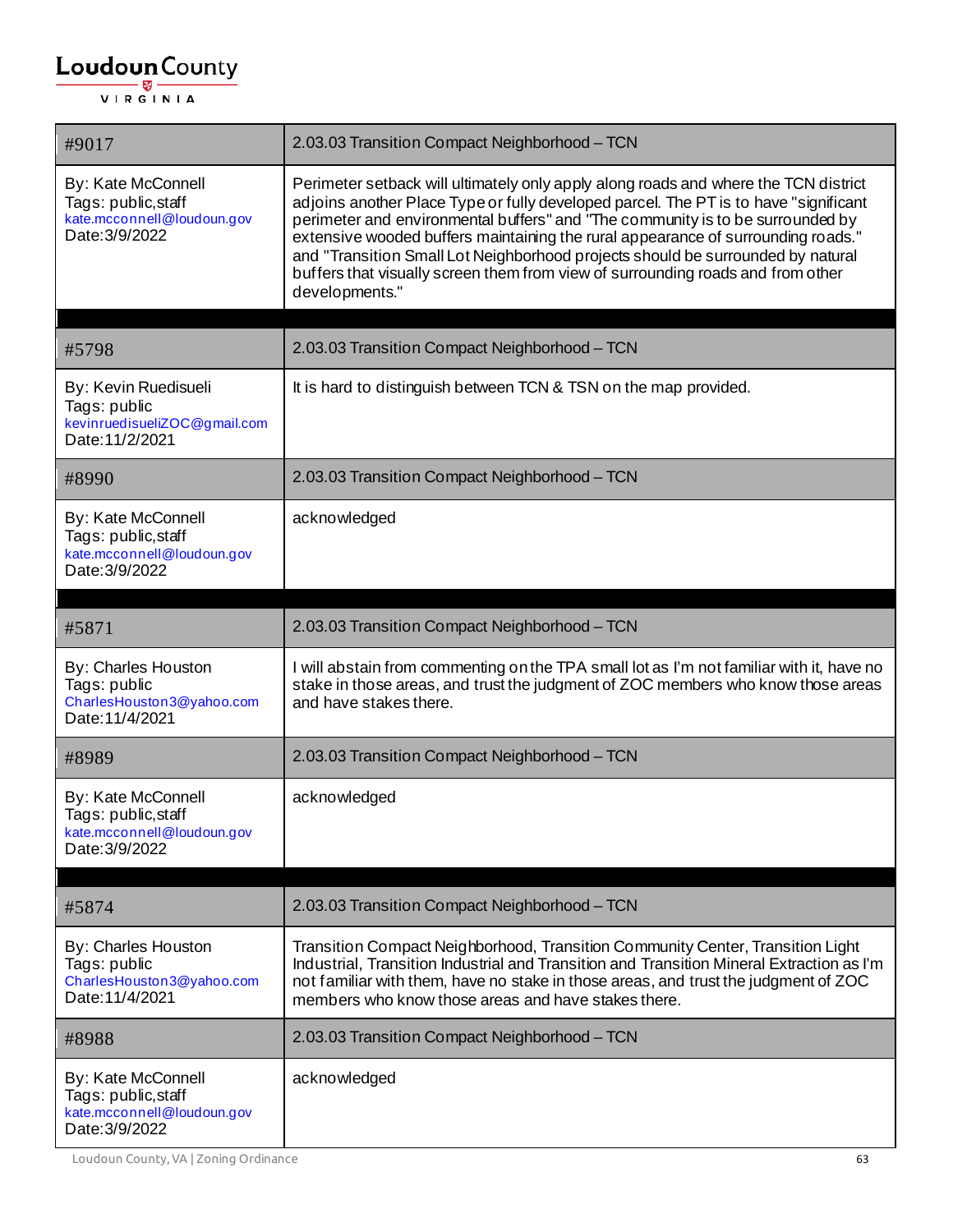$\blacksquare$ 

| #6039                                                                                                  | 2.03.03 Transition Compact Neighborhood - TCN                                                                                                                                                                                                                                                                                                                                                                                                                                                       |
|--------------------------------------------------------------------------------------------------------|-----------------------------------------------------------------------------------------------------------------------------------------------------------------------------------------------------------------------------------------------------------------------------------------------------------------------------------------------------------------------------------------------------------------------------------------------------------------------------------------------------|
| By: Maura Walsh-Copeland<br>Tags: public<br>Maura@Walsh-<br>CopelandConsulting.com<br>Date: 11/14/2021 | 2.03.03.1 Transition Compact Neighborhood - TCN. Pedestrian and Bicycle Network.<br>Shouldn't this include specific language to include the Linear Parks and Trails<br>Framework Plan?                                                                                                                                                                                                                                                                                                              |
| #8987                                                                                                  | 2.03.03 Transition Compact Neighborhood - TCN                                                                                                                                                                                                                                                                                                                                                                                                                                                       |
| By: Kate McConnell<br>Tags: public, staff<br>kate.mcconnell@loudoun.gov<br>Date: 3/9/2022              | Moved to Development Standards; LPAT referenced.                                                                                                                                                                                                                                                                                                                                                                                                                                                    |
| #5800                                                                                                  | 2.03.04 Transition Community Center - TCC                                                                                                                                                                                                                                                                                                                                                                                                                                                           |
| By: Kevin Ruedisueli<br>Tags: public<br>kevinruedisueliZOC@gmail.com<br>Date: 11/2/2021                | Perimeter setback is too large                                                                                                                                                                                                                                                                                                                                                                                                                                                                      |
| #9014                                                                                                  | 2.03.04 Transition Community Center - TCC                                                                                                                                                                                                                                                                                                                                                                                                                                                           |
| By: Kate McConnell<br>Tags: public, staff<br>kate.mcconnell@loudoun.gov<br>Date: 3/9/2022              | Revised based on Place Type, which states, "A substantial part of the required open<br>space should provide perimeter screening such as a park or recreation area against<br>other communities and adjacent roads. Transitions should be gradual, particularly<br>where natural or man-made buffers are not available. Appropriate transitional<br>techniques include variations in building orientation, height step down, and creative<br>and extensive use of landscaping and natural features." |
| #5875                                                                                                  | 2.03.04 Transition Community Center - TCC                                                                                                                                                                                                                                                                                                                                                                                                                                                           |
| By: Charles Houston<br>Tags: public<br>CharlesHouston3@yahoo.com<br>Date: 11/4/2021                    | Transition Compact Neighborhood, Transition Community Center, Transition Light<br>Industrial, Transition Industrial and Transition and Transition Mineral Extraction as I'm<br>not familiar with them, have no stake in those areas, and trust the judgment of ZOC<br>members who know those areas and have stakes there.                                                                                                                                                                           |
| #8982                                                                                                  | 2.03.04 Transition Community Center - TCC                                                                                                                                                                                                                                                                                                                                                                                                                                                           |
| By: Kate McConnell<br>Tags: public, staff<br>kate.mcconnell@loudoun.gov<br>Date: 3/8/2022              | acknowledged                                                                                                                                                                                                                                                                                                                                                                                                                                                                                        |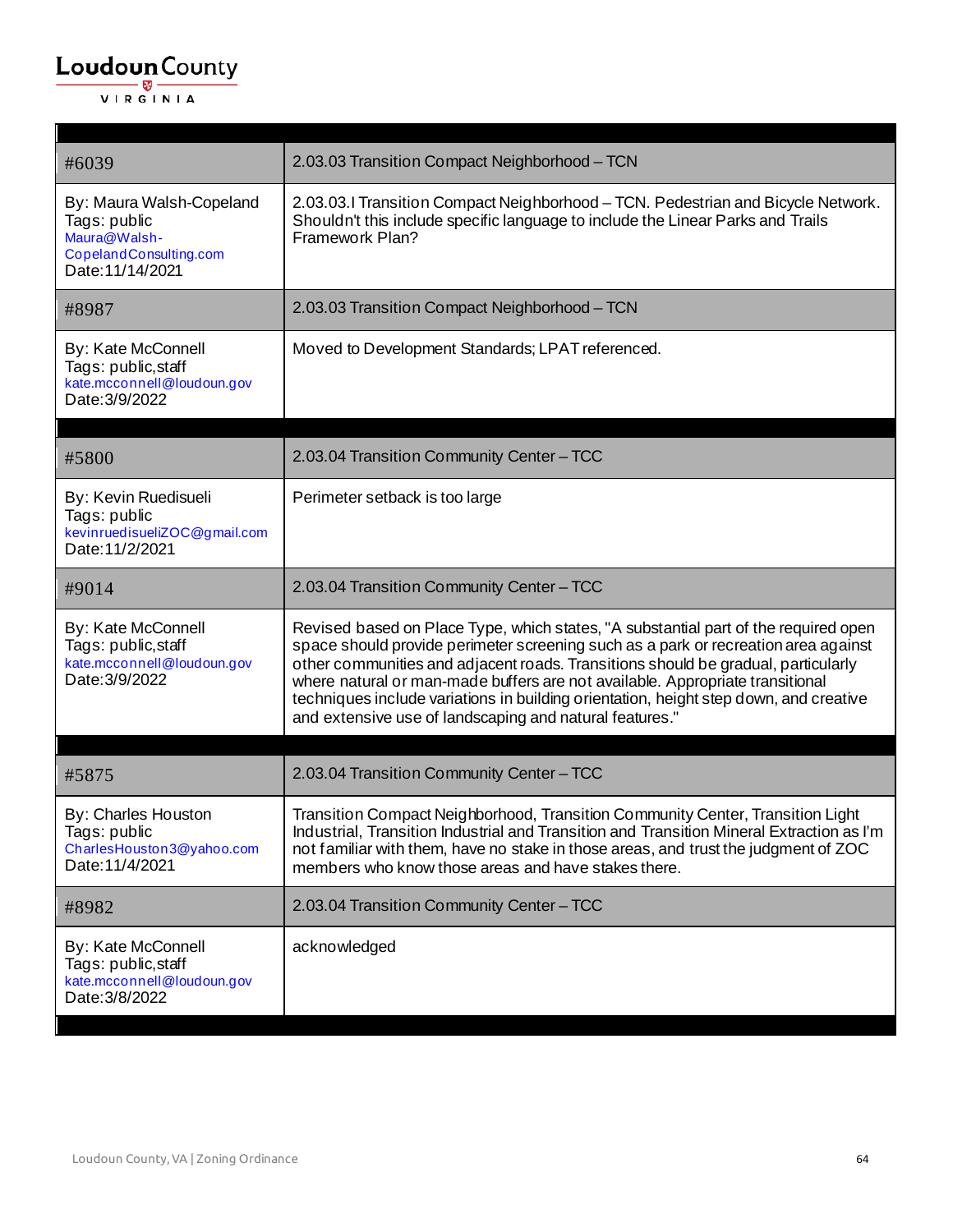| #6040                                                                                                  | 2.03.04 Transition Community Center - TCC                                                                                                                                                                                                                                                                                                                                                                                                                                         |
|--------------------------------------------------------------------------------------------------------|-----------------------------------------------------------------------------------------------------------------------------------------------------------------------------------------------------------------------------------------------------------------------------------------------------------------------------------------------------------------------------------------------------------------------------------------------------------------------------------|
| By: Maura Walsh-Copeland<br>Tags: public<br>mwalshcopeland@gmail.com<br>Date: 11/14/2021               | 2.03.04. H Transition Community Center - TCC. Pedestrian and Bicycle Network.<br>Shouldn't this include specific language to include the Linear Parks and Trails<br>Framework Plan?                                                                                                                                                                                                                                                                                               |
| #8981                                                                                                  | 2.03.04 Transition Community Center - TCC                                                                                                                                                                                                                                                                                                                                                                                                                                         |
| By: Kate McConnell<br>Tags: public, staff<br>kate.mcconnell@loudoun.gov<br>Date: 3/8/2022              | Moved to Development Standards; LPAT referenced.                                                                                                                                                                                                                                                                                                                                                                                                                                  |
| #6041                                                                                                  | 2.03.05 Transition Light Industrial - TLI                                                                                                                                                                                                                                                                                                                                                                                                                                         |
| By: Maura Walsh-Copeland<br>Tags: public<br>Maura@Walsh-<br>CopelandConsulting.com<br>Date: 11/14/2021 | 2.03.05 Transition Light Industrial - TLI. This section has a purpose to "Establish<br>sufficient open space to ensure environmental protection on the site." yet there are no<br>requirement for siting open space. Why is that?                                                                                                                                                                                                                                                 |
| #8974                                                                                                  | 2.03.05 Transition Light Industrial - TLI                                                                                                                                                                                                                                                                                                                                                                                                                                         |
| By: Kate McConnell<br>Tags: public, staff<br>kate.mcconnell@loudoun.gov<br>Date: 3/8/2022              | This district requires 50% of the site to be open space. Siting of required open space is<br>regulated in the Open Space Development Standards.                                                                                                                                                                                                                                                                                                                                   |
|                                                                                                        |                                                                                                                                                                                                                                                                                                                                                                                                                                                                                   |
| #5876                                                                                                  | 2.03.05 Transition Light Industrial - TLI                                                                                                                                                                                                                                                                                                                                                                                                                                         |
| By: Charles Houston<br>Tags: public<br>CharlesHouston3@yahoo.com<br>Date: 11/4/2021                    | Transition Compact Neighborhood, Transition Community Center, Transition Light<br>Industrial, Transition Industrial and Transition and Transition Mineral Extraction as I'm<br>not familiar with them, have no stake in those areas, and trust the judgment of ZOC<br>members who know those areas and have stakes there. I am shocked that thee is only<br>one comment on the TPA Light Industrial as it includes data centers, a use that in<br>some ways can be controversial. |
| #8973                                                                                                  | 2.03.05 Transition Light Industrial - TLI                                                                                                                                                                                                                                                                                                                                                                                                                                         |
| By: Kate McConnell<br>Tags: public, staff<br>kate.mcconnell@loudoun.gov<br>Date: 3/8/2022              | The 2019 GP intentionally included the area subject to the Transition Light Industrial<br>Place Type as a place that would be appropriate for data center development.                                                                                                                                                                                                                                                                                                            |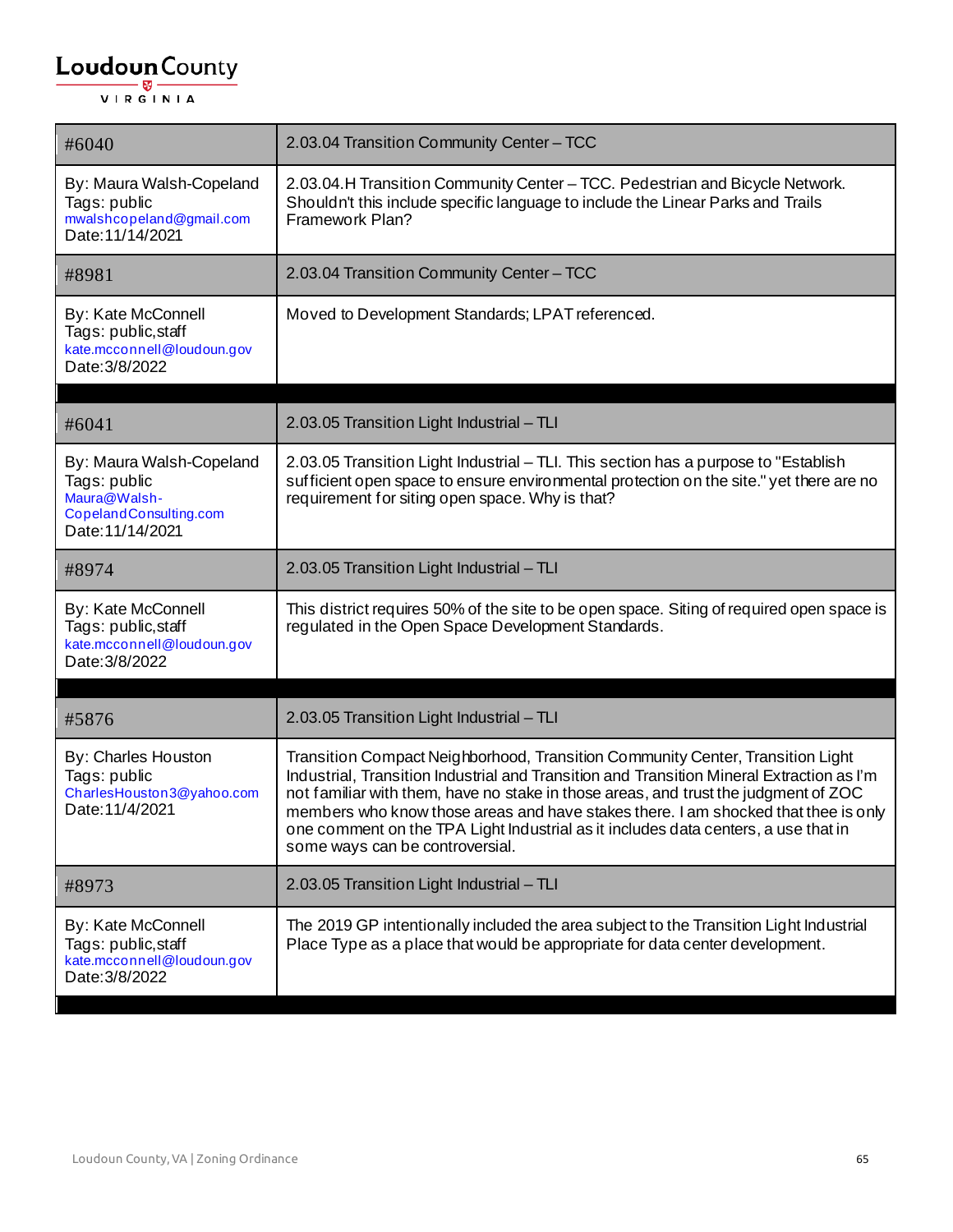| #5715                                                                                                 | 2.03.05 Transition Light Industrial - TLI                                                                                                                                                                                                                                                                                                                                                                                                                                                                                                                                      |
|-------------------------------------------------------------------------------------------------------|--------------------------------------------------------------------------------------------------------------------------------------------------------------------------------------------------------------------------------------------------------------------------------------------------------------------------------------------------------------------------------------------------------------------------------------------------------------------------------------------------------------------------------------------------------------------------------|
| By: Maura Walsh-Copeland<br>Tags: public<br>Maura@Walsh-<br>CopelandConsulting.com<br>Date: 11/1/2021 | 2.03.05-1. TRANSITION LIGHT INDUSTRIAL. As this district contains data centers, is<br>75' "adjacent to ag and residential districts or res uses" sufficient based on feedback<br>from public input?                                                                                                                                                                                                                                                                                                                                                                            |
| #5818                                                                                                 | 2.03.05 Transition Light Industrial - TLI                                                                                                                                                                                                                                                                                                                                                                                                                                                                                                                                      |
| By: Kate McConnell<br>Tags: public, staff<br>kate.mcconnell@loudoun.gov<br>Date: 11/3/2021            | The 75 foot yard is the same as the PD-IP zoning district requirement. In addition to<br>this yard, when data centers are adjacent to certain zoning districts including residential<br>uses, the buffer must be a Buffer Yard Type C with required plantings located on an<br>earthen berm that has a minimum height of six (6) feet and shall not have a grade<br>steeper than 2:1 (Section 5-664(E)(1) to become Section 3.06.06.02.F.1). Regardless,<br>staff will evaluate additional yard requirements considering the location in the<br><b>Transition Policy Area.</b> |
|                                                                                                       |                                                                                                                                                                                                                                                                                                                                                                                                                                                                                                                                                                                |
| #6017                                                                                                 | 2.03.06 Transition Industrial - TI                                                                                                                                                                                                                                                                                                                                                                                                                                                                                                                                             |
| By: Rich Brittingham<br>Tags: public<br>rbrittingham@dewberry.com<br>Date: 11/14/2021                 | No reason to change setback from roads away from current standard (below). The<br>proposed increase is from 35' to 100' (I assume for both building & parking?).<br>Except where a greater setback is<br>required by Section 5-1403(B), no building shall be<br>permitted closer than thirty-five (35) feet to any road and no<br>parking shall be permitted closer than twenty-five (25) feet<br>to the right-of-way from any road. No outdoor storage, areas<br>for collection of refuse, or loading space shall be permitted<br>in such setbacks.                           |
| #8969                                                                                                 | 2.03.06 Transition Industrial - TI                                                                                                                                                                                                                                                                                                                                                                                                                                                                                                                                             |
| By: Kate McConnell<br>Tags: public, staff<br>kate.mcconnell@loudoun.gov<br>Date: 3/8/2022             | This district is in the TPA, where setbacks, buffering, and natural open space are to be<br>used to reduce impacts of the development on the surrounding development pattern.<br>This development pattern is also setback from roads and is intended to provide a<br>transition from the rural to suburban policy areas.                                                                                                                                                                                                                                                       |
|                                                                                                       |                                                                                                                                                                                                                                                                                                                                                                                                                                                                                                                                                                                |
| #5877                                                                                                 | 2.03.06 Transition Industrial $-$ TI                                                                                                                                                                                                                                                                                                                                                                                                                                                                                                                                           |
| By: Charles Houston<br>Tags: public<br>CharlesHouston3@yahoo.com<br>Date: 11/4/2021                   | Transition Compact Neighborhood, Transition Community Center, Transition Light<br>Industrial, Transition Industrial and Transition and Transition Mineral Extraction as I'm<br>not familiar with them, have no stake in those areas, and trust the judgment of ZOC<br>members who know those areas and have stakes there. I am surprised that there are<br>no comments on this area.                                                                                                                                                                                           |
| #8968                                                                                                 | 2.03.06 Transition Industrial - TI                                                                                                                                                                                                                                                                                                                                                                                                                                                                                                                                             |
| By: Kate McConnell<br>Tags: public, staff<br>kate.mcconnell@loudoun.gov<br>Date: 3/8/2022             | acknowledged.                                                                                                                                                                                                                                                                                                                                                                                                                                                                                                                                                                  |

 $\mathbf{I}$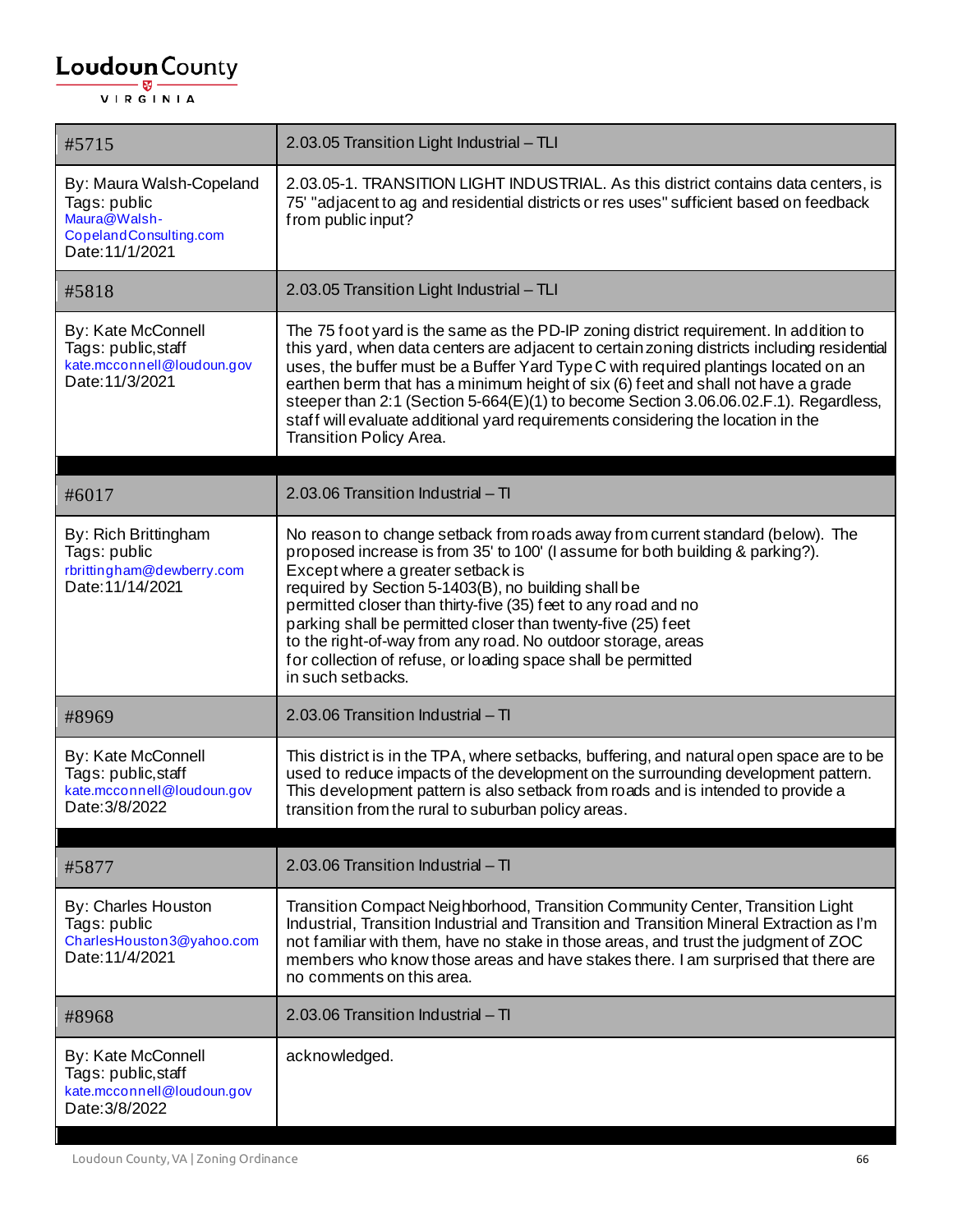| #6042                                                                                                  | 2.03.06 Transition Industrial - TI                                                                                                                                                                                                                                                                                        |
|--------------------------------------------------------------------------------------------------------|---------------------------------------------------------------------------------------------------------------------------------------------------------------------------------------------------------------------------------------------------------------------------------------------------------------------------|
| By: Maura Walsh-Copeland<br>Tags: public<br>mwalshcopeland@gmail.com<br>Date: 11/14/2021               | 2.03.05.E Transition Light Industrial - TLI. Pedestrian and Bicycle Network. Shouldn't<br>this include specific language to include the Linear Parks and Trails Framework Plan?                                                                                                                                           |
| #8967                                                                                                  | 2.03.06 Transition Industrial - TI                                                                                                                                                                                                                                                                                        |
| <b>By: Kate McConnell</b><br>Tags: public, staff<br>kate.mcconnell@loudoun.gov<br>Date: 3/8/2022       | Moved to Development Standards; LPAT referenced.                                                                                                                                                                                                                                                                          |
| #6043                                                                                                  | 2.03.06 Transition Industrial - TI                                                                                                                                                                                                                                                                                        |
| By: Maura Walsh-Copeland<br>Tags: public<br>Maura@Walsh-<br>CopelandConsulting.com<br>Date: 11/14/2021 | 2.03.06.E Transition Industrial - Tl. Pedestrian and Bicycle Network. Shouldn't this<br>include specific language to include the Linear Parks and Trails Framework Plan?                                                                                                                                                  |
| #8966                                                                                                  | 2.03.06 Transition Industrial - TI                                                                                                                                                                                                                                                                                        |
| By: Kate McConnell<br>Tags: public, staff<br>kate.mcconnell@loudoun.gov<br>Date: 3/8/2022              | Moved to Development Standards; LPAT referenced.                                                                                                                                                                                                                                                                          |
| #5878                                                                                                  | 2.03.07 Transition Mineral Extraction - TME                                                                                                                                                                                                                                                                               |
| By: Charles Houston<br>Tags: public<br>CharlesHouston3@yahoo.com<br>Date: 11/4/2021                    | Transition Compact Neighborhood, Transition Community Center, Transition Light<br>Industrial, Transition Industrial and Transition and Transition Mineral Extraction as I'm<br>not familiar with them, have no stake in those areas, and trust the judgment of ZOC<br>members who know those areas and have stakes there. |
| #8964                                                                                                  | 2.03.07 Transition Mineral Extraction - TME                                                                                                                                                                                                                                                                               |
| By: Kate McConnell<br>Tags: public, staff<br>kate.mcconnell@loudoun.gov<br>Date: 3/8/2022              | acknowledged                                                                                                                                                                                                                                                                                                              |
| #6044                                                                                                  | 2.03.07 Transition Mineral Extraction - TME                                                                                                                                                                                                                                                                               |
|                                                                                                        |                                                                                                                                                                                                                                                                                                                           |
| By: Maura Walsh-Copeland<br>Tags: public<br>mwalshcopeland@gmail.com<br>Date: 11/14/2021               | 2.03.07.F Transition Mineral Extraction - TME. Pedestrian and Bicycle Network.<br>Shouldn't this include specific language to include the Linear Parks and Trails<br>Framework Plan?                                                                                                                                      |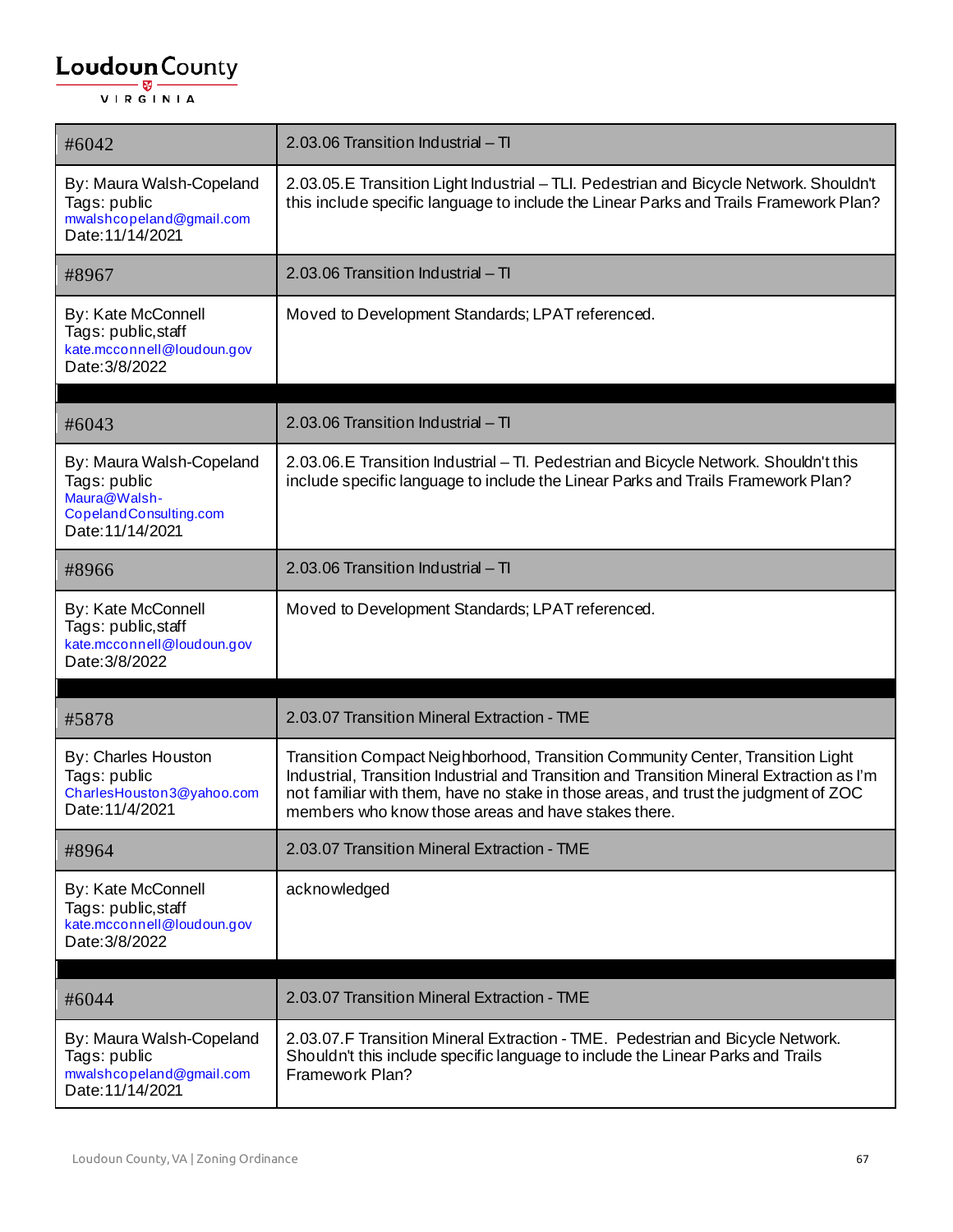| #8963                                                                                             | 2.03.07 Transition Mineral Extraction - TME                                                                                                             |
|---------------------------------------------------------------------------------------------------|---------------------------------------------------------------------------------------------------------------------------------------------------------|
| By: Kate McConnell<br>Tags: public, staff<br>kate.mcconnell@loudoun.gov<br>Date: 3/8/2022         | Section moved to Development Standards. LPAT referenced.                                                                                                |
| #6485                                                                                             | 2.04 Rural Policy Area Zoning Districts                                                                                                                 |
| By: Gem Bingol<br>Tags: public<br>gbingol@pecva.org<br>Date: 12/13/2021                           | Seeing no CR districts mentioned, will they be addressed via VCOD?                                                                                      |
| #9677                                                                                             | 2.04 Rural Policy Area Zoning Districts                                                                                                                 |
| <b>By: Kate McConnell</b><br>Tags: public, staff<br>kate.mcconnell@loudoun.gov<br>Date: 4/14/2022 | CR is renamed VR.                                                                                                                                       |
| #5883                                                                                             | 2.04.01 Agricultural Rural North - ARN                                                                                                                  |
| By: Charles Houston<br>Tags: public<br>CharlesHouston3@yahoo.com<br>Date: 11/5/2021               | 2.04.01 - C What is he logic of the principal-subordinate option? Can't it be eliminated?                                                               |
| #9317                                                                                             | 2.04.01 Agricultural Rural North - ARN                                                                                                                  |
| <b>By: Kate McConnell</b><br>Tags: public, staff<br>kate.mcconnell@loudoun.gov<br>Date: 4/1/2022  | We are not eliminating the Principal/Subordinate option. This option allows an<br>opportunity not to subdivide all at one time.                         |
| #5879                                                                                             | 2.04.01 Agricultural Rural North - ARN                                                                                                                  |
| By: Charles Houston<br>Tags: public<br>CharlesHouston3@yahoo.com<br>Date: 11/5/2021               | 2.04.01 Agricultural Rural North. Note the words "Agricultural" and "Rural," which seem to<br>be ignored when uses, density and standards were written. |
| #9314                                                                                             | 2.04.01 Agricultural Rural North - ARN                                                                                                                  |
| By: Kate McConnell<br>Tags: public, staff<br>kate.mcconnell@loudoun.gov<br>Date: 3/31/2022        | As previously indicated, the ZO rewrite will not be changing permitted densities.                                                                       |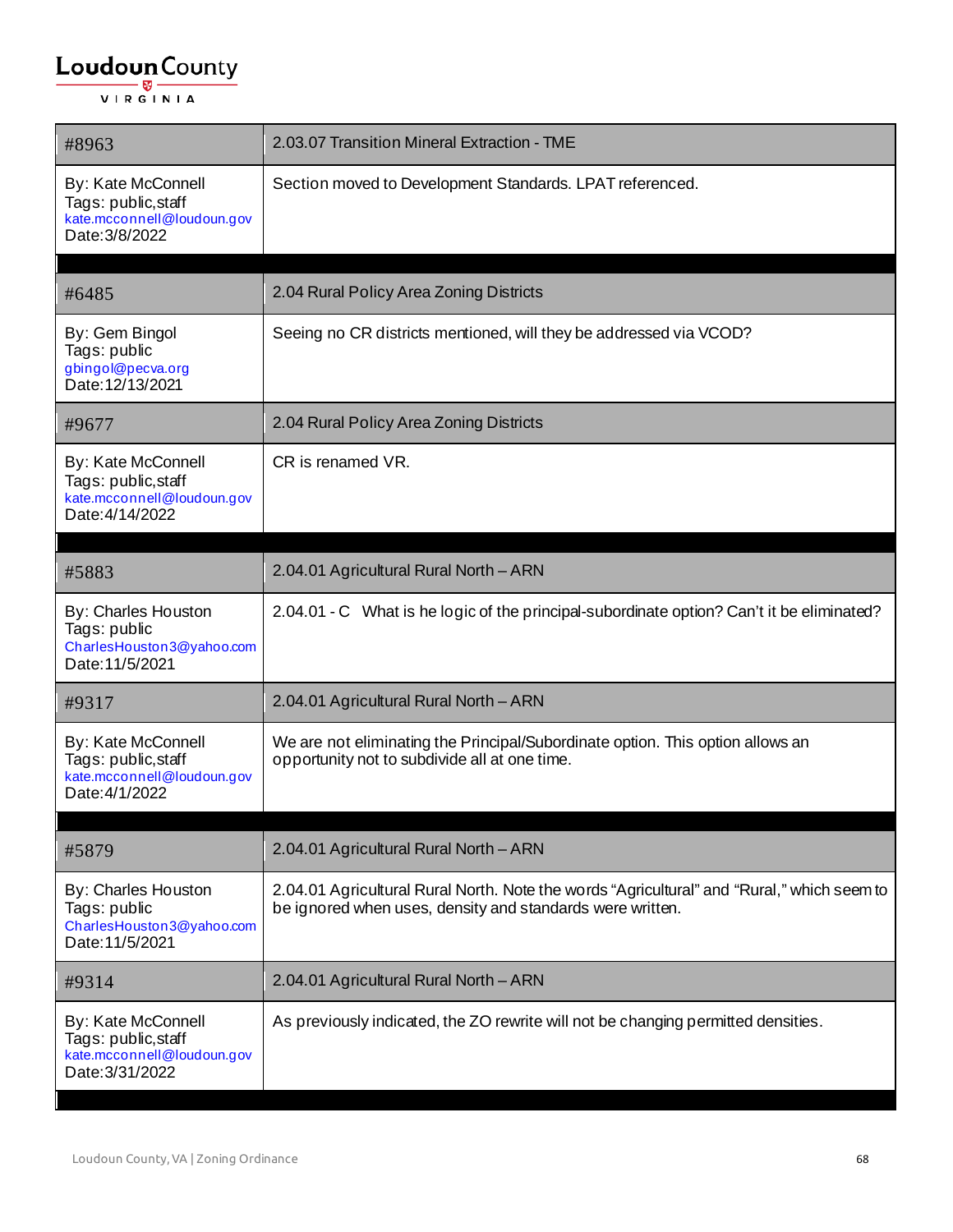| #5880                                                                                             | 2.04.01 Agricultural Rural North - ARN                                                                                                                                                                                                                                                                                                                                                                                  |
|---------------------------------------------------------------------------------------------------|-------------------------------------------------------------------------------------------------------------------------------------------------------------------------------------------------------------------------------------------------------------------------------------------------------------------------------------------------------------------------------------------------------------------------|
| By: Charles Houston<br>Tags: public<br>CharlesHouston3@yahoo.com<br>Date: 11/5/2021               | Purpose #3 "Support the use of land for rural economy uses  with residential uses<br>allowed" Sacrilege! The economy uses are meant as adjuncts to residences and this<br>statement has it backwards, Does this indicate a troubling mindset?                                                                                                                                                                           |
| #9313                                                                                             | 2.04.01 Agricultural Rural North - ARN                                                                                                                                                                                                                                                                                                                                                                                  |
| By: Kate McConnell<br>Tags: public, staff<br>kate.mcconnell@loudoun.gov<br>Date: 3/31/2022        | Revised to be more consistent with place type description.                                                                                                                                                                                                                                                                                                                                                              |
| #5881                                                                                             | 2.04.01 Agricultural Rural North - ARN                                                                                                                                                                                                                                                                                                                                                                                  |
| By: Charles Houston<br>Tags: public<br>CharlesHouston3@yahoo.com<br>Date: 11/5/2021               | Purpose #5 This suggests lower densities, but I see no change in densities from the<br>existing ZO, and it's these densities which have crippled the ARN.                                                                                                                                                                                                                                                               |
| #9297                                                                                             | 2.04.01 Agricultural Rural North - ARN                                                                                                                                                                                                                                                                                                                                                                                  |
| <b>By: Kate McConnell</b><br>Tags: public, staff<br>kate.mcconnell@loudoun.gov<br>Date: 3/29/2022 | Decision has been made not to revise densities.                                                                                                                                                                                                                                                                                                                                                                         |
| #5882                                                                                             | 2.04.01 Agricultural Rural North - ARN                                                                                                                                                                                                                                                                                                                                                                                  |
| <b>By: Charles Houston</b><br>Tags: public<br>CharlesHouston3@yahoo.com<br>Date: 11/5/2021        | Purpose #6 Yes, economy uses should be compatible with residential, but in many<br>existing cases they are intrusive, not compatible. I suggest requiring a SPEX for most<br>economy uses above certain thresholds. Western Loudoun should not become a drink-<br>and-drive destination.                                                                                                                                |
| #9296                                                                                             | 2.04.01 Agricultural Rural North - ARN                                                                                                                                                                                                                                                                                                                                                                                  |
| By: Kate McConnell<br>Tags: public, staff<br>kate.mcconnell@loudoun.gov<br>Date: 3/29/2022        | This concern should be addressed in the use list.                                                                                                                                                                                                                                                                                                                                                                       |
| #5886                                                                                             | 2.04.01 Agricultural Rural North - ARN                                                                                                                                                                                                                                                                                                                                                                                  |
| By: Charles Houston<br>Tags: public<br>CharlesHouston3@yahoo.com<br>Date: 11/5/2021               | 2.04.01-1 #6 There must be significant variation in front yard setbacks to avoid having<br>all the houses lined up in a row. Varying setbacks will improve cluster design. I suggest<br>a mix of setbacks from 25 feet to 50 feet, with at least a 5-foot difference between<br>adjacent houses, and with 25% of houses having setbacks of 30 feet or less and 25%<br>of the houses having setbacks of 40 feet or more. |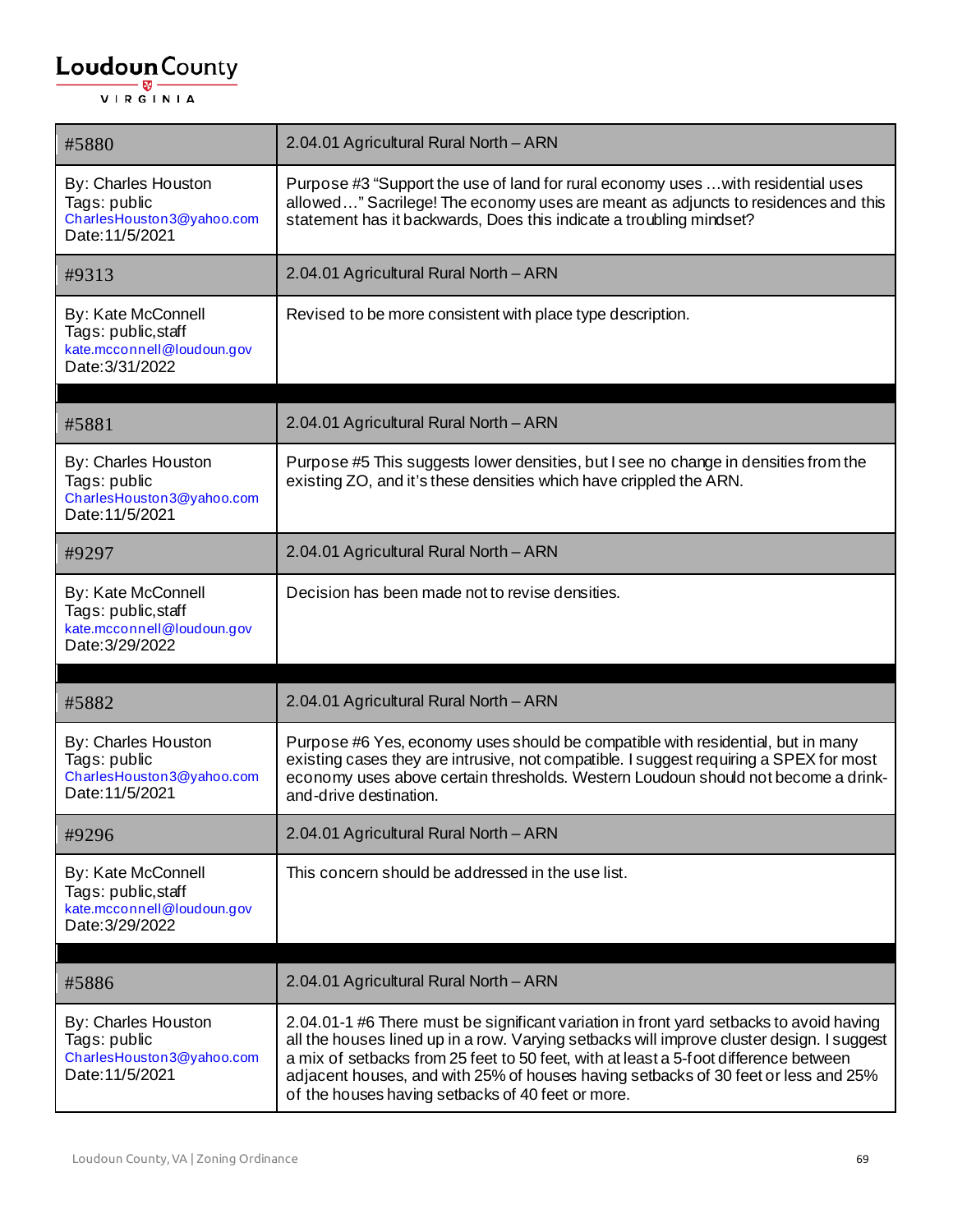| #9295                                                                                      | 2.04.01 Agricultural Rural North - ARN                                                                                                                                                                                                                                                                                                                                                                  |
|--------------------------------------------------------------------------------------------|---------------------------------------------------------------------------------------------------------------------------------------------------------------------------------------------------------------------------------------------------------------------------------------------------------------------------------------------------------------------------------------------------------|
| By: Kate McConnell<br>Tags: public, staff<br>kate.mcconnell@loudoun.gov<br>Date: 3/29/2022 | Cluster Subdivision regulations will be amended with ZOAM-2020-0002, Cluster<br>Subdivision Regulations.                                                                                                                                                                                                                                                                                                |
| #5884                                                                                      | 2.04.01 Agricultural Rural North - ARN                                                                                                                                                                                                                                                                                                                                                                  |
| By: Charles Houston<br>Tags: public<br>CharlesHouston3@yahoo.com<br>Date: 11/5/2021        | 2.04.01-1 3 Dimensional standards. Reduce the maximum size of a cluster lot from 4<br>acres to 2 acres. It seems that the rears of cluster lots is generally not developed and<br>often not maintained. Reducing the maximum lot size will increase the open space.<br>While this might require hat some lots use alternative septic systems, the added cost<br>would be passed along to the homebuyer. |
| #9294                                                                                      | 2.04.01 Agricultural Rural North - ARN                                                                                                                                                                                                                                                                                                                                                                  |
| By: Kate McConnell<br>Tags: public, staff<br>kate.mcconnell@loudoun.gov<br>Date: 3/29/2022 | Cluster Subdivision regulations will be amended with ZOAM-2020-0002, Cluster<br><b>Subdivision Regulations.</b>                                                                                                                                                                                                                                                                                         |
| #5885                                                                                      | 2.04.01 Agricultural Rural North - ARN                                                                                                                                                                                                                                                                                                                                                                  |
| By: Charles Houston<br>Tags: public<br>CharlesHouston3@yahoo.com<br>Date: 11/5/2021        | 2.04.01-1 #3. Change the length-width ratio of economy lots from 3:1 to 2:1. This will<br>make economy lots much more suitable for agriculture.                                                                                                                                                                                                                                                         |
| #9293                                                                                      | 2.04.01 Agricultural Rural North - ARN                                                                                                                                                                                                                                                                                                                                                                  |
| By: Kate McConnell<br>Tags: public, staff<br>kate.mcconnell@loudoun.gov<br>Date: 3/29/2022 | Cluster Subdivision regulations will be amended with ZOAM-2020-0002, Cluster<br>Subdivision Regulations.                                                                                                                                                                                                                                                                                                |
| #5887                                                                                      | 2.04.01 Agricultural Rural North - ARN                                                                                                                                                                                                                                                                                                                                                                  |
| By: Charles Houston<br>Tags: public<br>CharlesHouston3@yahoo.com<br>Date: 11/5/2021        | .04.01-1 #9. I'm tilting at windmills on this one, but residents of the west really want<br>density of cluster lots to be decreased to 10 acres per house.                                                                                                                                                                                                                                              |
| #9292                                                                                      | 2.04.01 Agricultural Rural North - ARN                                                                                                                                                                                                                                                                                                                                                                  |
| By: Kate McConnell<br>Tags: public, staff<br>kate.mcconnell@loudoun.gov<br>Date: 3/29/2022 | Cluster Subdivision regulations will be amended with ZOAM-2020-0002, Cluster<br>Subdivision Regulations.                                                                                                                                                                                                                                                                                                |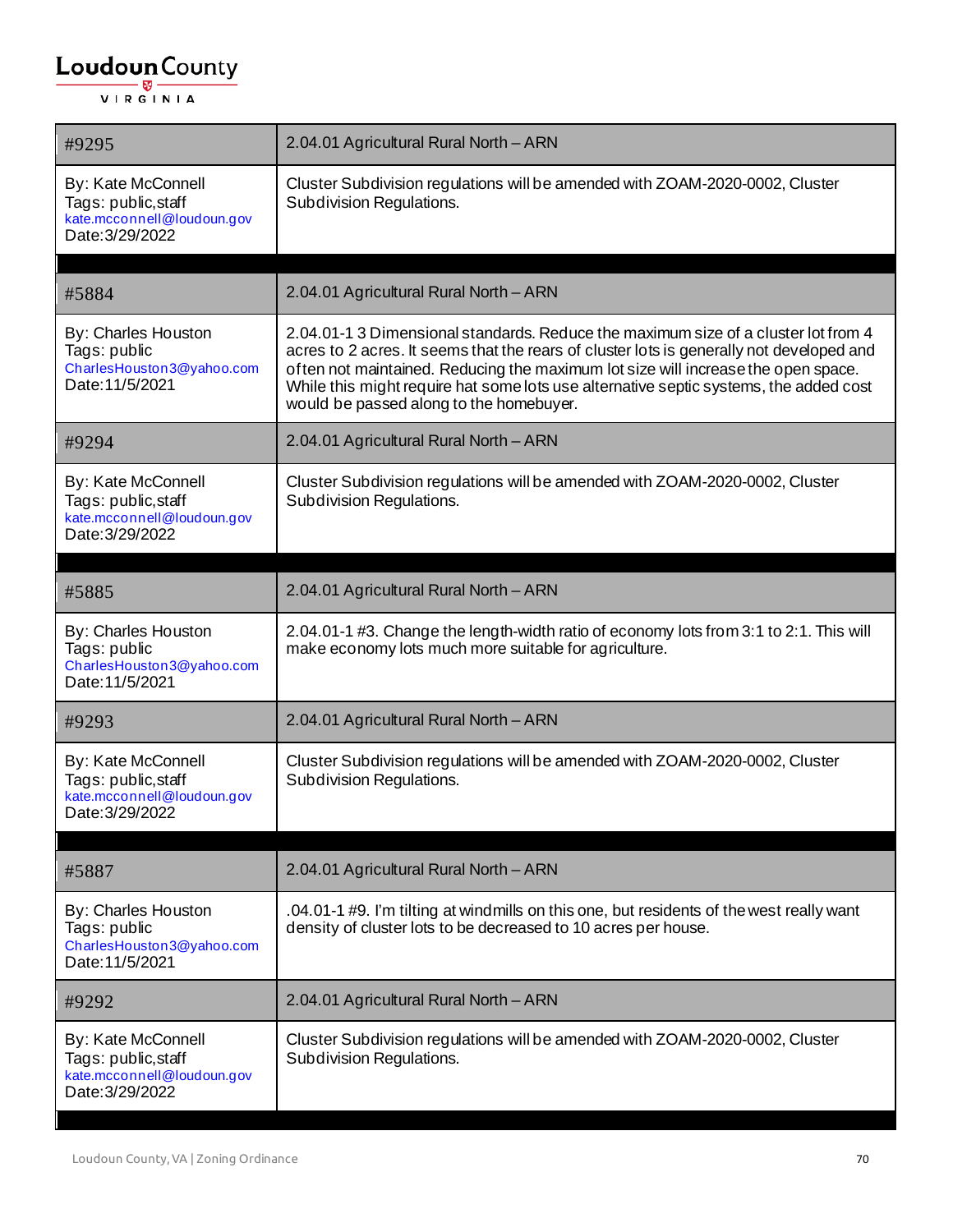| #5888                                                                                                  | 2.04.01 Agricultural Rural North - ARN                                                                                                                                                                                                                                                                                                                                                                                                                                             |
|--------------------------------------------------------------------------------------------------------|------------------------------------------------------------------------------------------------------------------------------------------------------------------------------------------------------------------------------------------------------------------------------------------------------------------------------------------------------------------------------------------------------------------------------------------------------------------------------------|
| By: Charles Houston<br>Tags: public<br>CharlesHouston3@yahoo.com<br>Date: 11/5/2021                    | 2.04.01 - J It is critical to limit the permitted uses on rural economy lots. For example,<br>inns would be fine but breweries would not be.                                                                                                                                                                                                                                                                                                                                       |
| #9291                                                                                                  | 2.04.01 Agricultural Rural North - ARN                                                                                                                                                                                                                                                                                                                                                                                                                                             |
| <b>By: Kate McConnell</b><br>Tags: public, staff<br>kate.mcconnell@loudoun.gov<br>Date: 3/29/2022      | Cluster Subdivision regulations will be amended with ZOAM-2020-0002, Cluster<br>Subdivision Regulations.                                                                                                                                                                                                                                                                                                                                                                           |
| #5889                                                                                                  | 2.04.01 Agricultural Rural North - ARN                                                                                                                                                                                                                                                                                                                                                                                                                                             |
| By: Charles Houston<br>Tags: public<br>CharlesHouston3@yahoo.com<br>Date: 11/5/2021                    | 2.04.01 - J 2 b. The variation in lot sizes should be 5,000 sq.ft. The 1,500 sq.ft.<br>variation is too small to have any impact on the appearance of cluster subdivisions.                                                                                                                                                                                                                                                                                                        |
| #9290                                                                                                  | 2.04.01 Agricultural Rural North - ARN                                                                                                                                                                                                                                                                                                                                                                                                                                             |
| By: Kate McConnell<br>Tags: public, staff<br>kate.mcconnell@loudoun.gov<br>Date: 3/29/2022             | Cluster Subdivision regulations will be amended with ZOAM-2020-0002, Cluster<br>Subdivision Regulations.                                                                                                                                                                                                                                                                                                                                                                           |
| #6045                                                                                                  | 2.04.01 Agricultural Rural North - ARN                                                                                                                                                                                                                                                                                                                                                                                                                                             |
| By: Maura Walsh-Copeland<br>Tags: public<br>Maura@Walsh-<br>CopelandConsulting.com<br>Date: 11/14/2021 | 2.04.01.K Agricultural Rural North - ARN. Common Open Space. Open space should<br>be contiguous within the parcel, but also contiguous to adjacent lands to protect wildlife<br>corridors and other natural resources. This could also include considerations for<br>potential LPAT connections.<br>Shouldn't the Common Open Space include requirements for siting and resource<br>protection such as the ones included in 2.03.03.F.3 Transition Compact Neighborhood<br>$-TCN?$ |
| #9289                                                                                                  | 2.04.01 Agricultural Rural North - ARN                                                                                                                                                                                                                                                                                                                                                                                                                                             |
| By: Kate McConnell<br>Tags: public, staff<br>kate.mcconnell@loudoun.gov<br>Date: 3/29/2022             | Open space requirements are located in Open Space Development Standards and<br>should address contiguity. LPAT should be addressed through incentives since the<br>Zoning Ordinance implements the Comp Plan (GP and CTP).                                                                                                                                                                                                                                                         |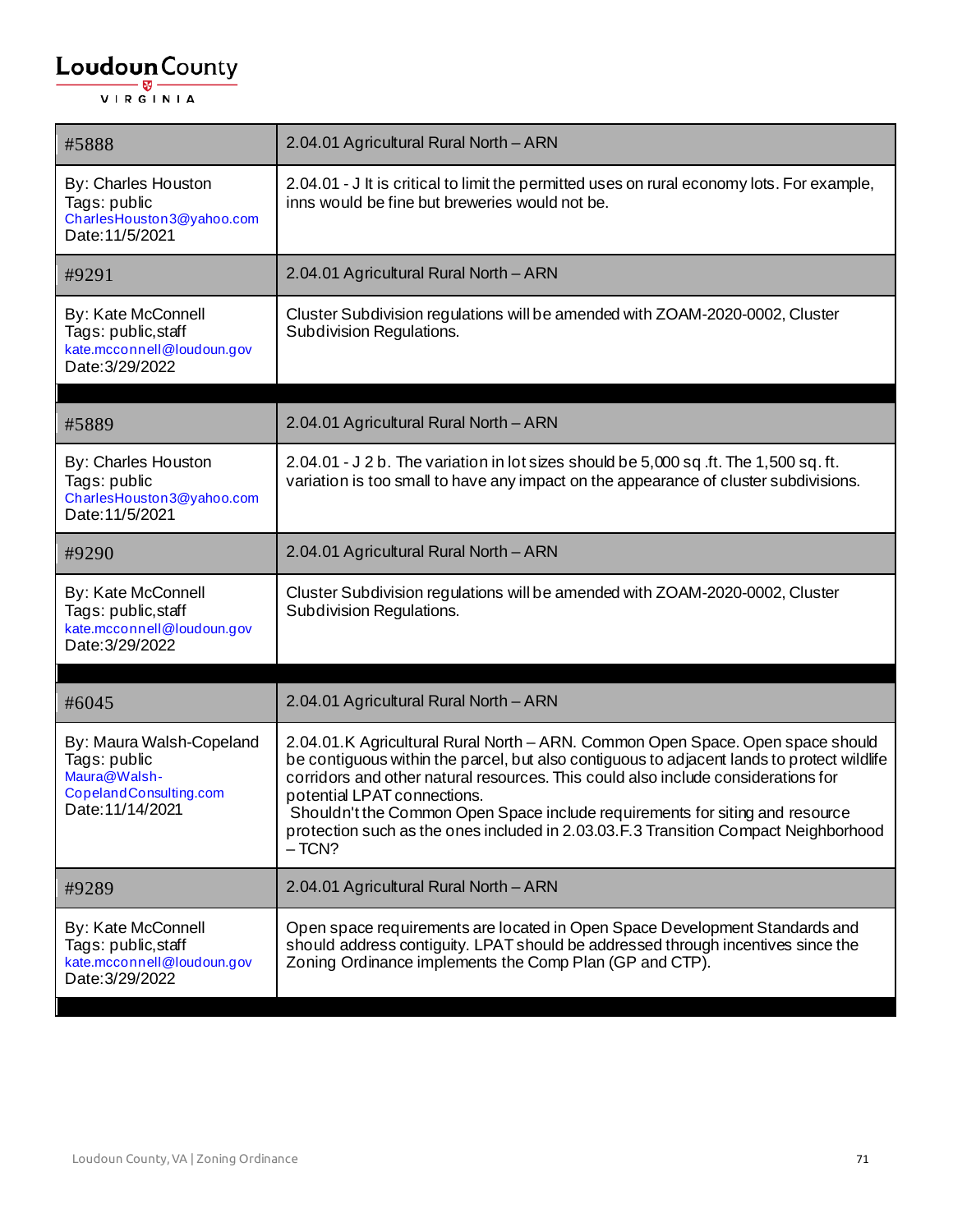| #5716                                                                                                 | 2.04.01 Agricultural Rural North - ARN                                                                                                                                                                                                                                                                                                                                                                                                                                                                                                                                                                                                                                                                                                                                                                                                                                                                                                                  |
|-------------------------------------------------------------------------------------------------------|---------------------------------------------------------------------------------------------------------------------------------------------------------------------------------------------------------------------------------------------------------------------------------------------------------------------------------------------------------------------------------------------------------------------------------------------------------------------------------------------------------------------------------------------------------------------------------------------------------------------------------------------------------------------------------------------------------------------------------------------------------------------------------------------------------------------------------------------------------------------------------------------------------------------------------------------------------|
| By: Maura Walsh-Copeland<br>Tags: public<br>Maura@Walsh-<br>CopelandConsulting.com<br>Date: 11/1/2021 | "2.04.01. AGRICULTURAL RURAL NORTH. Purpose. The following bullet points<br>confirm the requirement to review uses and use-specific standards for consistency,<br>compatibility and mitigation of impacts:<br>-- Allow for a broad range of rural economy uses, including (agriculture, horticulture and<br>animal husbandry), agriculture support and services associated with ongoing<br>agricultural activities, and other uses that can be developed in ways consistent with the<br>rural character of the ARN district through mitigation or other standards;<br>-- Promote consistency between residential development and rural economy uses<br>through lower density residential development or clustering of residential development;<br>-- Ensure that the rural economy uses are compatible with any existing permitted<br>residential development;<br>How and when will review for consistency, compatibility and mitigation be performed?" |
| #5785                                                                                                 | 2.04.01 Agricultural Rural North - ARN                                                                                                                                                                                                                                                                                                                                                                                                                                                                                                                                                                                                                                                                                                                                                                                                                                                                                                                  |
| By: Ryan Reed<br>Tags: public, staff<br>ryan.reed@loudoun.gov<br>Date: 11/2/2021                      | Staff are continuing to draft new sections and revisit old sections while reviewing for<br>consistency, compatibility and mitigation. It is an iterative process.                                                                                                                                                                                                                                                                                                                                                                                                                                                                                                                                                                                                                                                                                                                                                                                       |
| #5890                                                                                                 | 2.04.02 Agricultural Rural South - ARS                                                                                                                                                                                                                                                                                                                                                                                                                                                                                                                                                                                                                                                                                                                                                                                                                                                                                                                  |
| By: Charles Houston<br>Tags: public<br>CharlesHouston3@yahoo.com<br>Date: 11/5/2021                   | My comments on ARN apply to ARS with the exception of density of cluster lots                                                                                                                                                                                                                                                                                                                                                                                                                                                                                                                                                                                                                                                                                                                                                                                                                                                                           |
| #9323                                                                                                 | 2.04.02 Agricultural Rural South - ARS                                                                                                                                                                                                                                                                                                                                                                                                                                                                                                                                                                                                                                                                                                                                                                                                                                                                                                                  |
| By: Kate McConnell<br>Tags: public, staff<br>kate.mcconnell@loudoun.gov<br>Date: 4/1/2022             | See responses to ARN comments.                                                                                                                                                                                                                                                                                                                                                                                                                                                                                                                                                                                                                                                                                                                                                                                                                                                                                                                          |
| #6046                                                                                                 | 2.04.02 Agricultural Rural South - ARS                                                                                                                                                                                                                                                                                                                                                                                                                                                                                                                                                                                                                                                                                                                                                                                                                                                                                                                  |
| By: Maura Walsh-Copeland<br>Tags: public<br>mwalshcopeland@gmail.com<br>Date: 11/14/2021              | 2.04.02.K Agricultural Rural South - ARS. Common Open Space. Open space should<br>be contiguous within the parcel, but also contiguous to adjacent lands to protect wildlife<br>corridors and other natural resources. This could also include considerations for<br>potential LPAT connections.<br>Shouldn't the Common Open Space include requirements for siting and resource<br>protection such as the ones included in 2.03.03.F.3 Transition Compact Neighborhood<br>$-TCN?$                                                                                                                                                                                                                                                                                                                                                                                                                                                                      |
| #9321                                                                                                 | 2.04.02 Agricultural Rural South - ARS                                                                                                                                                                                                                                                                                                                                                                                                                                                                                                                                                                                                                                                                                                                                                                                                                                                                                                                  |
| By: Kate McConnell<br>Tags: public, staff<br>kate.mcconnell@loudoun.gov<br>Date: 4/1/2022             | Cluster Subdivision regulations will be amended with ZOAM-2020-0002, Cluster<br>Subdivision Regulations. Also, Open Space Development Standards should address<br>this.                                                                                                                                                                                                                                                                                                                                                                                                                                                                                                                                                                                                                                                                                                                                                                                 |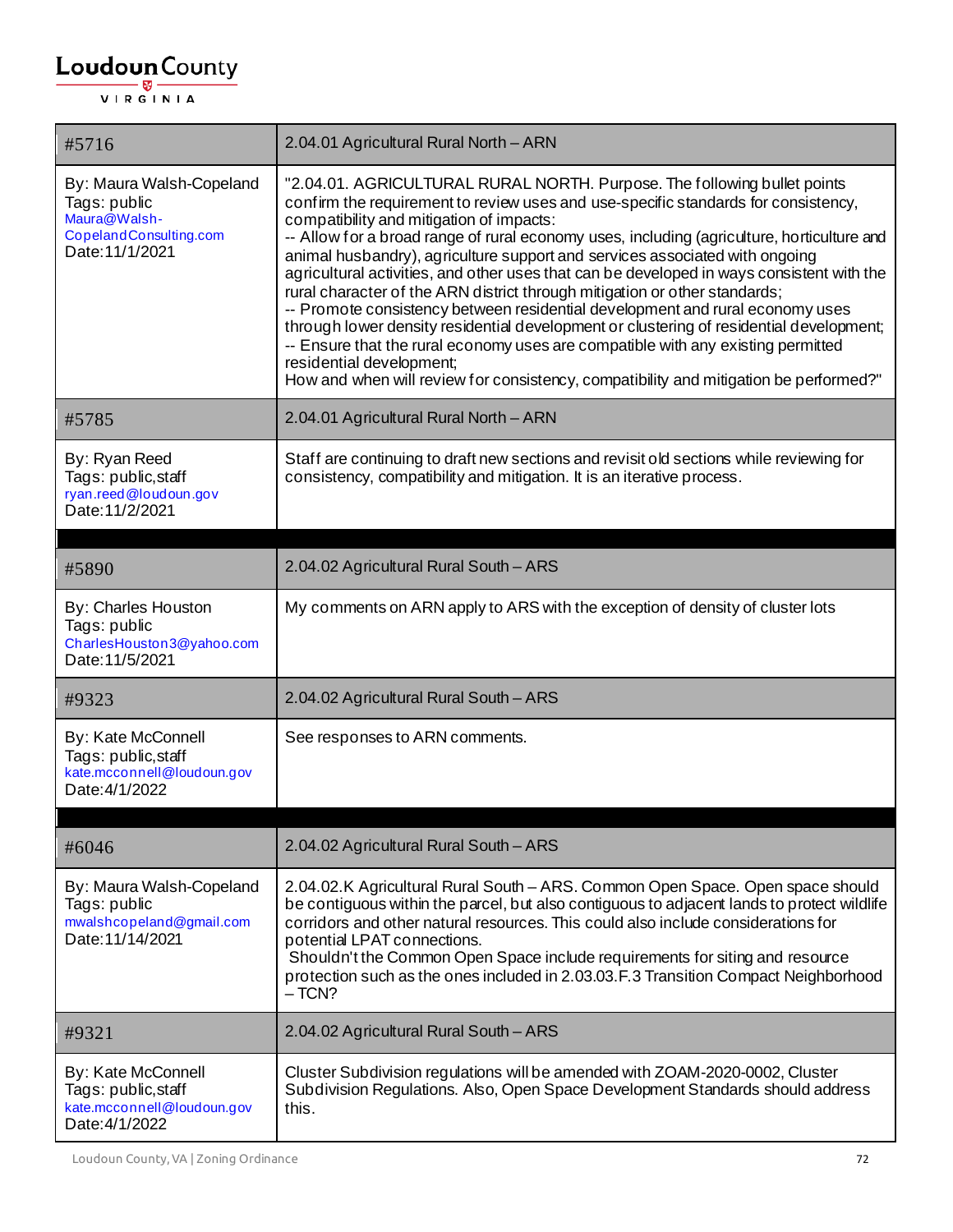| #9322                                                                                                 | 2.04.02 Agricultural Rural South - ARS                                                                                                                                                                                                                                                                                                                                                                                                                                                                                                                                                                                                                                                                                                                                                                                                                                                                                                                                                                                  |
|-------------------------------------------------------------------------------------------------------|-------------------------------------------------------------------------------------------------------------------------------------------------------------------------------------------------------------------------------------------------------------------------------------------------------------------------------------------------------------------------------------------------------------------------------------------------------------------------------------------------------------------------------------------------------------------------------------------------------------------------------------------------------------------------------------------------------------------------------------------------------------------------------------------------------------------------------------------------------------------------------------------------------------------------------------------------------------------------------------------------------------------------|
| By: Kate McConnell<br>Tags: public, staff<br>kate.mcconnell@loudoun.gov<br>Date: 4/1/2022             | Cluster Subdivision regulations will be amended with ZOAM-2020-0002, Cluster<br>Subdivision Regulations. Also, should be addressed in Open Space Development<br>Standards.                                                                                                                                                                                                                                                                                                                                                                                                                                                                                                                                                                                                                                                                                                                                                                                                                                              |
| #5717                                                                                                 | 2.04.02 Agricultural Rural South - ARS                                                                                                                                                                                                                                                                                                                                                                                                                                                                                                                                                                                                                                                                                                                                                                                                                                                                                                                                                                                  |
| By: Maura Walsh-Copeland<br>Tags: public<br>Maura@Walsh-<br>CopelandConsulting.com<br>Date: 11/1/2021 | "2.04.02. AGRICULTURAL RURAL SOUTH. Purpose. The following bullet points<br>confirm the requirement to review uses and use-specific standards for consistency,<br>compatibility and mitigation of impacts:<br>-- Allow for a broad range of rural economy uses, including traditional and new<br>agricultural uses (agriculture, horticulture and animal husbandry), agriculture support<br>and basic services directly associated with ongoing agricultural activities, and other<br>uses that can be developed in ways that are consistent with the rural character of the<br>RS District through mitigation or other standards;<br>-- Promote consistency between residential development and rural economy uses<br>through lower density residential development or clustering of residential development;<br>-- Ensure that the rural economy uses are compatible with any existing permitted<br>residential development.<br>How and when will review for consistency, compatibility and mitigation be performed?" |
| #5786                                                                                                 | 2.04.02 Agricultural Rural South - ARS                                                                                                                                                                                                                                                                                                                                                                                                                                                                                                                                                                                                                                                                                                                                                                                                                                                                                                                                                                                  |
| By: Ryan Reed<br>Tags: public, staff<br>ryan.reed@loudoun.gov<br>Date: 11/2/2021                      | Staff are continuing to draft new sections and revisit old sections while reviewing for<br>consistency, compatibility and mitigation. It is an iterative process.                                                                                                                                                                                                                                                                                                                                                                                                                                                                                                                                                                                                                                                                                                                                                                                                                                                       |
| #5788                                                                                                 | 2.04.03 Village Residential - VR                                                                                                                                                                                                                                                                                                                                                                                                                                                                                                                                                                                                                                                                                                                                                                                                                                                                                                                                                                                        |
| By: John Merrithew<br>Tags: public<br>John.merrithew@loudoun.gov<br>Date: 11/2/2021                   | The VR district is intended to complement the Historic Rural Villages but it offers a one<br>size fits all solution, which seems contrary to the objective. It also seems the district is<br>working on the assumption that the HRV's will be seeing larger projects that need a<br>street network. I would suggest offering some context sensitive standards for existing<br>lots and restrict the fixed setback and building standard numbers to new subdivision<br>that has no context/existing development on which to base their standards.                                                                                                                                                                                                                                                                                                                                                                                                                                                                        |
| #9337                                                                                                 | 2.04.03 Village Residential - VR                                                                                                                                                                                                                                                                                                                                                                                                                                                                                                                                                                                                                                                                                                                                                                                                                                                                                                                                                                                        |
| By: Kate McConnell<br>Tags: public, staff<br>kate.mcconnell@loudoun.gov<br>Date: 4/1/2022             | At this time, we are carrying over current regulations. The regulations will be aligned<br>with villages upon completion of small area plans. VCOD also applies in villages with<br>this zoning which does respond to context.                                                                                                                                                                                                                                                                                                                                                                                                                                                                                                                                                                                                                                                                                                                                                                                          |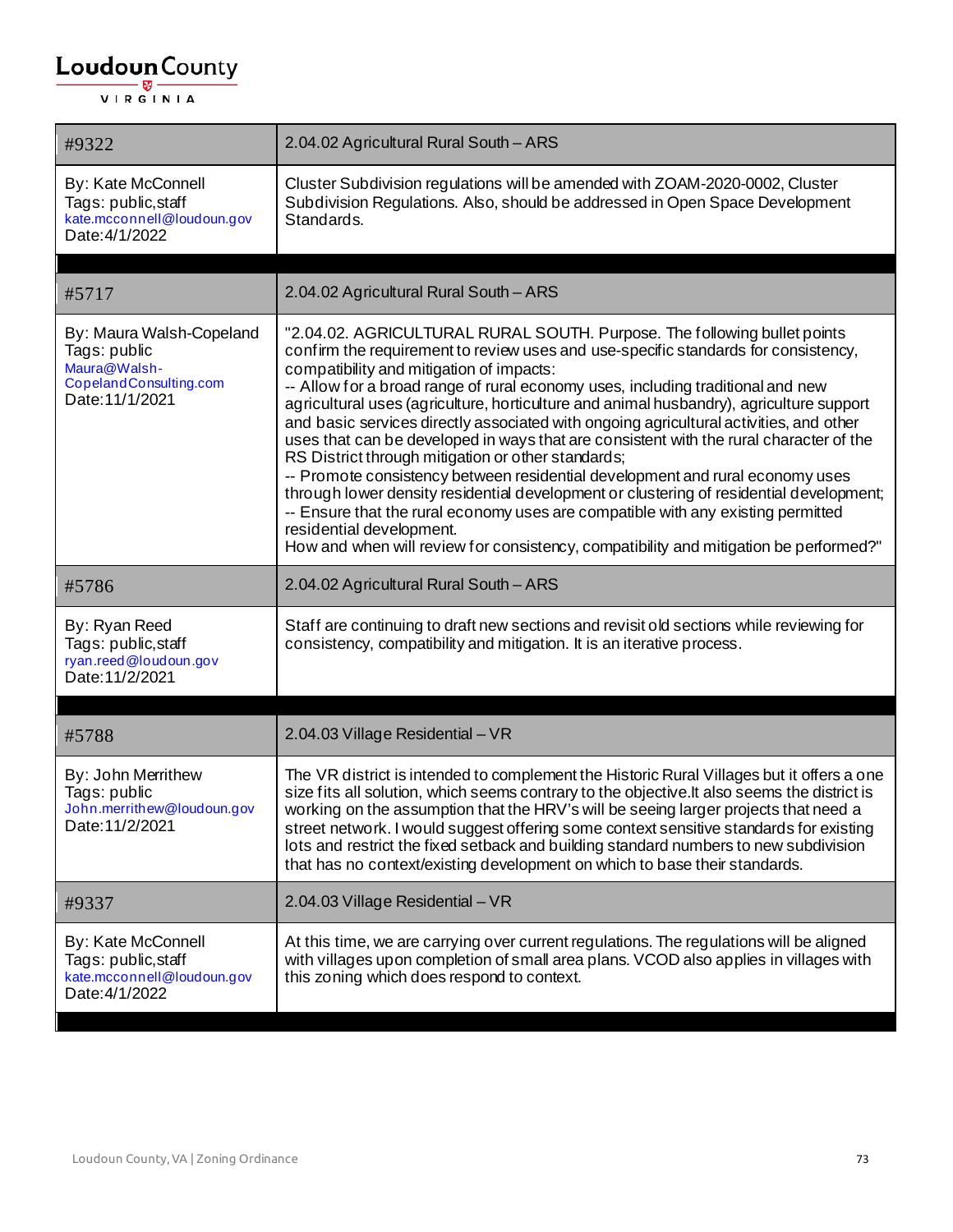| #5789                                                                                     | 2.04.03 Village Residential - VR                                                                                                                                                                                                                                                                                                                                                                                                                                                                                                                               |
|-------------------------------------------------------------------------------------------|----------------------------------------------------------------------------------------------------------------------------------------------------------------------------------------------------------------------------------------------------------------------------------------------------------------------------------------------------------------------------------------------------------------------------------------------------------------------------------------------------------------------------------------------------------------|
| By: John. Merrithew<br>Tags: public<br>Date: 11/2/2021                                    | I would like to know if connecting to existing village utilities is an option or if those utilities<br>are limited to just the existing, built properties. I recall these utilities have little excess<br>capacity. If this is the case, what policy or regulation changes are needed to allow<br>expansion of the utilities to new development?                                                                                                                                                                                                               |
| #9336                                                                                     | 2.04.03 Village Residential - VR                                                                                                                                                                                                                                                                                                                                                                                                                                                                                                                               |
| By: Kate McConnell<br>Tags: public, staff<br>kate.mcconnell@loudoun.gov<br>Date: 4/1/2022 | Properties in the respective service district are allowed to connect. Allowing other<br>properties to connect would require a CMPT to expand the service district, which would be<br>initiated by Loudoun Water and the County. The 2019 GP supports establishing or<br>expanding service districts to address public health.                                                                                                                                                                                                                                  |
| #5804                                                                                     | 2.04.03 Village Residential - VR                                                                                                                                                                                                                                                                                                                                                                                                                                                                                                                               |
| By: Gem Bingol<br>Tags: public<br>gbingol@pecva.org<br>Date: 11/3/2021                    | The villages need more variation between VR1, VR2, VR3 and VR4. Some of these<br>zoning districts are unique to a single village, i.e. VR3-St. Louis, and VR4-Lucketts.<br>Waterford has alleys but St. Louis doesn't, and their historic development patterns are<br>quite different. Even if more detail comes later, these guidelines will result in outcomes<br>that may not be suitable in the meantime.                                                                                                                                                  |
| #9335                                                                                     | 2.04.03 Village Residential - VR                                                                                                                                                                                                                                                                                                                                                                                                                                                                                                                               |
| By: Kate McConnell<br>Tags: public, staff<br>kate.mcconnell@loudoun.gov<br>Date: 4/1/2022 | At this time, we are carrying over current regulations. The regulations will be aligned with<br>villages upon completion of small area plans. I did revise the alley requirement to only<br>apply when it is the prevailing road network pattern of a village.                                                                                                                                                                                                                                                                                                 |
| #5805                                                                                     | 2.04.03 Village Residential - VR                                                                                                                                                                                                                                                                                                                                                                                                                                                                                                                               |
| By: Gem Bingol<br>Tags: public<br>gbingol@pecva.org<br>Date: 11/3/2021                    | 2.04.04 Village Residential VR1, VR2, VR3, and VR4 are set up too generically, as if the<br>villages have the same development patterns. Also, some of these--VR3 (St. Louis) and<br>VR4 (Lucketts) are each unique to one village. Waterford's development pattern with<br>alleys is very different from that in St. Louis, where there are none. New development has<br>already started to change the look and feel in St. Louis. Care should be taken with these<br>guidelines prior to the additional detail that will come later with community planning. |
| #9334                                                                                     | 2.04.03 Village Residential - VR                                                                                                                                                                                                                                                                                                                                                                                                                                                                                                                               |
| By: Kate McConnell<br>Tags: public, staff<br>kate.mcconnell@loudoun.gov<br>Date: 4/1/2022 | At this time, we are carrying over current regulations. The regulations will be aligned with<br>villages upon completion of small area plans. I did revise the alley requirement to only<br>apply when it is the prevailing road network pattern of a village.                                                                                                                                                                                                                                                                                                 |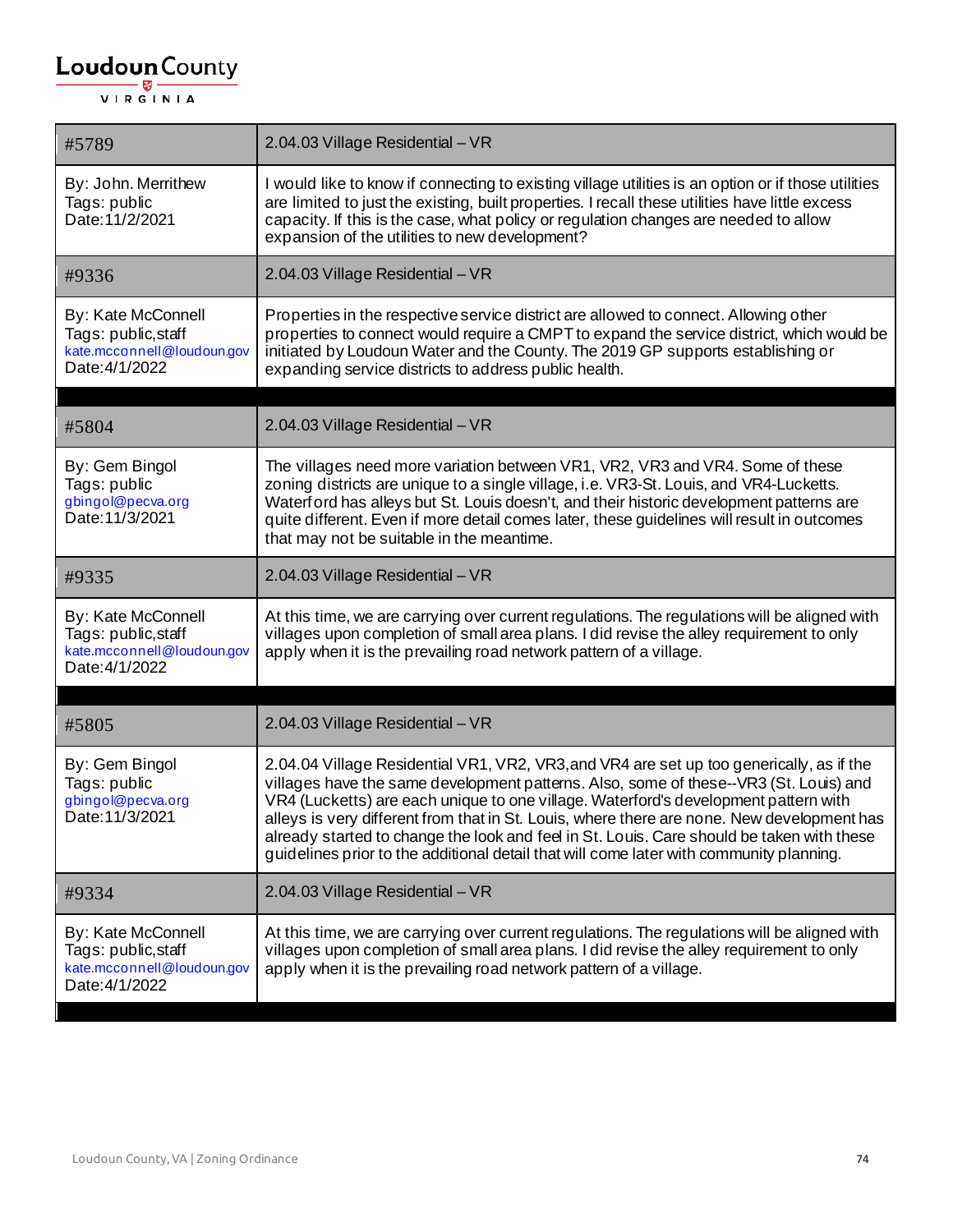| #5892                                                                                     | 2.04.03 Village Residential - VR                                                                                                                                                                                                                                                                                                                                                                     |
|-------------------------------------------------------------------------------------------|------------------------------------------------------------------------------------------------------------------------------------------------------------------------------------------------------------------------------------------------------------------------------------------------------------------------------------------------------------------------------------------------------|
| By: Charles Houston<br>Tags: public<br>CharlesHouston3@yahoo.com<br>Date: 11/5/2021       | 2.04.04 - 1 I don't have a detailed zoning map, so are the Village districts identical to the<br>boundaries of the Historic District, or are they more expansive?                                                                                                                                                                                                                                    |
| #9333                                                                                     | 2.04.03 Village Residential - VR                                                                                                                                                                                                                                                                                                                                                                     |
| By: Kate McConnell<br>Tags: public, staff<br>kate.mcconnell@loudoun.gov<br>Date: 4/1/2022 | The limits of VCOD, RHV, and VR zoning all vary by village.                                                                                                                                                                                                                                                                                                                                          |
| #5893                                                                                     | 2.04.03 Village Residential - VR                                                                                                                                                                                                                                                                                                                                                                     |
|                                                                                           |                                                                                                                                                                                                                                                                                                                                                                                                      |
| By: Charles Houston<br>Tags: public<br>CharlesHouston3@yahoo.com<br>Date: 11/5/2021       | 2.04.04 - 1. Village Residential. Have these provisions been aligned with the design<br>guidelines for the various historic villages?                                                                                                                                                                                                                                                                |
| #9332                                                                                     | 2.04.03 Village Residential - VR                                                                                                                                                                                                                                                                                                                                                                     |
| By: Kate McConnell<br>Tags: public, staff<br>kate.mcconnell@loudoun.gov<br>Date: 4/1/2022 | The 2019 GP calls for developing small area plans for the villages. Until this time, the<br>regulations cannot address specific village development patterns and remain as currently<br>required by the ZO.                                                                                                                                                                                          |
| #6048                                                                                     | 2.04.03 Village Residential - VR                                                                                                                                                                                                                                                                                                                                                                     |
| By: Maura Walsh-Copeland<br>Tags: public<br>mwalshcopeland@gmail.com<br>Date: 11/14/2021  | 2.04.04.D Village Residential - VR. Open Space. "Open space must be preserved by<br>means of a permanent open space easement acceptable to the Board of Supervisors."<br>This should be subject to similar requirements noted in 2.03.03.F.3 to protect contiguous<br>habitat and natural and cultural resources. Should this be a conservation easement in<br>order to protect conservation values? |
| #9331                                                                                     | 2.04.03 Village Residential - VR                                                                                                                                                                                                                                                                                                                                                                     |
| By: Kate McConnell<br>Tags: public, staff<br>kate.mcconnell@loudoun.gov<br>Date: 4/1/2022 | Open Space is addressed in Development Standards, Section 5.04.                                                                                                                                                                                                                                                                                                                                      |
|                                                                                           |                                                                                                                                                                                                                                                                                                                                                                                                      |
| #6147                                                                                     | 2.04.05 Village Commercial - VC                                                                                                                                                                                                                                                                                                                                                                      |
| By: Charles Houston<br>Tags: public<br>CharlesHouston3@yahoo.com<br>Date: 11/16/2021      | Good job.                                                                                                                                                                                                                                                                                                                                                                                            |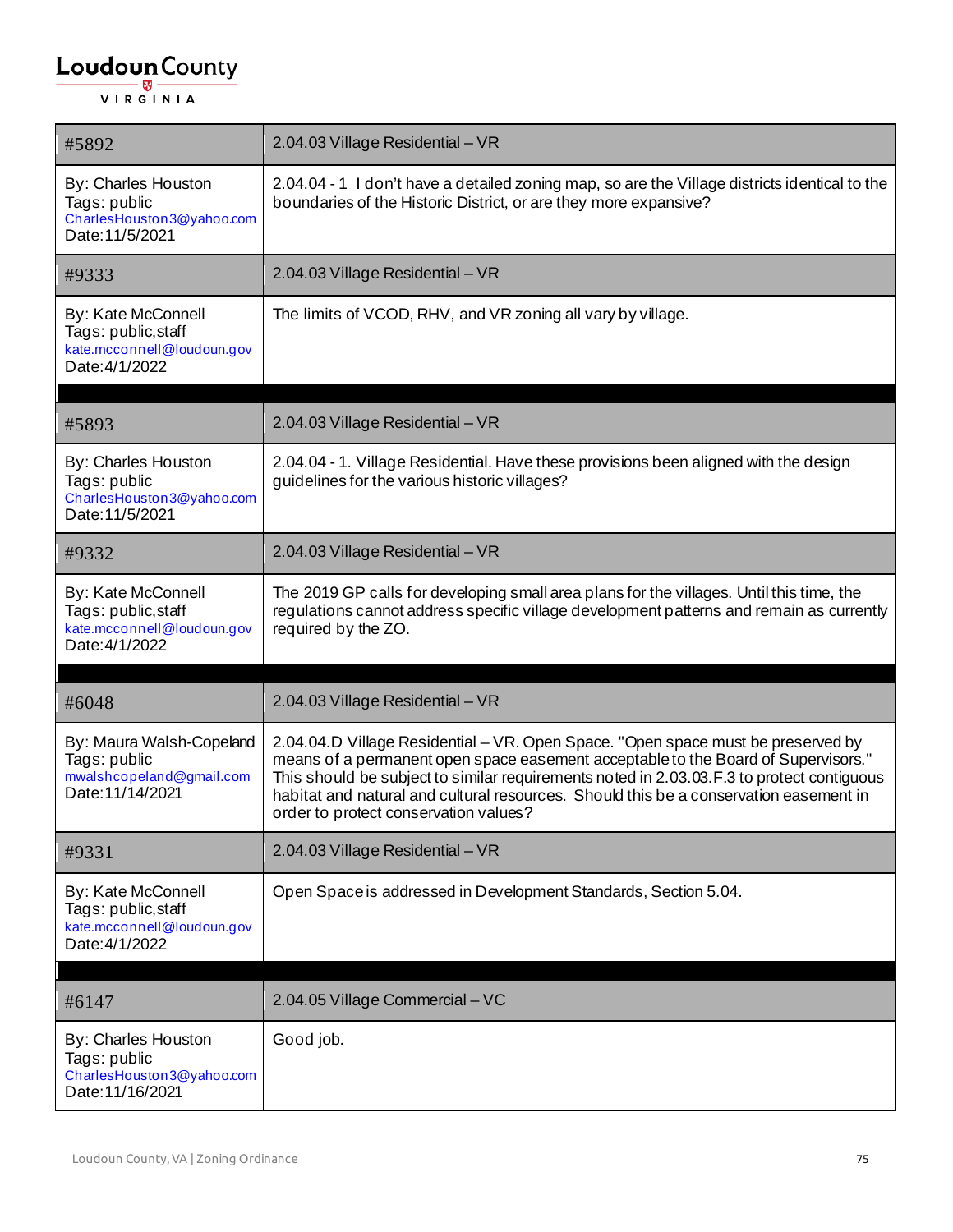| #9350                                                                                                  | 2.04.05 Village Commercial - VC                                                                                                                                                                                                                                                                                                                                                                                                                 |
|--------------------------------------------------------------------------------------------------------|-------------------------------------------------------------------------------------------------------------------------------------------------------------------------------------------------------------------------------------------------------------------------------------------------------------------------------------------------------------------------------------------------------------------------------------------------|
| By: Kate McConnell<br>Tags: public, staff<br>kate.mcconnell@loudoun.gov<br>Date: 4/1/2022              | Thank you.                                                                                                                                                                                                                                                                                                                                                                                                                                      |
| #5740                                                                                                  | 2.05.01 Joint Land Management Area Neighborhood - JLMA-1, JLMA-2, JLMA-3                                                                                                                                                                                                                                                                                                                                                                        |
| By: Rich Brittingham<br>Tags: public<br>rbrittingham@dewberry.com<br>Date: 11/1/2021                   | Avoidance of Certain Street Types:<br>- this is not written like ZO code, this is written like policy.<br>- remove or state that these are street types are precluded. (I vote to remove)                                                                                                                                                                                                                                                       |
|                                                                                                        | <b>Needs Followup</b>                                                                                                                                                                                                                                                                                                                                                                                                                           |
| #5787                                                                                                  | 2.05.01 Joint Land Management Area Neighborhood - JLMA-1, JLMA-2, JLMA-3                                                                                                                                                                                                                                                                                                                                                                        |
| By: Ryan Reed<br>Tags: public,staff<br>ryan.reed@loudoun.gov<br>Date: 11/2/2021                        | Noted. Staff will take under consideration.                                                                                                                                                                                                                                                                                                                                                                                                     |
| #8860                                                                                                  | 2.05.01 Joint Land Management Area Neighborhood - JLMA-1, JLMA-2, JLMA-3                                                                                                                                                                                                                                                                                                                                                                        |
| By: Kate McConnell<br>Tags: public,staff<br>kate.mcconnell@loudoun.gov<br>Date: 2/28/2022              | Revised language of existing regulation to be more clear about when culs-de sac and<br>P-loops will be allowed.                                                                                                                                                                                                                                                                                                                                 |
| #6049                                                                                                  | 2.05.01 Joint Land Management Area Neighborhood - JLMA-1, JLMA-2, JLMA-3                                                                                                                                                                                                                                                                                                                                                                        |
| By: Maura Walsh-Copeland<br>Tags: public<br>Maura@Walsh-<br>CopelandConsulting.com<br>Date: 11/14/2021 | 2.05.01.D.4 Joint Land Management Area Neighborhood - JLMA-1, JLMA-2, JLMA-3<br>Neighborhood Development Standards. Civic and Open Space. This section seems<br>rather vague with the use of "variety" multiple times. This could be a place to include<br>connection to LPAT, and an opportunity to require contiguous habitats for the<br>protection of natural and cultural resources. Why are there not siting standards for<br>open space? |
| #8859                                                                                                  | 2.05.01 Joint Land Management Area Neighborhood - JLMA-1, JLMA-2, JLMA-3                                                                                                                                                                                                                                                                                                                                                                        |
| By: Kate McConnell<br>Tags: public, staff<br>kate.mcconnell@loudoun.gov<br>Date: 2/28/2022             | Largely proposed for deletion since the requirements are now in the Open Space<br>Standards.                                                                                                                                                                                                                                                                                                                                                    |
| #6148                                                                                                  | 2.05.01 Joint Land Management Area Neighborhood - JLMA-1, JLMA-2, JLMA-3                                                                                                                                                                                                                                                                                                                                                                        |
| By: Charles Houston<br>Tags: public<br>CharlesHouston3@yahoo.com<br>Date: 11/16/2021                   | Philosophically, why do we even have JLMAs?                                                                                                                                                                                                                                                                                                                                                                                                     |

Loudoun County, VA | Zoning Ordinance 76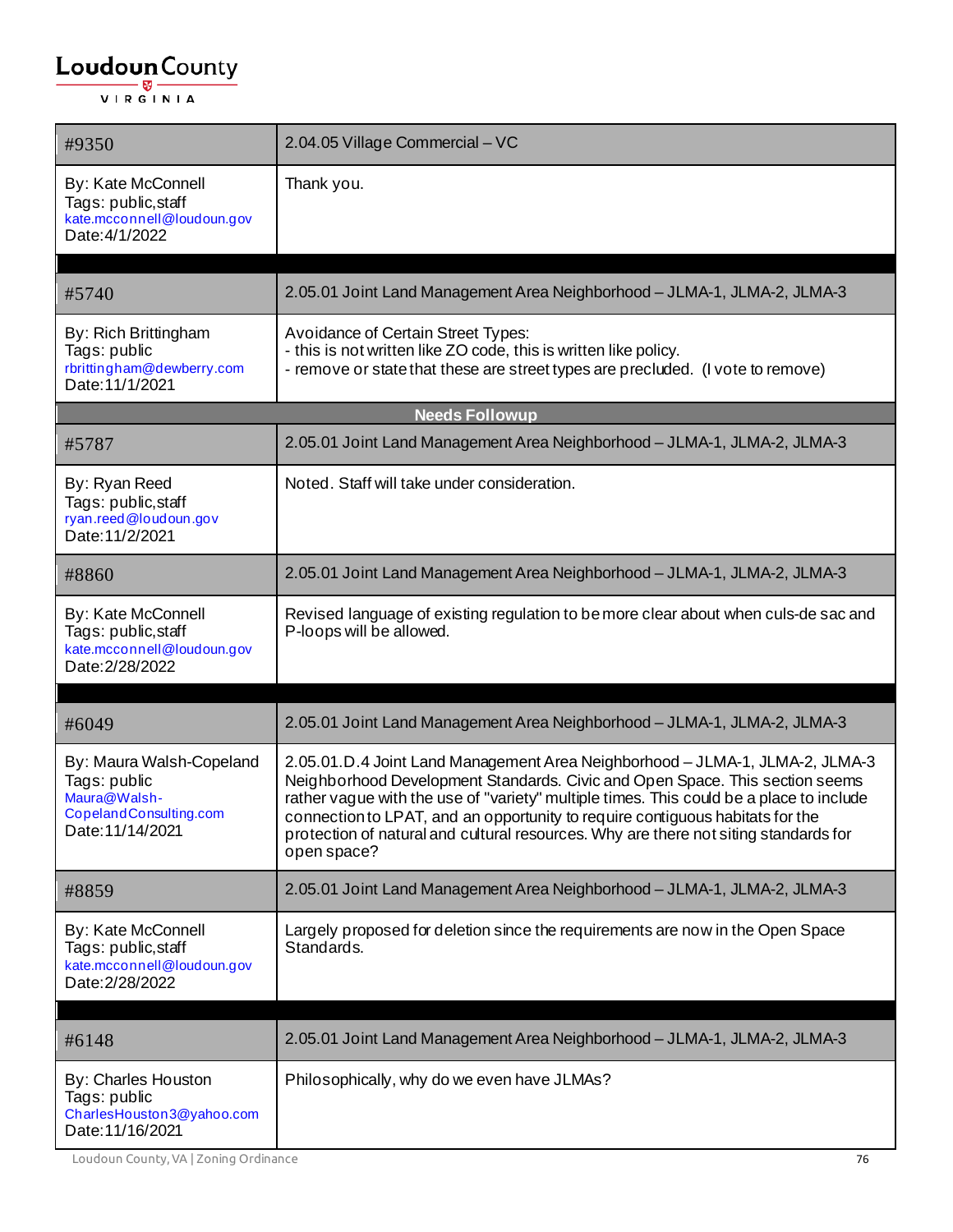| #8858                                                                                      | 2.05.01 Joint Land Management Area Neighborhood - JLMA-1, JLMA-2, JLMA-3                                                                                                                                                                                                                                                                                                                                                                                       |
|--------------------------------------------------------------------------------------------|----------------------------------------------------------------------------------------------------------------------------------------------------------------------------------------------------------------------------------------------------------------------------------------------------------------------------------------------------------------------------------------------------------------------------------------------------------------|
| By: Kate McConnell<br>Tags: public, staff<br>kate.mcconnell@loudoun.gov<br>Date: 2/28/2022 | The JLMAs are consistent with the 2019 General Plan.                                                                                                                                                                                                                                                                                                                                                                                                           |
| #6149                                                                                      | 2.05.01 Joint Land Management Area Neighborhood - JLMA-1, JLMA-2, JLMA-3                                                                                                                                                                                                                                                                                                                                                                                       |
| By: Charles Houston<br>Tags: public<br>CharlesHouston3@yahoo.com<br>Date: 11/16/2021       | Residential densities are too high.                                                                                                                                                                                                                                                                                                                                                                                                                            |
| #8855                                                                                      | 2.05.01 Joint Land Management Area Neighborhood - JLMA-1, JLMA-2, JLMA-3                                                                                                                                                                                                                                                                                                                                                                                       |
| By: Kate McConnell<br>Tags: public, staff<br>kate.mcconnell@loudoun.gov<br>Date: 2/28/2022 | The residential densities are consistent with the 2019 General Plan.                                                                                                                                                                                                                                                                                                                                                                                           |
| #6050                                                                                      | 2.05.02 Joint Land Management Area - Leesburg JLMA Residential Neighborhood -<br><b>JLMA-LN</b>                                                                                                                                                                                                                                                                                                                                                                |
| By: Maura Walsh-Copeland<br>Tags: public<br>mwalshcopeland@gmail.com<br>Date: 11/14/2021   | 2.05.02.G Joint Land Management Area - Leesburg JLMA Residential Neighborhood.<br>Siting of Open Space and Building Lots. Open space should be contiguous to protect<br>wildlife corridors and other natural resources. This could also include considerations for<br>potential LPAT connections.<br>Shouldn't this include requirements for siting and resource protection such as the ones<br>included in 2.03.03.F.3 Transition Compact Neighborhood - TCN? |
| #8864                                                                                      | 2.05.02 Joint Land Management Area - Leesburg JLMA Residential Neighborhood -<br><b>JLMA-LN</b>                                                                                                                                                                                                                                                                                                                                                                |
| By: Kate McConnell<br>Tags: public, staff<br>kate.mcconnell@loudoun.gov<br>Date: 2/28/2022 | Open Space requirements are moved/addressed in Open Space Standards (5.04).<br>Bike/Ped moved to Development Standards and addresses LPAT.                                                                                                                                                                                                                                                                                                                     |
| #6150                                                                                      | 2.05.02 Joint Land Management Area - Leesburg JLMA Residential Neighborhood -<br><b>JLMA-LN</b>                                                                                                                                                                                                                                                                                                                                                                |
| By: Charles Houston<br>Tags: public<br>CharlesHouston3@yahoo.com<br>Date: 11/16/2021       | Let the Leesburg town limits be a hard edge. Do not allow such high density in County<br>areas.                                                                                                                                                                                                                                                                                                                                                                |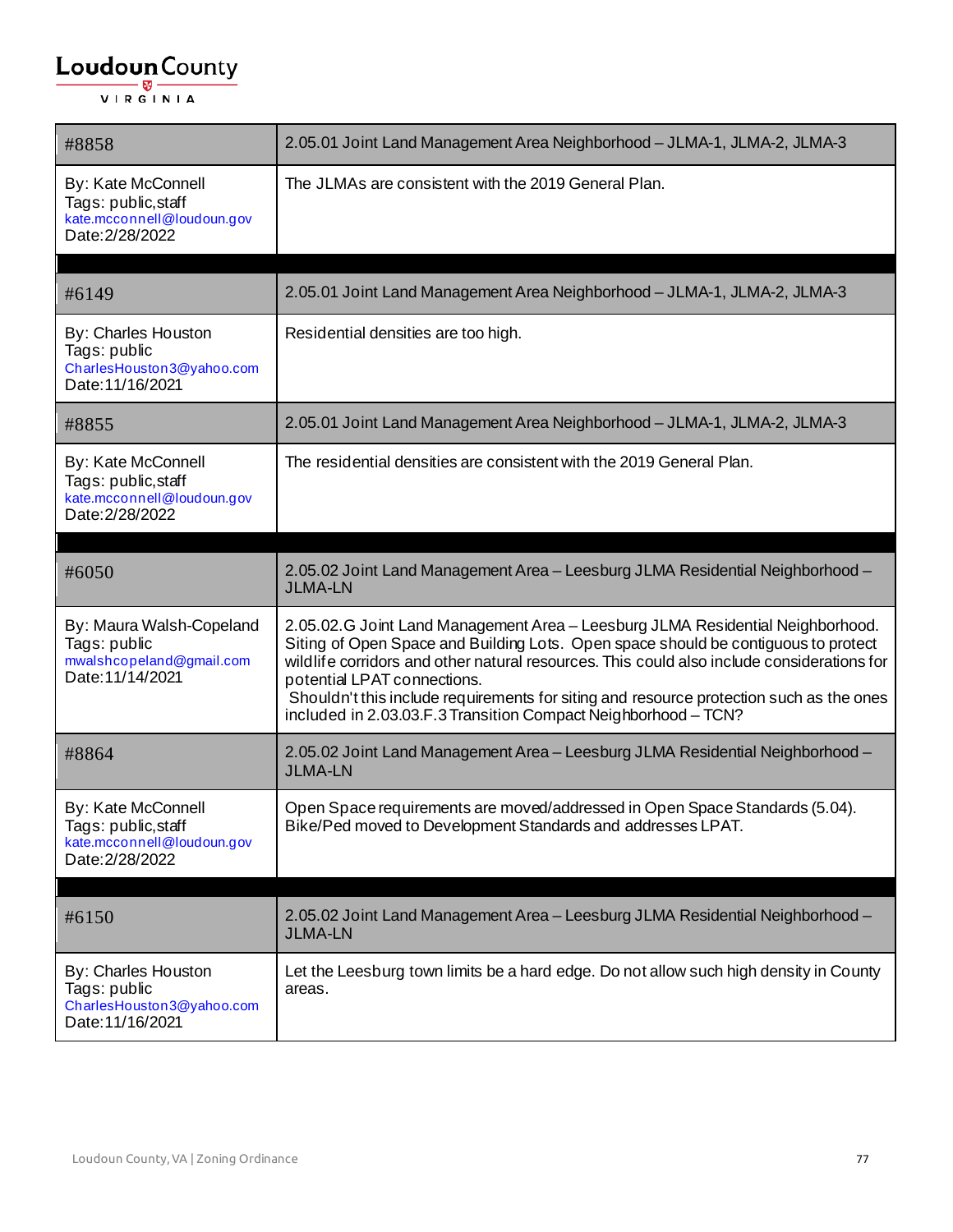| #8863                                                                                                  | 2.05.02 Joint Land Management Area - Leesburg JLMA Residential Neighborhood -<br><b>JLMA-LN</b>                                                                                                                             |
|--------------------------------------------------------------------------------------------------------|-----------------------------------------------------------------------------------------------------------------------------------------------------------------------------------------------------------------------------|
| By: Kate McConnell<br>Tags: public, staff<br>kate.mcconnell@loudoun.gov<br>Date: 2/28/2022             | This district will only be applied in the Leesburg JLMA Residential Neighborhood Place<br>Type and, therefore, is consistent with the 2019 GP.                                                                              |
| #6051                                                                                                  | 2.05.02 Joint Land Management Area - Leesburg JLMA Residential Neighborhood -                                                                                                                                               |
|                                                                                                        | <b>JLMA-LN</b>                                                                                                                                                                                                              |
| By: Maura Walsh-Copeland<br>Tags: public<br>Maura@Walsh-<br>CopelandConsulting.com<br>Date: 11/14/2021 | 2.05.02.J Joint Land Management Area - Leesburg JLMA Residential Neighborhood.<br>Pedestrian and Bicycle Network. Again, Shouldn't this include specific language to<br>include the Linear Parks and Trails Framework Plan? |
| #8862                                                                                                  | 2.05.02 Joint Land Management Area - Leesburg JLMA Residential Neighborhood -<br><b>JLMA-LN</b>                                                                                                                             |
| By: Kate McConnell<br>Tags: public, staff<br>kate.mcconnell@loudoun.gov<br>Date: 2/28/2022             | Bike/Ped Network moved to Development Standards.                                                                                                                                                                            |
|                                                                                                        |                                                                                                                                                                                                                             |
| #6151                                                                                                  | 2.05.03 Joint Land Management Area - Leesburg JLMA Employment - JLMA-LE                                                                                                                                                     |
| By: Charles Houston<br>Tags: public<br>CharlesHouston3@yahoo.com<br>Date: 11/16/2021                   | Why should streets form grids? (In this and other sections.) I'd prefer curvilinear<br>patterns, which are more appropriate for our terrain.                                                                                |
| #8877                                                                                                  | 2.05.03 Joint Land Management Area - Leesburg JLMA Employment - JLMA-LE                                                                                                                                                     |
| By: Kate McConnell<br>Tags: public, staff<br>kate.mcconnell@loudoun.gov<br>Date: 2/28/2022             | Street pattern is based on corresponding Place Type in 2019 GP.                                                                                                                                                             |
| #6052                                                                                                  | 2.05.03 Joint Land Management Area - Leesburg JLMA Employment - JLMA-LE                                                                                                                                                     |
| By: Maura Walsh-Copeland<br>Tags: public<br>mwalshcopeland@gmail.com<br>Date: 11/14/2021               | 2.05.03. F Joint Land Management Area - Leesburg Employment - JLMA-LE.<br>Pedestrian and Bicycle Network. Again, Shouldn't this include specific language to<br>include the Linear Parks and Trails Framework Plan?         |
| #8874                                                                                                  | 2.05.03 Joint Land Management Area - Leesburg JLMA Employment - JLMA-LE                                                                                                                                                     |
| By: Kate McConnell<br>Tags: public, staff<br>kate.mcconnell@loudoun.gov<br>Date: 2/28/2022             | Ped/Bike has been moved to Development Standards. LPAT is referenced.                                                                                                                                                       |

Loudoun County, VA | Zoning Ordinance 78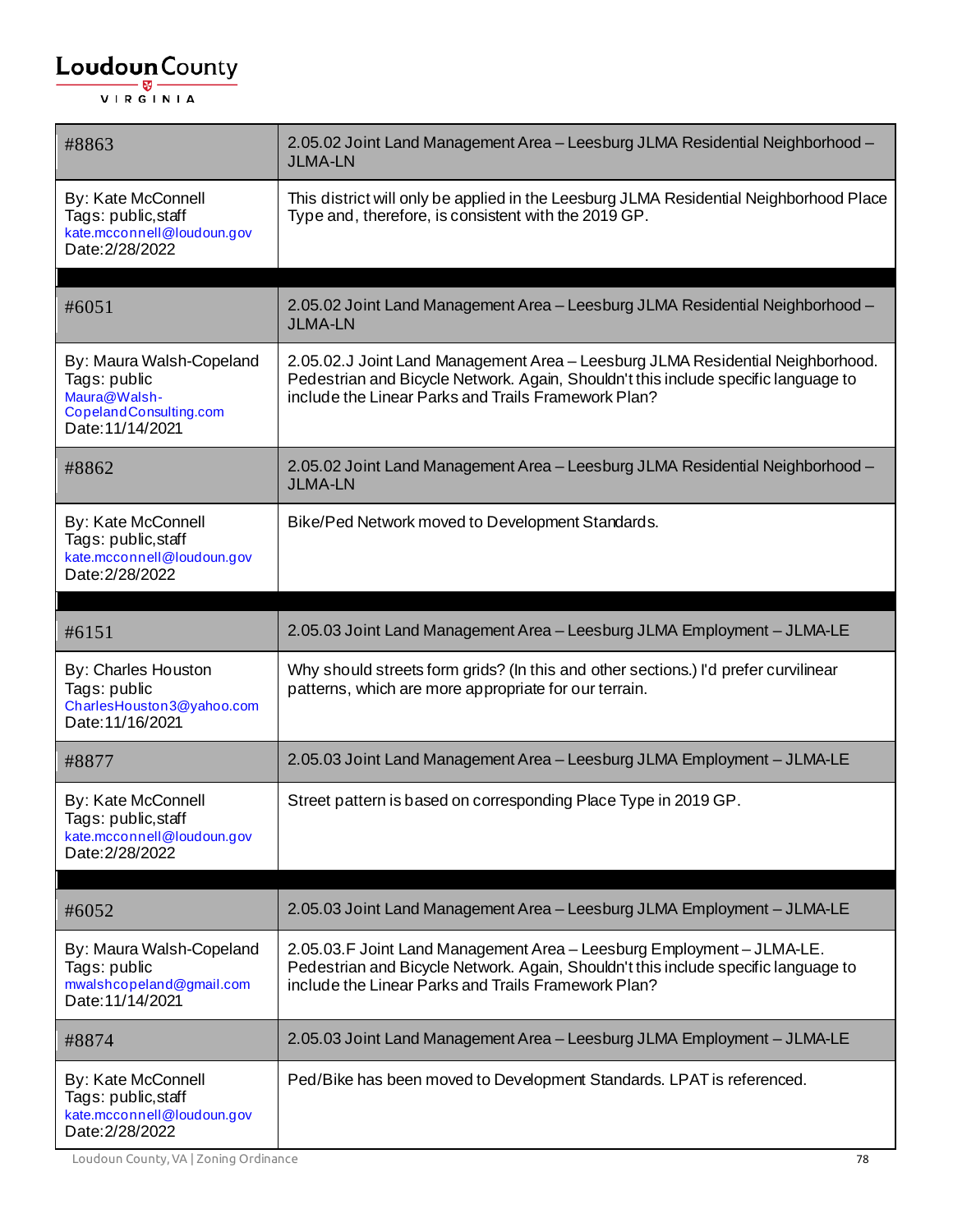| #6053                                                                                                  | 2.05.04 Joint Land Management Area - Leesburg JLMA Industrial/Mineral Extraction -<br><b>JLMA-LME</b>                                                                                                                                                                                                                  |
|--------------------------------------------------------------------------------------------------------|------------------------------------------------------------------------------------------------------------------------------------------------------------------------------------------------------------------------------------------------------------------------------------------------------------------------|
| By: Maura Walsh-Copeland<br>Tags: public<br>Maura@Walsh-<br>CopelandConsulting.com<br>Date: 11/14/2021 | 2.05.04. F Joint Land Management Area - Leesburg Industrial/Mineral Extraction -<br>JLMA-LME. Pedestrian and Bicycle Network. Again, Shouldn't this include specific<br>language to include the Linear Parks and Trails Framework Plan?                                                                                |
| #8886                                                                                                  | 2.05.04 Joint Land Management Area - Leesburg JLMA Industrial/Mineral Extraction -<br><b>JLMA-LME</b>                                                                                                                                                                                                                  |
| By: Kate McConnell<br>Tags: public, staff<br>kate.mcconnell@loudoun.gov<br>Date: 3/1/2022              | Bike/Ped regs consolidated under Development Standards. LPAT is referenced.                                                                                                                                                                                                                                            |
| #6152                                                                                                  | 2.06 Planned Development Zoning District                                                                                                                                                                                                                                                                               |
| By: Charles Houston<br>Tags: public<br>CharlesHouston3@yahoo.com<br>Date: 11/16/2021                   | When will we see a draft zoning map?                                                                                                                                                                                                                                                                                   |
| #8917                                                                                                  | 2.06 Planned Development Zoning District                                                                                                                                                                                                                                                                               |
| By: Kate McConnell<br>Tags: public, staff<br>kate.mcconnell@loudoun.gov<br>Date: 3/3/2022              | This district would not be mapped unless utilized and applied through an approved<br>rezoning request after adoption of the draft ZO; therefore, this district would not be<br>depicted on a draft zoning map.                                                                                                         |
| #6075                                                                                                  | 2.06 Planned Development Zoning District                                                                                                                                                                                                                                                                               |
| By: Jean Ault<br>Tags: public<br>jean.ault@gmail.com<br>Date: 11/14/2021                               | Modification of Attainable Housing Regs are not permitted, but I would like to revisit<br>this once we see those regs. It is possible that the PD product might be even better<br>that the Attainable Housing regs (as far as providing affordable/attainable housing).                                                |
| #8916                                                                                                  | 2.06 Planned Development Zoning District                                                                                                                                                                                                                                                                               |
| By: Kate McConnell<br>Tags: public, staff<br>kate.mcconnell@loudoun.gov<br>Date: 3/3/2022              | You can only modify the number of ADUs required and the timing of ADU delivery.<br>Anything that would be better (but still meet the minimum requirements) would not<br>necessitate a modification. The County would not anticipate a proposal that achieves a<br>lesser requirement without an approved modification. |